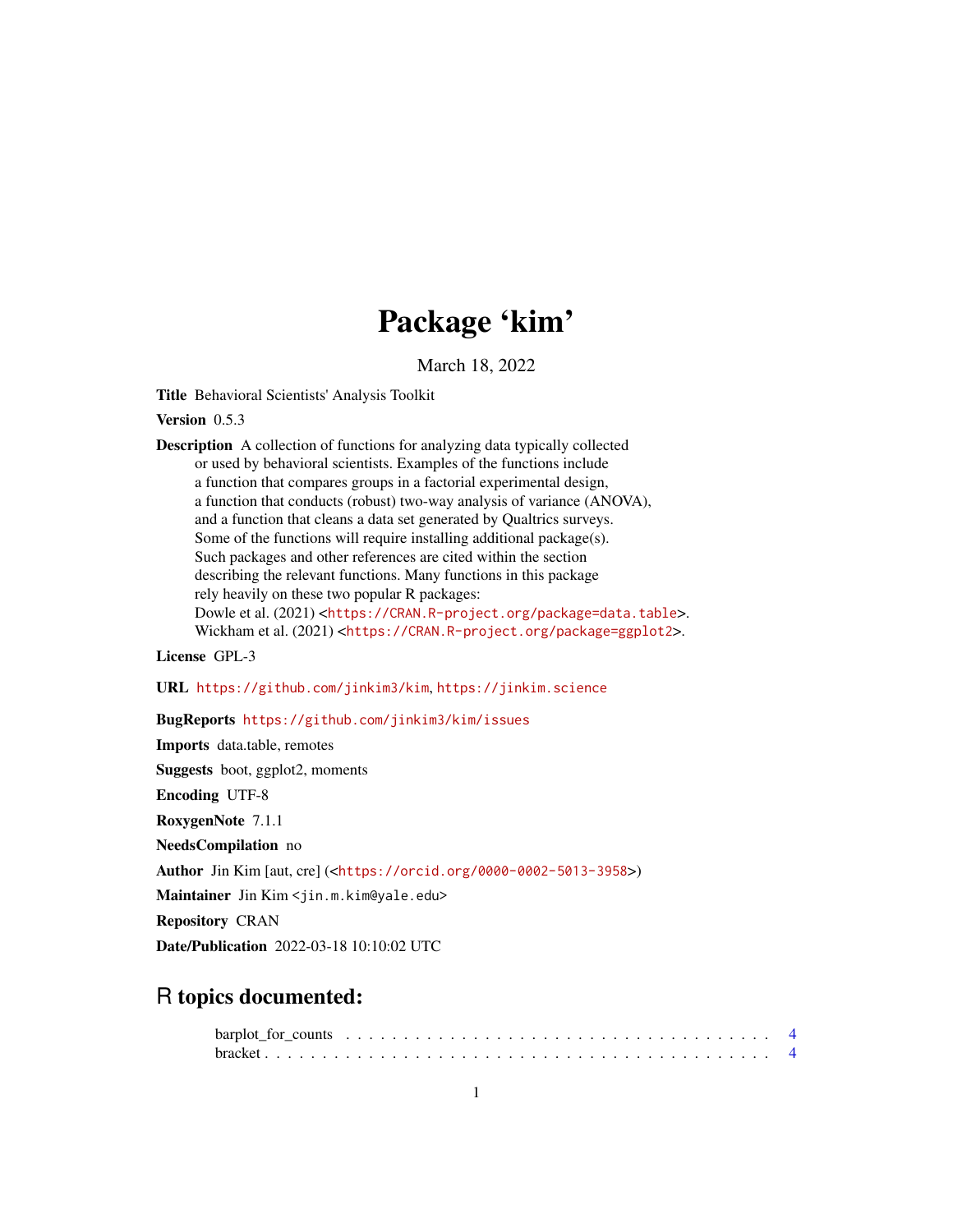|                                                                                                       | 6              |
|-------------------------------------------------------------------------------------------------------|----------------|
|                                                                                                       | $\overline{7}$ |
|                                                                                                       | 8              |
|                                                                                                       | 8              |
|                                                                                                       | 10             |
|                                                                                                       | 11             |
|                                                                                                       | 12             |
|                                                                                                       | 13             |
|                                                                                                       | 14             |
|                                                                                                       | 15             |
|                                                                                                       | 16             |
|                                                                                                       | 17             |
|                                                                                                       | 17             |
|                                                                                                       | 18             |
|                                                                                                       | 19             |
|                                                                                                       | 20             |
|                                                                                                       | 21             |
|                                                                                                       | 23             |
|                                                                                                       | 25             |
|                                                                                                       | 26             |
|                                                                                                       | 26             |
|                                                                                                       |                |
|                                                                                                       |                |
|                                                                                                       |                |
|                                                                                                       |                |
|                                                                                                       |                |
|                                                                                                       |                |
|                                                                                                       |                |
|                                                                                                       |                |
|                                                                                                       |                |
|                                                                                                       |                |
|                                                                                                       |                |
|                                                                                                       | 40             |
|                                                                                                       | 42             |
|                                                                                                       | 43             |
|                                                                                                       |                |
|                                                                                                       | 45             |
|                                                                                                       | 46             |
|                                                                                                       | 47             |
|                                                                                                       | 48             |
| $logistic\_regression\_table \dots \dots \dots \dots \dots \dots \dots \dots \dots \dots \dots \dots$ | 50             |
|                                                                                                       | 51             |
|                                                                                                       | 52             |
|                                                                                                       | 53             |
|                                                                                                       | 54             |
|                                                                                                       | 55             |
|                                                                                                       | 57             |
|                                                                                                       | 58             |
|                                                                                                       | 59             |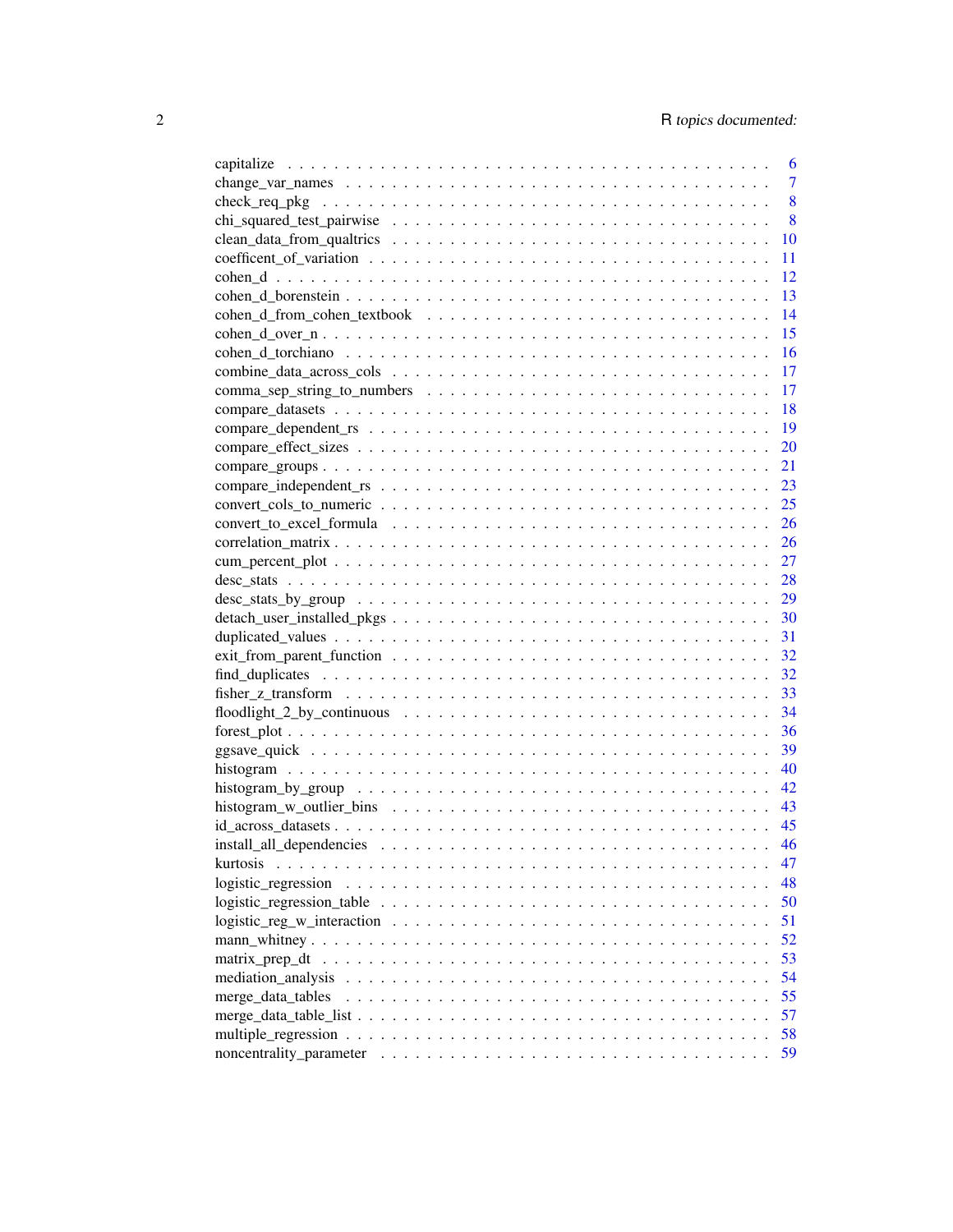|                                                                                                                 | 60 |
|-----------------------------------------------------------------------------------------------------------------|----|
|                                                                                                                 | 61 |
| p <sub>0</sub>                                                                                                  | 62 |
|                                                                                                                 | 62 |
|                                                                                                                 | 63 |
|                                                                                                                 | 64 |
|                                                                                                                 | 65 |
|                                                                                                                 | 67 |
|                                                                                                                 | 67 |
|                                                                                                                 | 68 |
|                                                                                                                 | 69 |
|                                                                                                                 | 70 |
|                                                                                                                 | 70 |
|                                                                                                                 | 71 |
|                                                                                                                 | 73 |
|                                                                                                                 | 73 |
|                                                                                                                 | 74 |
|                                                                                                                 | 75 |
| $rel\_pos\_of\_value\_in\_vector \dots \dots \dots \dots \dots \dots \dots \dots \dots \dots \dots \dots \dots$ | 75 |
| $rel\_value_of_pos_in\_vector \dots \dots \dots \dots \dots \dots \dots \dots \dots \dots \dots \dots \dots$    | 76 |
|                                                                                                                 | 77 |
|                                                                                                                 | 77 |
|                                                                                                                 | 78 |
|                                                                                                                 | 79 |
|                                                                                                                 | 80 |
|                                                                                                                 | 81 |
|                                                                                                                 | 82 |
|                                                                                                                 | 85 |
|                                                                                                                 | 86 |
|                                                                                                                 | 86 |
|                                                                                                                 | 87 |
|                                                                                                                 | 88 |
|                                                                                                                 | 89 |
|                                                                                                                 | 90 |
|                                                                                                                 | 95 |
|                                                                                                                 | 96 |
|                                                                                                                 | 97 |
| theme kim                                                                                                       | 98 |
|                                                                                                                 |    |
|                                                                                                                 |    |
|                                                                                                                 |    |
|                                                                                                                 |    |
| und                                                                                                             |    |
|                                                                                                                 |    |
|                                                                                                                 |    |
|                                                                                                                 |    |
|                                                                                                                 |    |
| weighted z                                                                                                      |    |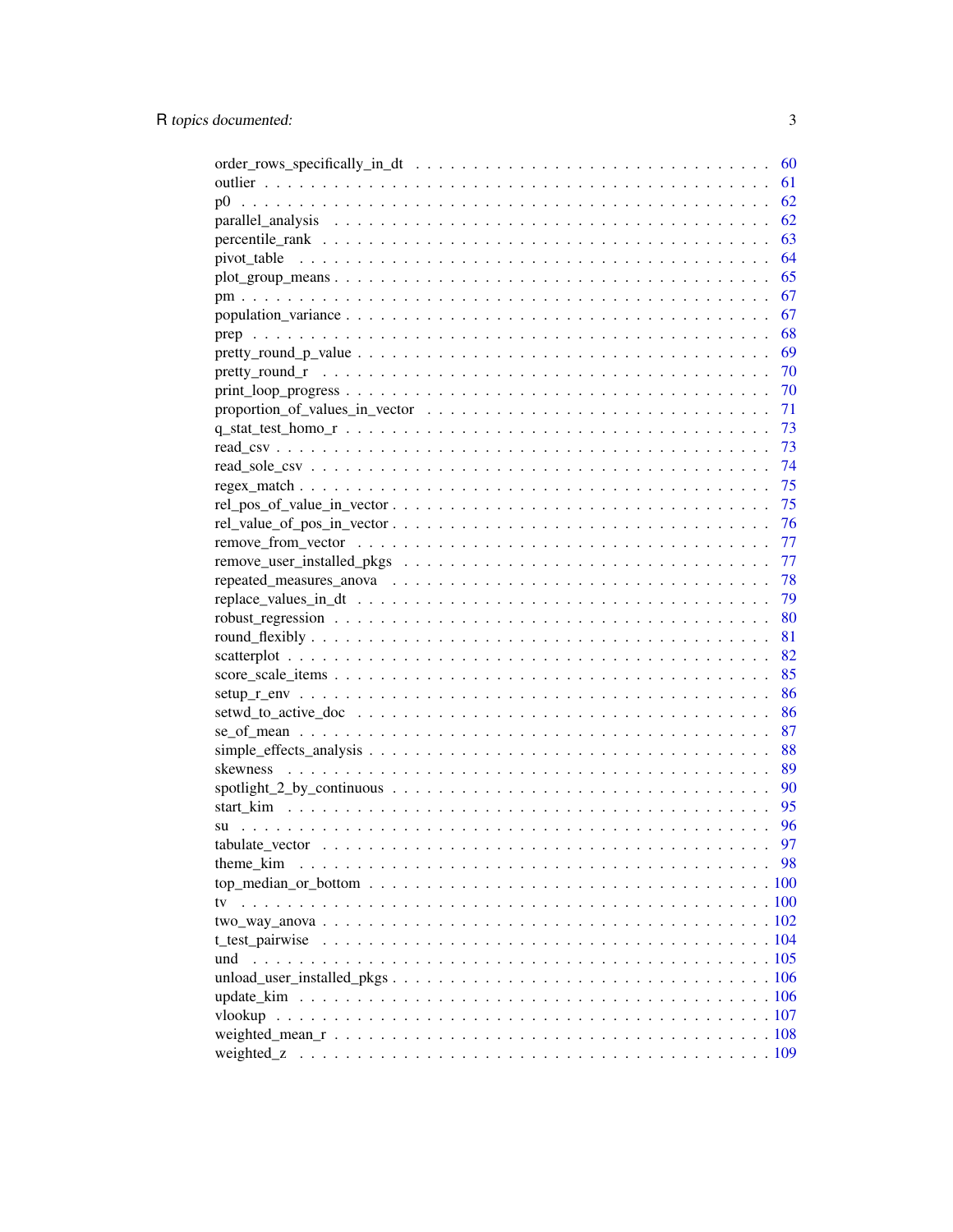<span id="page-3-0"></span>

| Index | 112 |  |
|-------|-----|--|
|       |     |  |
|       |     |  |
|       |     |  |

barplot\_for\_counts *Barplot for counts*

## Description

Barplot for counts

## Usage

 $barplot_for_counts(data = NULL, x, y)$ 

## Arguments

| data         | a data object (a data frame or a data table)                   |
|--------------|----------------------------------------------------------------|
| $\mathsf{x}$ | name of the variable that will be on the x axis of the barplot |
| - V          | name of the variable that will be on the y axis of the barplot |

## Examples

```
barplot_for_counts(x = 1:3, y = 7:9)
barplot_for_counts(data = data.frame(
cyl = names(table(mtcars$cyl)), count = as.vector(table(mtcars$cyl))),
x = "cyl", y = "count")
```
bracket *Draw a bracket on a ggplot*

## Description

Draw a square bracket with a label on a ggplot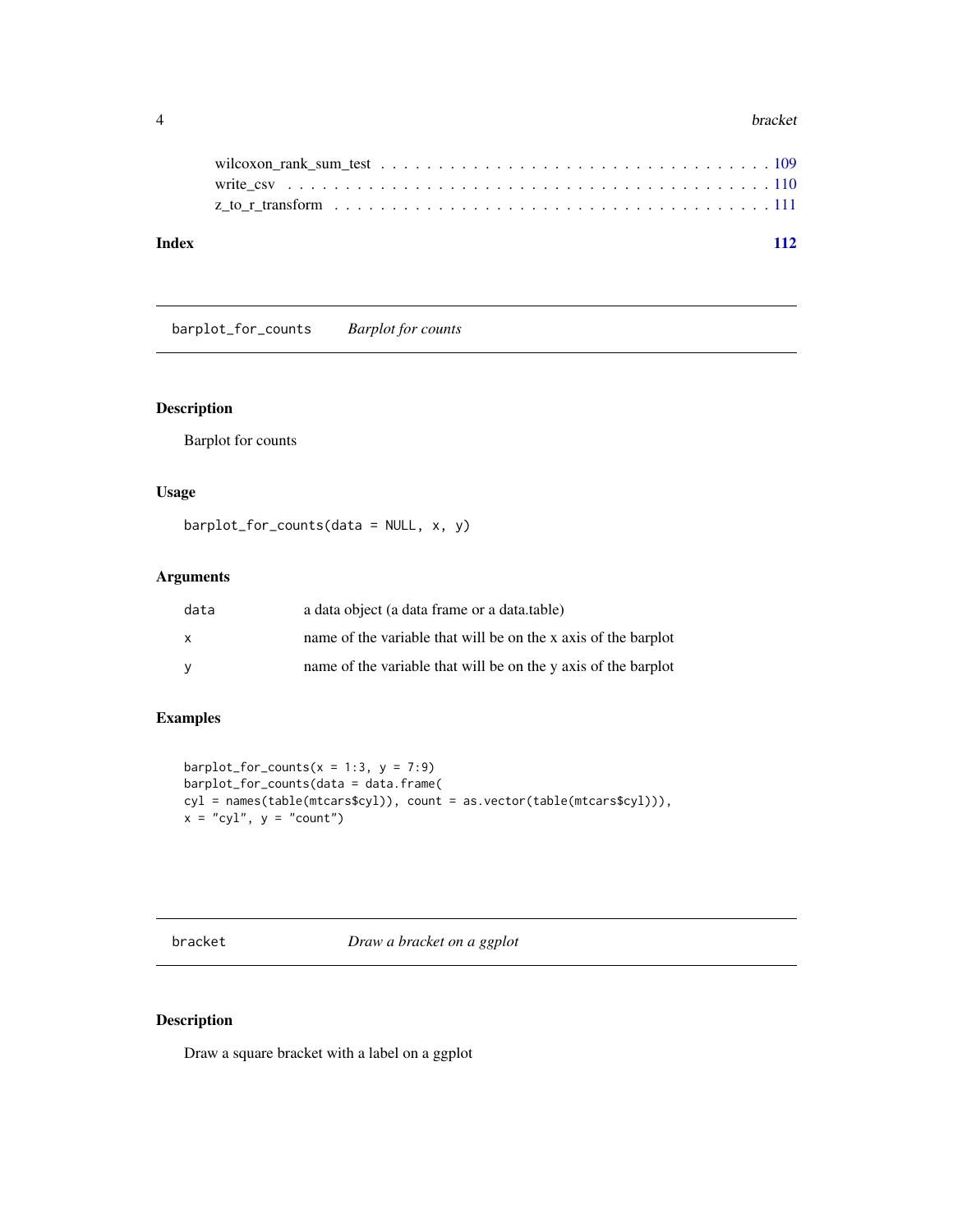## bracket

## Usage

```
bracket(
  xmin = NULL,
 xmax = NULL,
 ymin = NULL,
 ymax = NULL,vertical = NULL,
 horizontal = NULL,
 open = NULL,
 bracket_shape = NULL,
  thickness = 2,
 bracket_color = "black",
  label = NULL,label_hjust = NULL,
  label_vjust = NULL,
  label_font_size = 5,
  label_font_face = "bold",
  label_color = "black",
  label_parse = FALSE
\mathcal{L}
```

| xmin            | xmin            |
|-----------------|-----------------|
| xmax            | xmax            |
| ymin            | ymin            |
| ymax            | ymax            |
| vertical        | vertical        |
| horizontal      | horizontal      |
| open            | open            |
| bracket_shape   | bracket_shape   |
| thickness       | thickness       |
| bracket_color   | bracket_color   |
| label           | label           |
| label_hjust     | label_hjust     |
| label_vjust     | label_vjust     |
| label_font_size |                 |
|                 | label_font_size |
| label_font_face | label_font_face |
| label_color     | label_font_face |
| label_parse     | label_parse     |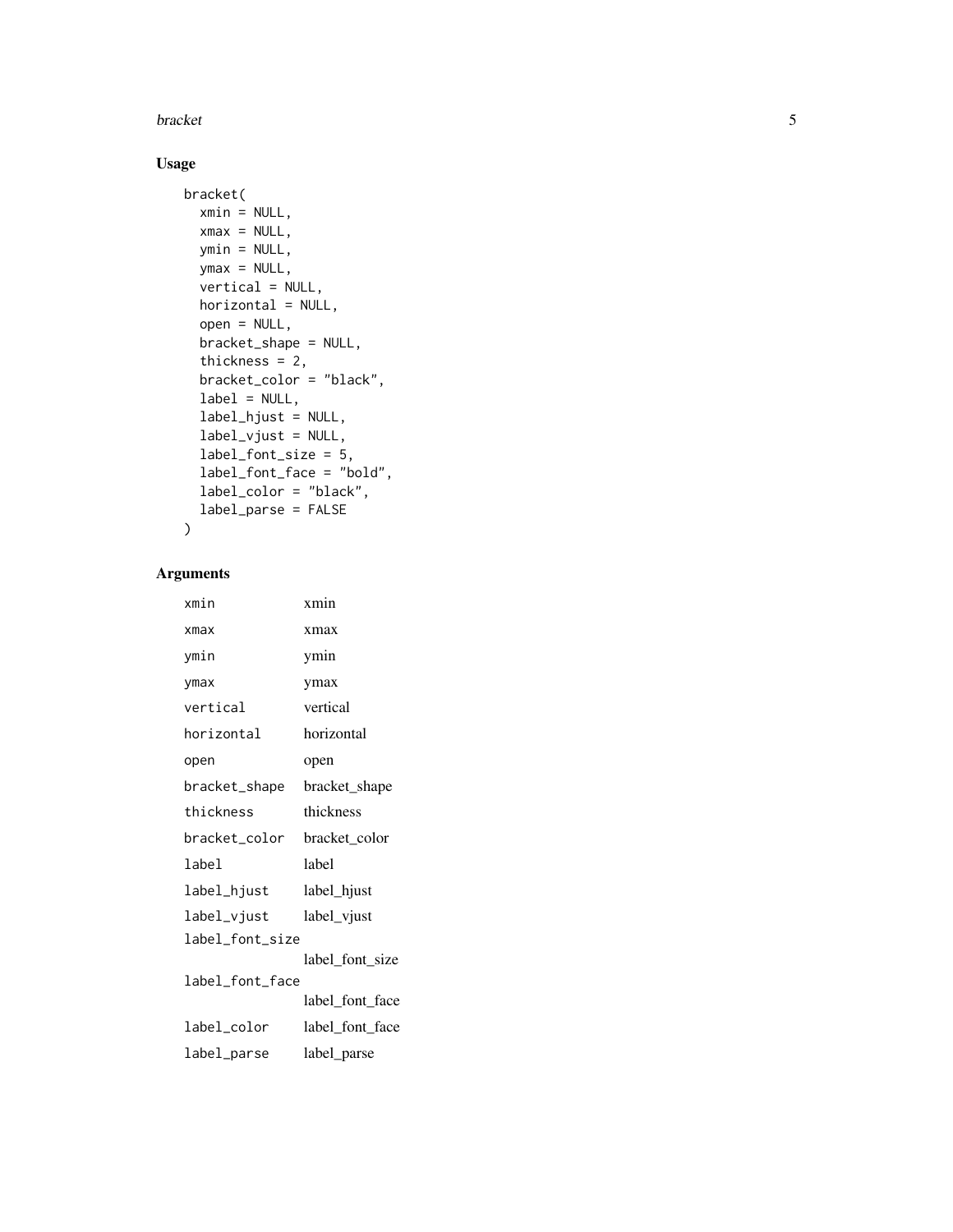## <span id="page-5-0"></span>Value

a ggplot object; there will be no meaningful output from this function. Instead, this function should be used with another ggplot object

## Examples

```
prep(ggplot2)
ggplot(mtcars, aes(x = cyl, y = mpg)) + geom-point() +bracket(6.1, 6.2, 17, 22, bracket_shape = "]", label = "abc")
```
capitalize *Capitalize a substring*

## Description

Capitalizes the first letter (by default) or a substring of a given character string or each element of the character vector

#### Usage

capitalize(x, start =  $1$ , end =  $1$ )

#### Arguments

| x     | a character string or a character vector            |
|-------|-----------------------------------------------------|
| start | starting position of the susbtring (default $= 1$ ) |
| end   | ending position of the suspection (default = 1)     |

#### Value

a character string or a character vector

```
capitalize("abc")
capitalize(c("abc", "xyx"), start = 2, end = 3)
```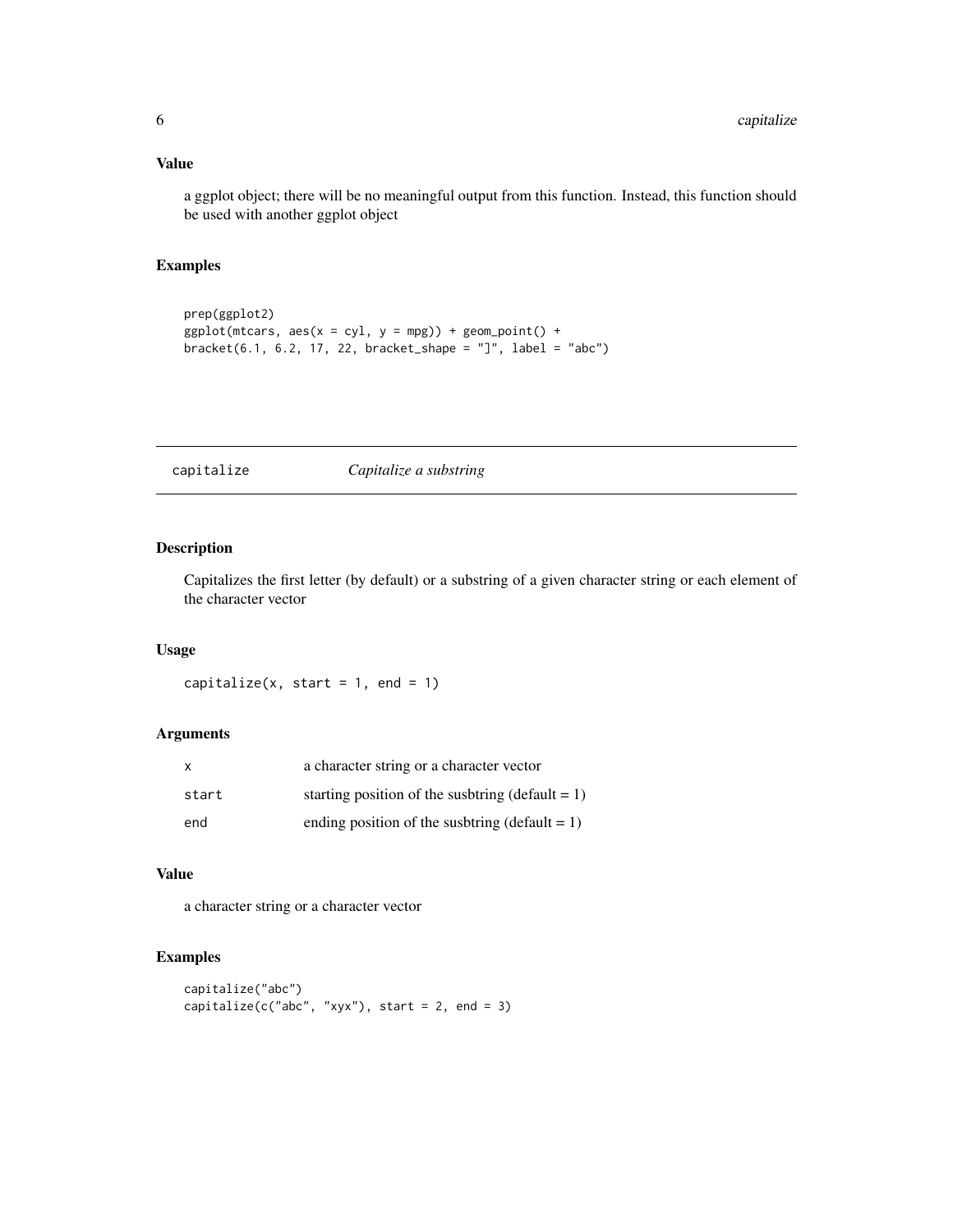## <span id="page-6-0"></span>Description

Change variable names in a data set

## Usage

```
change_var_names(
  data = NULL,old_var_names = NULL,
  new_var_names = NULL,
  skip_absent = FALSE,
  print_summary = TRUE,
  output_type = "dt"
\mathcal{L}
```
## Arguments

| a data object (a data frame or a data.table)                                                                                                                                                                                                                      |
|-------------------------------------------------------------------------------------------------------------------------------------------------------------------------------------------------------------------------------------------------------------------|
| a vector of old variable names (i.e., variable names to change)                                                                                                                                                                                                   |
| a vector of new variable names                                                                                                                                                                                                                                    |
| If skip absent = TRUE, old variable names that do not exist in the data set will<br>be skipped (default $=$ TRUE).                                                                                                                                                |
| If print_summary = TRUE, a summary of old and new variable names will printed.<br>$(detault = TRUE)$                                                                                                                                                              |
| type of the output. If output_type = "dt", the function's output will be a<br>data.table with changed names. If output_type = "summary", the function's<br>output will be a data table listing old and new variable names. By default,<br>$output_{xype} = "dt".$ |
|                                                                                                                                                                                                                                                                   |

#### Value

a data.table object with changed variable names

```
change_var_names(
mtcars, old = c("mpg", "cyl"), new = c("mpg_new", "cyl_new"))
```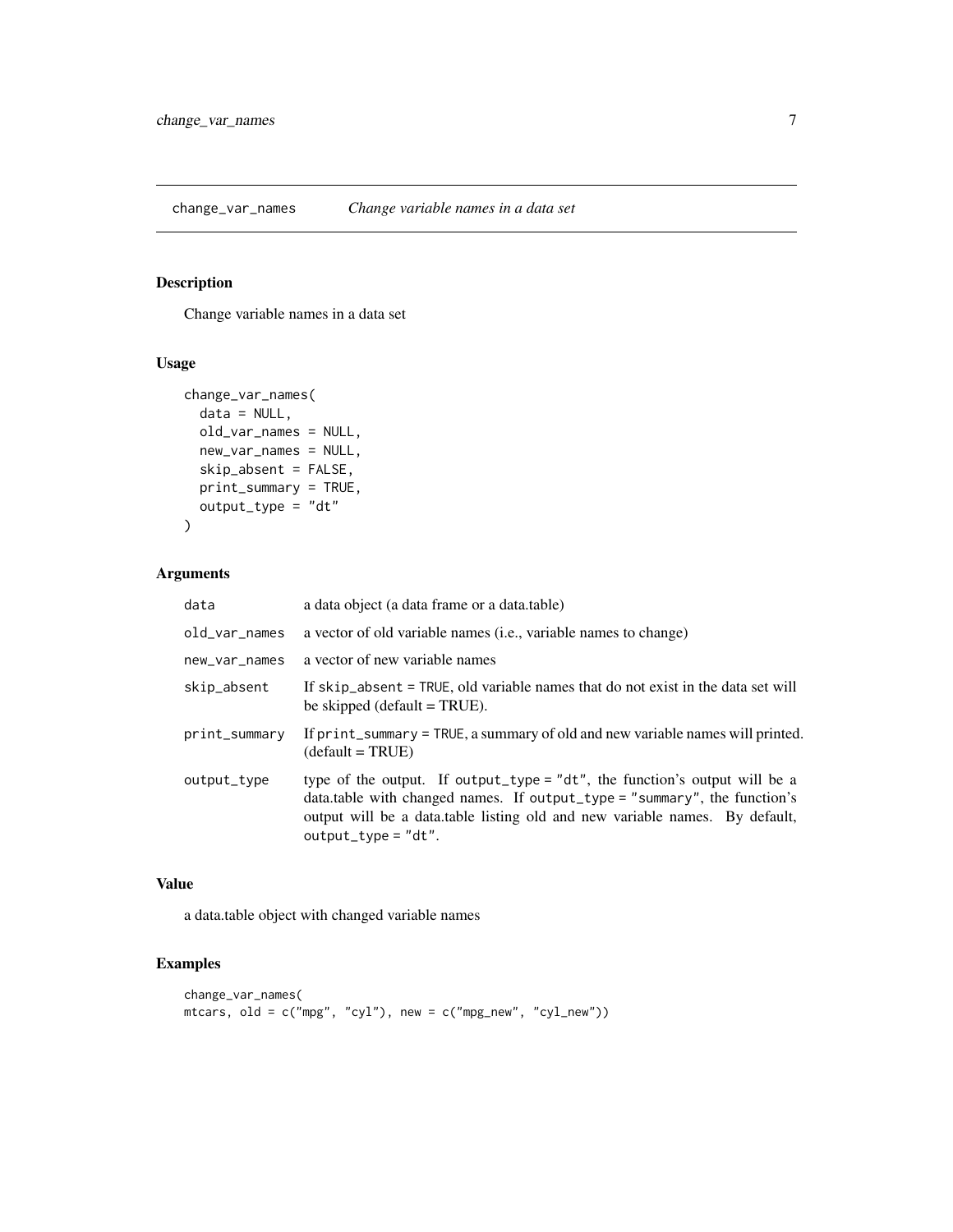<span id="page-7-0"></span>

## Description

Check whether required packages are installed.

#### Usage

check\_req\_pkg(pkg = NULL)

## Arguments

pkg a character vector containing names of packages to check

## Value

there will be no output from this function. Rather, the function will check whether the packages given as inputs are installed.

## Examples

```
check_req_pkg("data.table")
check_req_pkg(c("base", "utils", "ggplot2", "data.table"))
```
chi\_squared\_test\_pairwise

*Chi-squared test, pairwise*

### Description

Conducts a chi-squared test for every possible pairwise comparison with Bonferroni correction

#### Usage

```
chi_squared_test_pairwise(
  data = NULL,iv_name = NULL,dv_name = NULL,focal_dv_value = NULL,
  contingency_table = TRUE,
  contingency_table_sigfigs = 2,
 percent_and_total = FALSE,
```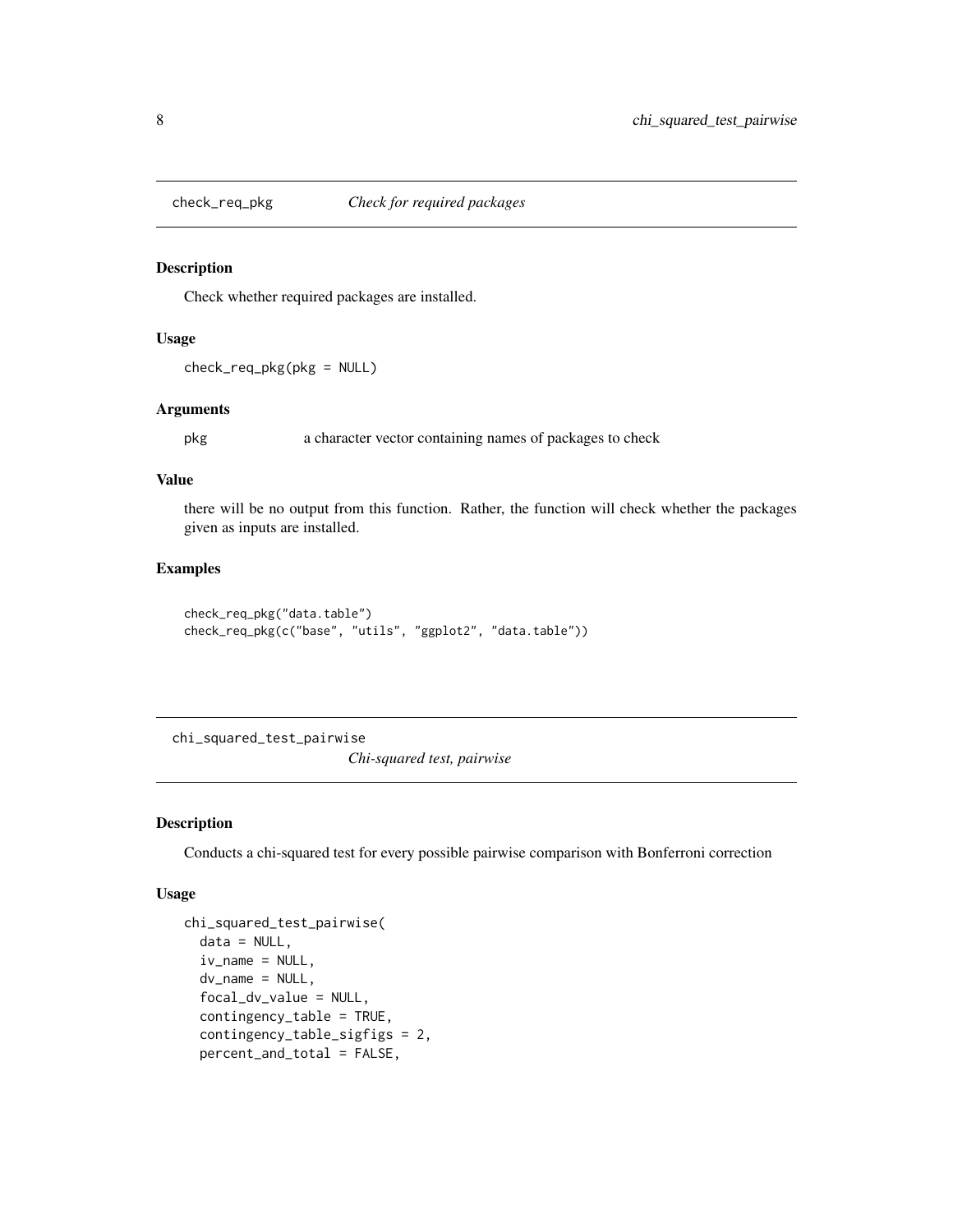```
percentages_only = NULL,
 counts_only = NULL,
 sigfigs = 3,
 chi_sq_test_stats = FALSE
\mathcal{L}
```
### Arguments

| data                      | a data object (a data frame or a data.table)                                                                                                                                                                                                                                                      |
|---------------------------|---------------------------------------------------------------------------------------------------------------------------------------------------------------------------------------------------------------------------------------------------------------------------------------------------|
| i∨_name                   | name of the independent variable (must be a categorical variable)                                                                                                                                                                                                                                 |
| dv_name                   | name of the dependent variable (must be a binary variable)                                                                                                                                                                                                                                        |
|                           | focal_dv_value focal value of the dependent variable whose frequencies will be calculated (i.e.,<br>the value of the dependent variable that will be considered a "success" or a result<br>of interest)                                                                                           |
| contingency_table         |                                                                                                                                                                                                                                                                                                   |
|                           | If contingency_table = TRUE or if contingency_table = "percentages", the<br>percentage of each binary value within each group will be printed. If contingency_table<br>= "counts", a table of frequencies will be printed. If contingency_table =<br>FALSE, no contingency table will be printed. |
| contingency_table_sigfigs |                                                                                                                                                                                                                                                                                                   |
|                           | number of significant digits that the contingency table's percentage values should<br>be rounded to $(\text{default} = 2)$                                                                                                                                                                        |
| percent_and_total         |                                                                                                                                                                                                                                                                                                   |
|                           | logical. If percent_and_total = TRUE, tabulate percentages of the focal DV<br>value and a total count of the two values in DV. By default percent_and_total<br>$=$ FALSE                                                                                                                          |
| percentages_only          |                                                                                                                                                                                                                                                                                                   |
|                           | tabulate percentages of the focal DV value only                                                                                                                                                                                                                                                   |
| counts_only               | tabulate counts of the focal DV value only                                                                                                                                                                                                                                                        |
| sigfigs                   | number of significant digits to round to                                                                                                                                                                                                                                                          |
| chi_sq_test_stats         |                                                                                                                                                                                                                                                                                                   |
|                           | if chi_sq_test_stats = TRUE, chi-squared test statistic and degrees of freedom<br>will be included in the pairwise comparison data.table.                                                                                                                                                         |
|                           |                                                                                                                                                                                                                                                                                                   |

```
chi_squared_test_pairwise(data = mtcars, iv_name = "vs", dv_name = "am")
chi_squared_test_pairwise(data = mtcars, iv_name = "vs", dv_name = "am",
percentages_only = TRUE)
# using 3 mtcars data sets combined
chi_squared_test_pairwise(
data = rbind(mtcars, rbind(mtcars, mtcars)),
iv_name = "cyl", dv_name = "am")# include the total counts
chi_squared_test_pairwise(
data = rbind(mtcars, rbind(mtcars, mtcars)),
iv_name = "cyl", dv_name = "am", percent_and_total = TRUE)
# display counts
```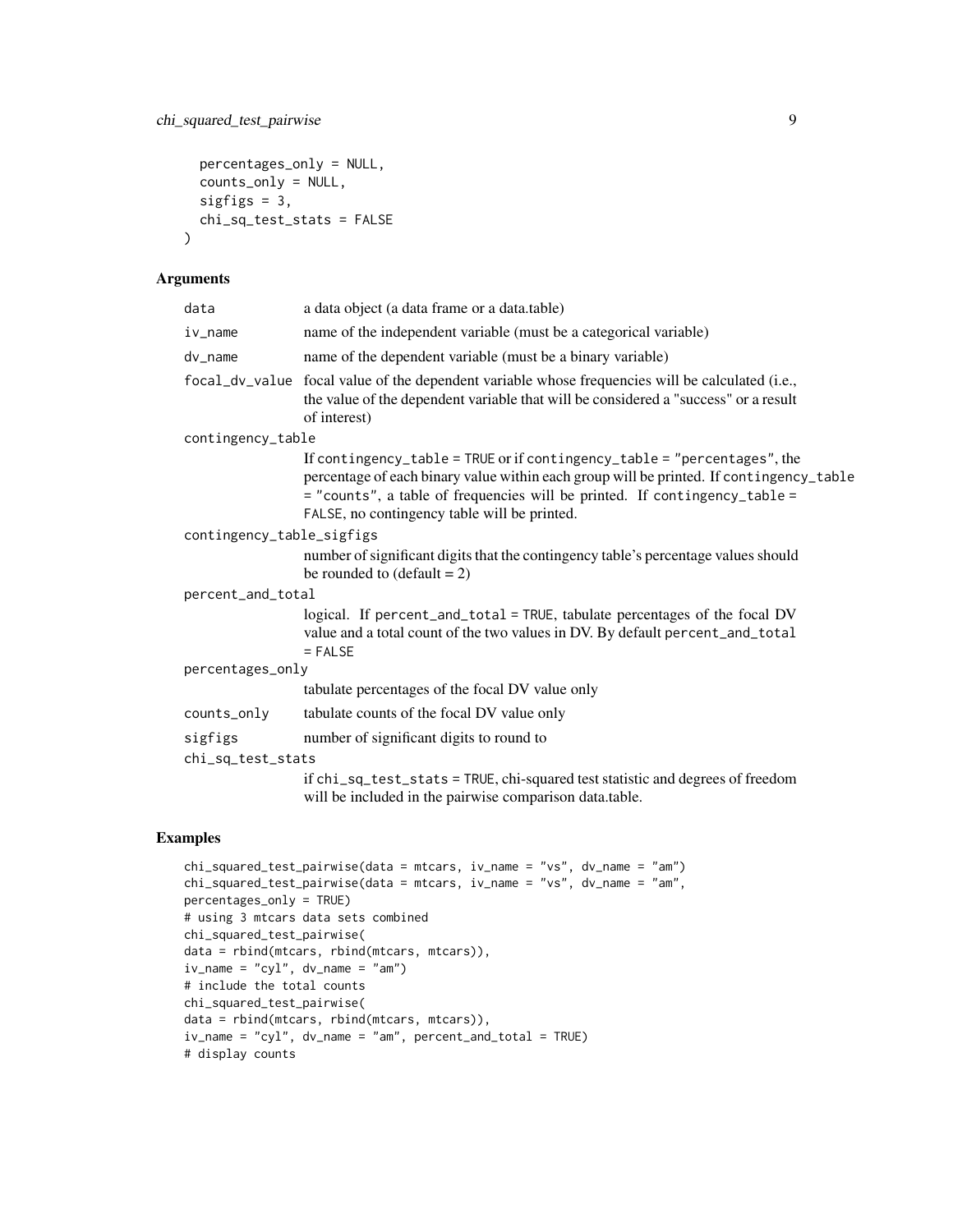```
chi_squared_test_pairwise(
data = rbind(mtcars, rbind(mtcars, mtcars)),
iv_name = "cyl", dv_name = "am", contingency_table = "counts")
```
clean\_data\_from\_qualtrics

*Clean data from Qualtrics*

#### Description

Clean a data set downloaded from Qualtrics

#### Usage

```
clean_data_from_qualtrics(
  data = NULL.
  remove_survey_preview_data = TRUE,
  remove_test_response_data = TRUE,
  default_cols_by_qualtrics = NULL,
  default_cols_by_qualtrics_new = NULL,
  warn_accuracy_loss = FALSE,
  click_data_cols = "rm",
  page_submit_cols = "move_to_right"
)
```

```
data a data object (a data frame or a data.table)
remove_survey_preview_data
                  logical. Whether to remove data from survey preview (default = TRUE)
remove_test_response_data
                  logical. Whether to remove data from test response (default = TRUE)
default_cols_by_qualtrics
                  names of columns that Qualtrics includes in the data set by default (e.g., "Start-
                  Date", "Finished"). Accepting the default value default_cols_by_qualtrics
                  = NULL will set the names to be those that Qualtrics uses as of Dec 25, 2020.
default_cols_by_qualtrics_new
                  new names for columns that Qualtrics includes in the data set by default (e.g.,
                  "StartDate", "Finished"). Accepting the default value default_cols_by_qualtrics_new
                  = NULL will set the names to be those that Qualtrics uses as of Dec 25, 2020 con-
                  verted to snake_case (e.g., "start_date", "finished").
warn_accuracy_loss
                  logical. whether to warn the user if converting character to numeric leads to loss
                  of accuracy. (default = FALSE)
```
<span id="page-9-0"></span>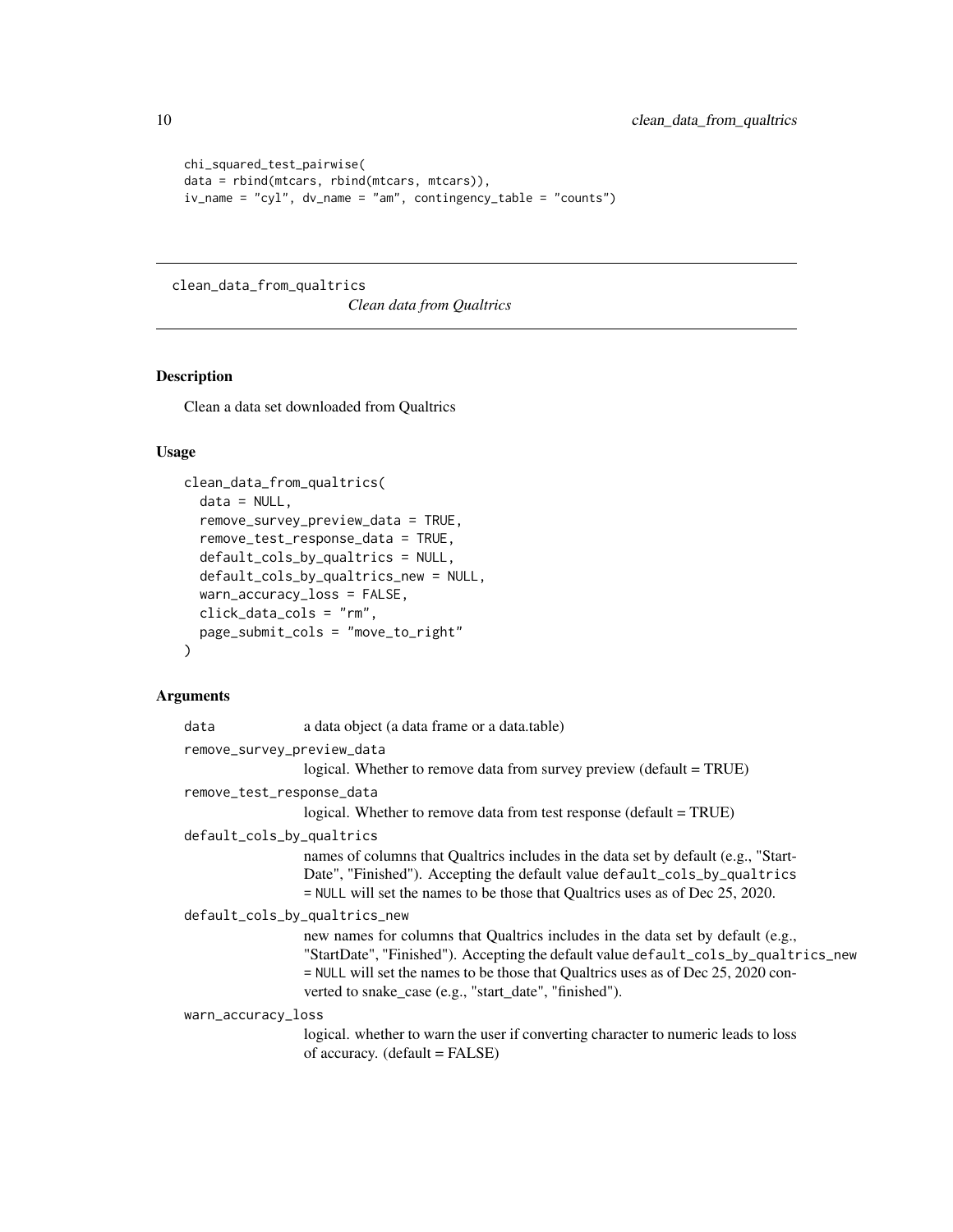```
click_data_cols
```
if click\_data\_cols = "rm", columns containing click data (e.g., "\_First Click") will be removed. If click\_data\_cols = "move\_to\_right", the columns will be moved to the right (end) of the data set.

page\_submit\_cols

if page\_submit\_cols = "rm", columns containing page submit data (e.g., "\_Page Submit"; "response time" data) will be removed. If page\_submit\_cols = "move\_to\_right", the columns will be moved to the right (end) of the data set.

#### Value

a data.table object

#### Examples

```
clean_data_from_qualtrics(mtcars)
clean_data_from_qualtrics(mtcars, default_cols_by_qualtrics = "mpg",
default_cols_by_qualtrics_new = "mpg2")
```
coefficent\_of\_variation

*Coefficient of variation*

## Description

Calculates the (population or sample) coefficient of variation of a given numeric vector

### Usage

```
coefficent_of_variation(vector, pop_or_sample = "pop")
```
#### **Arguments**

| vector | a numeric vector                                                                              |
|--------|-----------------------------------------------------------------------------------------------|
|        | pop_or_sample should coefficient of variation be calculated for a "population" or a "sample"? |

#### Value

a numeric value

```
coefficent_of_variation(1:4, pop_or_sample = "sample")
coefficent_of_variation(1:4, pop_or_sample = "pop")
```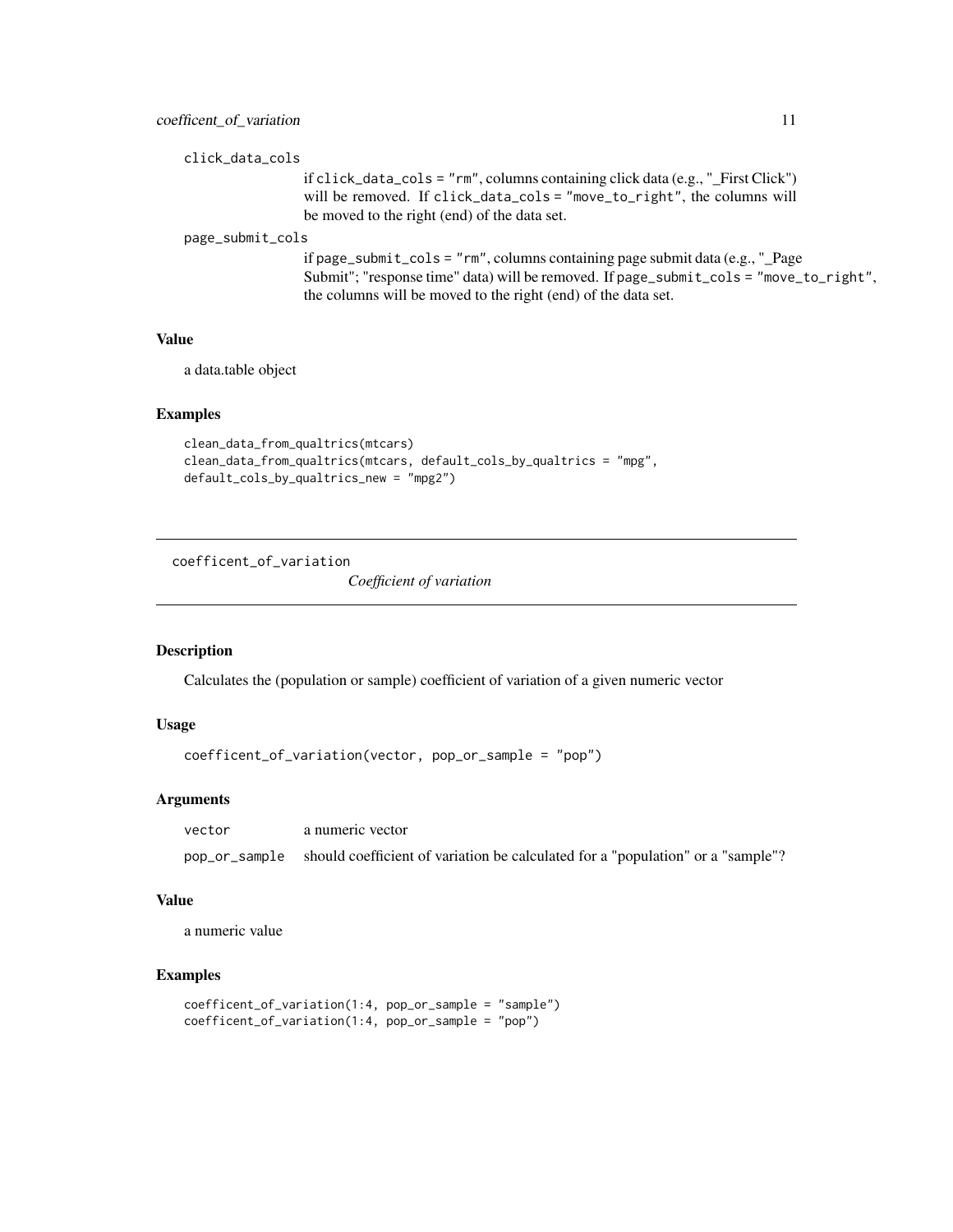<span id="page-11-0"></span>

## Description

To run this function, the following package(s) must be installed: Package 'psych' v2.1.9 (or possibly a higher version) by William Revelle (2021), <https://cran.r-project.org/package=psych>

#### Usage

```
cohen_d(
  sample_1 = NULL,sample_2 = NULL,data = NULL,
  iv_name = NULL,dv_name = NULL,
  ci_range = 0.95,
  output_type = "all"
)
```
## Arguments

| sample_1    | a vector of values in the first of two samples                                                                                                                                                                                                                                                                                             |
|-------------|--------------------------------------------------------------------------------------------------------------------------------------------------------------------------------------------------------------------------------------------------------------------------------------------------------------------------------------------|
| sample_2    | a vector of values in the second of two samples                                                                                                                                                                                                                                                                                            |
| data        | a data object (a data frame or a data.table)                                                                                                                                                                                                                                                                                               |
| iv_name     | name of the independent variable                                                                                                                                                                                                                                                                                                           |
| dv_name     | name of the dependent variable                                                                                                                                                                                                                                                                                                             |
| ci_range    | range of the confidence interval for Cohen's $d$ (default = 0.95)                                                                                                                                                                                                                                                                          |
| output_type | If output_type == "all" or if output_type == "d_and_ci", the output will be<br>a vector of Cohen's d and its confidence interval. If output_type == $\degree$ d", the<br>output will be Cohen's d. If output_type == "ci", the output will be a vector of<br>the confidence interval around Cohen's d. By default, output_type $==$ "all". |

#### Examples

```
## Not run:
cohen_d(sample_1 = 1:10, sample_2 = 3:12)cohen_d(data = mtcars, iv_name = "vs", dv_name = "mpg", ci_range = 0.99)
sample_dt <- data.table::data.table(iris)[Species != "setosa"]
cohen_d(data = sample_dt, iv_name = "Species", dv_name = "Petal.Width")
```
## End(Not run)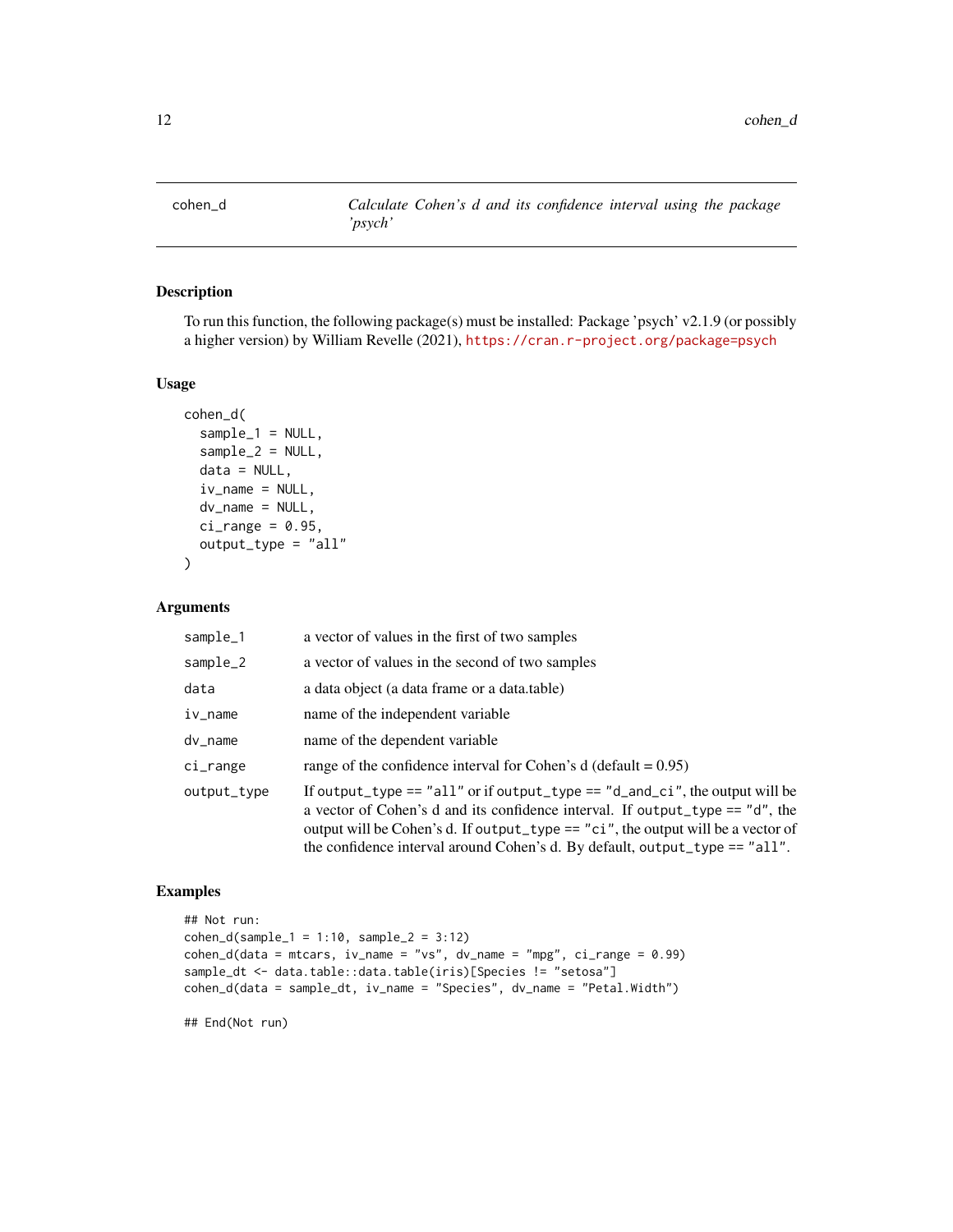<span id="page-12-0"></span>cohen\_d\_borenstein *Calculate Cohen's d as illustrated by Borenstein et al. (2009, ISBN: 978-0-470-05724-7)*

## Description

Calculates Cohen's d, its standard error, and confidence interval, as illustrated in the Borenstein et al. (2009, ISBN: 978-0-470-05724-7).

#### Usage

```
cohen_d_borenstein(
  sample_1 = NULL,sample_2 = NULL,data = NULL,
  iv_name = NULL,dv_name = NULL,
 direction = "2_minus_1",
 ci_range = 0.95,output_type = "all",
  initial_value = 0
)
```

| sample_1      | a vector of values in the first of two samples                                                                                                                                                                                                                                                                                                                                                                                                                                                                                                                                                                                                                                       |
|---------------|--------------------------------------------------------------------------------------------------------------------------------------------------------------------------------------------------------------------------------------------------------------------------------------------------------------------------------------------------------------------------------------------------------------------------------------------------------------------------------------------------------------------------------------------------------------------------------------------------------------------------------------------------------------------------------------|
| sample_2      | a vector of values in the second of two samples                                                                                                                                                                                                                                                                                                                                                                                                                                                                                                                                                                                                                                      |
| data          | a data object (a data frame or a data.table)                                                                                                                                                                                                                                                                                                                                                                                                                                                                                                                                                                                                                                         |
| iv_name       | name of the independent variable                                                                                                                                                                                                                                                                                                                                                                                                                                                                                                                                                                                                                                                     |
| dv_name       | name of the dependent variable                                                                                                                                                                                                                                                                                                                                                                                                                                                                                                                                                                                                                                                       |
| direction     | If direction $==$ "2_minus_1", Cohen's d will reflect the extent to which the<br>mean of IV level 2 is greater than the mean of IV level 2. If direction $==$<br>"1_minus_2", Cohen's d will reflect the extent to which the mean of IV level 1<br>is greater than the mean of IV level 2. By default, direction $==$ "2_minus_1".                                                                                                                                                                                                                                                                                                                                                   |
| ci_range      | range of the confidence interval for Cohen's $d$ (default = 0.95)                                                                                                                                                                                                                                                                                                                                                                                                                                                                                                                                                                                                                    |
| output_type   | If output_type == $"all"$ or if output_type == $"d$ _var_se_and_ci", the out-<br>put will be a vector of Cohen's d and its variance, SE, and confidence interval.<br>If output_type == $"d$ _se_and_ci", the output will be a vector of Cohen's d<br>and its SE and confidence interval. If output_type == $"d$ _and_ci", the output<br>will be a vector of Cohen's d and its confidence interval. If output_type $==$<br>"d", the output will be Cohen's d. If output_type == "ci", the output will be<br>a vector of the confidence interval around Cohen's d. If output_type == "se",<br>the output will be the standard error of Cohen's d. By default, output_type ==<br>"all". |
| initial_value | initial value of the noncentrality parameter for optimization ( $default = 0$ ). Adjust<br>this value if confidence interval results look strange.                                                                                                                                                                                                                                                                                                                                                                                                                                                                                                                                   |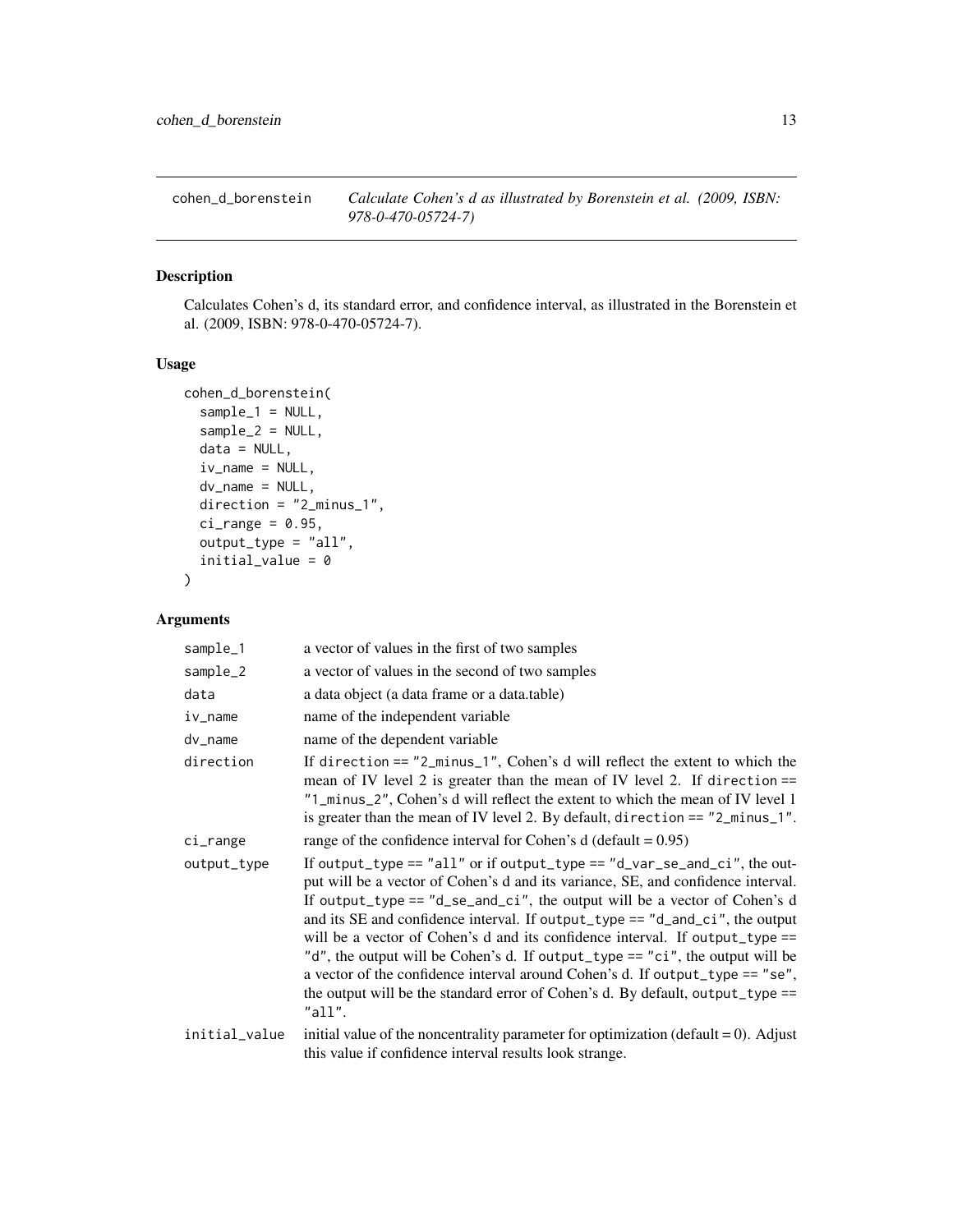#### Examples

```
cohen_d_borenstein(sample_1 = 1:10, sample_2 = 3:12)cohen_d_borenstein(
data = mtcars, iv_name = "vs", dv_name = "mpg", ci_range = 0.99)sample_dt <- data.table::data.table(iris)[Species != "setosa"]
cohen_d_borenstein(
data = sample_dt, iv_name = "Species", dv_name = "Petal.Width",
initial_value = 10)
```
cohen\_d\_from\_cohen\_textbook

*Cohen's d from Jacob Cohen's textbook (1988)*

#### Description

Calculates Cohen's d as described in Jacob Cohen's textbook (1988), Statistical Power Analysis for the Behavioral Sciences, 2nd Edition Cohen, J. (1988) doi: [10.4324/9780203771587](https://doi.org/10.4324/9780203771587)

#### Usage

```
cohen_d_from_cohen_textbook(
  sample_1 = NULL,sample_2 = NULL,data = NULL,
  iv_name = NULL,dv_name = NULL
\mathcal{L}
```
#### Arguments

| sample_1   | a vector of values in the first of two samples  |
|------------|-------------------------------------------------|
| $sample_2$ | a vector of values in the second of two samples |
| data       | a data object (a data frame or a data table)    |
| iv_name    | name of the independent variable                |
| dv_name    | name of the dependent variable                  |

#### Value

the output will be a Cohen's d value (a numeric vector of length one)

```
cohen_d_from_cohen_textbook(1:10, 3:12)
cohen_d_from_cohen_textbook(
  data = mtcars, iv_name = "vs", dv_name = "mpg")
```
<span id="page-13-0"></span>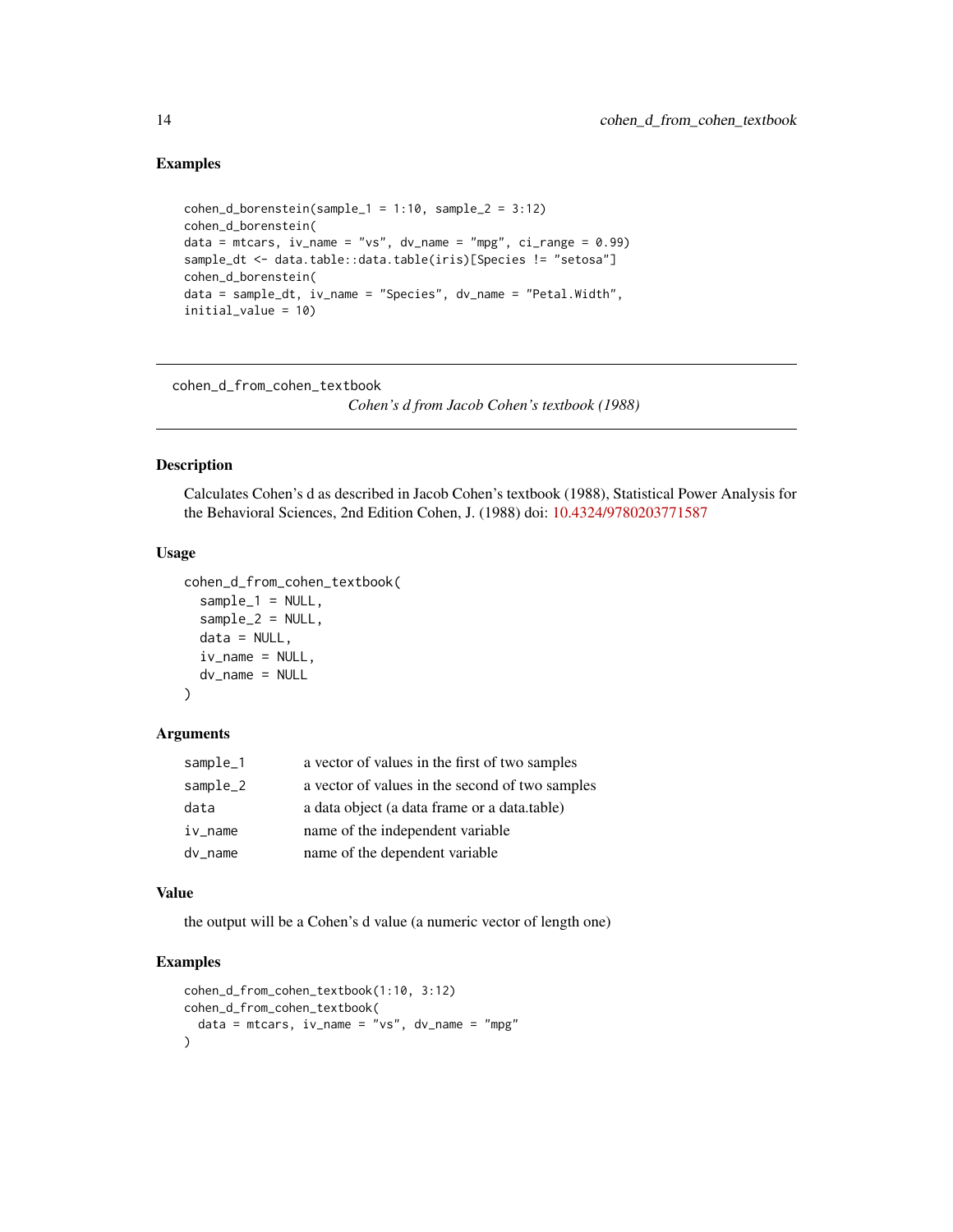<span id="page-14-0"></span>

## Description

Plot Cohen's d as sample size increases.

## Usage

```
cohen_d_over_n(
 data = NULL,iv_name = NULL,dv_name = NULL,save_as_png = FALSE,
 png_name = NULL,
 xlab = NULL,ylab = NULL,
 width = 16,
 height = 9)
```
## Arguments

| data        | a data object (a data frame or a data.table)                                                                                                                                                                                                                                                                                                                               |
|-------------|----------------------------------------------------------------------------------------------------------------------------------------------------------------------------------------------------------------------------------------------------------------------------------------------------------------------------------------------------------------------------|
| $iv_name$   | name of the independent variable (grouping variable)                                                                                                                                                                                                                                                                                                                       |
| $dv_$ name  | name of the dependent variable (measure variable of interest)                                                                                                                                                                                                                                                                                                              |
| save_as_png | if save $=$ TRUE, the plot will be saved as a PNG file.                                                                                                                                                                                                                                                                                                                    |
| png_name    | name of the PNG file to be saved. By default, the name will be "cohen_d_over_n_"<br>followed by a timestamp of the current time. The timestamp will be in the for-<br>mat, jan_01_2021_1300_10_000001, where "jan_01_2021" would indicate Jan-<br>uary 01, 2021; 1300 would indicate 13:00 (i.e., 1 PM); and 10_000001 would<br>indicate 10,000001 seconds after the hour. |
| xlab        | title of the x-axis for the histogram by group. If xlab = FALSE, the title will be<br>removed. By default (i.e., if no input is given), dv_name will be used as the title.                                                                                                                                                                                                 |
| ylab        | title of the y-axis for the histogram by group. If ylab = FALSE, the title will be<br>removed. By default (i.e., if no input is given), iv_name will be used as the title.                                                                                                                                                                                                 |
| width       | width of the plot to be saved. This argument will be directly entered as the width<br>argument for the ggsave function within ggplot2 package (default = $16$ )                                                                                                                                                                                                            |
| height      | height of the plot to be saved. This argument will be directly entered as the<br>height argument for the ggsave function within ggplot2 package (default = 9)                                                                                                                                                                                                              |

#### Value

the output will be a list of (1) ggplot object (histogram by group) and (2) a data.table with Cohen's d by sample size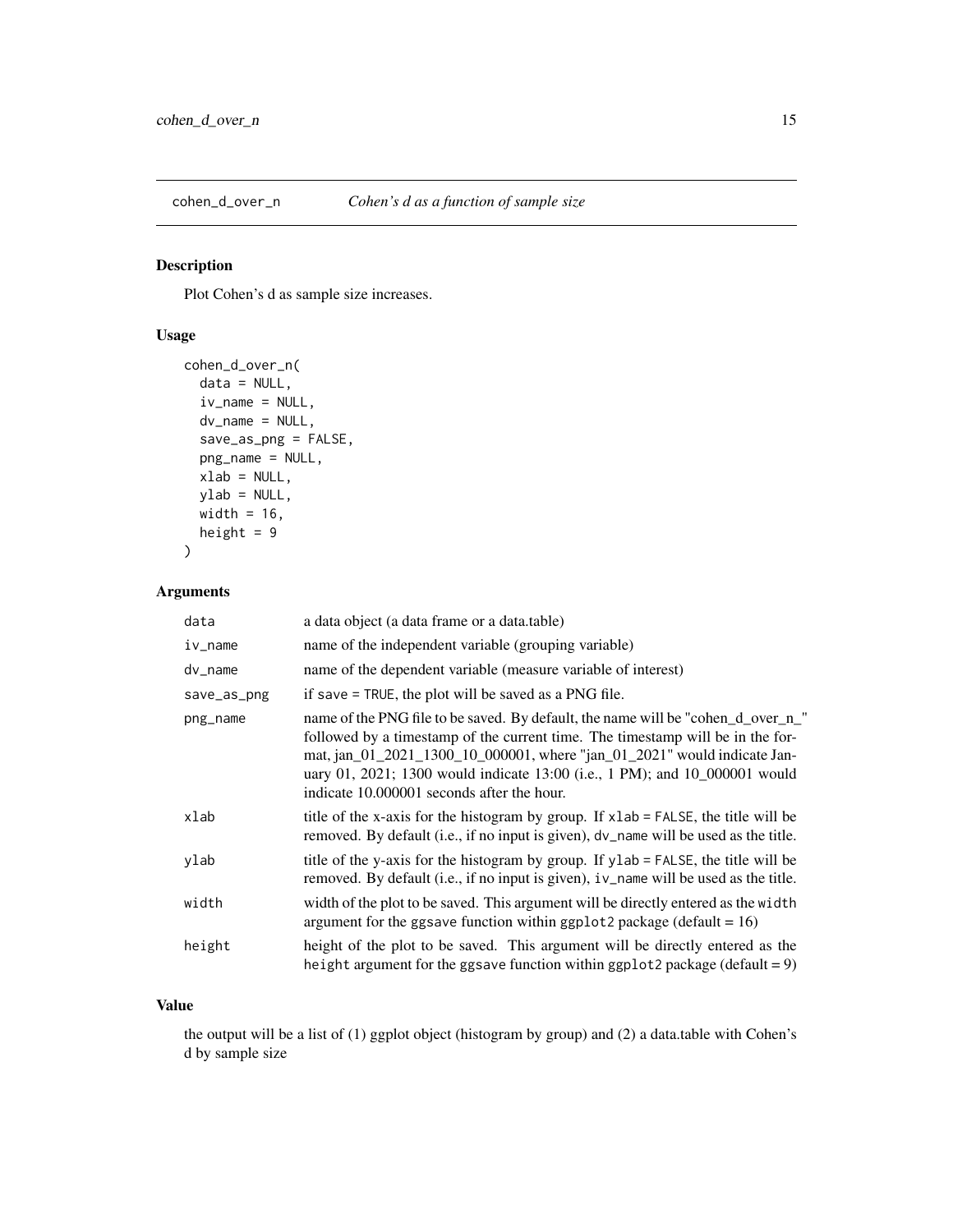## Examples

```
## Not run:
cohen_d_over_n(data = mtrans, iv_name = "am", dv_name = "mpg")## End(Not run)
```
cohen\_d\_torchiano *Calculate Cohen's d and its confidence interval using the package 'effsize'*

## Description

To run this function, the following package(s) must be installed: Package 'effsize' v0.8.1 (or possibly a higher version) by Marco Torchiano (2020), [https://cran.r-project.org/package=](https://cran.r-project.org/package=effsize) [effsize](https://cran.r-project.org/package=effsize)

## Usage

```
cohen_d_torchiano(
  sample_1 = NULL,sample_2 = NULL,data = NULL,
  iv_name = NULL,dv_name = NULL,ci_range = 0.95\lambda
```
#### Arguments

| sample_1 | a vector of values in the first of two samples                    |
|----------|-------------------------------------------------------------------|
| sample_2 | a vector of values in the second of two samples                   |
| data     | a data object (a data frame or a data.table)                      |
| iv_name  | name of the independent variable                                  |
| dv_name  | name of the dependent variable                                    |
| ci_range | range of the confidence interval for Cohen's $d$ (default = 0.95) |

```
cohen_d_torchiano(1:10, 3:12)
cohen_d_torchiano(
data = mtcars, iv_name = "vs", dv_name = "mpg", ci_range = 0.99)
```
<span id="page-15-0"></span>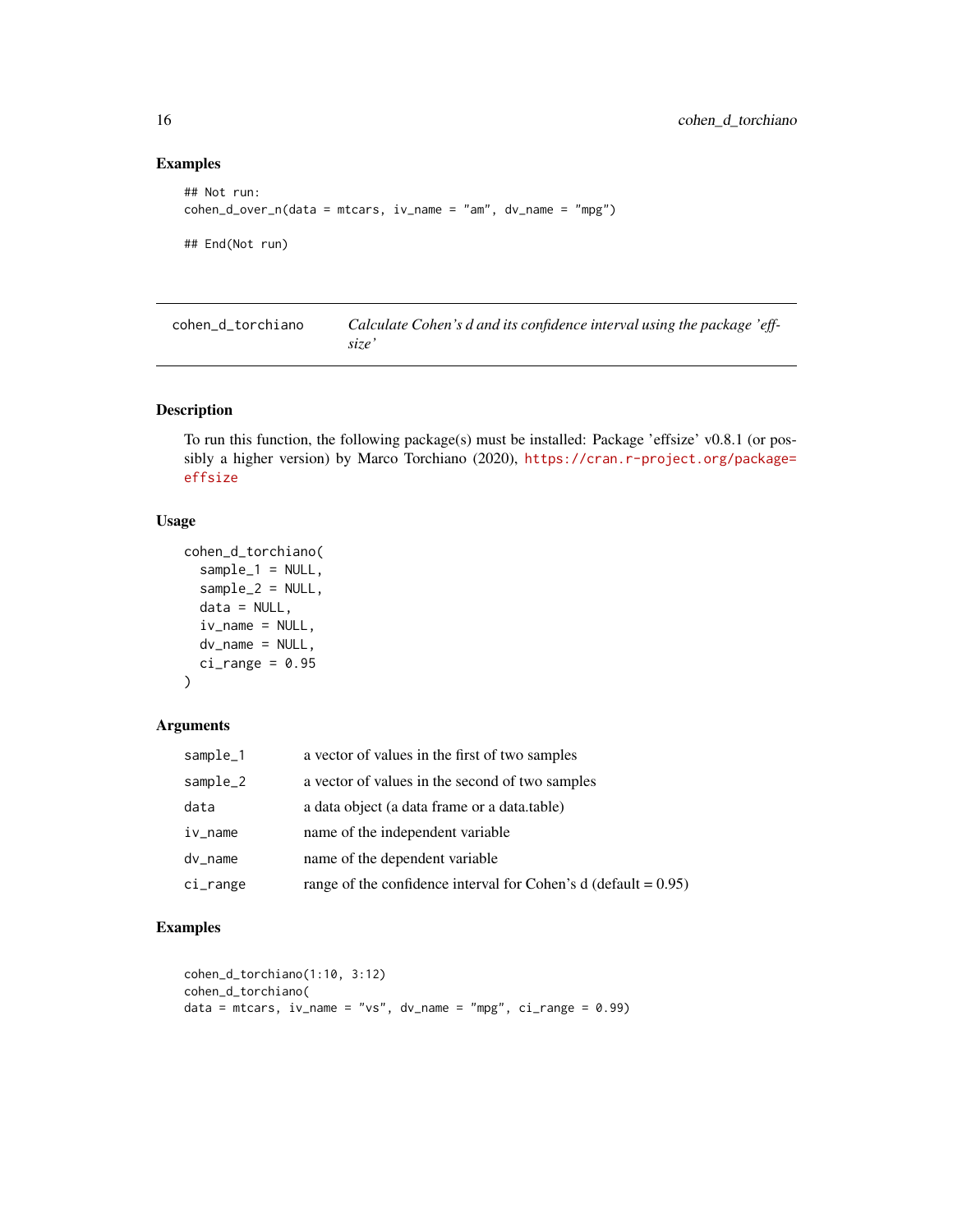<span id="page-16-0"></span>combine\_data\_across\_cols

*Combine data across columns*

#### Description

Combine data across columns. If NA is the only value across all focal columns for given row(s), NA will be returned for those row(s).

## Usage

```
combine_data_across_cols(data = NULL, cols = NULL)
```
#### Arguments

| data | a data object (a data frame or a data.table)                                 |
|------|------------------------------------------------------------------------------|
| cols | a character vector containing names of columns, across which to combine data |

#### Value

the output will be a numeric or character vector.

#### Examples

```
dt <- data.frame(v1 = c(1, NA), v2 = c(NA, 2))
dt
combine_data_across_cols(data = dt, cols = c("v1", "v2"))
dt <- data.frame(v1 = c(1, 2, NA), v2 = c(NA, 4, 3))
dt
combine_data_across_cols(data = dt, cols = c("v1", "v2"))
dt <- data.frame(v1 = c(1, NA, NA), v2 = c(NA, 2, NA))
dt
combine_data_across_cols(data = dt, cols = c("v1", "v2"))
```
comma\_sep\_string\_to\_numbers

```
Convert a comma-separated string of numbers
```
#### Description

Convert a comma-separated string of numbers

#### Usage

comma\_sep\_string\_to\_numbers(string)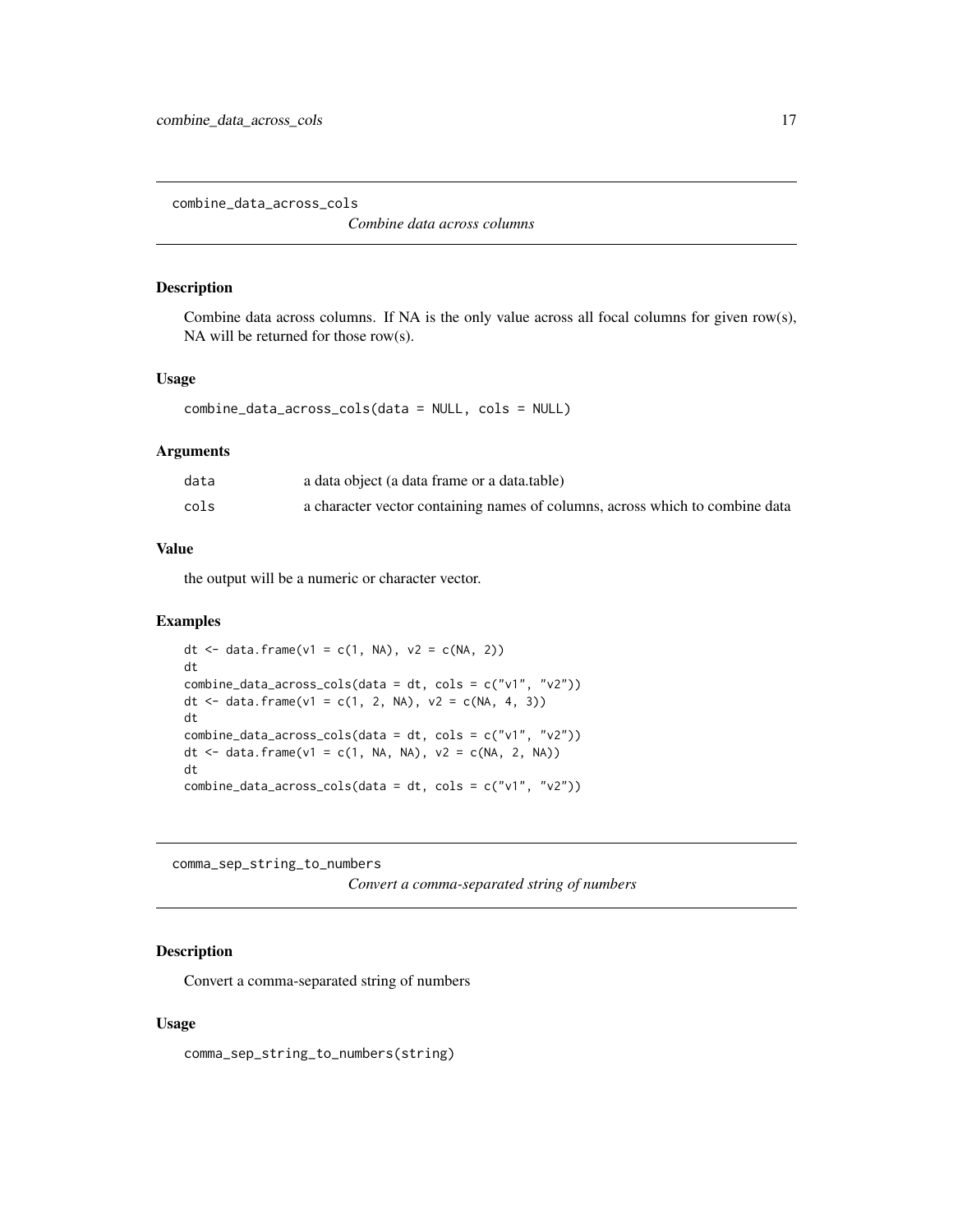#### <span id="page-17-0"></span>**Arguments**

string a character string consisting of numbers separated by commas

#### Value

a character string

#### Examples

```
comma_sep_string_to_numbers("1, 2, 3,4, 5 6")
```
compare\_datasets *Compare data sets*

## Description

Compares whether or not data sets are identical

#### Usage

compare\_datasets(dataset\_1 = NULL, dataset\_2 = NULL, dataset\_list = NULL)

#### Arguments

| dataset 1    | a data object (a data frame or a data.table)       |
|--------------|----------------------------------------------------|
| dataset 2    | another data object (a data frame or a data.table) |
| dataset_list | list of data objects (data.frame or data.table)    |

#### Value

the output will be a data.table showing differences in data sets

```
# catch differences in class attributes of the data sets
compare_datasets(
dataset_1 = data.frame(a = 1:2, b = 3:4),
dataset_2 = data.table::data.table(a = 1:2, b = 3:4))
# catch differences in number of columns
compare_datasets(
dataset_1 = data.frame(a = 1:2, b = 3:4, c = 5:6),
dataset_2 = data.frame(a = 1:2, b = 3:4))
# catch differences in number of rows
compare_datasets(
dataset_1 = data.frame(a = 1:2, b = 3:4),
dataset_2 = data.frame(a = 1:10, b = 11:20))
# catch differences in column names
compare_datasets(
```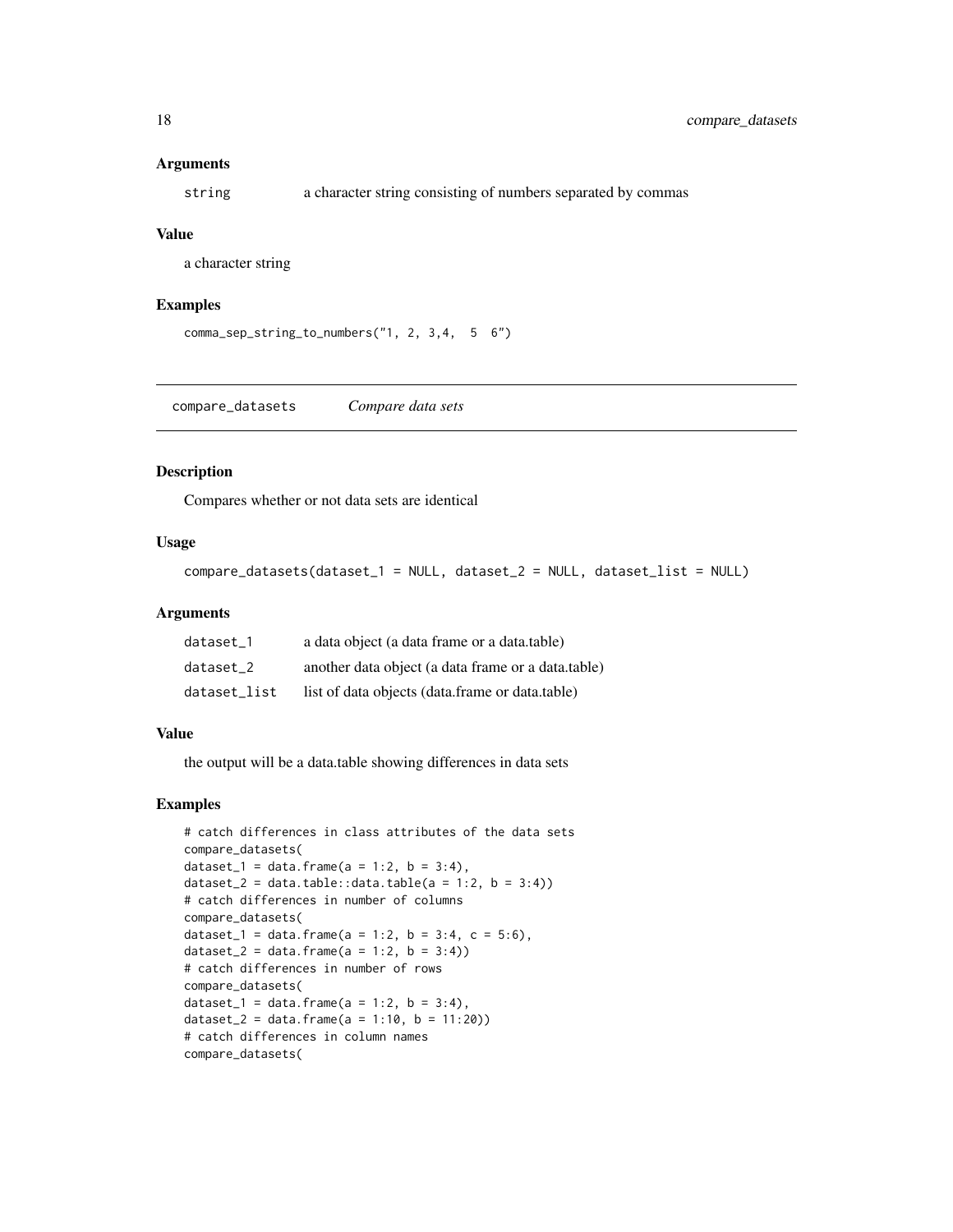```
dataset_1 = data.frame(A = 1:2, B = 3:4),
dataset_2 = data.frame(a = 1:2, b = 3:4))
# catch differences in values within corresponding columns
compare_datasets(
dataset_1 = data.frame(a = 1:2, b = c(3, 400)),
dataset_2 = data.frame(a = 1:2, b = 3:4))
compare_datasets(
dataset_1 = data.frame(a = 1:2, b = 3:4, c = 5:6),
dataset_2 = data.frame(a = 1:2, b = c(3, 4), c = c(5, 6)))
# check if data sets in a list are identical
compare_datasets(
dataset_list = list(
dt1 = data.frame(a = 1:2, b = 3:4, c = 5:6),
dt2 = data.frame(a = 1:2, b = 3:4),
dt3 = data.frame(a = 1:2, b = 3:4, c = 5:6)))
```
compare\_dependent\_rs *Compare dependent correlations*

#### Description

Compares whether two dependent correlations from the same sample are significantly different each other.

#### Usage

```
compare_dependent_rs(
  data = NULL,
  var_1_name = NULL,
  var_2_name = NULL,
  var_3_name = NULL,
  one_tailed = FALSE,
  round_r = 3,
  round_p = 3,
  round_t = 2,
 print_summary = TRUE,
  return_dt = FALSE
)
```

| data          | a data object (a data frame or a data table)                                                    |
|---------------|-------------------------------------------------------------------------------------------------|
| var_1_name    | name of the variable whose correlations with two other variables will be com-<br>pared.         |
| $var_2$ _name | name of the first of the two variables whose correlations with var 1 name will<br>be compared.  |
| $var_3$ _name | name of the second of the two variables whose correlations with var 1 name<br>will be compared. |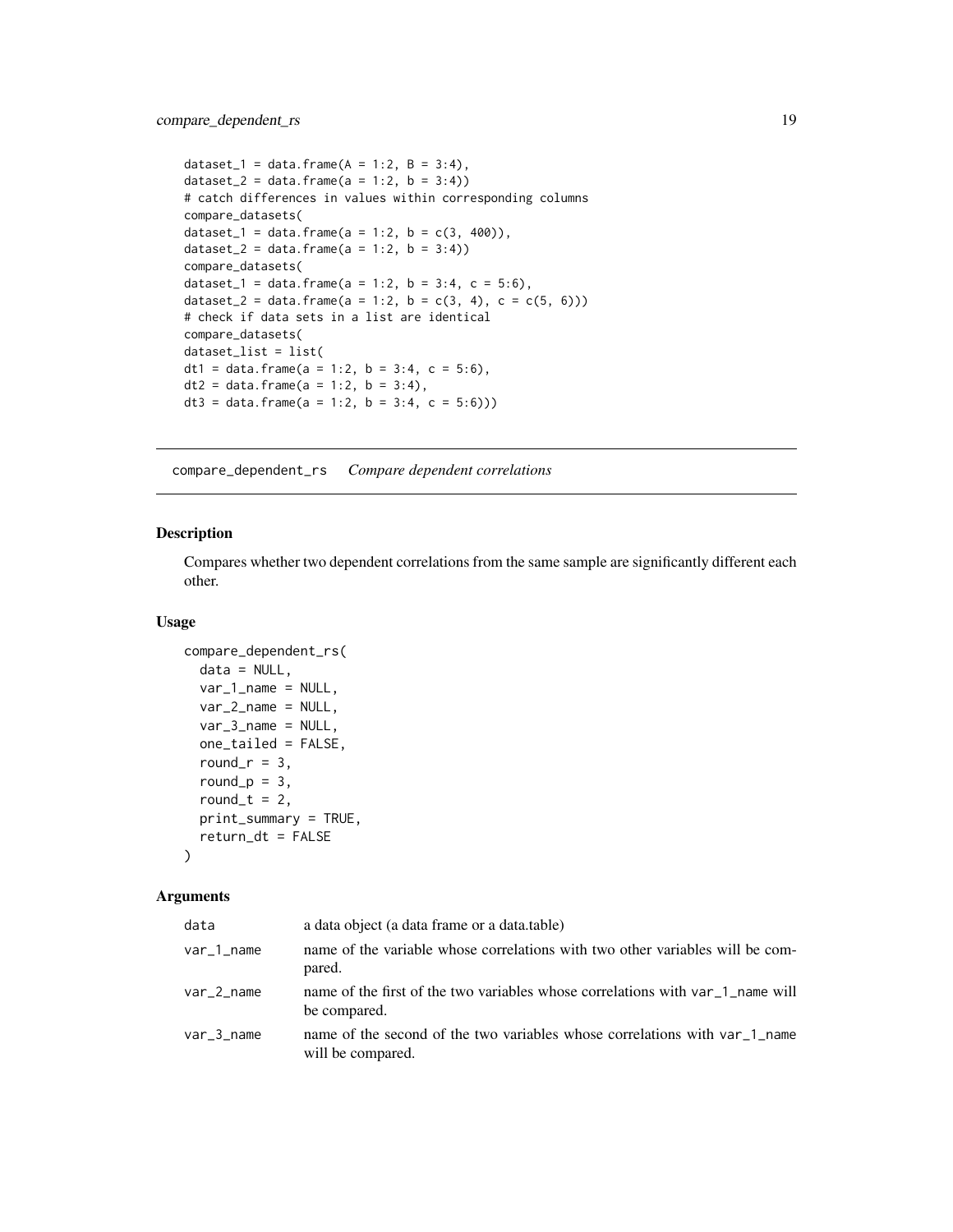<span id="page-19-0"></span>

| one_tailed    | logical. Should the p value based on a one-tailed t-test? (default = FALSE)                                                                                 |
|---------------|-------------------------------------------------------------------------------------------------------------------------------------------------------------|
| $round_r$     | number of decimal places to which to round correlation coefficients (default =<br>2)                                                                        |
| round_p       | number of decimal places to which to round p-values (default $= 3$ )                                                                                        |
| round_t       | number of decimal places to which to round the t-statistic (default $= 2$ )                                                                                 |
| print_summary | logical. Should the summary be printed? (default $= TRUE$ )                                                                                                 |
| return_dt     | logical. Should the function return a summary table as an output, as opposed to<br>returning the output through the "invisible" function? (default = FALSE) |

#### Details

Suppose that Variables A, B, and C are measured from a group of subjects. This function tests whether A is related to B differently than to C. Put differently, this function tests H0:  $r(A, B) = r(A, B)$ C)

For more information on formulas used in this function, please refer to Steiger (1980) doi:10.1037/0033- 2909.87.2.245 and Chen & Popovich (2002) doi:10.4135/9781412983808

#### Value

the output will be a summary of the test comparing two dependent correlations

#### Examples

```
compare_dependent_rs(
data = mtcars, var_1_name = "mpg", var_2_name = "hp", var_3_name = "wt")
```
compare\_effect\_sizes *Compare effect sizes*

#### Description

Compares effect sizes See p. 156 of Borenstein et al. (2009, ISBN: 978-0-470-05724-7).

#### Usage

```
compare_effect_sizes(
  effect_sizes = NULL,
  effect_size_variances = NULL,
  round_stats = TRUE,
  round_p = 3,
  round_se = 2,
  round_z = 2,
  pretty_round_p_value = TRUE
)
```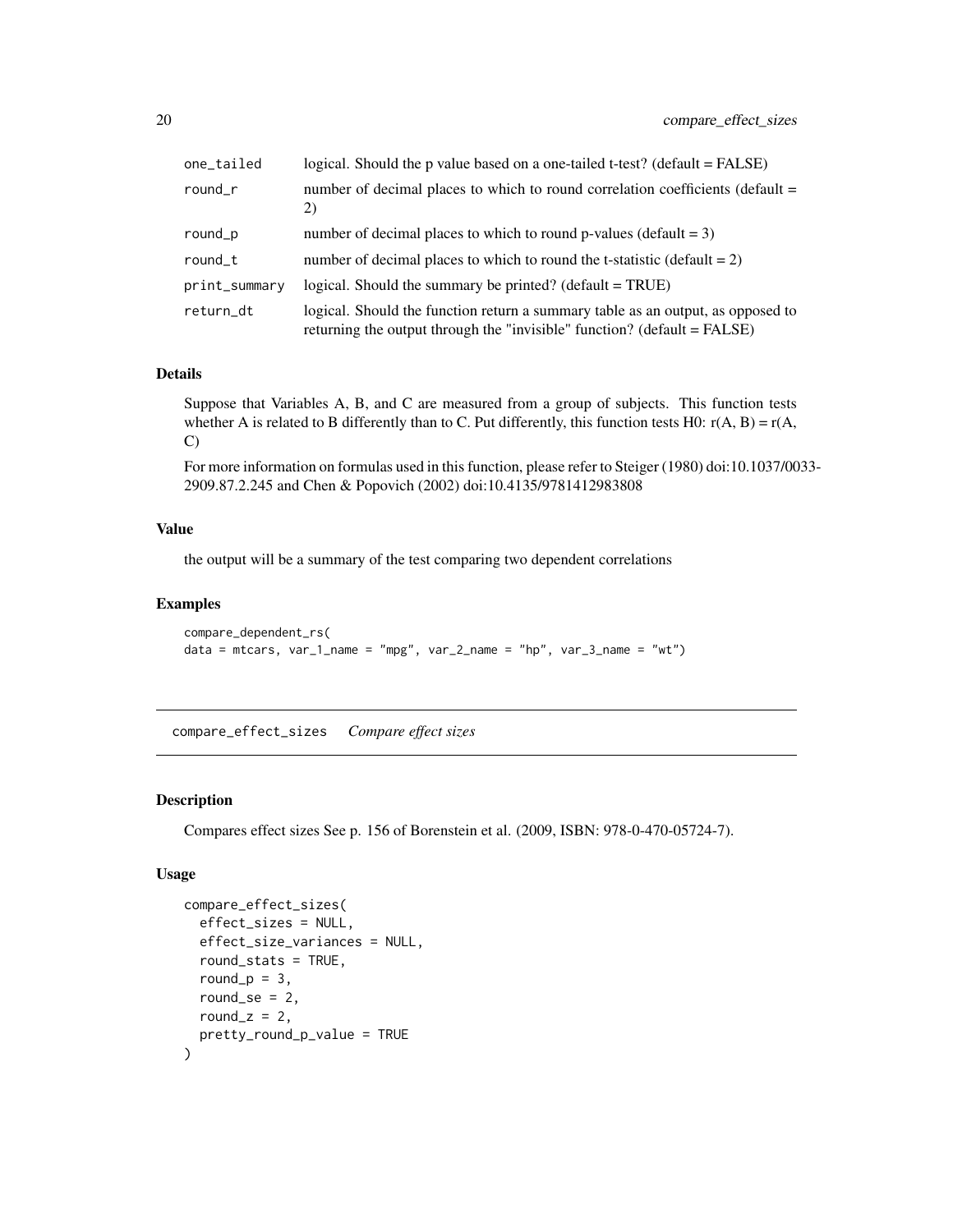## <span id="page-20-0"></span>compare\_groups 21

### Arguments

|                       | effect_sizes a vector of estimated effect sizes                                                                                                 |
|-----------------------|-------------------------------------------------------------------------------------------------------------------------------------------------|
| effect_size_variances |                                                                                                                                                 |
|                       | a vector of variances of the effect sizes                                                                                                       |
| round_stats           | logical. Should the statistics be rounded? (default $= TRUE$ )                                                                                  |
| round_p               | number of decimal places to which to round p-values (default $= 3$ )                                                                            |
| round_se              | number of decimal places to which to round the standard errors of the difference<br>$(detault = 2)$                                             |
| round_ $z$            | number of decimal places to which to round the z-statistic (default $= 2$ )                                                                     |
| pretty_round_p_value  |                                                                                                                                                 |
|                       | logical. Should the p-values be rounded in a pretty format (i.e., lower threshold:<br>" $\leq$ .001"). By default, pretty_round_p_value = TRUE. |

## Examples

```
compare_effect_sizes(
effect_sizes = c(0.6111, 0.3241, 0.5),
effect_size_variances = c(.0029, 0.0033, 0.01))
```
compare\_groups *Compare groups*

## Description

Compares groups by (1) creating histogram by group; (2) summarizing descriptive statistics by group; and (3) conducting pairwise comparisons (t-tests and Mann-Whitney tests).

#### Usage

```
compare_groups(
  data = NULL,
  iv_name = NULL,dv_name = NULL,
  sigfigs = 3,
  stats = "basic",
  \text{cohen}_d = \text{TRUE},
  cohen_d_w_ci = TRUE,
  bonferroni = FALSE,
 mann_whitney = TRUE,
  t_test_stats = FALSE,
  t_test_df_decimals = 1,
  save_as_png = FALSE,
  png_name = NULL,
```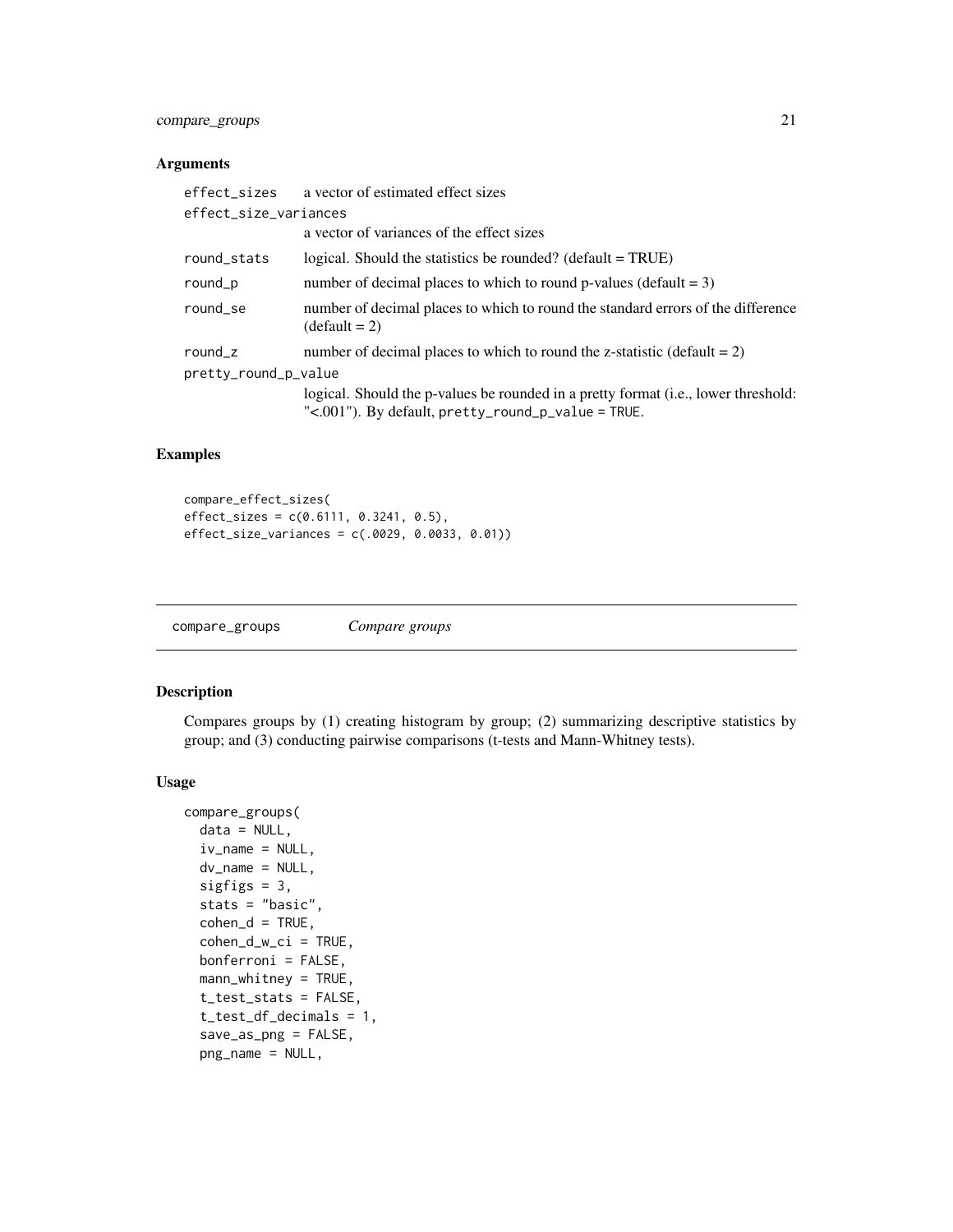```
xlab = NULL,
  ylab = NULL,
  x_limits = NULL,
  x_breaks = NULL,
 x<sup>l</sup>abels = NULL,
  width = 4000,
 height = 3000,
  units = "px",res = 300,
  layout_matrix = NULL,
  col_names_nicer = TRUE
\mathcal{L}
```

| data               | a data object (a data frame or a data.table)                                                                                                                                                                                                                                                                                                                                                                                                                                                                                                                    |
|--------------------|-----------------------------------------------------------------------------------------------------------------------------------------------------------------------------------------------------------------------------------------------------------------------------------------------------------------------------------------------------------------------------------------------------------------------------------------------------------------------------------------------------------------------------------------------------------------|
| iv_name            | name of the independent variable (grouping variable)                                                                                                                                                                                                                                                                                                                                                                                                                                                                                                            |
| dv_name            | name of the dependent variable (measure variable of interest)                                                                                                                                                                                                                                                                                                                                                                                                                                                                                                   |
| sigfigs            | number of significant digits to round to                                                                                                                                                                                                                                                                                                                                                                                                                                                                                                                        |
| stats              | statistics to calculate for each group. If stats = "basic", group size, mean,<br>standard deviation, median, minimum, and maximum will be calculated. If<br>stats = $"all",$ in addition to the aforementioned statistics, standard error, $95\%$<br>confidence and prediction intervals, skewness, and kurtosis will also be calcu-<br>lated. The stats argument can also be a character vector with types of statistics<br>to calculate. For example, entering $stats = c("mean", "median")$ will calcu-<br>late mean and median. By default, stats = "basic" |
| cohen_d            | if cohen_d = TRUE, Cohen's d statistics will be included in the pairwise compar-<br>ison data.table.                                                                                                                                                                                                                                                                                                                                                                                                                                                            |
| cohen_d_w_ci       | if cohen_d_w_ci = TRUE, Cohen's d with $95\%$ CI will be included in the output<br>data.table.                                                                                                                                                                                                                                                                                                                                                                                                                                                                  |
| bonferroni         | if bonferroni = TRUE, Bonferroni tests will be conducted for t-tests or Mann-<br>Whitney tests.                                                                                                                                                                                                                                                                                                                                                                                                                                                                 |
| mann_whitney       | if TRUE, Mann-Whitney test results will be included in the pairwise comparison<br>data.table. If FALSE, Mann-Whitney tests will not be performed.                                                                                                                                                                                                                                                                                                                                                                                                               |
| t_test_stats       | if t_test_stats = TRUE, t-test statistic and degrees of freedom will be included<br>in the pairwise comparison data.table.                                                                                                                                                                                                                                                                                                                                                                                                                                      |
| t_test_df_decimals |                                                                                                                                                                                                                                                                                                                                                                                                                                                                                                                                                                 |
|                    | number of decimals for the degrees of freedom in t-tests (default $= 1$ )                                                                                                                                                                                                                                                                                                                                                                                                                                                                                       |
| save_as_png        | if save $=$ "all" or if save $=$ TRUE, the histogram by group, descriptive statistics<br>by group, and pairwise comparison results will be saved as a PNG file.                                                                                                                                                                                                                                                                                                                                                                                                 |
| png_name           | name of the PNG file to be saved. By default, the name will be "compare_groups_results_"<br>followed by a timestamp of the current time. The timestamp will be in the for-<br>mat, jan_01_2021_1300_10_000001, where "jan_01_2021" would indicate Jan-<br>uary 01, 2021; 1300 would indicate 13:00 (i.e., 1 PM); and 10_000001 would<br>indicate 10.000001 seconds after the hour.                                                                                                                                                                              |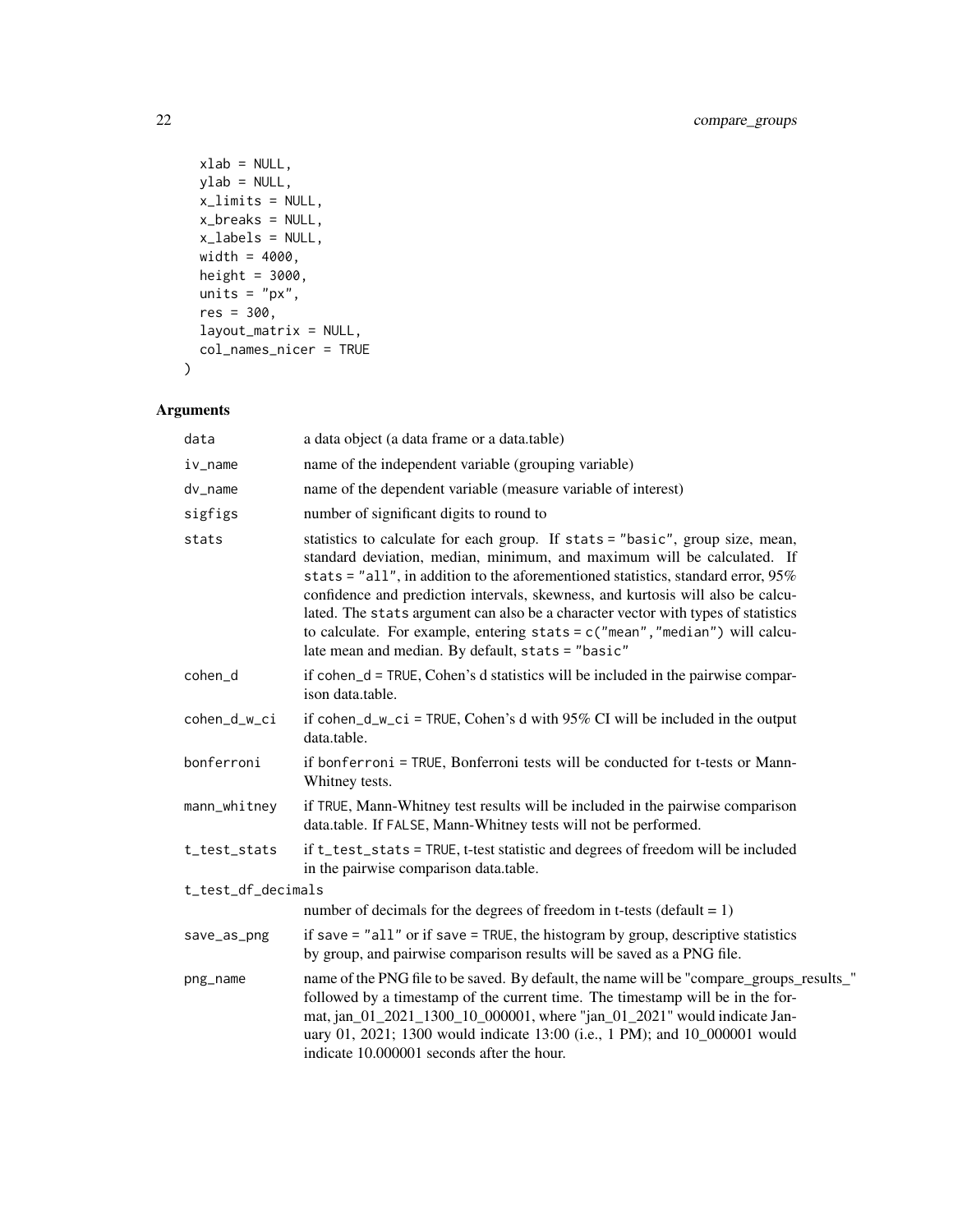<span id="page-22-0"></span>

| xlab            | title of the x-axis for the histogram by group. If xlab = FALSE, the title will be<br>removed. By default (i.e., if no input is given), dv_name will be used as the title.                                            |  |
|-----------------|-----------------------------------------------------------------------------------------------------------------------------------------------------------------------------------------------------------------------|--|
| ylab            | title of the y-axis for the histogram by group. If ylab = FALSE, the title will be<br>removed. By default (i.e., if no input is given), iv_name will be used as the title.                                            |  |
| x_limits        | a numeric vector with values of the endpoints of the x axis.                                                                                                                                                          |  |
| x_breaks        | a numeric vector indicating the points at which to place tick marks on the x axis.                                                                                                                                    |  |
| x_labels        | a vector containing labels for the place tick marks on the x axis.                                                                                                                                                    |  |
| width           | width of the PNG file (default $= 4000$ )                                                                                                                                                                             |  |
| height          | height of the PNG file (default $=$ 3000)                                                                                                                                                                             |  |
| units           | the units for the width and height arguments. Can be "px" (pixels), "in"<br>(inches), "cm", or "mm". By default, units = "px".                                                                                        |  |
| res             | The nominal resolution in ppi which will be recorded in the png file, if a positive<br>integer. Used for units other than the default. If not specified, taken as 300 ppi<br>to set the size of text and line widths. |  |
| layout_matrix   | The layout argument for arranging plots and tables using the grid. arrange<br>function.                                                                                                                               |  |
| col_names_nicer |                                                                                                                                                                                                                       |  |
|                 | if col_names_nicer = TRUE, column names will be converted from snake_case                                                                                                                                             |  |
|                 | to an easier-to-eye format.                                                                                                                                                                                           |  |

#### Value

the output will be a list of (1) ggplot object (histogram by group) (2) a data.table with descriptive statistics by group; and (3) a data.table with pairwise comparison results. If save\_as\_png = TRUE, the plot and tables will be also saved on local drive as a PNG file.

## Examples

```
## Not run:
compare_groups(data = iris, iv_name = "Species", dv_name = "Sepal.Length")
compare_groups(data = iris, iv_name = "Species", dv_name = "Sepal.Length",
x_breaks = 4:8)
```
## End(Not run)

compare\_independent\_rs

*Compare independent correlations*

## Description

Compares whether two correlations from two independent samples are significantly different each other. See Field et al. (2012, ISBN: 978-1-4462-0045-2).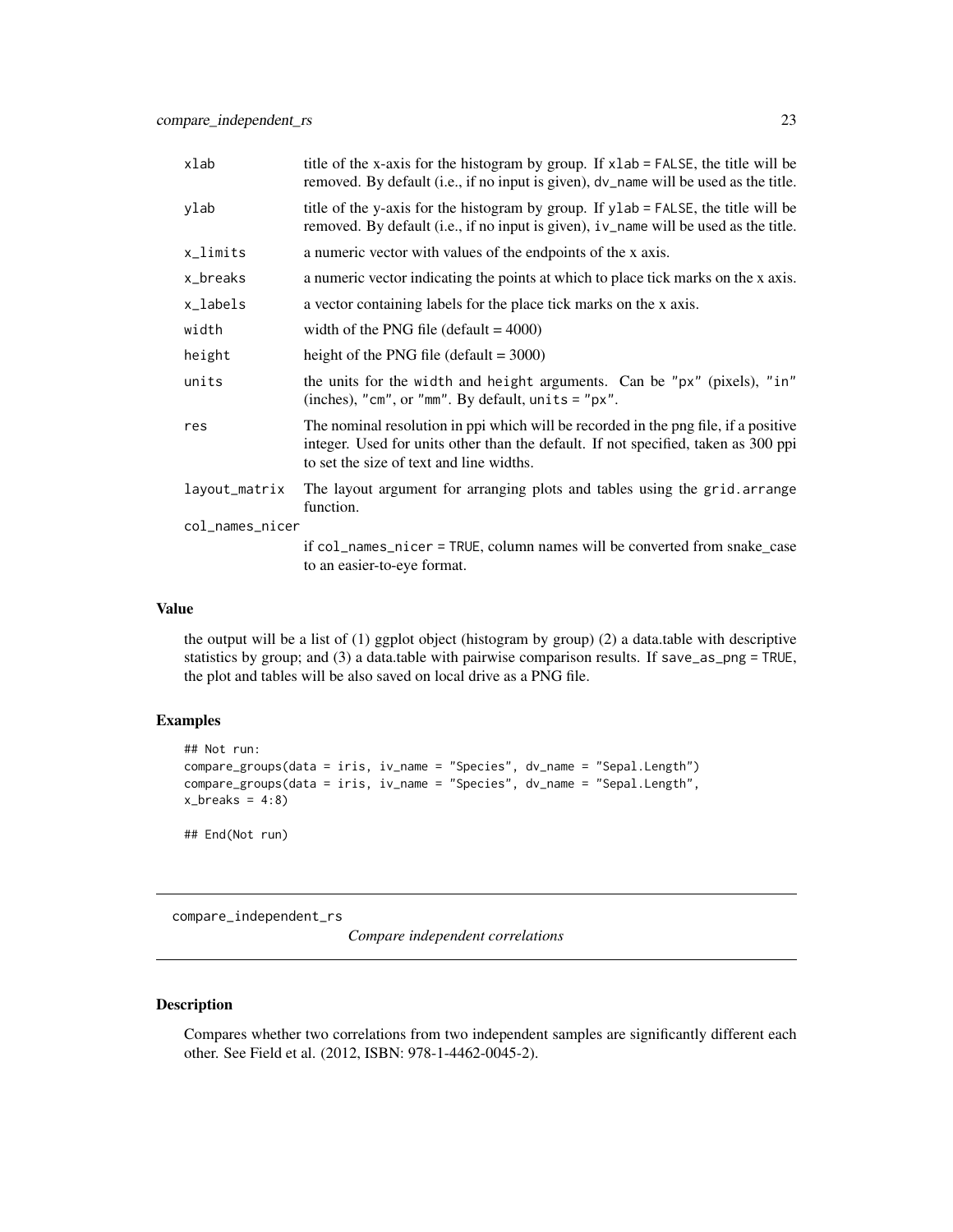## Usage

```
compare_independent_rs(
  r1 = NULL,n1 = NULL,r2 = NULL,n2 = NULL,one_tailed = FALSE,
  round_p = 3,
  round_z_diff = 2,
  round_r = 2,
  print_summary = TRUE,
  output_type = NULL
\mathcal{L}
```
## Arguments

| r1            | correlation in the first sample                                                                                                                                                                                                                                                                                                                                                                               |
|---------------|---------------------------------------------------------------------------------------------------------------------------------------------------------------------------------------------------------------------------------------------------------------------------------------------------------------------------------------------------------------------------------------------------------------|
| n1            | size of the first sample                                                                                                                                                                                                                                                                                                                                                                                      |
| r2            | correlation in the second sample                                                                                                                                                                                                                                                                                                                                                                              |
| n2            | size of the first sample                                                                                                                                                                                                                                                                                                                                                                                      |
| one_tailed    | logical. Should the p value based on a one-tailed t-test? (default = FALSE)                                                                                                                                                                                                                                                                                                                                   |
| round_p       | (only for displaying purposes) number of decimal places to which to round the<br>$p$ -value (default = 3)                                                                                                                                                                                                                                                                                                     |
| round_z_diff  | (only for displaying purposes) number of decimal places to which to round the<br>z-score (default = $2$ )                                                                                                                                                                                                                                                                                                     |
| round $r$     | (only for displaying purposes) number of decimal places to which to round cor-<br>relation coefficients (default = $2$ )                                                                                                                                                                                                                                                                                      |
| print_summary | logical. Should the summary be printed? (default = TRUE)                                                                                                                                                                                                                                                                                                                                                      |
| output_type   | type of the output. If output_type = $"z"$ , the function's output will be the z-<br>score of the difference between the two correlations. If output_type = $"p"$ , the<br>function's output will be the p-value associated with the z-score of the difference<br>between the two correlations. By default, output_type = NULL, and the function<br>will not return any value other than the printed summary. |

## Value

the output will be the results of a test comparing two independent correlations.

```
compare_independent_rs(r1 = .1, n1 = 100, r2 = .2, n2 = 200)
compare_independent_rs(
r1 = .1, n1 = 100, r2 = .2, n2 = 200, one_tailed = TRUE)
compare\_independent_r s(r1 = .506, n1 = 52, r2 = .381, n2 = 51)
```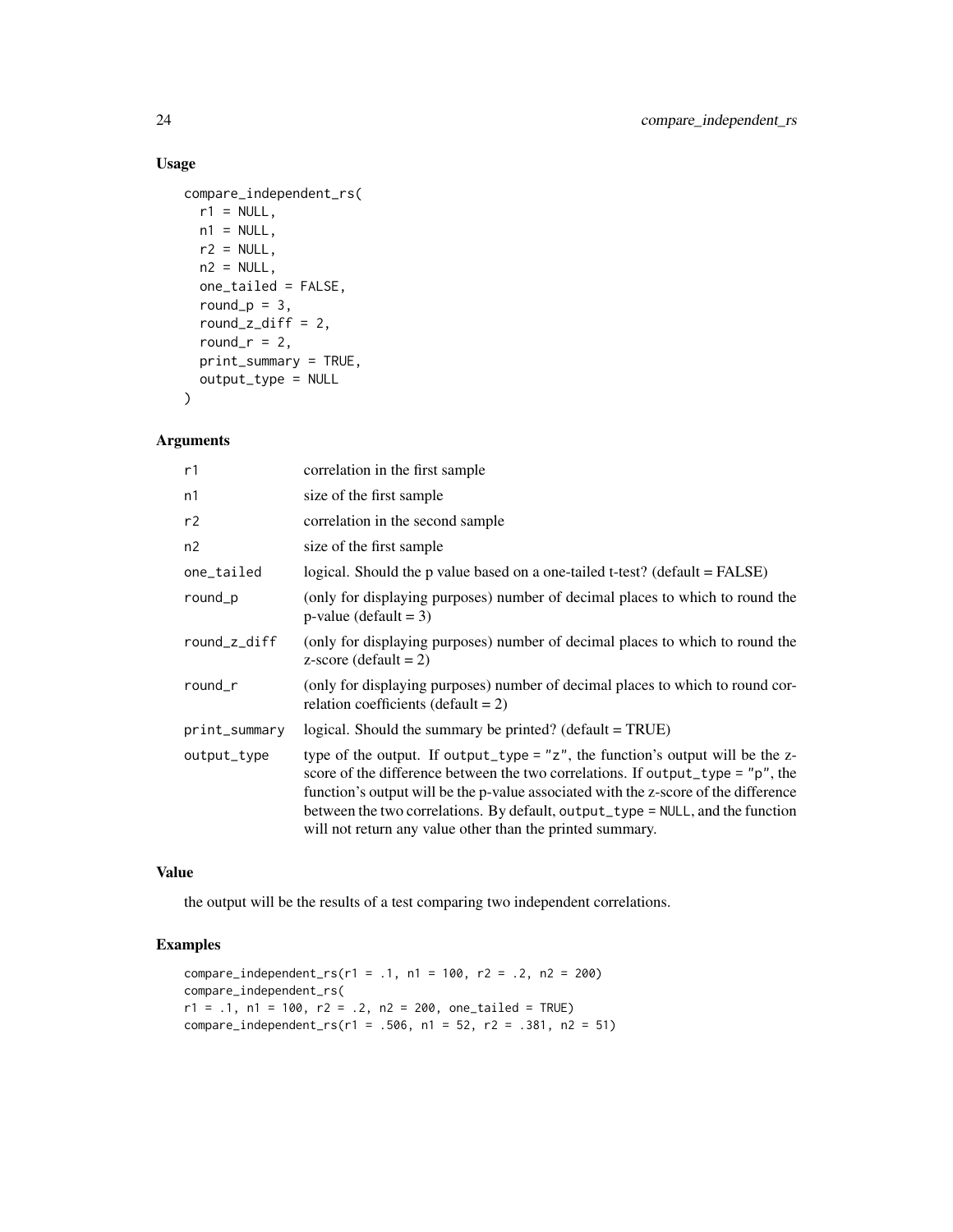<span id="page-24-0"></span>convert\_cols\_to\_numeric

*Convert columns to numeric*

## Description

Check whether each column in a data.table can be converted to numeric, and if so, convert every such column.

## Usage

```
convert_cols_to_numeric(
  data = NULL,classes = "character",
 warn_accuracy_loss = TRUE,
 print_summary = TRUE,
  silent = FALSE
)
```
## Arguments

| data               | a data object (a data frame or a data.table)                                                                                                                                                                                                                                                         |
|--------------------|------------------------------------------------------------------------------------------------------------------------------------------------------------------------------------------------------------------------------------------------------------------------------------------------------|
| classes            | a character vector specifying classes of columns that will be converted. For<br>example, if classes = "character", all columns of the class "character" will<br>be converted–if they can be converted. The current version of the function only<br>supports converting character columns to numeric. |
| warn_accuracy_loss |                                                                                                                                                                                                                                                                                                      |
|                    | logical. whether to warn the user if converting character to numeric leads to loss<br>of accuracy. $(detault = TRUE)$                                                                                                                                                                                |
| print_summary      | If print_summary = TRUE, a summary of converted columns will printed. (de-<br>$fault = TRUE)$                                                                                                                                                                                                        |
| silent             | If silent = FALSE, a message regarding conversion for a data.frame will be<br>printed. If silent = TRUE, this message will be suppressed. By default, silent<br>$=$ FALSE.                                                                                                                           |

```
data_frame_1 <- data.frame(a = c("1", "2"), b = c("1", "b"), c = 1:2)
convert_cols_to_numeric(data = data_frame_1)
data_table_1 <- data.table::data.table(
a = c("1", "2"), b = c("1", "b"), c = 1:2)
convert_cols_to_numeric(data = data_table_1)
```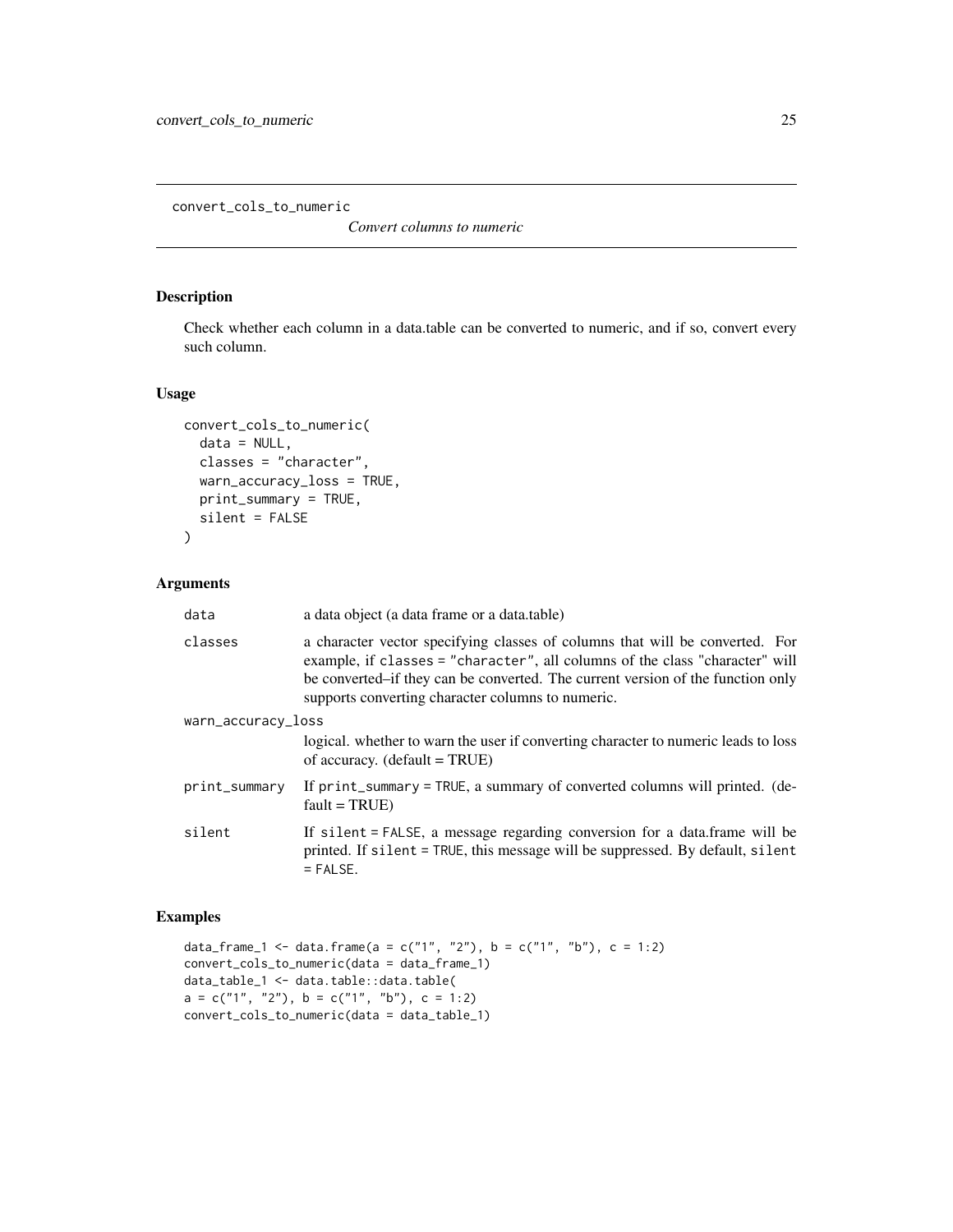```
convert_to_excel_formula
```
*Convert character to Excel formula*

## Description

Convert elements of a character vector to Excel formulas to preserve the character (string) format when opened in an Excel file.

#### Usage

convert\_to\_excel\_formula(vector = NULL)

## Arguments

vector a character vector

## Value

the output will be a character vector formatted as an Excel formula. For example, if an element in the input vector was ".500", this element will be converted to =".500", which will show up as ".500" in Excel, rather than as "0.5"

#### Examples

```
## Not run:
# compare the two csv files below
# example 1
dt \leq data.table::data.table(a = ".500")
data.table::fwrite(dt, "example1.csv") # the csv will show "0.5"
# example 2
dt <- data.table::data.table(a = convert_to_excel_formula(".500"))
data.table::fwrite(dt, "example2.csv") # the csv will show ".500"
## End(Not run)
```
correlation\_matrix *correlation matrix*

#### Description

Creates a correlation matrix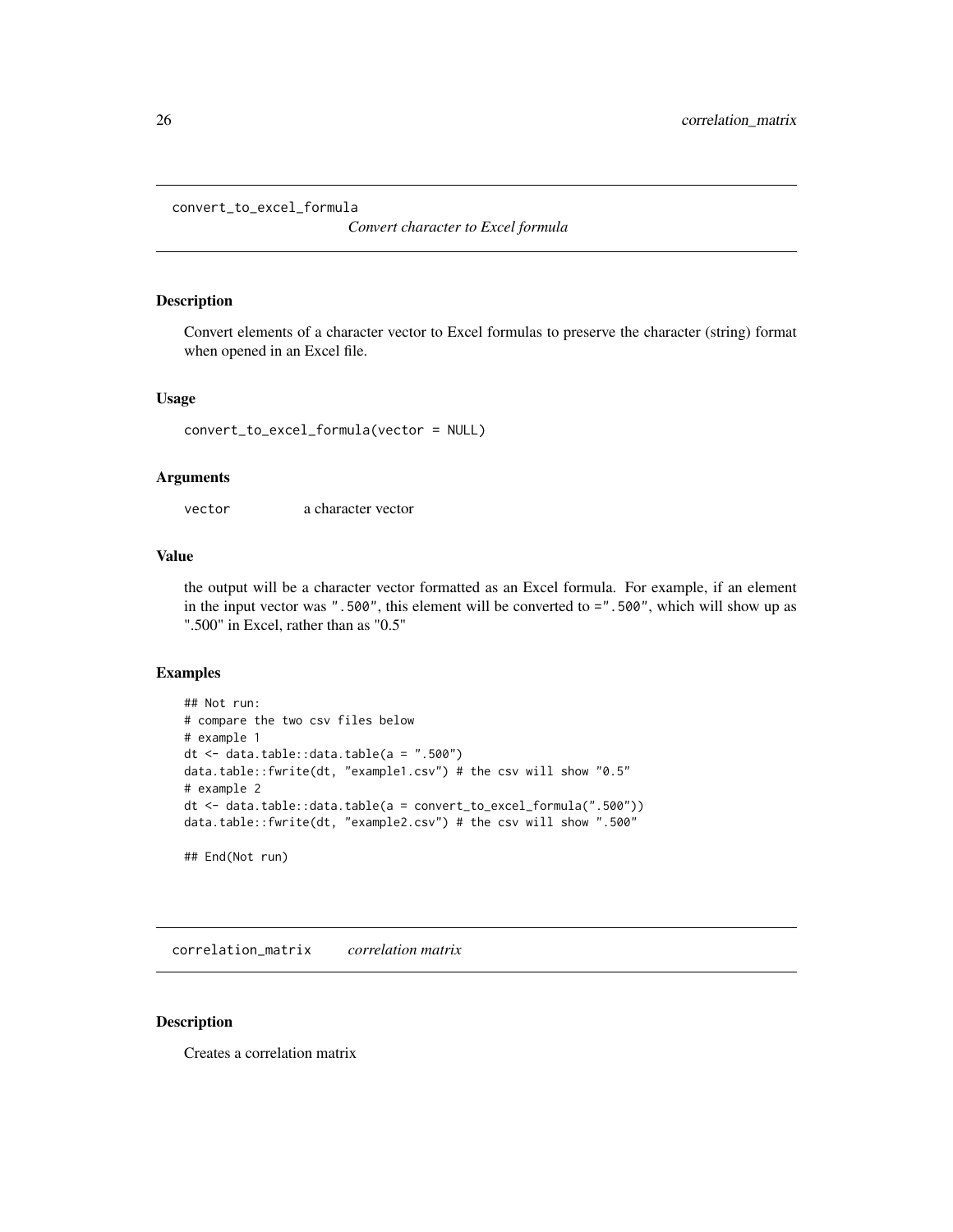<span id="page-26-0"></span>cum\_percent\_plot 27

### Usage

```
correlation_matrix(
 data = NULL,
  var_names = NULL,
 row_var_names = NULL,
  col_var_names = NULL,
  round_r = 2,
  round_p = 3,
 output_type = "r"
)
```
#### Arguments

| data          | a data object (a data frame or a data.table)                                                                                                                                                                                                                                                                                                                        |
|---------------|---------------------------------------------------------------------------------------------------------------------------------------------------------------------------------------------------------------------------------------------------------------------------------------------------------------------------------------------------------------------|
| var_names     | names of the variables for which to calculate all pairwise correlations                                                                                                                                                                                                                                                                                             |
| row_var_names | names of the variables that will go on the rows of the correlation matrix                                                                                                                                                                                                                                                                                           |
| $col_var_n$   | names of the variables that will go on the columns of the correlation matrix                                                                                                                                                                                                                                                                                        |
| round_r       | number of decimal places to which to round correlation coefficients (default $=$<br>2)                                                                                                                                                                                                                                                                              |
| round_p       | number of decimal places to which to round p-values (default $= 3$ )                                                                                                                                                                                                                                                                                                |
| output_type   | which value should be filled in cells of the correlation matrix? If output_type =<br>"r", correlation coefficients; if output_type = "p", p-values; if output_type<br>= "rp", correlation coefficients with significance symbols based on p-values;<br>if output_type = $n^{\prime\prime}$ , sizes of the samples used to calculate the correlation<br>coefficients |

#### Value

the output will be a correlation matrix in a data.table format

## Examples

```
correlation_matrix(data = mtcars, var_names = c("mpg", "cyl", "wt"))
correlation_matrix(data = mtcars,
row_var_names = c("mpg", "cyl", "hp"), col_var_names = c("wt", "am"))
```
cum\_percent\_plot *Cumulative percentage plot*

## Description

Plots or tabulates cumulative percentages associated with elements in a vector

## Usage

```
cum_percent_plot(vector, output_type = "plot")
```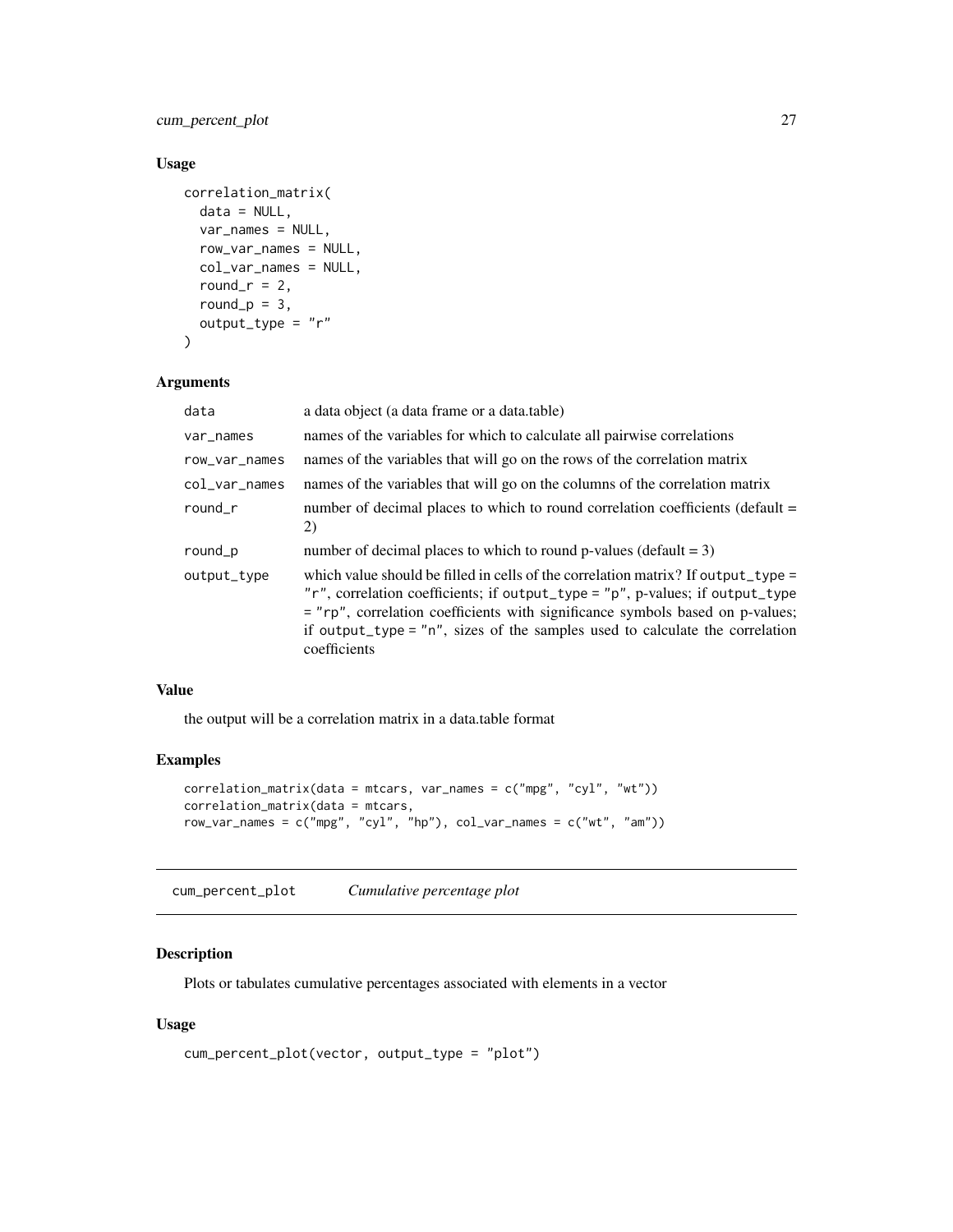## <span id="page-27-0"></span>Arguments

| vector      | a numeric vector                                                                                                                                                               |
|-------------|--------------------------------------------------------------------------------------------------------------------------------------------------------------------------------|
| output_type | if output_type = "plot", return a cumulative percentage plot; if output_type<br>= "dt", return a data.table with cumulative percentages. By default, output_type<br>$=$ "plot" |

## Examples

```
cum_percent_plot(c(1:100, NA, NA))
cum_percent_plot(mtcars$mpg)
cum_percent_plot(vector= mtcars$mpg, output_type = "dt")
```
desc\_stats *Descriptive statistics*

## Description

Returns descriptive statistics for a numeric vector.

## Usage

```
desc_stats(
 vector = NULL,
 output_type = "vector",
 sigfigs = 3,
 ci = TRUE,pi = TRUE,notify_na_count = NULL,
 print_dt = TRUE
)
```

| vector          | a numeric vector                                                                                                                                                       |
|-----------------|------------------------------------------------------------------------------------------------------------------------------------------------------------------------|
| output_type     | if output_type = "vector", return a vector of descriptive statistics; if output_type<br>$=$ "dt", return a data.table of descriptive statistics (default $=$ "vector") |
| sigfigs         | number of significant digits to round to $(\text{default} = 3)$                                                                                                        |
| сi              | logical. Should 95% CI be included in the descriptive stats? (default = TRUE)                                                                                          |
| pi              | logical. Should 95% PI be included in the descriptive stats? (default = $TRUE$ )                                                                                       |
| notify_na_count |                                                                                                                                                                        |
|                 | if TRUE, notify how many observations were removed due to missing values. By<br>default, NA count will be printed only if there are any NA values.                     |
| print_dt        | if TRUE, print the descriptive stats data.table                                                                                                                        |
|                 |                                                                                                                                                                        |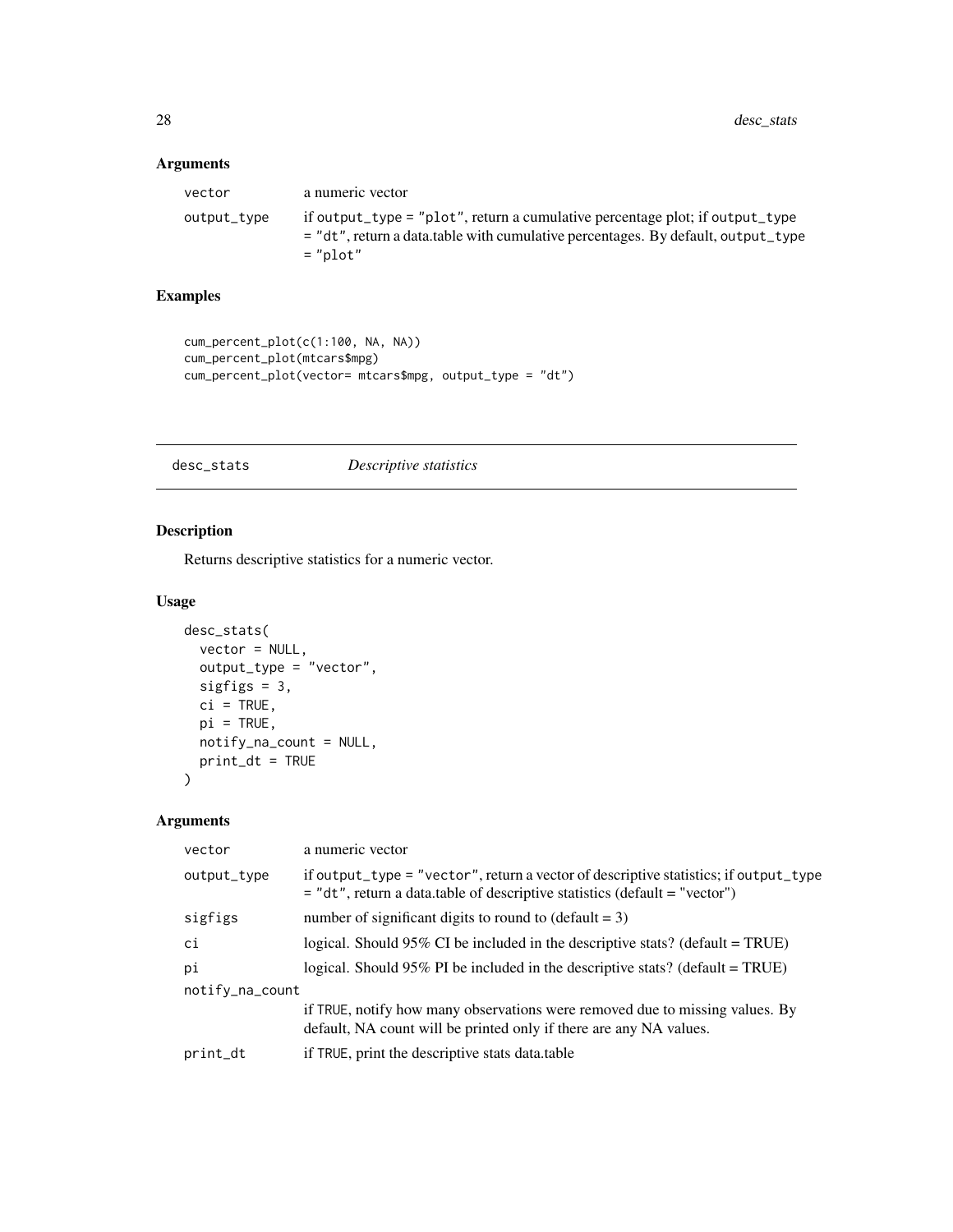## <span id="page-28-0"></span>Value

if output\_type = "vector", the output will be a named numeric vector of descriptive statistics; if output\_type = "dt", the output will be data.table of descriptive statistics.

#### Examples

```
desc_stats(1:100)
desc_stats(1:100, ci = TRUE, pi = TRUE, sigfigs = 2)
desc_stats(c(1:100, NA))
desc\_stats(vector = c(1:100, NA), output_type = "dt")
```
desc\_stats\_by\_group *Descriptive statistics by group*

## Description

Returns descriptive statistics by group

### Usage

```
desc_stats_by_group(
 data = NULL,var_for_stats = NULL,
 grouping_vars = NULL,
 stats = "all",sigfigs = NULL,
 cols_to_round = NULL
)
```

| data          | a data object (a data frame or a data.table)                                                                                                                                                                                                                                                                                                                                                                                                                                                                                                   |
|---------------|------------------------------------------------------------------------------------------------------------------------------------------------------------------------------------------------------------------------------------------------------------------------------------------------------------------------------------------------------------------------------------------------------------------------------------------------------------------------------------------------------------------------------------------------|
| var_for_stats | name of the variable for which descriptive statistics will be calculated                                                                                                                                                                                                                                                                                                                                                                                                                                                                       |
| grouping_vars | $name(s)$ of grouping variables                                                                                                                                                                                                                                                                                                                                                                                                                                                                                                                |
| stats         | statistics to calculate. If stats = "basic", group size, mean, standard devia-<br>tion, median, minimum, and maximum will be calculated. If stats = "all",<br>in addition to the aforementioned statistics, standard error, $95\%$ confidence and<br>prediction intervals, skewness, and kurtosis will also be calculated. The stats<br>argument can also be a character vector with types of statistics to calculate. For<br>example, entering stats = $c("mean", "median")$ will calculate mean and me-<br>dian. By default, stats $=$ "all" |
| sigfigs       | number of significant digits to round to                                                                                                                                                                                                                                                                                                                                                                                                                                                                                                       |
| cols_to_round | names of columns whose values will be rounded                                                                                                                                                                                                                                                                                                                                                                                                                                                                                                  |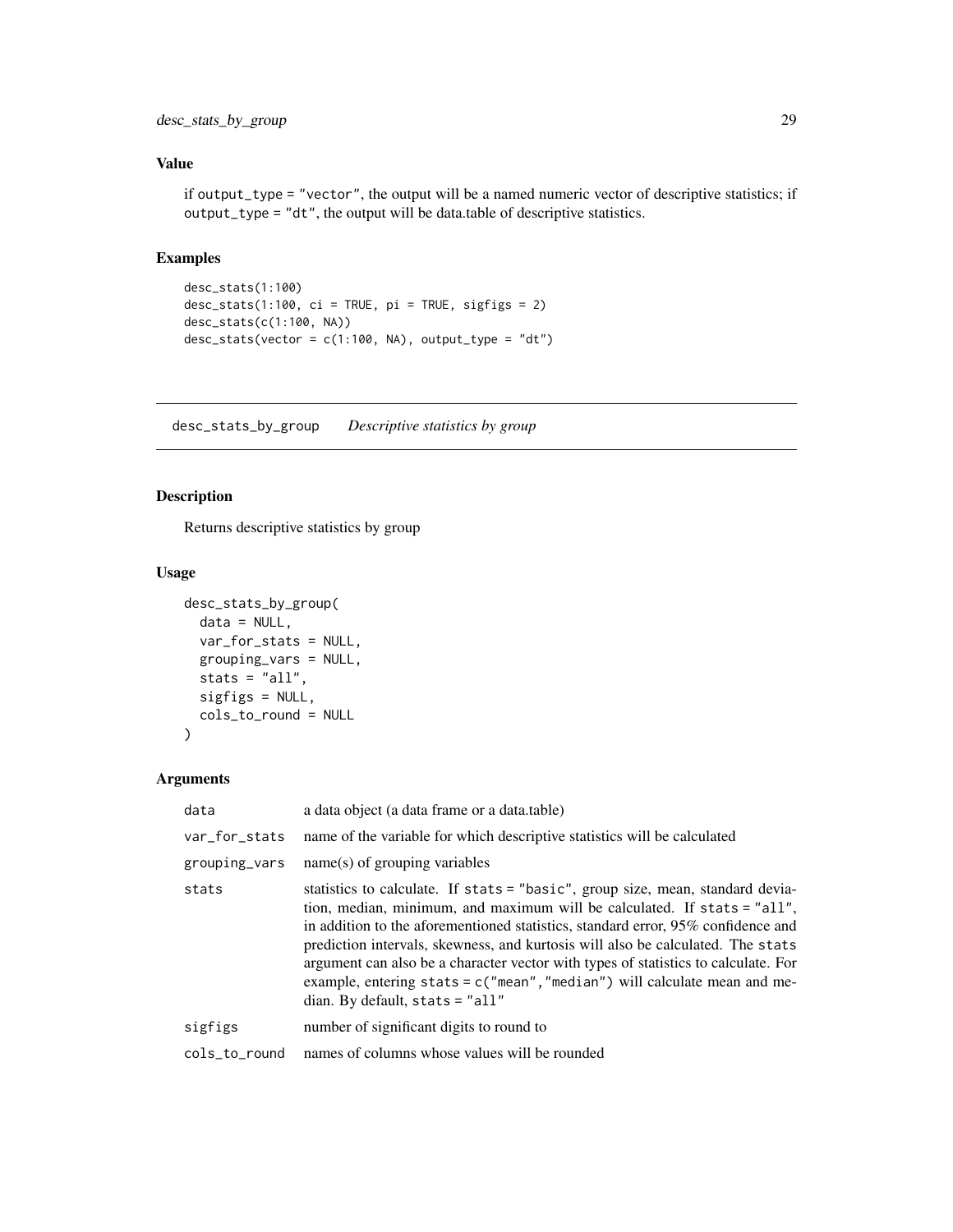#### <span id="page-29-0"></span>Value

the output will be a data.table showing descriptive statistics of the variable for each of the groups formed by the grouping variables.

#### Examples

```
desc_stats_by_group(data = mtcars, var_for_stats = "mpg",
grouping\_vars = c("vs", "am"))desc_stats_by_group(data = mtcars, var_for_stats = "mpg",
grouping_vars = c("vs", "am"), sigfigs = 3)desc_stats_by_group(data = mtcars, var_for_stats = "mpg",
grouping_vars = c("vs", "am"), stats = "basic", sigfigs = 2)
desc_stats_by_group(data = mtcars, var_for_stats = "mpg",
grouping_vars = c("vs", "am"), stats = "basic", sigfigs = 2,
cols_to_round = "all")
desc_stats_by_group(data = mtcars, var_for_stats = "mpg",
grouping_vars = c("vs", "am"), stats = c("mean", "median"), sigfigs = 2,
cols_to_round = "all")
```
detach\_user\_installed\_pkgs

*Detach all user-installed packages*

#### Description

Detach all user-installed packages

## Usage

```
detach_user_installed_pkgs(exceptions = NULL, force = FALSE, keep_kim = TRUE)
```
#### **Arguments**

| exceptions | a character vector of names of packages to keep attached                                                                                                                                                 |
|------------|----------------------------------------------------------------------------------------------------------------------------------------------------------------------------------------------------------|
| force      | logical. Should a package be detached even though other attached packages<br>depend on it? By default, force $=$ FALSE                                                                                   |
| keep_kim   | logical. If keep_kim = FALSE, Package 'kim' will be detached along with all<br>other user-installed packages. If keep_kim = TRUE, Package 'kim' will not be<br>detached. By default, $keep\_kim = FALSE$ |

## Examples

```
## Not run:
detach_user_installed_pkgs()
```
## End(Not run)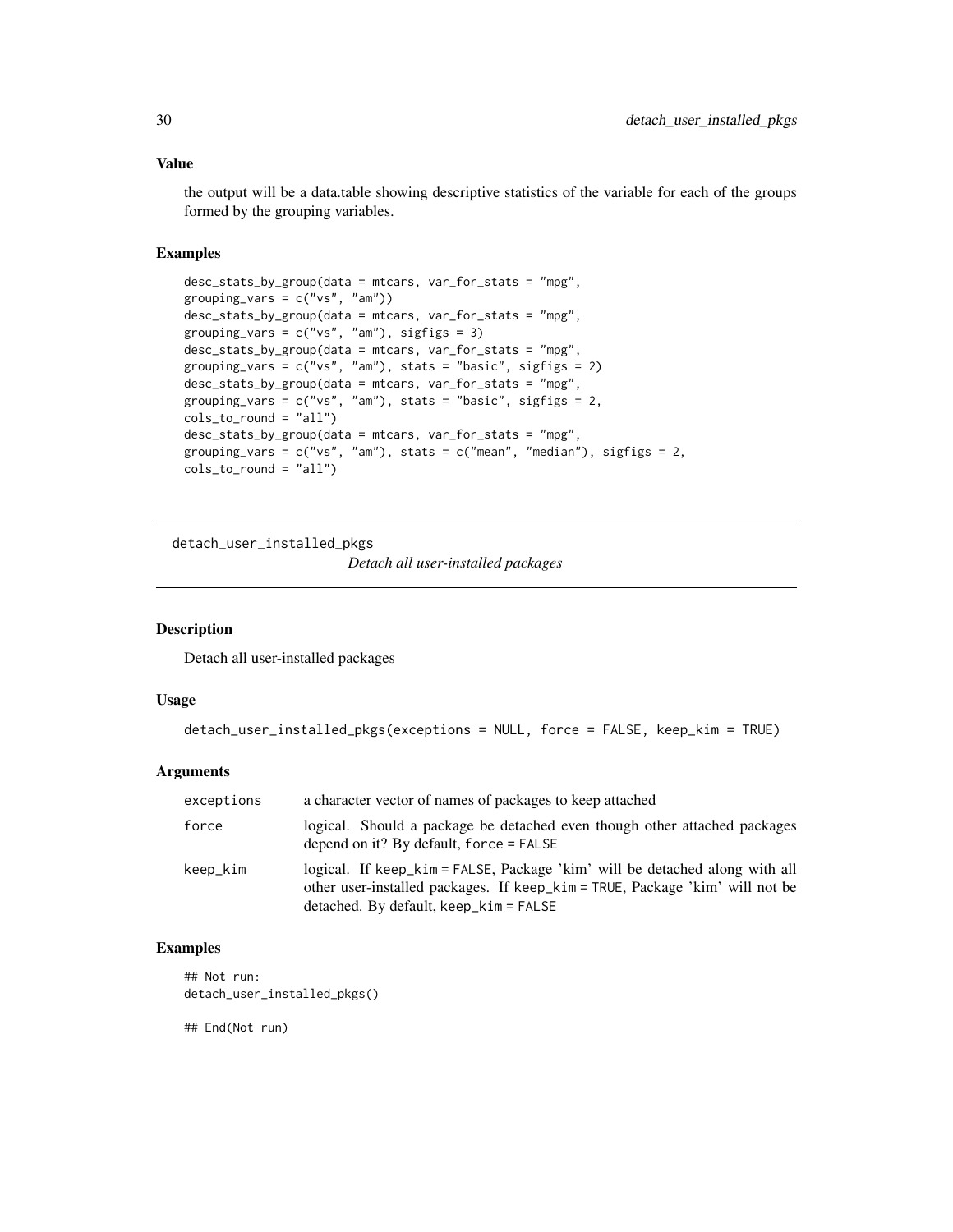<span id="page-30-0"></span>duplicated\_values *Duplicated values in a vector*

## Description

Return all duplicated values in a vector. This function is a copy of the earlier function, find\_duplicates, in Package 'kim'

#### Usage

```
duplicated_values(vector = NULL, na.rm = TRUE, sigfigs = 2, output = "summary")
```
#### Arguments

| vector  | a vector whose elements will be checked for duplicates                                                                                                                                                                                                                                                                                                                     |
|---------|----------------------------------------------------------------------------------------------------------------------------------------------------------------------------------------------------------------------------------------------------------------------------------------------------------------------------------------------------------------------------|
| na.rm   | logical. If na. rm = TRUE, NA values in the vector will be removed before search-<br>ing for duplicates. If na.rm = FALSE, NA values will be included in the search<br>as potentially duplicated values. By default, $na$ . $rm = TRUE$ .                                                                                                                                  |
| sigfigs | number of significant digits to round to in the percent column of the summary<br>$(detault = 2)$                                                                                                                                                                                                                                                                           |
| output  | type of output. If output $=$ "summary", the function's output will be a data.table<br>summarizing duplicated values and their counts. If output = "duplicated_values",<br>the function's output will be a vector of duplicated values. If output = "non_duplicated_values",<br>the function's output will be a vector of non-duplicated values (default = "sum-<br>mary") |

#### Value

the output will be a data.table object (summary), a vector of duplicated values, or a vector nonduplicated values.

```
duplicated_values(mtcars$cyl)
duplicated_values(mtcars$cyl, output = "duplicated_values")
duplicated_values(vector = c(mtcars$cyl, 11:20, NA, NA))
duplicated_values(vector = c(mtcars$cyl, 11:20, NA, NA), na.rm = FALSE)
duplicated_values(vector = c(mtcars$cyl, 11:20, NA, NA),
na.rm = FALSE, sigfigs = 4, output = "duplicated_values")
```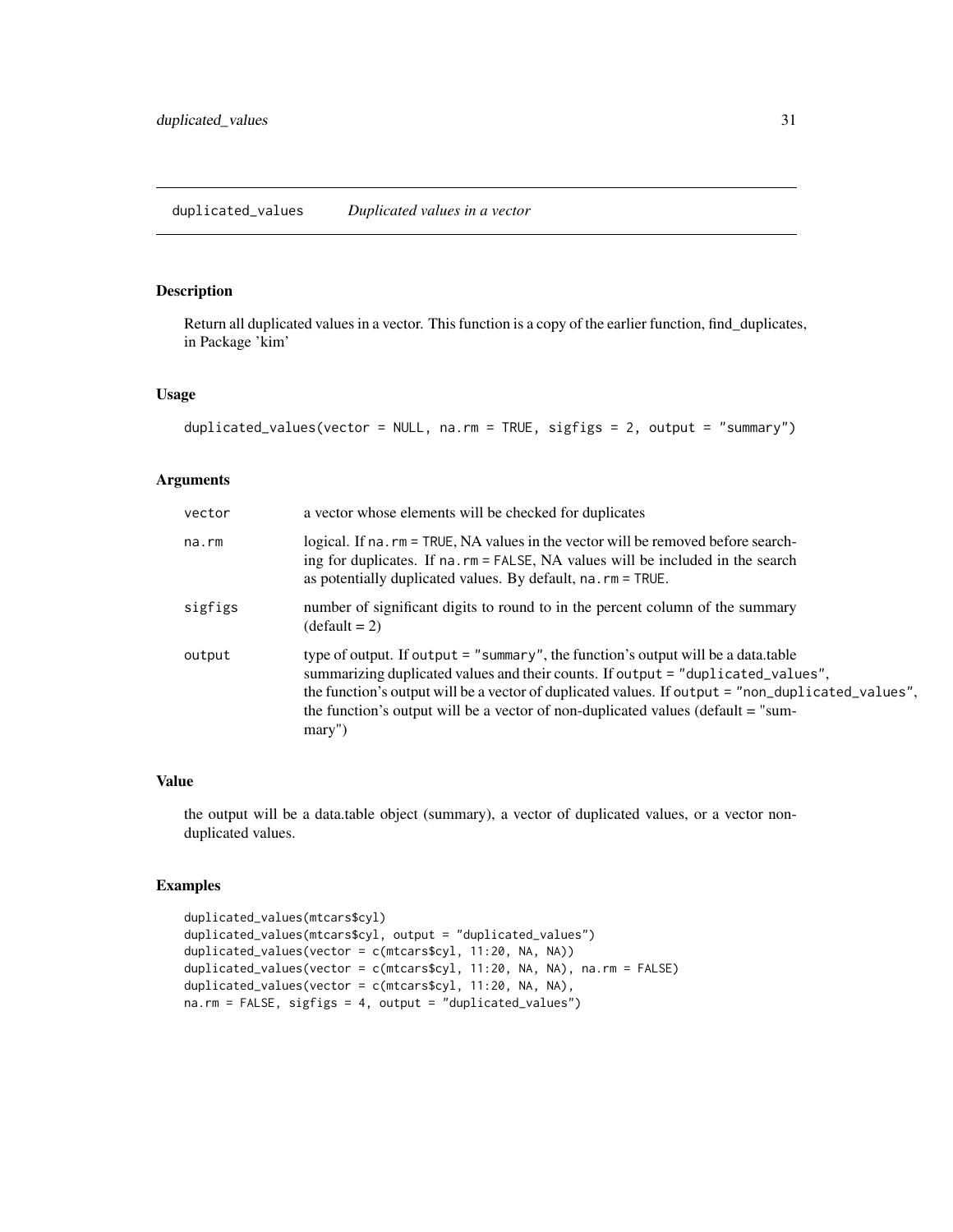<span id="page-31-0"></span>exit\_from\_parent\_function

*Exit from a Parent Function*

#### Description

Exit from a Parent Function

#### Usage

```
exit_from_parent_function(
 n = 1,
 silent = FALSE,
 message = "Exiting from a parent function"
)
```
#### Arguments

| n       | the number of generations to go back (default $= 1$ ) |
|---------|-------------------------------------------------------|
| silent  | logical. If silent = TRUE, a message will be printed. |
| message | message to print                                      |

## Examples

```
fn1 <- function() {
print(1)
print(2)
}
fn1()
fn2 <- function() {
print(1)
exit_from_parent_function()
print(2)
}
fn2()
```
find\_duplicates *Find duplicated values in a vector*

## Description

Find duplicated values in a vector

## Usage

find\_duplicates(vector = NULL, na.rm = TRUE, sigfigs = 2, output = "summary")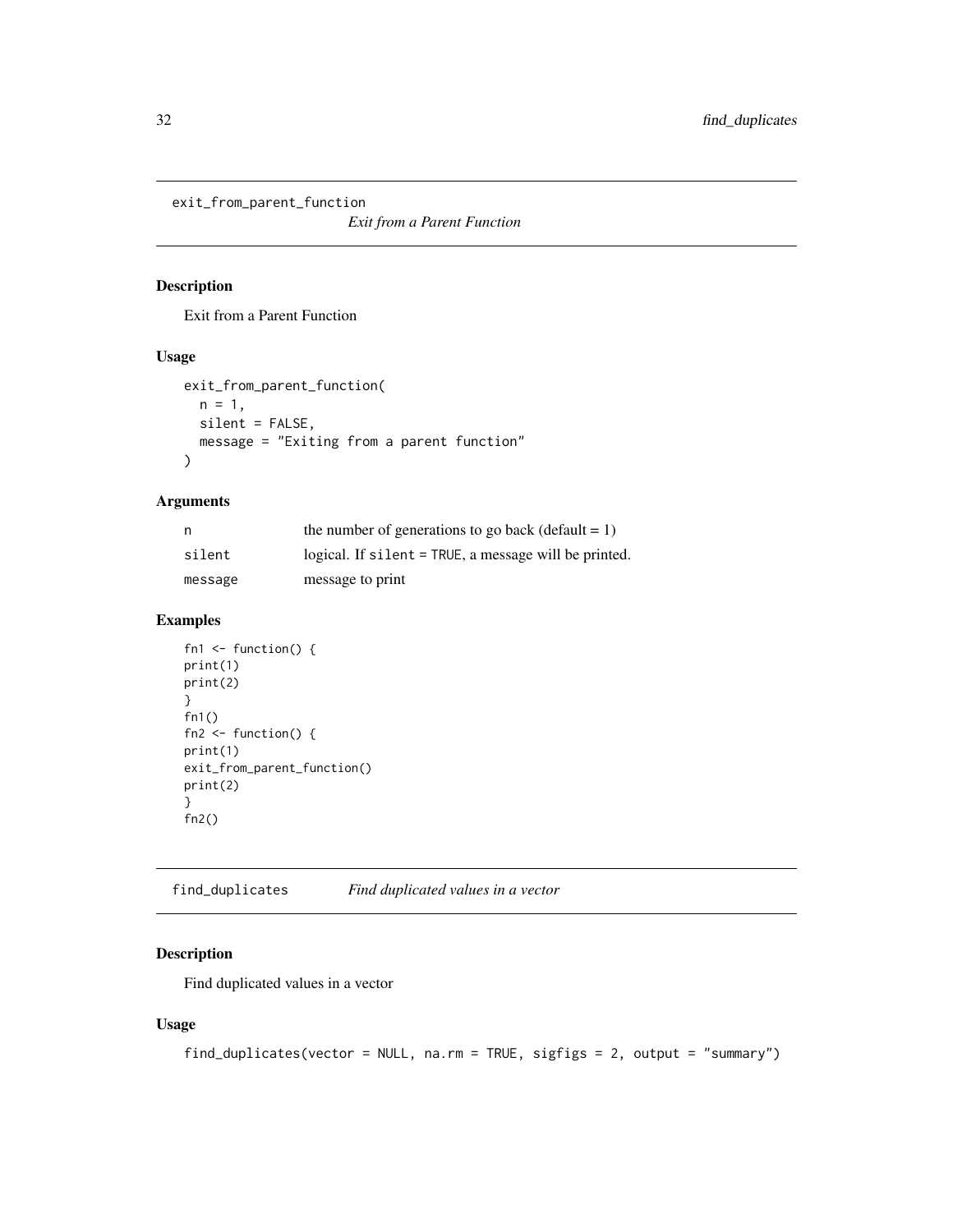#### <span id="page-32-0"></span>Arguments

| vector  | a vector whose elements will be checked for duplicates                                                                                                                                                                                                                                                                                                                       |
|---------|------------------------------------------------------------------------------------------------------------------------------------------------------------------------------------------------------------------------------------------------------------------------------------------------------------------------------------------------------------------------------|
| na.rm   | logical. If na. rm = TRUE, NA values in the vector will be removed before search-<br>ing for duplicates. If na.rm = FALSE, NA values will be included in the search<br>as potentially duplicated values. By default, na. rm = TRUE.                                                                                                                                          |
| sigfigs | number of significant digits to round to in the percent column of the summary<br>$(detault = 2)$                                                                                                                                                                                                                                                                             |
| output  | type of output. If output $=$ "summary", the function's output will be a data.table<br>summarizing duplicated values and their counts. If output = "duplicated_values",<br>the function's output will be a vector of duplicated values. If output = "non_duplicated_values",<br>the function's output will be a vector of non-duplicated values (default $=$ "sum-<br>mary") |

## Value

the output will be a data.table object (summary), a vector of duplicated values, or a vector nonduplicated values.

## Examples

```
find_duplicates(mtcars$cyl)
find_duplicates(mtcars$cyl, output = "duplicated_values")
find_duplicates(vector = c(mtcars$cyl, 11:20, NA, NA))
find_duplicates(vector = c(mtcars$cyl, 11:20, NA, NA), na.rm = FALSE)
find_duplicates(vector = c(mtcars$cyl, 11:20, NA, NA),
na.rm = FALSE, sigfigs = 4, output = "duplicated_values")
```
fisher\_z\_transform *Fisher's Z transformation*

#### Description

Perform Fisher's r-to-Z transformation for given correlation coefficient(s).

#### Usage

```
fisher_z_transform(r = NULL)
```
## Arguments

r a (vector of) correlation coefficient(s)

#### Value

the output will be a vector of Z values which were transformed from the given r values.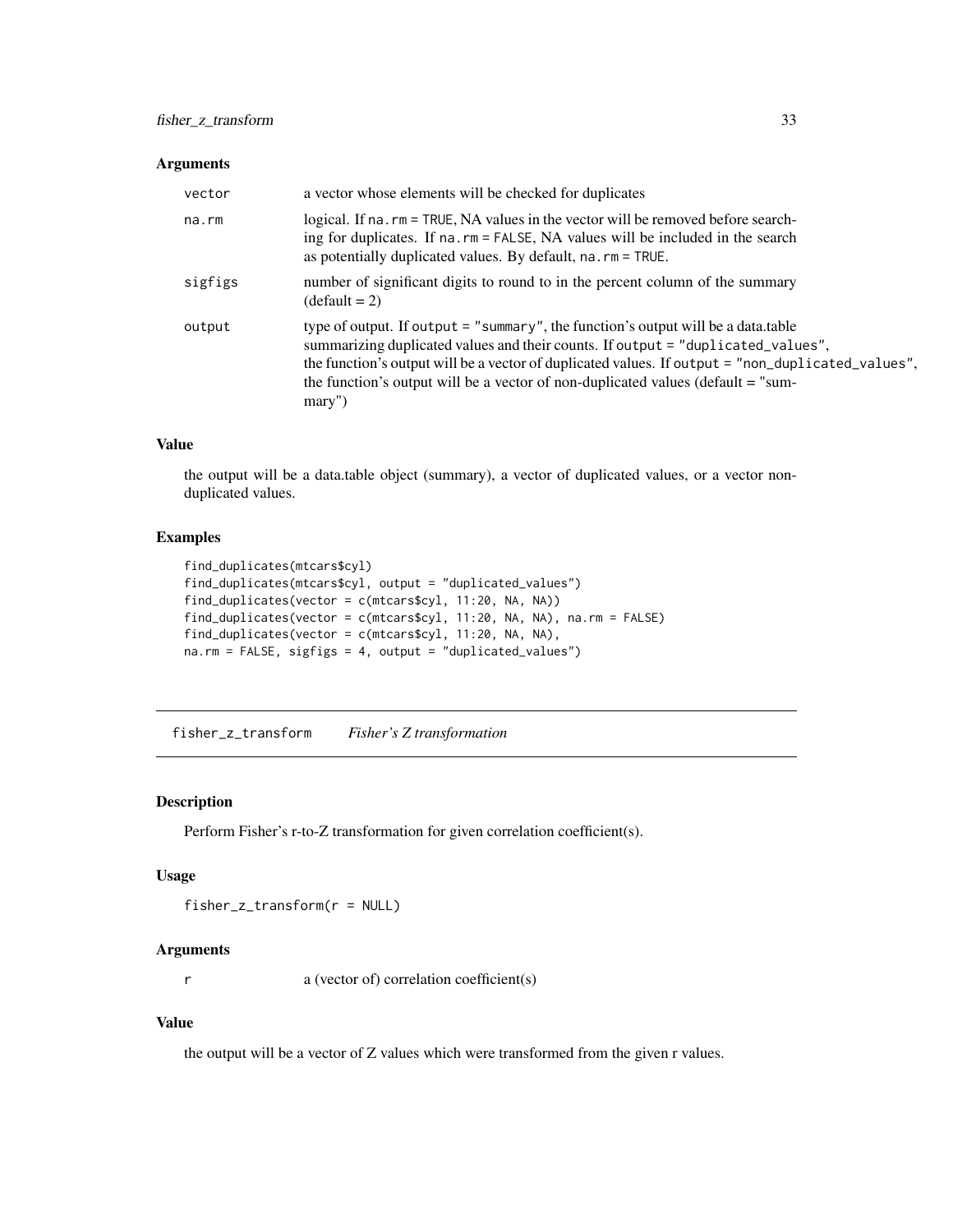#### Examples

```
fisher_z_transform(0.99)
fisher_z_transform(r = \text{seq}(0.1, 0.5, 0.1))
```
floodlight\_2\_by\_continuous

*Floodlight 2 by Continuous*

## Description

Conduct a floodlight analysis for 2 x Continuous design.

#### Usage

```
floodlight_2_by_continuous(
  data = NULL,iv_name = NULL,dv_name = NULL,mod_name = NULL,covariate_name = NULL,
  interaction_p_include = TRUE,
  iv_level_order = NULL,
  output = "reg_lines_plot",
  jitter_x_{percent} = 0,
  jitter_y_{percent} = 0,
  dot\_alpha = 0.5,
  dot\_size = 4,
  interaction_p_value_font_size = 6,
  jn_point_font_size = 6,
  jn_point_label_hjust = NULL,
  plot_margin = ggplot2::unit(c(60, 7, 7, 7), "pt"),legend_position = "right",
  reg_line_types = c("solid", "dashed"),
  jn_line_types = c("solid", "solid"),
  sig_region_color = "green",
  sig_region_alpha = 0.08,
  nonsig_region_color = "gray",
  nonsig\_region\_alpha = 0.08,
  x_axis_title = NULL,
  y_axis_title = NULL,
  legend_title = NULL,
  round_decimals_int_p_value = 3,
  line_of_fit_size = 1,
  round_jn_point_labels = 2
)
```
<span id="page-33-0"></span>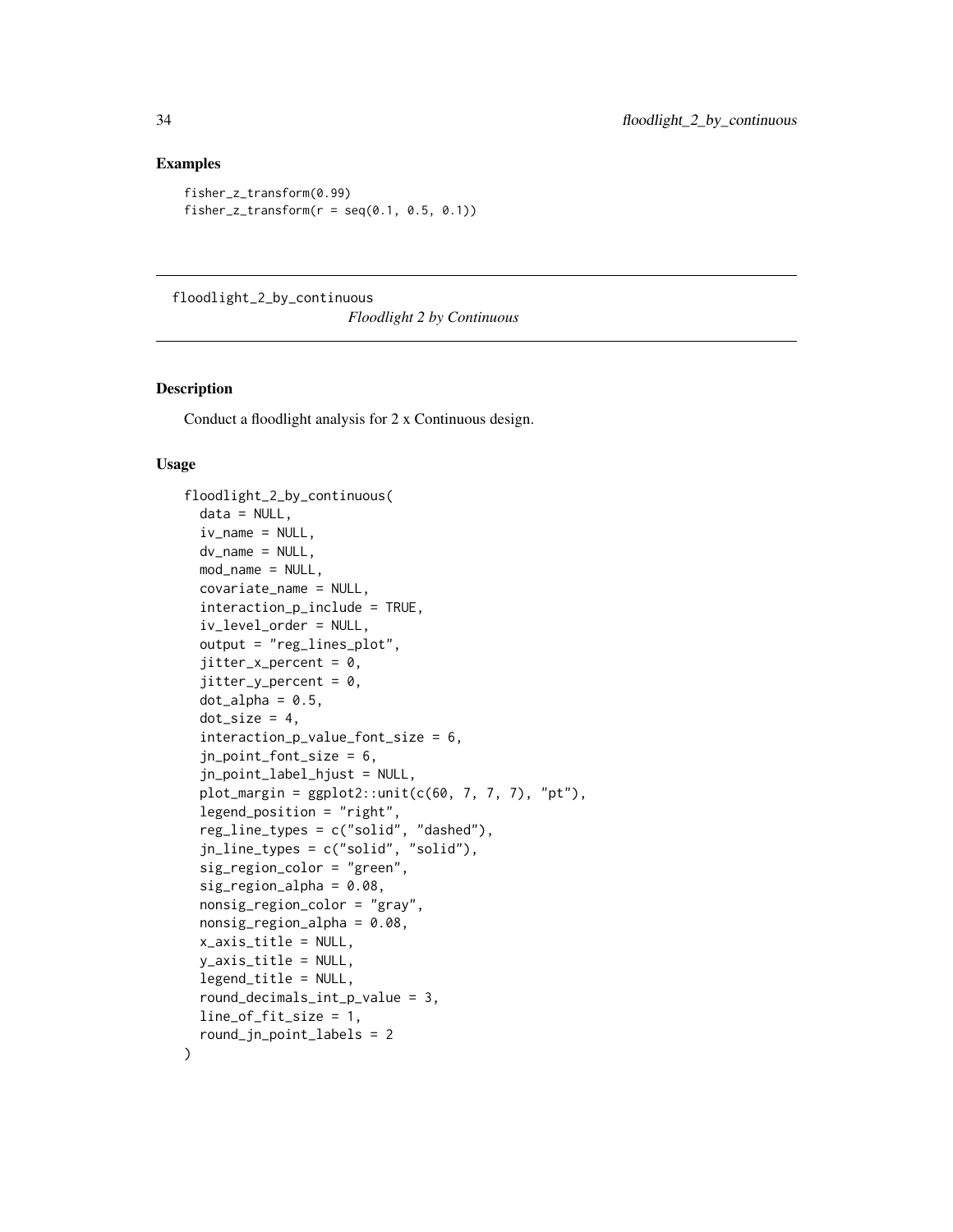| data                           | a data object (a data frame or a data.table)                                                                                                                                                        |
|--------------------------------|-----------------------------------------------------------------------------------------------------------------------------------------------------------------------------------------------------|
| iv_name                        | name of the binary independent variable                                                                                                                                                             |
| dv_name                        | name of the dependent variable                                                                                                                                                                      |
| mod_name                       | name of the continuous moderator variable                                                                                                                                                           |
| interaction_p_include          | covariate_name name of the variables to control for                                                                                                                                                 |
|                                | logical. Should the plot include a p-value for the interaction term?                                                                                                                                |
|                                | iv_level_order order of levels in the independent variable for legend. By default, it will be set<br>as levels of the independent variable ordered using R's base function sort.                    |
| output                         | type of output ( $default = "reg\_lines\_plot").$                                                                                                                                                   |
| jitter_x_percent               |                                                                                                                                                                                                     |
|                                | horizontally jitter dots by a percentage of the range of x values                                                                                                                                   |
| jitter_y_percent               |                                                                                                                                                                                                     |
|                                | vertically jitter dots by a percentage of the range of y values#'                                                                                                                                   |
| dot_alpha                      | opacity of the dots ( $0 =$ completely transparent, $1 =$ completely opaque). By<br>default, $dot_a$ lpha = 0.5                                                                                     |
| dot_size                       | size of the dots (default $= 4$ )                                                                                                                                                                   |
| interaction_p_value_font_size  |                                                                                                                                                                                                     |
|                                | font size for the interaction p value (default = $6$ )                                                                                                                                              |
| jn_point_font_size             |                                                                                                                                                                                                     |
|                                | font size for Johnson-Neyman point labels (default $= 6$ )                                                                                                                                          |
| jn_point_label_hjust           |                                                                                                                                                                                                     |
|                                | a vector of hjust values for Johnson-Neyman point labels. By default, the hjust<br>value will be 0.5 for all the points.                                                                            |
| plot_margin<br>legend_position | margin for the plot By default plot_margin = $ggplot2$ : : unit(c(60,7,7,7),"pt")                                                                                                                   |
|                                | position of the legend (default = "right"). If legend_position = "none", the<br>legend will be removed.                                                                                             |
|                                | reg_line_types types of the regression lines for the two levels of the independent variable. By<br>default, reg_line_types = c("solid", "dashed")                                                   |
| jn_line_types                  | types of the lines for Johnson-Neyman points. By default, jn_line_types =<br>c("solid","solid")                                                                                                     |
| sig_region_color               |                                                                                                                                                                                                     |
|                                | color of the significant region, i.e., $range(s)$ of the moderator variable for which<br>simple effect of the independent variable on the dependent variable is statisti-<br>cally significant.     |
| sig_region_alpha               |                                                                                                                                                                                                     |
|                                | opacity for sig_region_color. $(0 = \text{completely transparent}, 1 = \text{completely})$<br>opaque). By default, sig_region_alpha = 0.08                                                          |
| nonsig_region_color            |                                                                                                                                                                                                     |
|                                | color of the non-significant region, i.e., range(s) of the moderator variable for<br>which simple effect of the independent variable on the dependent variable is not<br>statistically significant. |
|                                |                                                                                                                                                                                                     |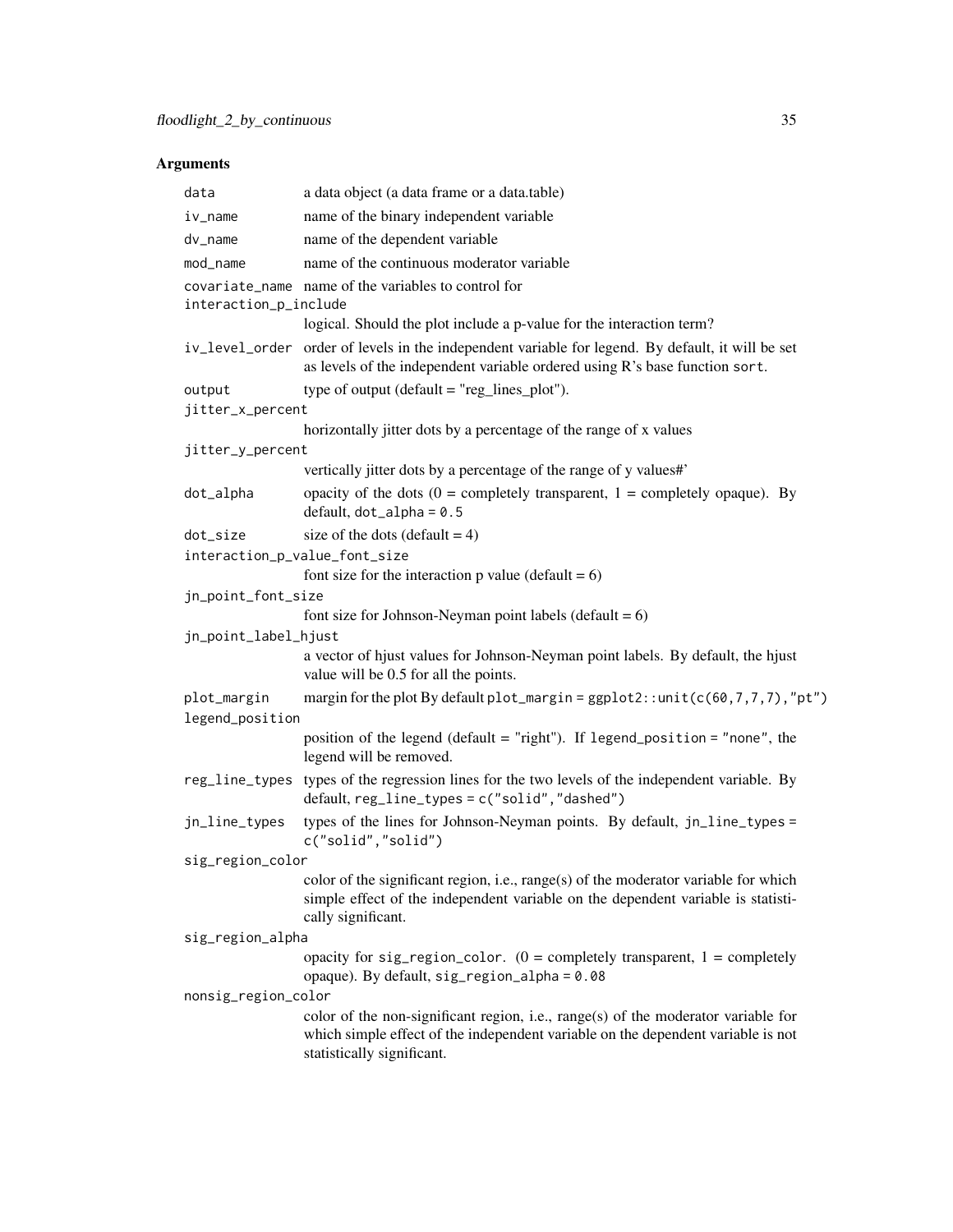<span id="page-35-0"></span>

| nonsig_region_alpha        |                                                                                                                                         |
|----------------------------|-----------------------------------------------------------------------------------------------------------------------------------------|
|                            | opacity for nonsig_region_color. $(0 =$ completely transparent, $1 =$ completely<br>opaque). By default, $nonsig_{region_a}1pha = 0.08$ |
| x_axis_title               | title of the x axis. By default, it will be set as input for mod_name. If x_axis_title<br>$=$ FALSE, it will be removed.                |
| y_axis_title               | title of the y axis. By default, it will be set as input for dy_name. If y_axis_title<br>$=$ FALSE, it will be removed.                 |
| legend_title               | title of the legend. By default, it will be set as input for iv_name. If legend_title<br>$=$ FALSE, it will be removed.                 |
| round_decimals_int_p_value |                                                                                                                                         |
|                            | To how many digits after the decimal point should the p value for the interaction<br>term be rounded? (default $= 3$ )                  |
| line_of_fit_size           |                                                                                                                                         |
|                            | thickness of the lines of fit (default $= 1$ )                                                                                          |
| round_jn_point_labels      |                                                                                                                                         |
|                            | To how many digits after the decimal point should the jn point labels be rounded?<br>$(detault = 2)$                                    |
|                            |                                                                                                                                         |

## Details

The following package(s) must be installed prior to running this function: Package 'interactions' v1.1.1 (or possibly a higher version) by Jacob A. Long (2020), [https://cran.r-project.org/](https://cran.r-project.org/package=interactions) [package=interactions](https://cran.r-project.org/package=interactions) See the following references Spiller et al. (2013) doi:10.1509/jmr.12.0420. Kim (2021) doi: [10.5281/zenodo.4445388](https://doi.org/10.5281/zenodo.4445388)

#### Examples

```
floodlight_2_by_continuous(
data = mtcars,
iv_name = "am",dv_name = "mpg",
mod_name = "qsec")
# add covariates
floodlight_2_by_continuous(
data = mtcars,
iv_name = "am",dv_name = "mpg",
mod_name = "qsec",
covariate_name = c("cyl", "hp"))
```
forest\_plot *Forest plot*

## Description

Create a forest plot using outputs from 'metafor' package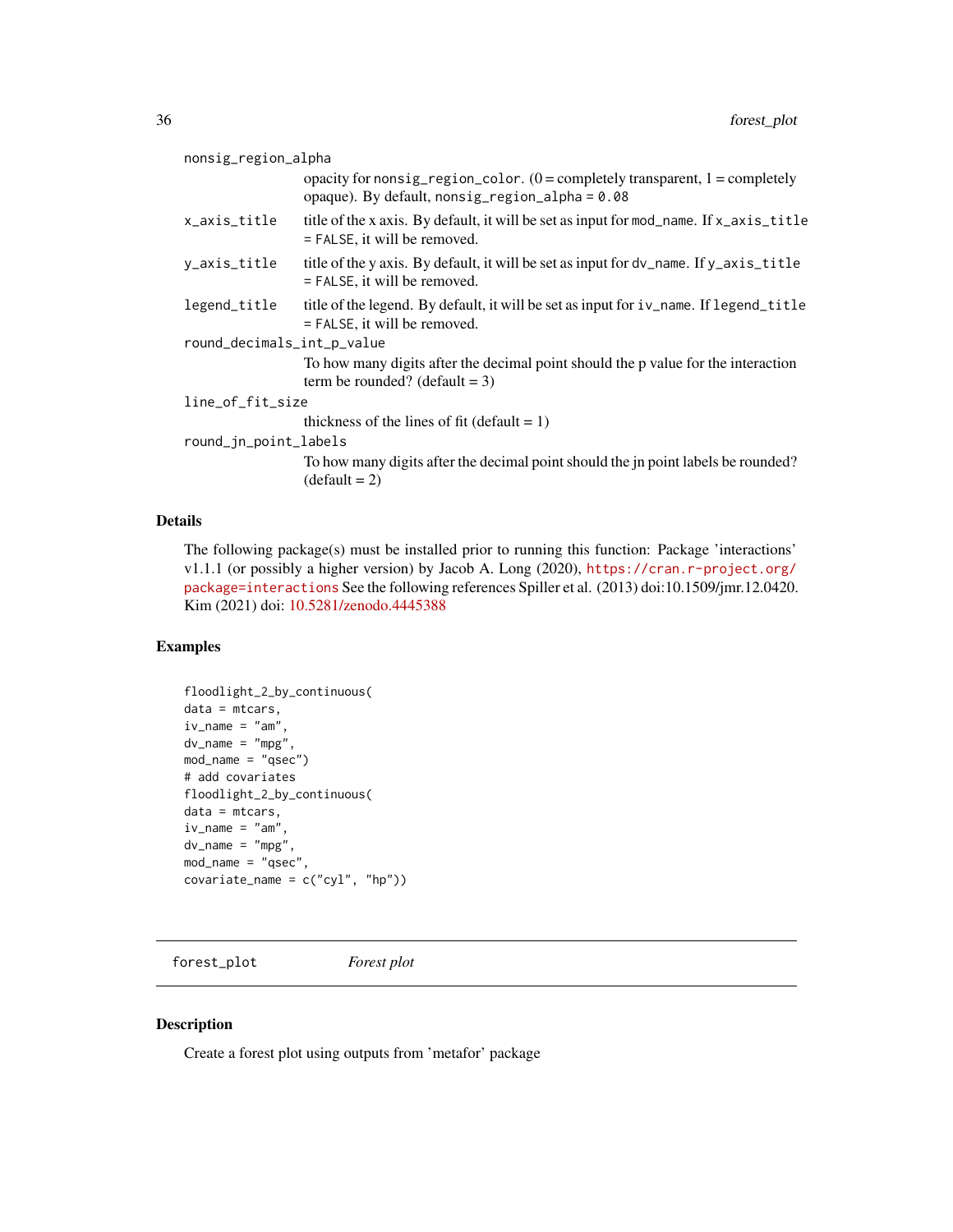#### forest\_plot 37

#### Usage

```
forest_plot(
  estimates = NULL,
  estimate\_ci_l1 = NULL,estimate_ci_ul = NULL,
 point\_size\_range = c(2, 10),
  error_bar_size = 1,
  error_bar_tip_height = 0.3,
  weights = NULL,diamond_x = NULL,
  diamond\_ci_l1 = NULL,diamond_ci_ul = NULL,
  diamondheight = 1.2,
  diamond\_gap\_height = 0.3,
  diamond_1_tip_at_top_y = -0.5,
  diamond_colors = "black",
  study_labels = NULL,
  diamond_labels = NULL,
  diamond_label_size = 6,
  diamondlabel_hjust = 0,
  diamond_label_fontface = "bold",
  diamond\_estimate\_label\_hjust = 0,diamond_estimate_label_size = 6,
  diamond_estimate_label_fontface = "bold",
  round_estimates = 2,
  x_axis_title = "Observed Outcome",
  vline_size = 1,
  vline\_intercept = 0,
  vline_type = "dotted",
  study\_label\_hjust = 0,study_label_begin_x = NULL,
  study_label_begin_x_perc = 60,
  study_label_size = 6,
  study_label_fontface = "plain",
  estimate_label_begin_x = NULL,
  estimate_label_begin_x_perc = 25,
  estimate_labels\_hjust = 0,estimate_label_size = 6,
  estimate_label_fontface = "plain",
  x_axis_tick_marks = NULL,
  legend_position = "none",
 plot_margin = NULL
```

```
)
```

| estimates                   | $default = NULL$ |
|-----------------------------|------------------|
| estimate_ci_ll default=NULL |                  |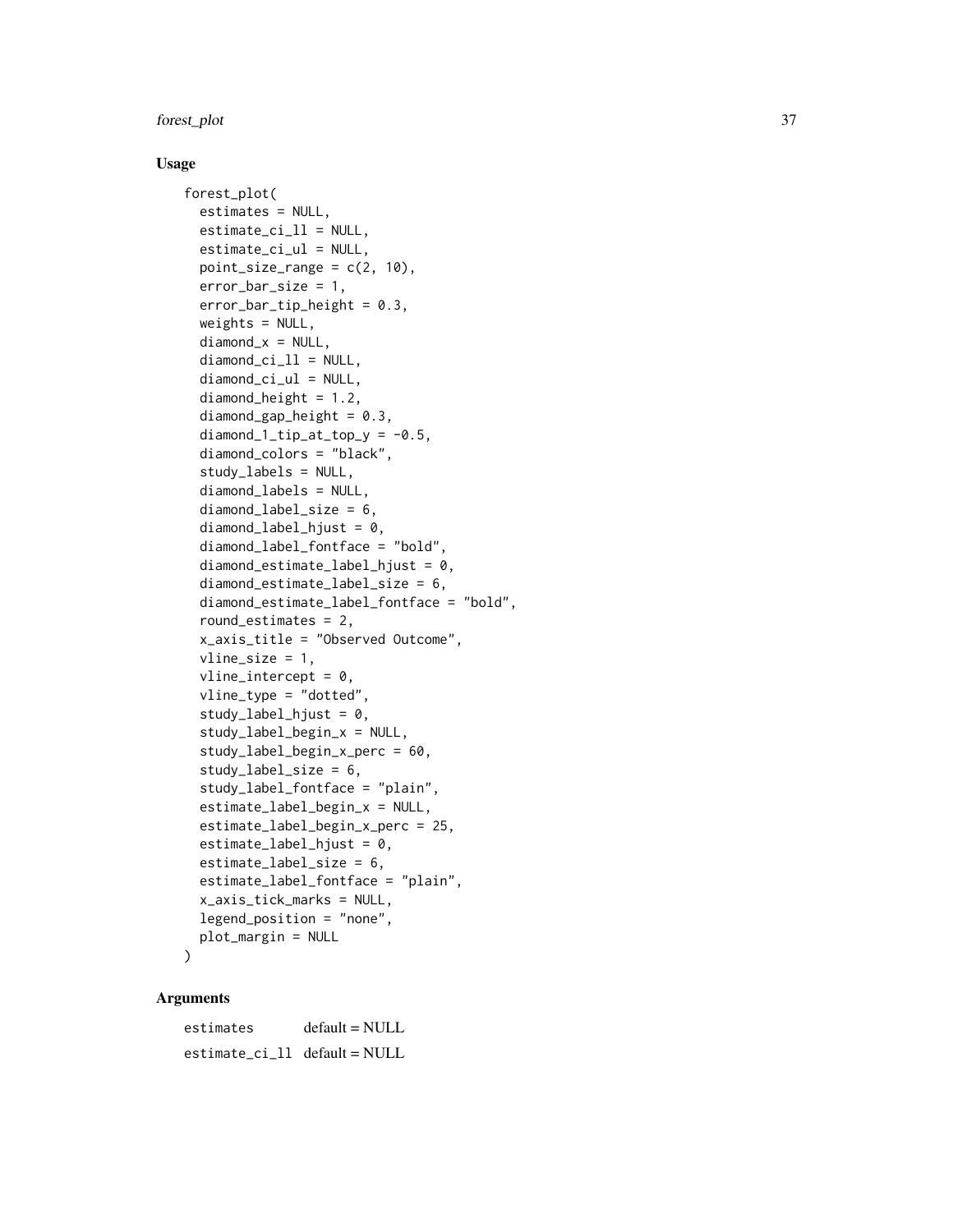estimate\_ci\_ul default = NULL point\_size\_range  $default = c(2, 10)$ error\_bar\_size default = 1 error\_bar\_tip\_height  $default = 0.3$  $weights$  default = NULL  $diamond_x$   $default = NULL$ diamond\_ci\_ll default = NULL diamond\_ci\_ul default = NULL diamond\_height default =  $1.2$ diamond\_gap\_height  $default = 0.3$ diamond\_1\_tip\_at\_top\_y  $default = -0.5$ diamond\_colors default = "black" study\_labels default = NULL diamond\_labels default = NULL diamond\_label\_size  $default = 6$ diamond\_label\_hjust  $default = 0$ diamond\_label\_fontface default = "bold" diamond\_estimate\_label\_hjust  $default = 0$ diamond\_estimate\_label\_size  $default = 6$ diamond\_estimate\_label\_fontface default = "bold" round\_estimates  $default = 2$ x\_axis\_title default = "Observed Outcome"  $vline\_size$  default = 1 vline\_intercept  $default = 0$ vline\_type default = "dotted" study\_label\_hjust  $default = 0$ study\_label\_begin\_x default = NULL study\_label\_begin\_x\_perc  $default = 60$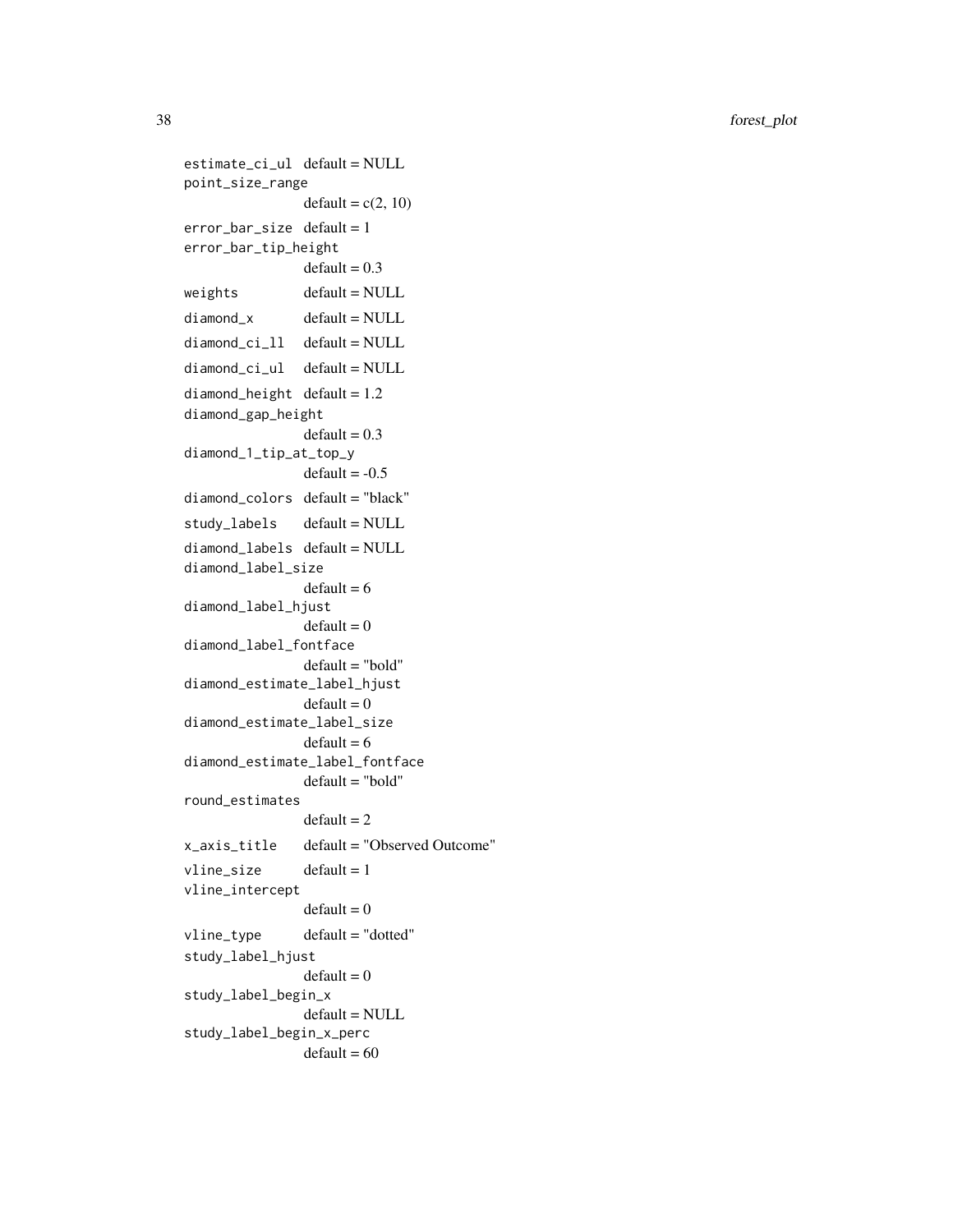# ggsave\_quick 39

```
study_label_size
                default = 6study_label_fontface
                default = "plain"estimate_label_begin_x
                default = NULL
estimate_label_begin_x_perc
                default = 25estimate_label_hjust
                default = 0estimate_label_size
                default = 6estimate_label_fontface
                default = "plain"x_axis_tick_marks
                default = NULL
legend_position
                default = "none"
plot_margin default = NULL
```
# Examples

```
forest_plot(
estimates = c(2, 3, 4),
estimate_ci_ll = c(1, 2, 3),estimate_ci_ul = c(3, 4, 6),weights = 1:3,
diamond_x = 2,
diamond_labels = "RE",
diamond\_ci_11 = 1.8,
diamond\_ci\_ul = 2.2,
estimate_label_begin_x_perc = 40,
x_axis\_tick\_marks = seq(-2, 6, 2)
```
ggsave\_quick *ggsave quick*

## Description

quickly save the current plot with a timestamp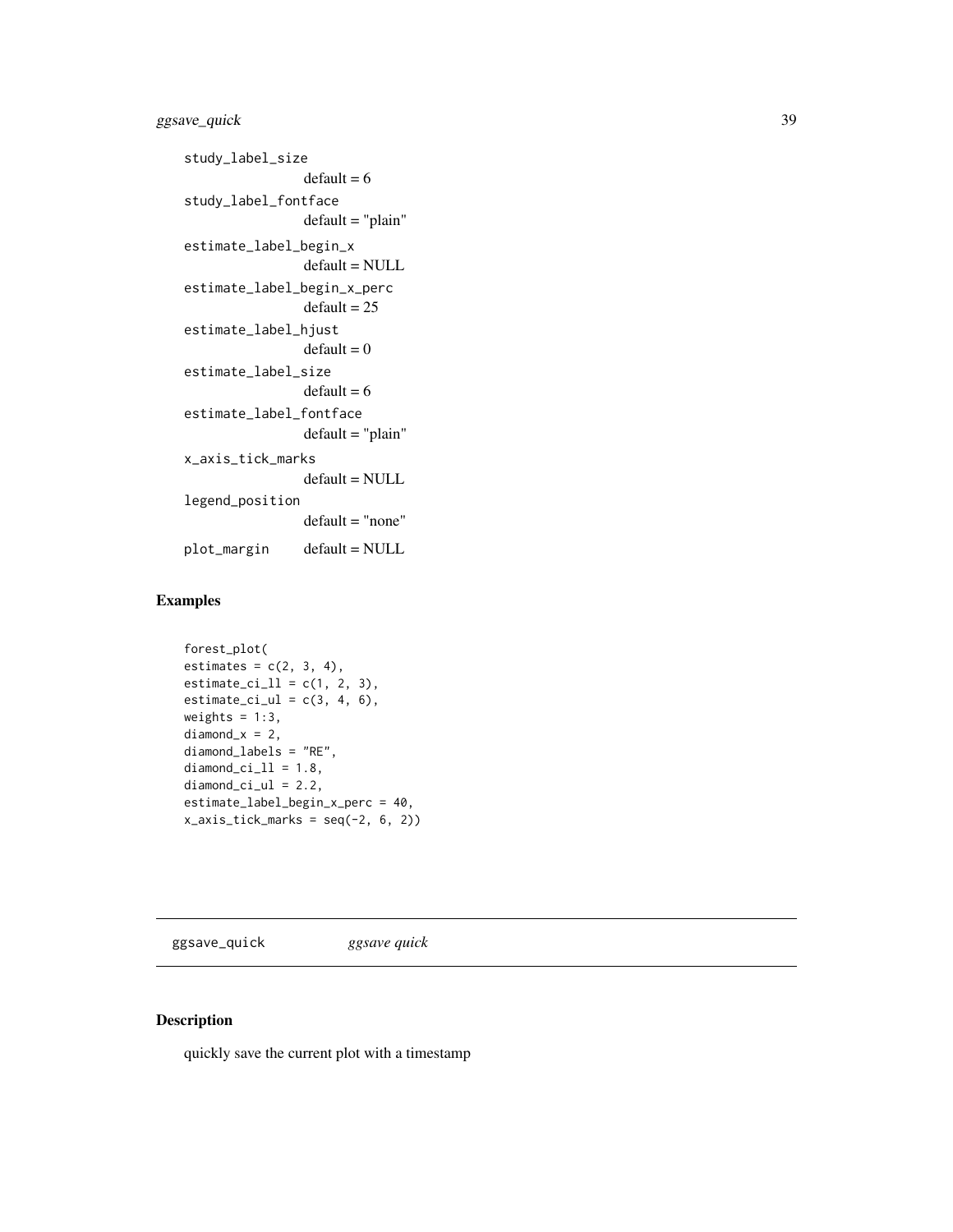# Usage

```
ggsave_quick(
 name = NULL,
 timestamp = NULL,
 file_name_extension = ".png",
 width = 16,
 height = 9)
```
# Arguments

| name                | a character string of the png file name. By default, if no input is given (name =<br>NULL), the file name will begin with "ggplot". If the desired output file name is<br>"myplot.png", enter name = "myplot", timestamp = FALSE                                                                                                                                                                                                                                                            |  |
|---------------------|---------------------------------------------------------------------------------------------------------------------------------------------------------------------------------------------------------------------------------------------------------------------------------------------------------------------------------------------------------------------------------------------------------------------------------------------------------------------------------------------|--|
| timestamp           | if timestamp = TRUE, a timestamp of the current time will be appended to the<br>file name. The timestamp will be in the format, $jan_01_2021_1300_10_000001$ ,<br>where " $jan_01_2021$ " would indicate January 01, 2021; 1300 would indicate<br>13:00 (i.e., 1 PM); and 10_000001 would indicate 10.000001 seconds after the<br>hour. By default, timestamp will be set as TRUE, if no input is given for the<br>name argument, and as FALSE, if an input is given for the name argument. |  |
| file_name_extension |                                                                                                                                                                                                                                                                                                                                                                                                                                                                                             |  |
|                     | file name extension (default $=$ ".png")                                                                                                                                                                                                                                                                                                                                                                                                                                                    |  |
| width               | width of the plot to be saved. This argument will be directly entered as the width<br>argument for the ggsave function within ggplot 2 package (default $= 16$ )                                                                                                                                                                                                                                                                                                                            |  |
| height              | height of the plot to be saved. This argument will be directly entered as the<br>height argument for the ggsave function within ggplot2 package (default = $9$ )                                                                                                                                                                                                                                                                                                                            |  |

#### Value

the output will be a .png image file in the working directory.

# Examples

```
## Not run:
kim::histogram(rep(1:30, 3))
ggsave_quick()
```
## End(Not run)

histogram *Histogram*

## Description

Create a histogram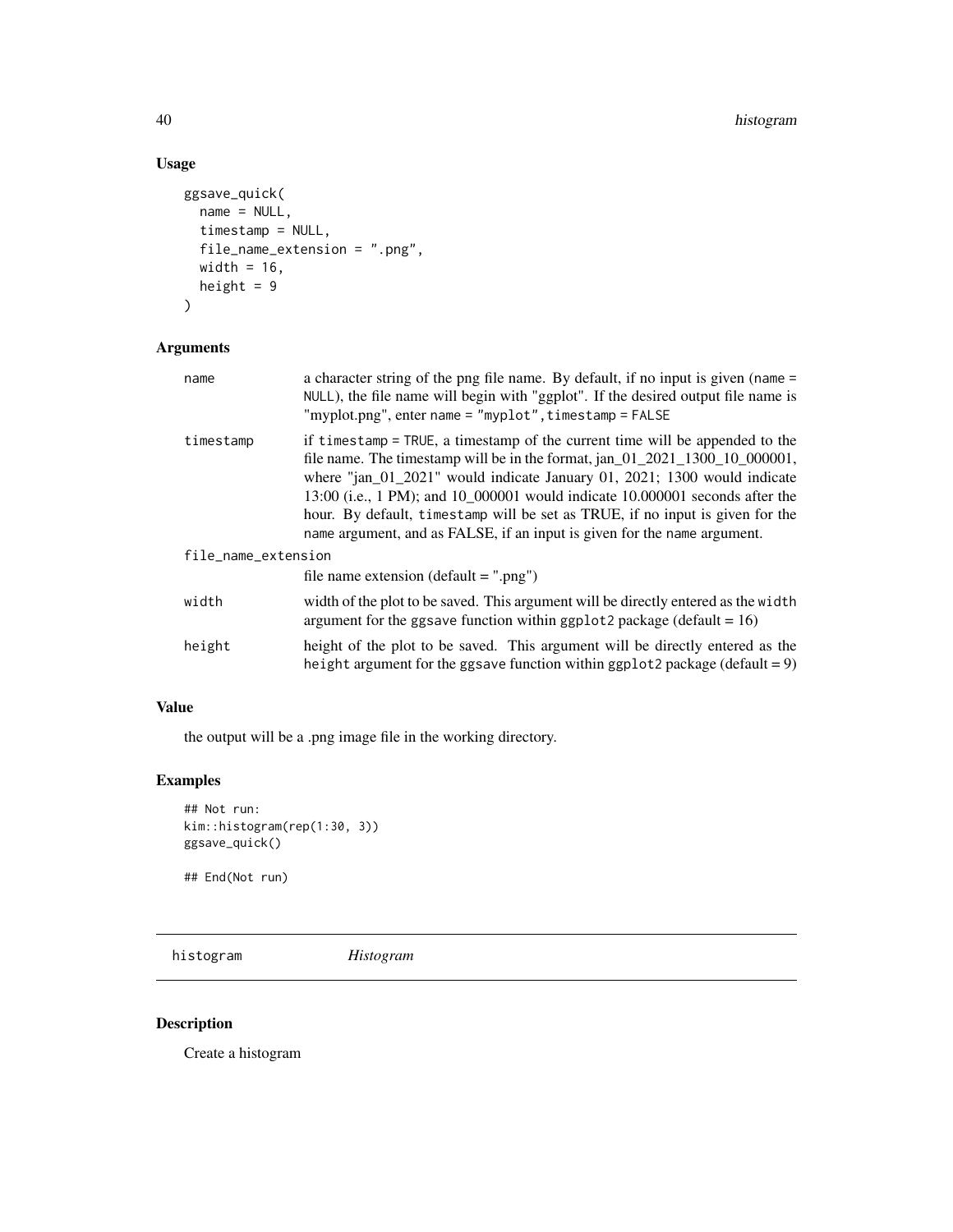#### histogram 41

# Usage

```
histogram(
  vector = NULL,
  number_of_bins = 30,
  x_tick_marks = NULL,
  y_tick_marks = NULL,
  fill_color = "cyan4",
  border_color = "black",
  y_axis_title_vjust = 0.85,
  x_axis_title = NULL,
  y_axis_title = NULL,
  cap_axis_lines = FALSE,
  notify_na_count = NULL
\mathcal{L}
```
# Arguments

| vector             | a numeric vector                                                                                                                                             |
|--------------------|--------------------------------------------------------------------------------------------------------------------------------------------------------------|
|                    | number_of_bins number of bins for the histogram (default = $30$ )                                                                                            |
| x_tick_marks       | a vector of values at which to place tick marks on the x axis (e.g., setting<br>$x_t$ ick_marks = seq(0,10,5) will put tick marks at 0, 5, and 10.)          |
| y_tick_marks       | a vector of values at which to place tick marks on the y axis (e.g., setting<br>y_tick_marks = seq( $0, 10, 5$ ) will put tick marks at $0, 5$ , and $10$ .) |
| fill_color         | color for inside of the bins (default $=$ "cyan4")                                                                                                           |
| border_color       | color for borders of the bins (default $=$ "black")                                                                                                          |
| y_axis_title_vjust |                                                                                                                                                              |
|                    | position of the y axis title (default $= 0.85$ ).                                                                                                            |
| x_axis_title       | title for x axis (default $=$ "Value")                                                                                                                       |
| y_axis_title       | title for y axis (default $=$ "Count")                                                                                                                       |
|                    | cap_axis_lines logical. Should the axis lines be capped at the outer tick marks? (default $=$<br>FALSE)                                                      |
| notify_na_count    |                                                                                                                                                              |
|                    | if TRUE, notify how many observations were removed due to missing values. By<br>default, NA count will be printed only if there are any NA values.           |

#### Value

the output will be a histogram, a ggplot object.

```
histogram(1:100)
histogram(c(1:100, NA))
histogram(vector = mtcars[["mpg"]])
histogram(vector = mtcars[["mpg"]], x_tick_marks = seq(10, 36, 2))
```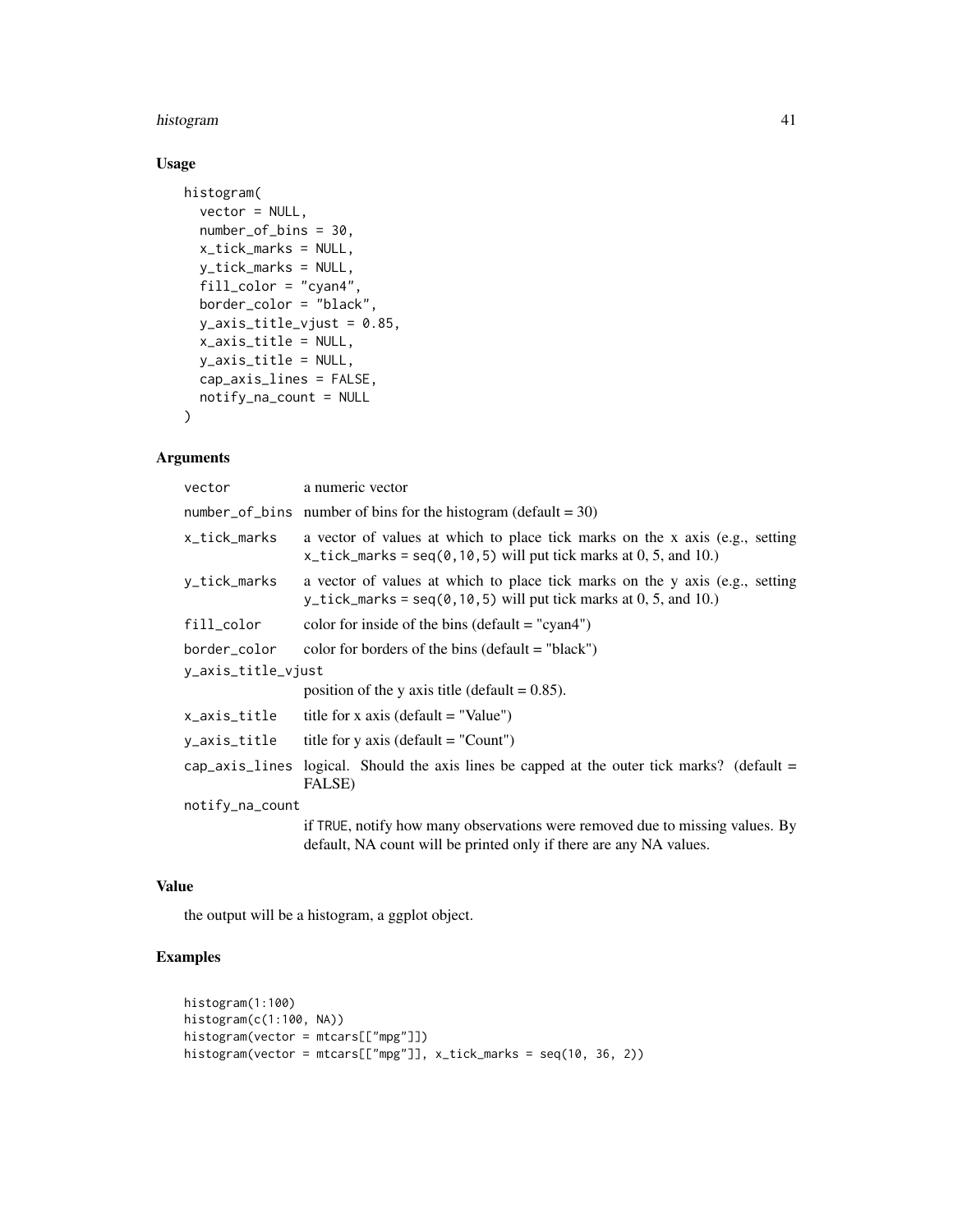```
histogram(vector = mtcars[["mpg"]], x_tick_marks = seq(10, 36, 2),
y\_tick\_marks = seq(0, 8, 2), y\_axis\_title\_vjust = 0.5,y_axis_title = "Freq", x_axis_title = "Values of mpg")
```
histogram\_by\_group *Histogram by group*

## Description

Creates histograms by group to compare distributions.

## Usage

```
histogram_by_group(
  data = NULL,iv_name = NULL,dv_name = NULL,
  order_of_groups_top_to_bot = NULL,
  number_of_bins = 40,
  space_between_histograms = 0.15,
  draw_baseline = FALSE,
  xlab = NULL,
  ylab = NULL,
  x_limits = NULL,
  x_breaks = NULL,
  x_labels = NULL,
  sigfigs = 3
\mathcal{L}
```

| data                       | a data object (a data frame or a data.table)                                                                                                                                                                           |  |
|----------------------------|------------------------------------------------------------------------------------------------------------------------------------------------------------------------------------------------------------------------|--|
| $iv_$ name                 | name of the independent variable                                                                                                                                                                                       |  |
| dv_name                    | name of the dependent variable                                                                                                                                                                                         |  |
| order_of_groups_top_to_bot |                                                                                                                                                                                                                        |  |
|                            | a character vector indicating the desired presentation order of levels in the in-<br>dependent variable (from the top to bottom). Omitting a group in this argument<br>will remove the group in the set of histograms. |  |
|                            | number_of_bins number of bins for the histograms (default = $40$ )                                                                                                                                                     |  |
| space_between_histograms   |                                                                                                                                                                                                                        |  |
|                            | space between histograms (minimum = 0, maximum = 1, default = $0.15$ )                                                                                                                                                 |  |
| draw_baseline              | logical. Should the baseline and the trailing lines to either side of the histogram<br>be drawn? (default = $FALSE$ )                                                                                                  |  |
| xlab                       | title of the x-axis for the histogram by group. If xlab = FALSE, the title will be<br>removed. By default (i.e., if no input is given), dv_name will be used as the title.                                             |  |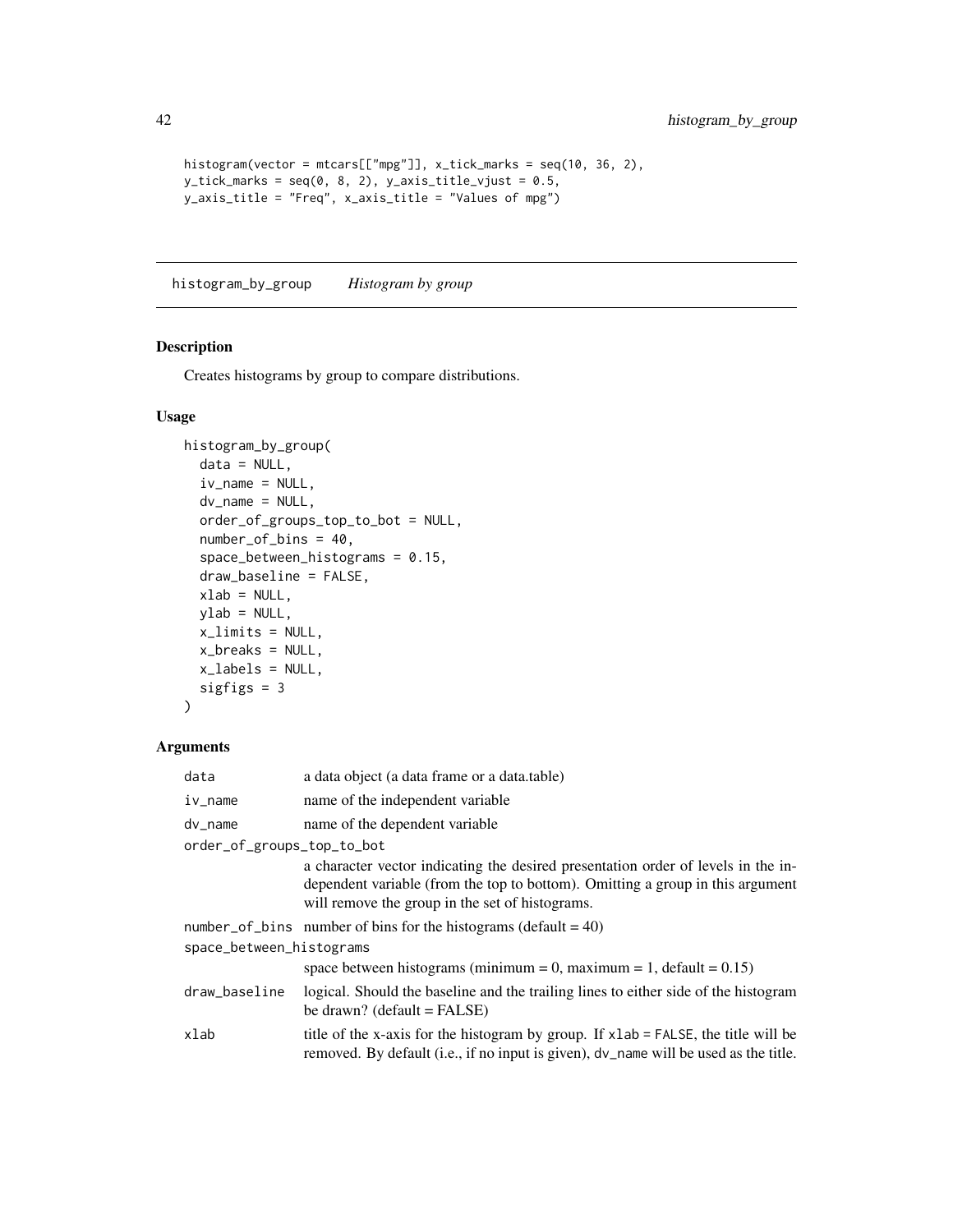| ylab     | title of the y-axis for the histogram by group. If ylab = FALSE, the title will be<br>removed. By default (i.e., if no input is given), iv_name will be used as the title. |
|----------|----------------------------------------------------------------------------------------------------------------------------------------------------------------------------|
| x_limits | a numeric vector with values of the endpoints of the x axis.                                                                                                               |
| x_breaks | a numeric vector indicating the points at which to place tick marks on the x axis.                                                                                         |
| x_labels | a vector containing labels for the place tick marks on the x axis.                                                                                                         |
| sigfigs  | number of significant digits to round to $(\text{default} = 3)$                                                                                                            |

#### Details

The following package(s) must be installed prior to running this function: Package 'ggridges' v0.5.3 (or possibly a higher version) by Claus O. Wilke (2021), [https://cran.r-project.org/](https://cran.r-project.org/package=ggridges) [package=ggridges](https://cran.r-project.org/package=ggridges)

#### Value

the output will be a set of vertically arranged histograms (a ggplot object), i.e., one histogram for each level of the independent variable.

#### Examples

```
histogram_by_group(data = mtcars, iv_name = "cyl", dv_name = "mpg")
histogram_by_group(
  data = mtcars, iv_name = "cyl", dv_name = "mpg",order_of_grows_top_to_bot = c("8", "4"), number_of_bins = 10,
  space_between_histograms = 0.5
)
histogram_by_group(
data = iris, iv_name = "Species", dv_name = "Sepal.Length", x_breaks = 4:8,
x_{\text{limits}} = c(4, 8)
```
histogram\_w\_outlier\_bins

*Histogram with outlier bins*

#### Description

Create a histogram with outlier bins

# Usage

```
histogram_w_outlier_bins(
  vector = NULL,bin_cutoffs = NULL,
  outlier_bin_left = TRUE,
  outlier_bin_right = TRUE,
```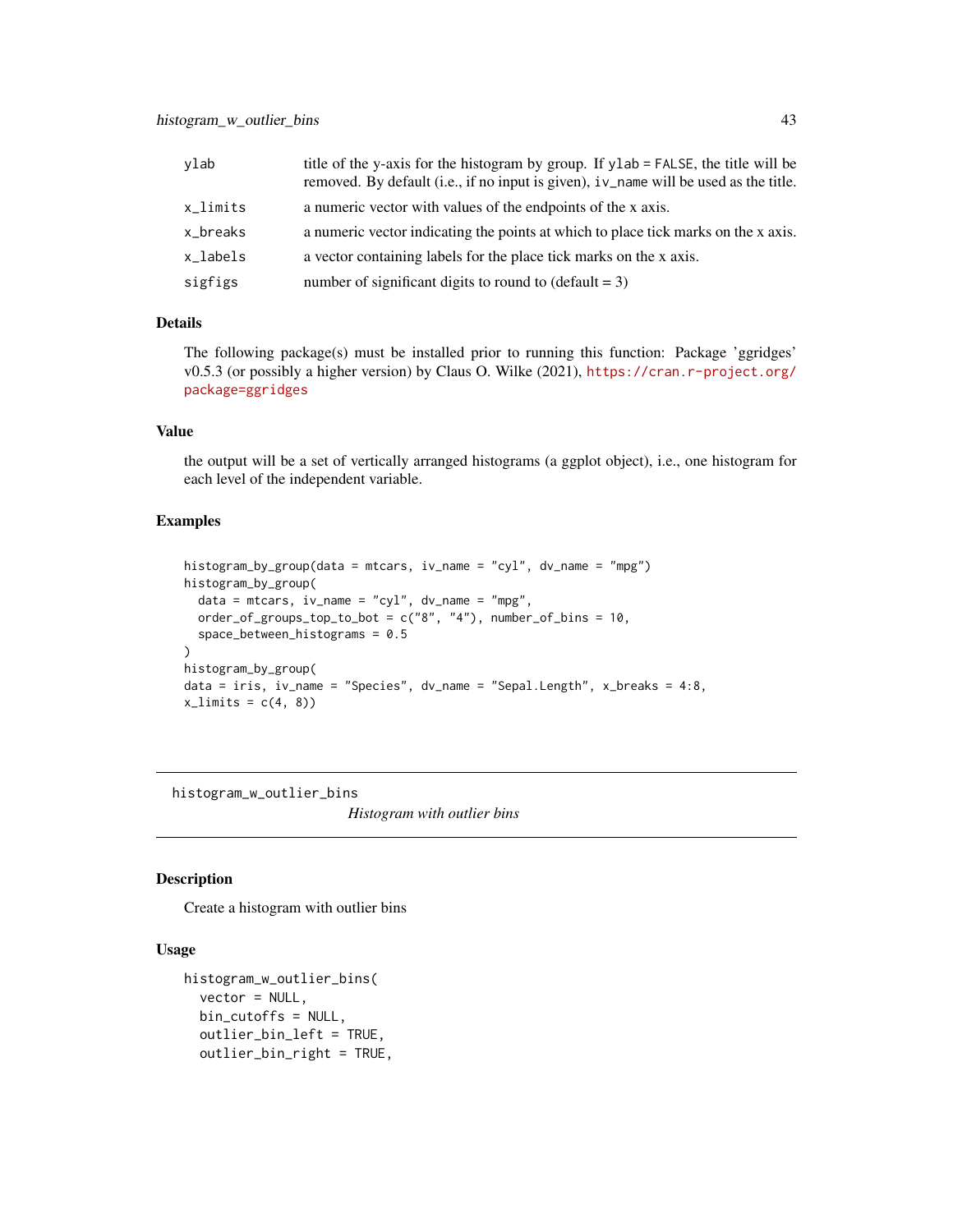```
x_tick_marks = NULL,
 x_tick_mark_labels = NULL,
 y_tick_marks = NULL,
 outlier_bin_fill_color = "coral",
 non_outlier_bin_fill_color = "cyan4",
 border_color = "black",
 y_axis_title_vjust = 0.85,
 x_axis_title = NULL,
 y_axis_title = NULL,
 notify_na_count = NULL,
 plot_proportion = TRUE,
 plot_frequency = FALSE,
 mean = TRUE,ci = TRUE,median = TRUE,median_position = 15,
 error_bar_size = 3
\mathcal{L}
```

| vector                     | a numeric vector                                                                                                                                                                                                                                                                |  |
|----------------------------|---------------------------------------------------------------------------------------------------------------------------------------------------------------------------------------------------------------------------------------------------------------------------------|--|
| bin_cutoffs                | cutoff points for bins                                                                                                                                                                                                                                                          |  |
| outlier_bin_left           |                                                                                                                                                                                                                                                                                 |  |
|                            | logical. Should the leftmost bin treated as an outlier bin? (default = TRUE)                                                                                                                                                                                                    |  |
| outlier_bin_right          |                                                                                                                                                                                                                                                                                 |  |
|                            | logical. Should the rightmost bin treated as an outlier bin? (default = TRUE)                                                                                                                                                                                                   |  |
| x_tick_marks               | a vector of values at which to place tick marks on the x axis. Note that the first<br>bar spans from 0.5 to 1.5, second bar from 1.5 to 2.5,  nth bar from $n - 0.5$ to<br>$n + 0.5$ . See the example. By default, tick marks will be placed at every cutoff<br>point for bins |  |
| x_tick_mark_labels         |                                                                                                                                                                                                                                                                                 |  |
|                            | a character vector to label tick marks. By default, the vector of cutoff points for<br>bins will also be used as labels.                                                                                                                                                        |  |
| y_tick_marks               | a vector of values at which to place tick marks on the y axis (e.g., setting<br>y_tick_marks = $seq(0, 10, 5)$ will put tick marks at 0, 5, and 10.)                                                                                                                            |  |
| outlier_bin_fill_color     |                                                                                                                                                                                                                                                                                 |  |
|                            | color to fill inside of the outlier bins (default $=$ "coral")                                                                                                                                                                                                                  |  |
| non_outlier_bin_fill_color |                                                                                                                                                                                                                                                                                 |  |
|                            | color to fill inside of the non-outlier bins (default $=$ "cyan4")                                                                                                                                                                                                              |  |
| border_color               | color for borders of the bins (default $=$ "black")                                                                                                                                                                                                                             |  |
| y_axis_title_vjust         |                                                                                                                                                                                                                                                                                 |  |
|                            | position of the y axis title (default = $0.85$ ).                                                                                                                                                                                                                               |  |
| x_axis_title               | title for x axis (default = "Value"). If $x$ _axis_title = FALSE, x axis title will be<br>removed from the plot.                                                                                                                                                                |  |
| y_axis_title               | title for y axis. By default, it will be either "Proportion" or "Count".                                                                                                                                                                                                        |  |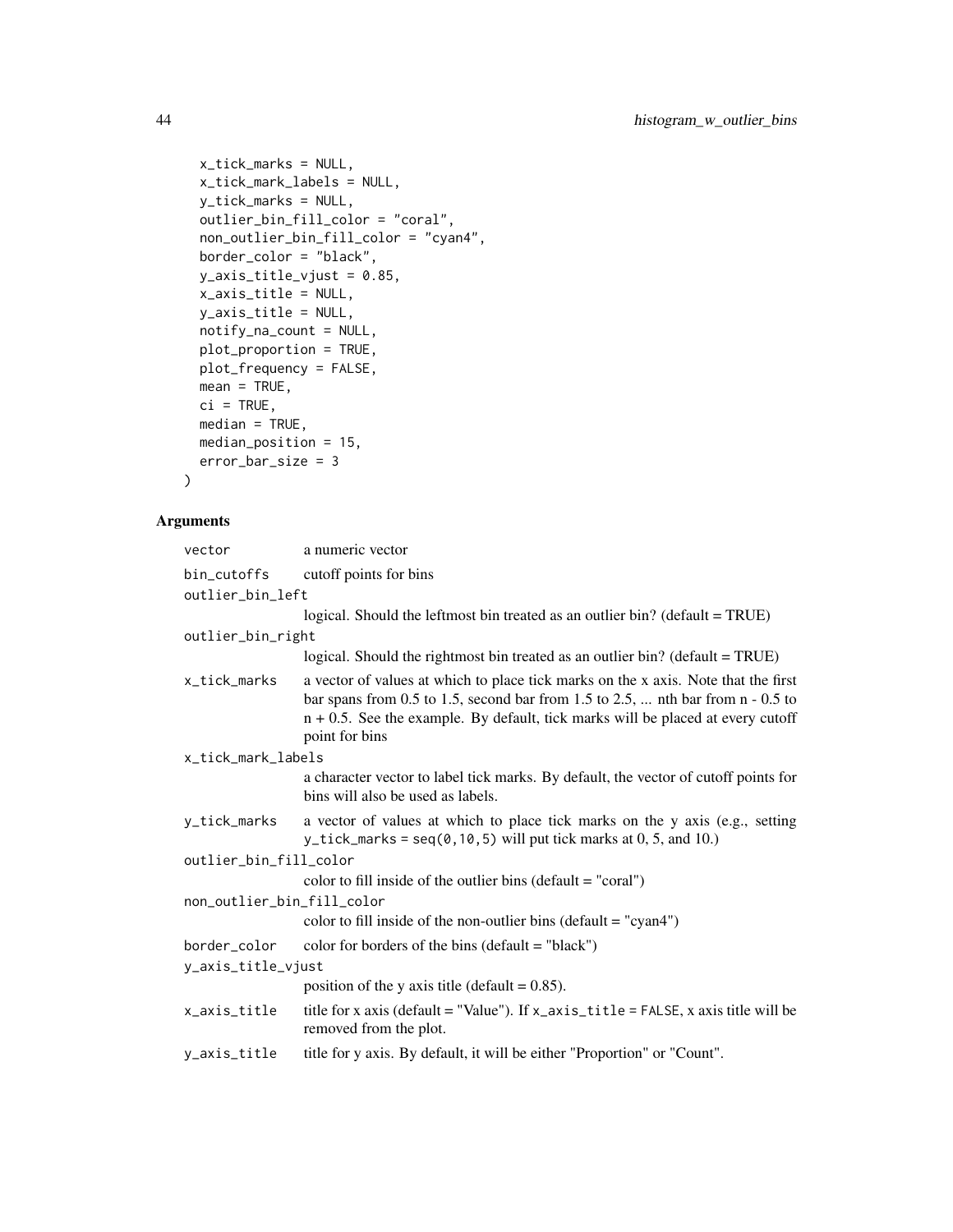| notify_na_count |                                                                                                                                                                               |
|-----------------|-------------------------------------------------------------------------------------------------------------------------------------------------------------------------------|
|                 | if TRUE, notify how many observations were removed due to missing values. By<br>default, NA count will be printed only if there are any NA values.                            |
| plot_proportion |                                                                                                                                                                               |
|                 | logical. Should proportions be plotted, as opposed to frequencies? (default =<br>TRUE)                                                                                        |
|                 | plot_frequency logical. Should frequencies be plotted, as opposed to proportions? (default<br>= FALSE). If plot_frequency = TRUE, plot_proportion will switch to be<br>FALSE. |
| mean            | logical. Should mean marked on the histogram? (default $= TRUE$ )                                                                                                             |
| сi              | logical. Should 95% confidence interval marked on the histogram? (default $=$<br>TRUE)                                                                                        |
| median          | logical. Should median marked on the histogram? (default $= TRUE$ )                                                                                                           |
| median_position |                                                                                                                                                                               |
|                 | position of the median label as a percentage of height of the tallest bin (default<br>$= 15$                                                                                  |
|                 | $error_bar\_size$ size of the error bars (default = 3)                                                                                                                        |

#### Value

a ggplot object

#### Examples

```
histogram_w_outlier_bins(vector = 1:100, bin_cutoffs = seq(0, 100, 10))
histogram_w_outlier_bins(vector = 0:89, bin_cutoffs = seq(0, 90, 10),
x\_tick\_marks = seq(0.5, 9.5, 3), x\_tick\_mark\_labels = seq(0, 90, 30))histogram_w_outlier_bins(vector = 1:10, bin_cutoffs = seq(0, 10, 2.5))
histogram_w_outlier_bins(vector = 1:5, bin_cutoffs = seq(0, 10, 2.5))
histogram_w_outlier_bins(vector = 1:15, bin_cutoffs = c(5.52, 10.5))
```
id\_across\_datasets *ID across datasets*

#### Description

Create an ID column in each of the data sets. The ID values will span across the data sets.

#### Usage

```
id_across_datasets(
  dt<sub>_</sub>list = NULL,
  id_{col\_name} = "id",id_col_position = "first",
  silent = FALSE
\mathcal{E}
```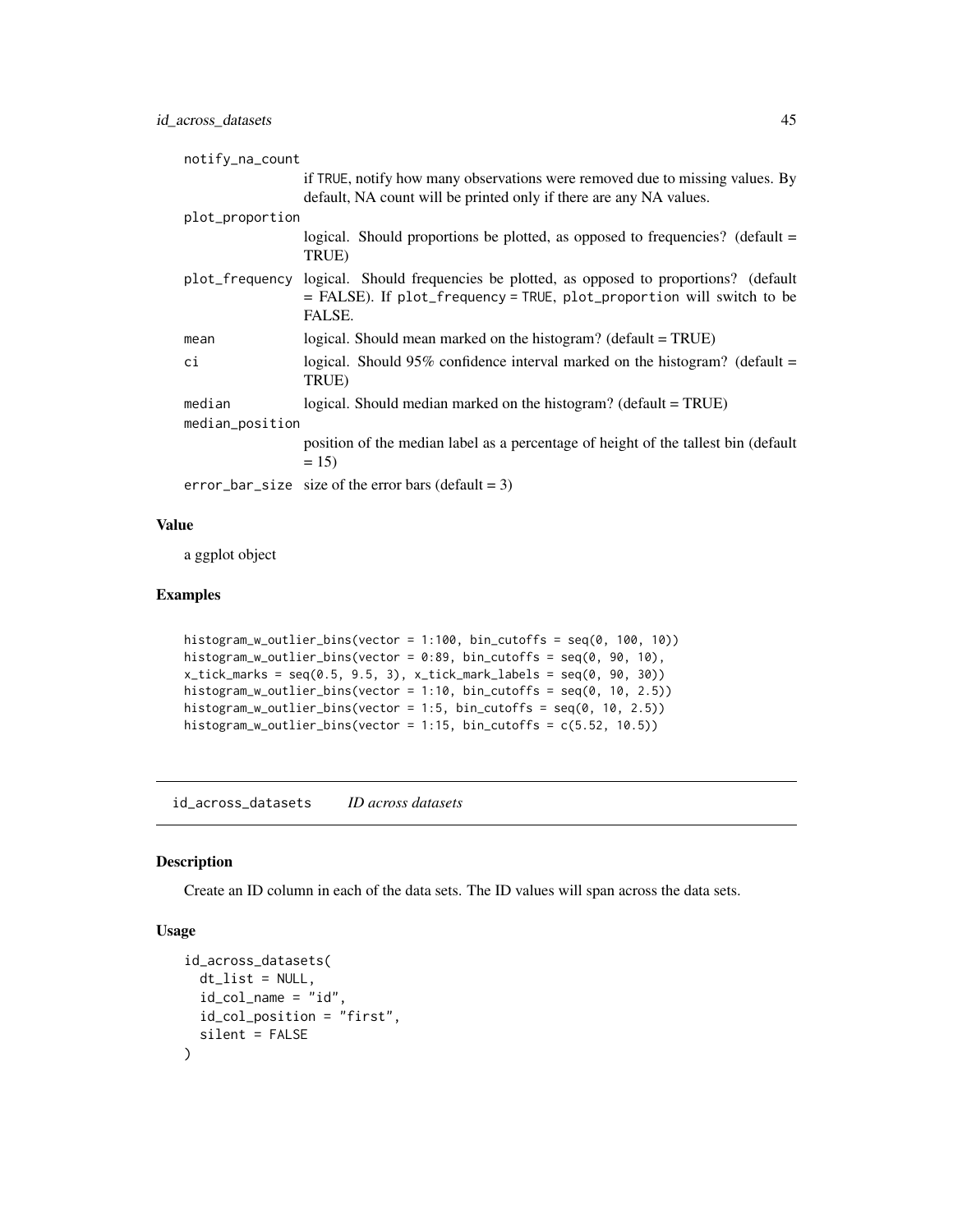#### Arguments

| dt_list         | a list of data table objects                                                                                                                                                                                                                                              |
|-----------------|---------------------------------------------------------------------------------------------------------------------------------------------------------------------------------------------------------------------------------------------------------------------------|
| id_col_name     | name of the column that will contain ID values. By default, id_col_name =<br>" $id"$ .                                                                                                                                                                                    |
| id_col_position |                                                                                                                                                                                                                                                                           |
|                 | position of the newly created ID column. If id_col_position = "first", the<br>new ID column will be placed as the first column in respective data sets. If<br>id_col_position = "last", the new ID column will be placed as the last col-<br>umn in respective data sets. |
| silent          | If silent = TRUE, a summary of starting and ending ID values in each data set<br>will not be printed. If silent = FALSE, a summary of starting and ending ID<br>values in each data set will be printed. (default = FALSE)                                                |

# Value

the output will be a list of data.table objects.

#### Examples

```
# running the examples below requires importing the data.table package.
prep(data.table)
id_across_datasets(
dt_list = list(setDT(copy(mtcars)), setDT(copy(iris))))
id_across_datasets(
dt_list = list(setDT(copy(mtcars)), setDT(copy(iris)), setDT(copy(women))),
id_col_name = "newly_created_id_col",
id_col_position = "last")
```
install\_all\_dependencies

*Install all dependencies for all functions*

## Description

Install all dependencies for all functions in Package 'kim'.

# Usage

```
install_all_dependencies()
```
#### Value

there will be no output from this function. Rather, dependencies of all functions in Package 'kim' will be installed.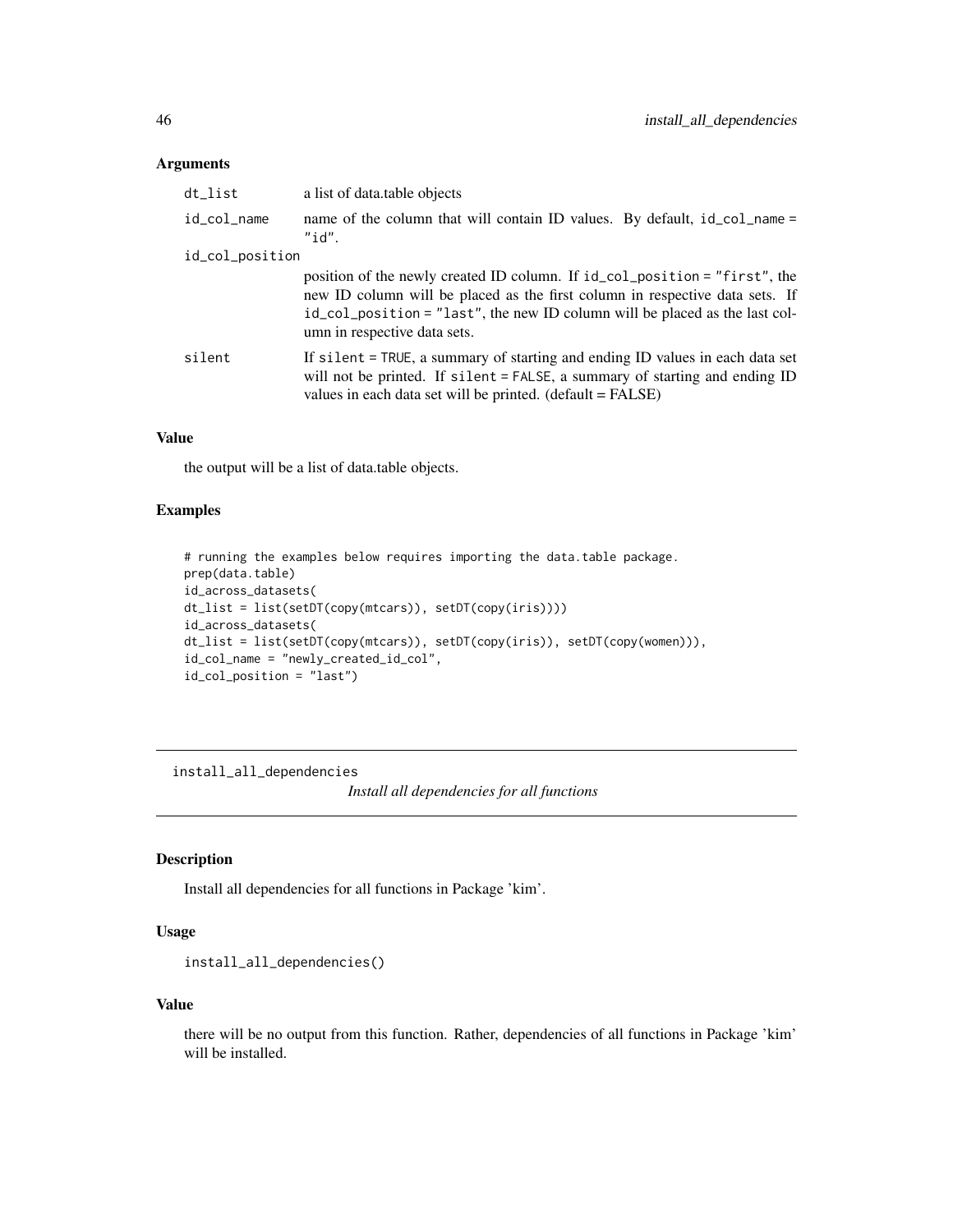#### kurtosis 47

#### Examples

## Not run: install\_all\_dependencies()

## End(Not run)

kurtosis *Kurtosis*

# Description

Calculate kurtosis of the sample using a formula for either the (1) biased estimator or (2) an unbiased estimator of the population kurtosis. Formulas were taken from DeCarlo (1997), doi:10.1037/1082- 989X.2.3.292

#### Usage

kurtosis(vector = NULL, unbiased = TRUE)

#### Arguments

| vector   | a numeric vector                                                                                                                                                                                                              |
|----------|-------------------------------------------------------------------------------------------------------------------------------------------------------------------------------------------------------------------------------|
| unbiased | logical. If unbiased = TRUE, the unbiased estimate of the population kurtosis<br>will be calculated. If unbiased = FALSE, the biased estimate of the population<br>kurtosis will be calculated. By default, unbiase $=$ TRUE. |

### Value

a numeric value, i.e., kurtosis of the given vector

```
# calculate the unbiased estimator (e.g., kurtosis value that
# Excel 2016 will produce)
kim::kurtosis(c(1, 2, 3, 4, 5, 10))
# calculate the biased estimator (e.g., kurtosis value that
# R Package 'moments' will produce)
kim::kurtosis(c(1, 2, 3, 4, 5, 10), unbiased = FALSE)# compare with kurtosis from 'moments' package
moments::kurtosis(c(1, 2, 3, 4, 5, 10))
```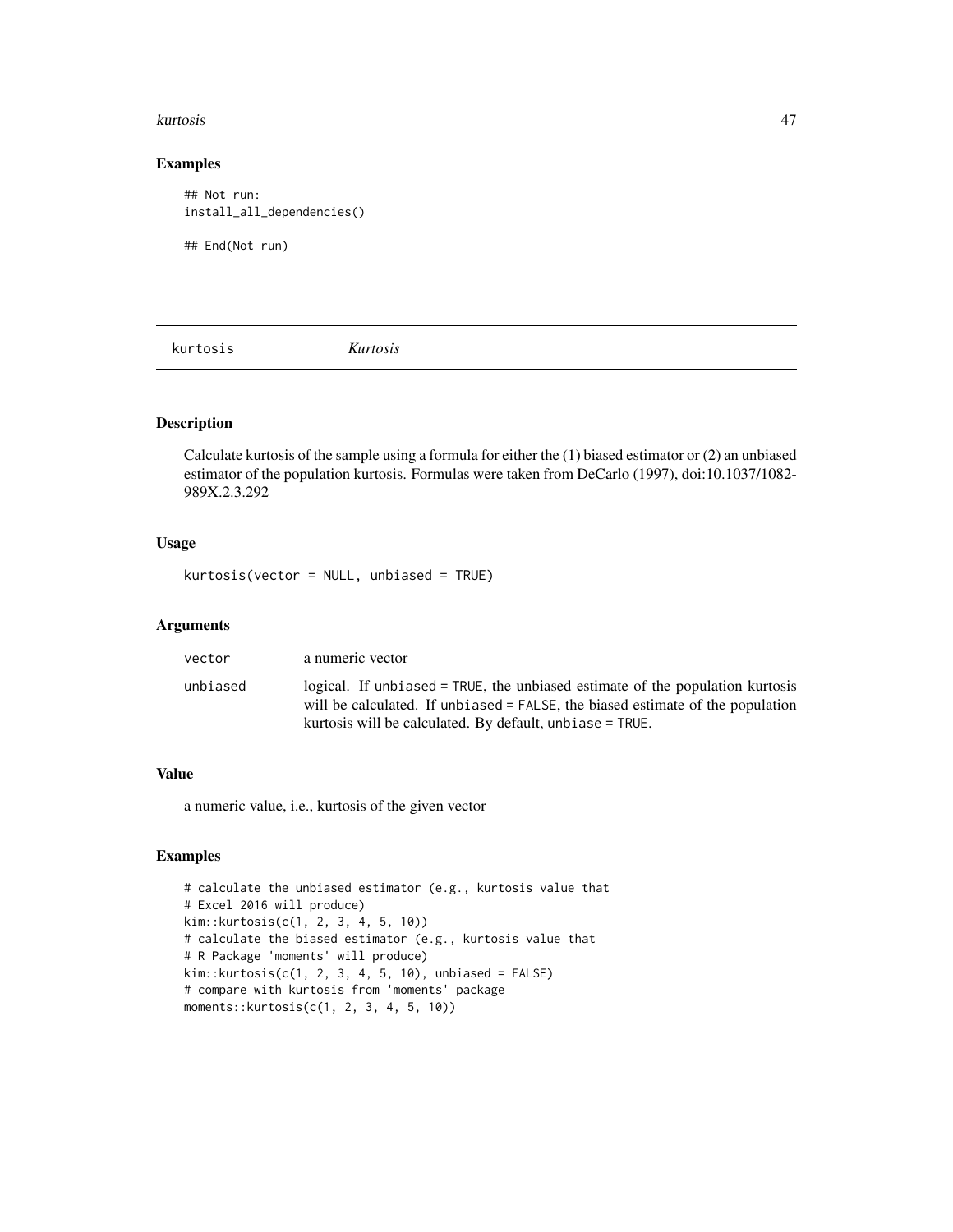logistic\_regression *Logistic regression*

## Description

Conduct a logistic regression analysis

## Usage

```
logistic_regression(
 data = NULL,formula = NULL,
  formula_1 = NULL,formula_2 = NULL,z_values_keep = FALSE,
  constant_row_clean = TRUE,
 odds_ratio_cols_combine = TRUE,
  round_b_and_se = 3,
  round_z = 3,
  round_p = 3,
  round_odds_ratio = 3,
  roundr<sub>sq</sub> = 3,
  round_model_chi_sq = 3,
 pretty_round_p_value = TRUE,
 print_glm_default_summary = FALSE,
 print_summary_dt_list = TRUE,
 print_model_comparison = TRUE,
 output_type = "summary_dt_list"
)
```

| data                    | a data object (a data frame or a data.table)                                                                     |  |
|-------------------------|------------------------------------------------------------------------------------------------------------------|--|
| formula                 | formula for estimating a single logistic regression model                                                        |  |
| formula_1               | formula for estimating logistic regression model 1 of 2                                                          |  |
| $formula_2$             | formula for estimating logistic regression model 2 of 2                                                          |  |
| z_values_keep           | logical. Should the z values be kept in the table? (default $=$ FALSE)                                           |  |
| constant_row_clean      |                                                                                                                  |  |
|                         | logical. Should the row for the constant be cleared except for b and standard<br>error of $b$ ? (default = TRUE) |  |
| odds_ratio_cols_combine |                                                                                                                  |  |
|                         | logical. Should the odds ratio columns be combined? (default $= TRUE$ )                                          |  |
|                         | round_b_and_se number of decimal places to which to round b and standard error of b (default =<br>3)             |  |
| round_ $z$              | number of decimal places to which to round z values (default $= 3$ )                                             |  |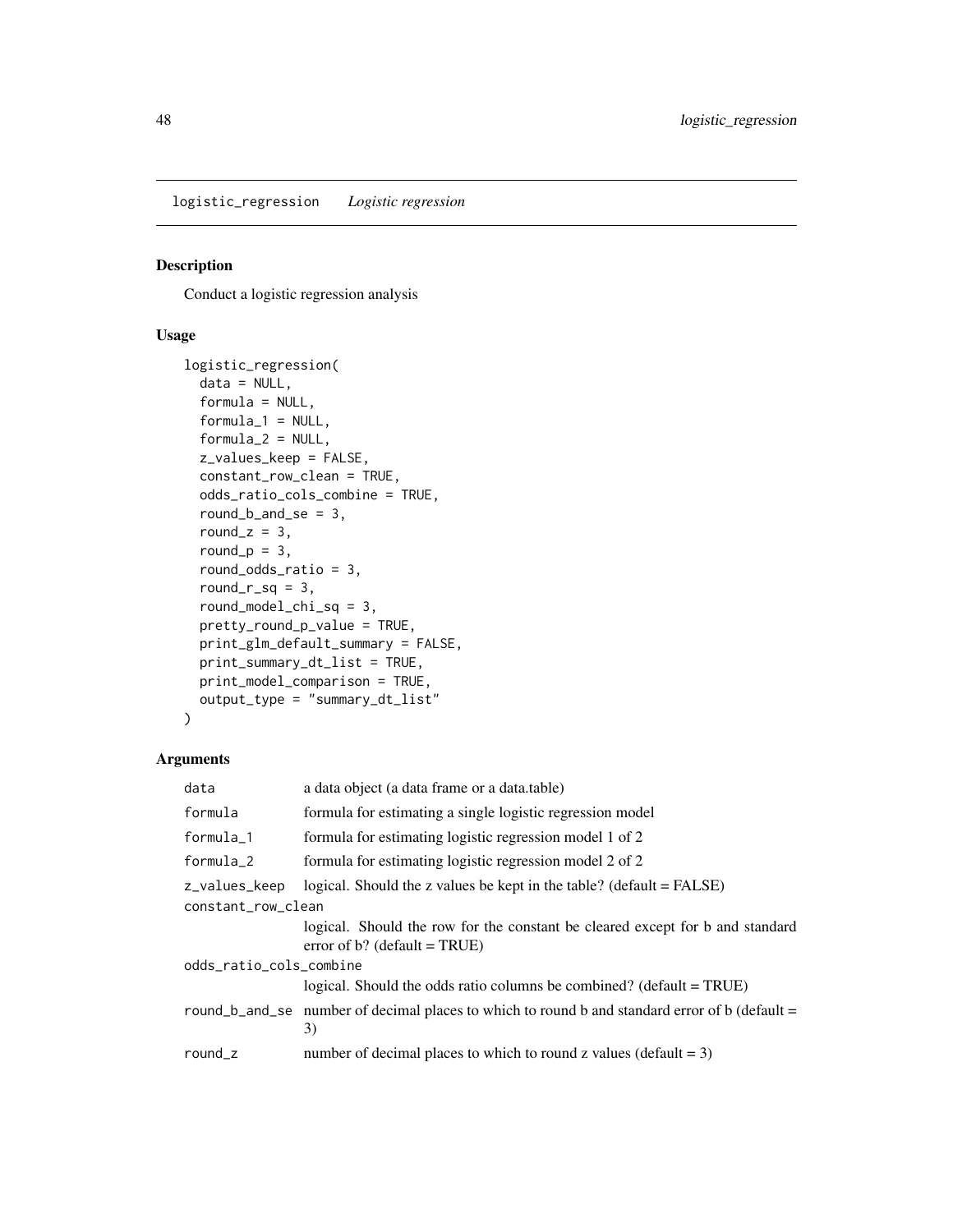| $round_p$                 | number of decimal places to which to round p-values (default = $3$ )                                                                                                                                                                                                                                                                                                                                                                                                                                                                                                                                                                                                                                                                          |
|---------------------------|-----------------------------------------------------------------------------------------------------------------------------------------------------------------------------------------------------------------------------------------------------------------------------------------------------------------------------------------------------------------------------------------------------------------------------------------------------------------------------------------------------------------------------------------------------------------------------------------------------------------------------------------------------------------------------------------------------------------------------------------------|
| round_odds_ratio          |                                                                                                                                                                                                                                                                                                                                                                                                                                                                                                                                                                                                                                                                                                                                               |
|                           | number of decimal places to which to round odds ratios (default $= 3$ )                                                                                                                                                                                                                                                                                                                                                                                                                                                                                                                                                                                                                                                                       |
| round_r_sq                | number of decimal places to which to round R-squared values (default = $3$ )                                                                                                                                                                                                                                                                                                                                                                                                                                                                                                                                                                                                                                                                  |
| round_model_chi_sq        |                                                                                                                                                                                                                                                                                                                                                                                                                                                                                                                                                                                                                                                                                                                                               |
|                           | number of decimal places to which to round model chi-squared values (default<br>$= 3$                                                                                                                                                                                                                                                                                                                                                                                                                                                                                                                                                                                                                                                         |
| pretty_round_p_value      |                                                                                                                                                                                                                                                                                                                                                                                                                                                                                                                                                                                                                                                                                                                                               |
|                           | logical. Should the p-values be rounded in a pretty format (i.e., lower threshold:<br>"<.001"). By default, pretty_round_p_value = TRUE.                                                                                                                                                                                                                                                                                                                                                                                                                                                                                                                                                                                                      |
| print_glm_default_summary |                                                                                                                                                                                                                                                                                                                                                                                                                                                                                                                                                                                                                                                                                                                                               |
|                           | logical. Should the default summary output of the glm objects be printed? (de-<br>$fault = FALSE)$                                                                                                                                                                                                                                                                                                                                                                                                                                                                                                                                                                                                                                            |
| print_summary_dt_list     |                                                                                                                                                                                                                                                                                                                                                                                                                                                                                                                                                                                                                                                                                                                                               |
|                           | logical. Should the summaries of logistic regressions in a data table format be<br>$printed$ ? (default = TRUE)                                                                                                                                                                                                                                                                                                                                                                                                                                                                                                                                                                                                                               |
| print_model_comparison    |                                                                                                                                                                                                                                                                                                                                                                                                                                                                                                                                                                                                                                                                                                                                               |
|                           | logical. Should the comparison of two logistic regression models be printed?<br>$(detault = TRUE)$                                                                                                                                                                                                                                                                                                                                                                                                                                                                                                                                                                                                                                            |
| output_type               | If output_type = "summary_dt_list" (default), the output of the function will<br>be summaries of the two logistic regressions in a data.table format. If output_type<br>= "glm_object_list", the output of the function will be the two glm objects es-<br>timating logistic regression models. If output_type = "glm_default_summary_list",<br>the output of the function will be the R's default summary output for the two glm<br>objects estimating logistic regression models. If output_type = "model_comparison_stats",<br>the output of the function will be statistics from comparison of the two logistic<br>regression models. If output_type = "all", the output of the function will be<br>a list of the aforementioned outputs. |

### Value

the output will be a summary of logistic regression results, unless set otherwise by the output\_type argument to the function.

```
logistic_regression(data = mtcars, formula = am \sim mpg)
logistic_regression(
data = mtcars,
formula_1 = am \sim mpg,
formula_2 = am \sim mpg + wt)
```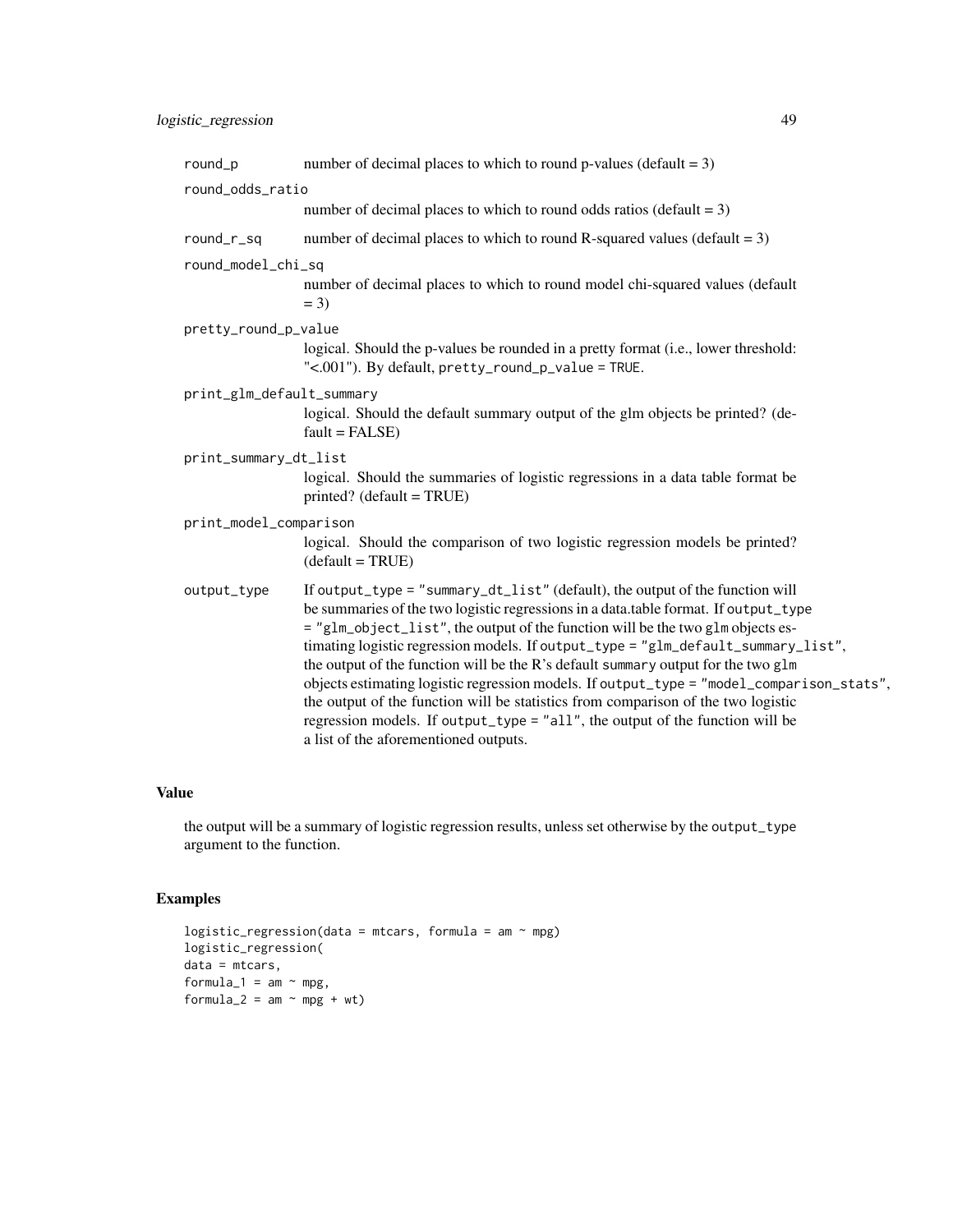logistic\_regression\_table

*Logistic regression table*

#### Description

Construct a table of logistic regression results from the given glm object estimating a logistic regression model.

## Usage

```
logistic_regression_table(
  logistic_reg_glm_object = NULL,
 z_values_keep = FALSE,
  constant_row_clean = TRUE,
 odds_ratio_cols_combine = TRUE,
  round_b_and_se = 3,
  round_z = 3,
  round_p = 3,
  round_odds_ratio = 3,
  round_r_sq = 3,
  round_model_chi_sq = 3,
 pretty_round_p_value = TRUE
\mathcal{L}
```

| logistic_reg_glm_object |                                                                                                                  |  |
|-------------------------|------------------------------------------------------------------------------------------------------------------|--|
|                         | a glm object estimating a logistic regression model                                                              |  |
| z_values_keep           | logical. Should the z values be kept in the table? (default $=$ FALSE)                                           |  |
| constant_row_clean      |                                                                                                                  |  |
|                         | logical. Should the row for the constant be cleared except for b and standard<br>error of b? (default = $TRUE$ ) |  |
| odds_ratio_cols_combine |                                                                                                                  |  |
|                         | logical. Should the odds ratio columns be combined? (default $= TRUE$ )                                          |  |
|                         | round_b_and_se number of decimal places to which to round b and standard error of b (default =<br>3)             |  |
| round_z                 | number of decimal places to which to round z values (default $= 3$ )                                             |  |
| $round_p$               | number of decimal places to which to round p-values (default $= 3$ )                                             |  |
| round_odds_ratio        |                                                                                                                  |  |
|                         | number of decimal places to which to round odds ratios (default $= 3$ )                                          |  |
| round_r_sq              | number of decimal places to which to round R-squared values (default $= 3$ )                                     |  |
| round_model_chi_sq      |                                                                                                                  |  |
|                         | number of decimal places to which to round model chi-squared values (default<br>$= 3$                            |  |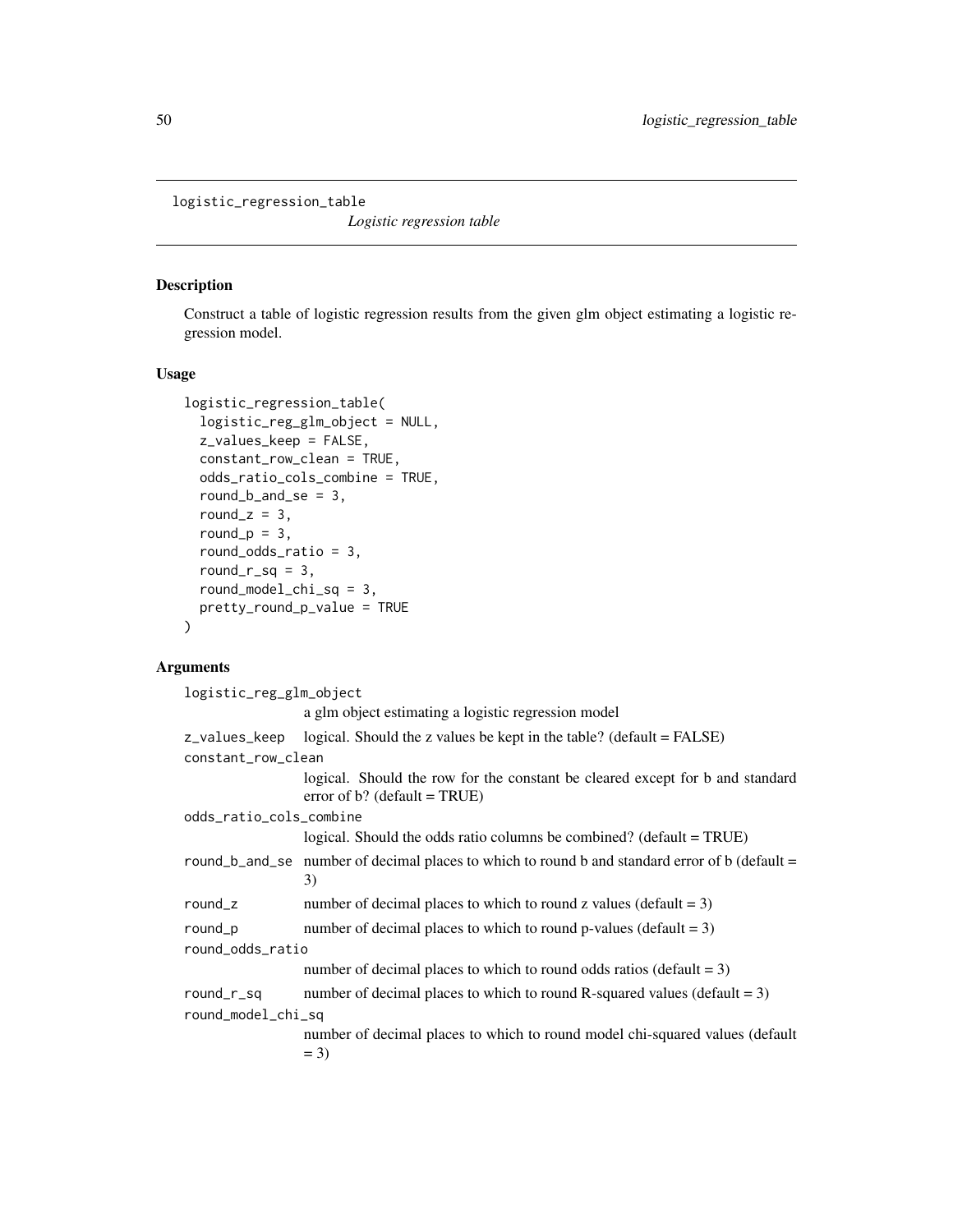```
pretty_round_p_value
```
logical. Should the p-values be rounded in a pretty format (i.e., lower threshold: "<.001"). By default, pretty\_round\_p\_value = TRUE.

## Value

the output will be a summary of logistic regression results.

#### Examples

```
logistic_regression_table(logistic_reg_glm_object =
glm(formula = am ~ mpg, family = binomial(), data = mtcars)logistic_regression_table(logistic_reg_glm_object =
glm(formula = am ~ mpg, family = binomial(), data = mtcars),z_values_keep = TRUE, constant_row_clean = FALSE,
odds_ratio_cols_combine = FALSE)
```
logistic\_reg\_w\_interaction

*Logistic regression with an interaction term*

#### Description

Conduct logistic regression for a model with an interaction between two predictor variables

#### Usage

```
logistic_reg_w_interaction(
  data = NULL,dv_name = NULL,
  iv_1_name = NULL,
  iv_2-name = NULL,
  round_p = 3,
  round_chi_sq = 2,
  dv_ordered_levels = NULL,
  iv_1_ordered_levels = NULL,
  iv_2_ordered_levels = NULL,
  one_line_summary_only = FALSE,
 p_value_interaction_only = FALSE,
  return_dt_w_binary = FALSE
```
# )

| data      | a data object (a data frame or a data table)               |
|-----------|------------------------------------------------------------|
| dy name   | name of the dependent variable (must be a binary variable) |
| iv 1 name | name of the first independent variable                     |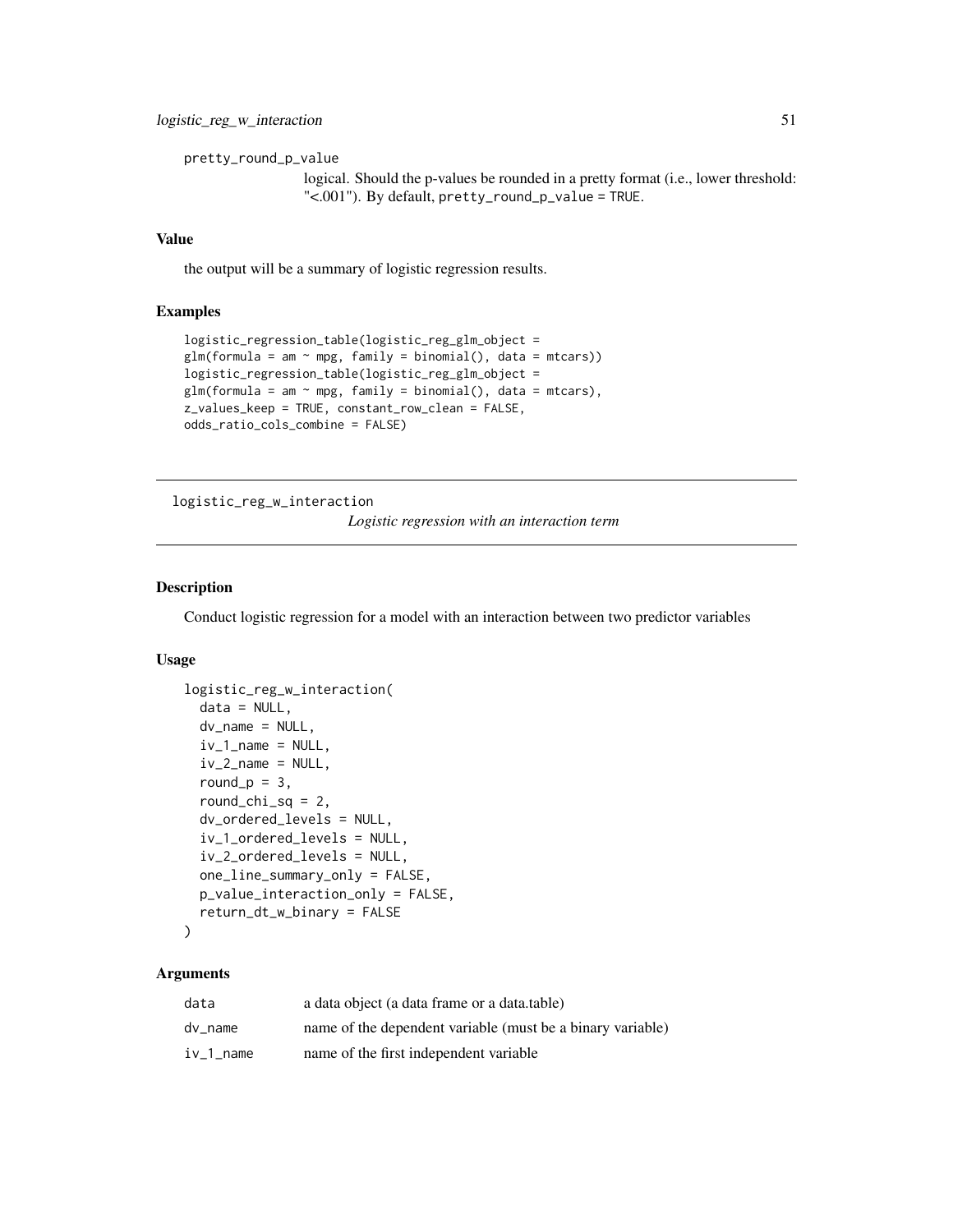| $iv_2_$ name                      | name of the second independent variable                                                                                                                                                                                                                                                                       |
|-----------------------------------|---------------------------------------------------------------------------------------------------------------------------------------------------------------------------------------------------------------------------------------------------------------------------------------------------------------|
| round_p                           | number of decimal places to which to round p-values (default = $3$ )                                                                                                                                                                                                                                          |
| round_chi_sq<br>dv_ordered_levels | number of decimal places to which to round chi square statistics (default $= 2$ )                                                                                                                                                                                                                             |
|                                   | a vector with the ordered levels of the dependent variable, the first and second<br>elements of which will be coded as 0 and 1, respectively, to run logistic regres-<br>sion. E.g., $dv$ _ordered_levels = $c("fail", "pass")$                                                                               |
| iv_1_ordered_levels               |                                                                                                                                                                                                                                                                                                               |
|                                   | (only if the first independent variable is a binary variable) a vector with the<br>ordered levels of the first independent variable, the first and second elements of<br>which will be coded as 0 and 1, respectively, to run logistic regression. E.g.,<br>$iv_1_ordered_levels = c("control", "treatment")$ |
| iv_2_ordered_levels               |                                                                                                                                                                                                                                                                                                               |
|                                   | (only if the second independent variable is a binary variable) a vector with the<br>ordered levels of the first independent variable, the first and second elements of<br>which will be coded as 0 and 1, respectively, to run logistic regression. E.g.,<br>$iv_2_ordered_level$ = $c("male", "female")$     |
| one_line_summary_only             |                                                                                                                                                                                                                                                                                                               |
|                                   | logical. Should the output simply be a printout of a one-line summary on the<br>interaction term? (default = FALSE)                                                                                                                                                                                           |
| p_value_interaction_only          |                                                                                                                                                                                                                                                                                                               |
|                                   | logical. Should the output simply be a p-value of the interaction term in the<br>logistic regression model? (default = FALSE)                                                                                                                                                                                 |
| return_dt_w_binary                |                                                                                                                                                                                                                                                                                                               |
|                                   | logical. If return_dt_w_binary = TRUE, the function will return a data.table<br>with binary variables coded as $0$ or $1$ (default = FALSE)                                                                                                                                                                   |
|                                   |                                                                                                                                                                                                                                                                                                               |

# Value

the output will be a summary of logistic regression results, unless set otherwise by arguments to the function.

## Examples

```
logistic_reg_w_interaction(data = mtcars, dv_name = "vs",
iv_1<sub>name</sub> = "mpg", iv_2<sub>name</sub> = "am")
```

| mann_whitney | Mann-Whitney U Test (Also called Wilcoxon Rank-Sum Test) |  |
|--------------|----------------------------------------------------------|--|
|--------------|----------------------------------------------------------|--|

## Description

A nonparametric equivalent of the independent t-test

## Usage

```
mann_whitney(data = NULL, iv_name = NULL, dv_name = NULL, sigfigs = 3)
```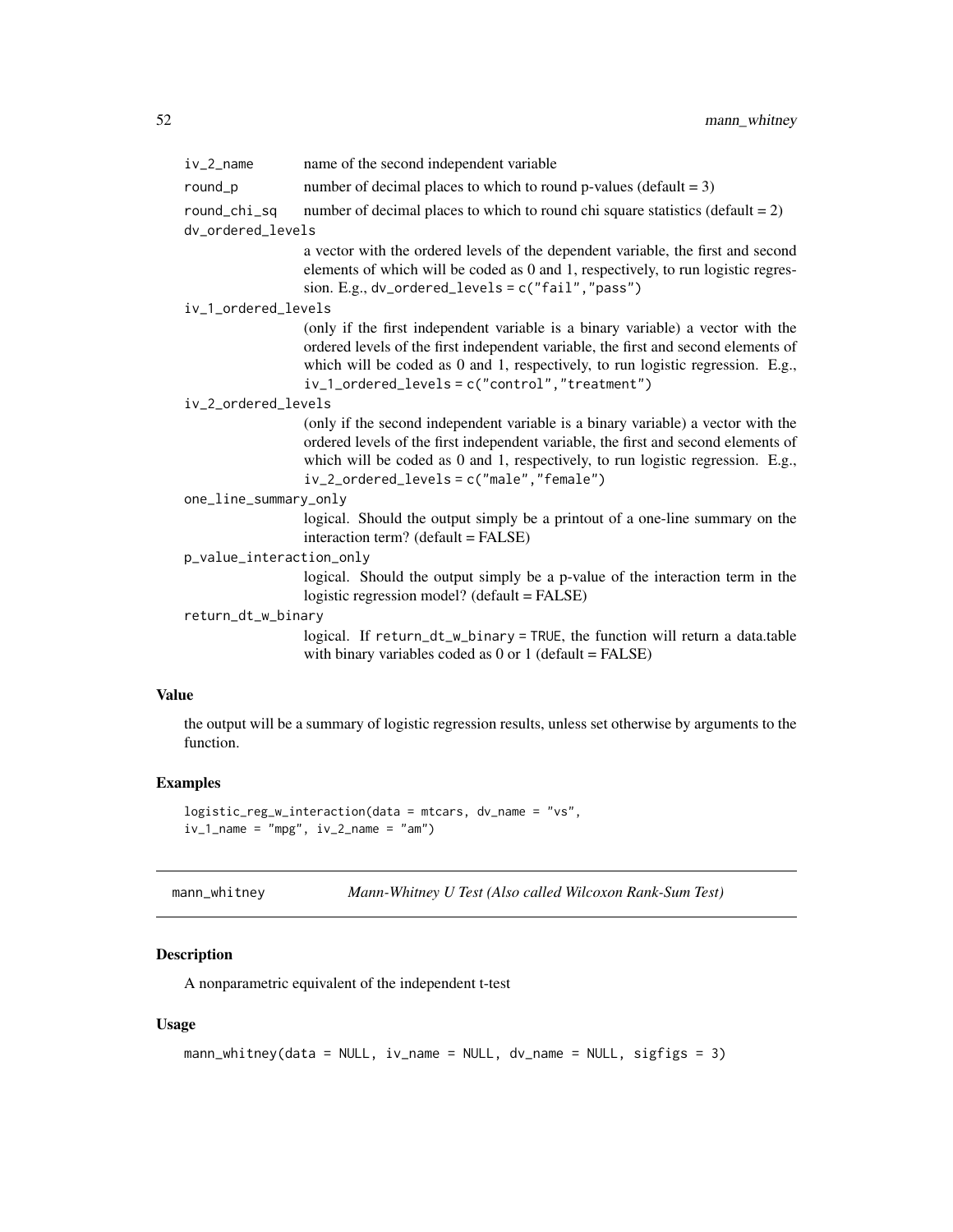## matrix\_prep\_dt 53

# Arguments

| data       | a data object (a data frame or a data.table)                  |
|------------|---------------------------------------------------------------|
| $iv_$ name | name of the independent variable (grouping variable)          |
| dv_name    | name of the dependent variable (measure variable of interest) |
| sigfigs    | number of significant digits to round to                      |

# Value

the output will be a data.table object with all pairwise Mann-Whitney test results

## Examples

```
mann_whitney(data = iris, iv_name = "Species", dv_name = "Sepal.Length")
```

| matrix_prep_dt | Prepare a two-column data.table that will be used to fill values in a<br>matrix |
|----------------|---------------------------------------------------------------------------------|
|                |                                                                                 |

## Description

Prepare a two-column data.table that will be used to fill values in a matrix

## Usage

```
matrix_prep_dt(row_var_names = NULL, col_var_names = NULL)
```
## Arguments

| row var names a vector of variable names, each of which will be header of a row in the eventual<br>matrix    |
|--------------------------------------------------------------------------------------------------------------|
| col var names a vector of variable names, each of which will be header of a column in the<br>eventual matrix |

```
matrix_prep_dt(
  row\_var\_names = c("mpg", "cyl"),col_var_names = c("hp", "gear")
\mathcal{L}
```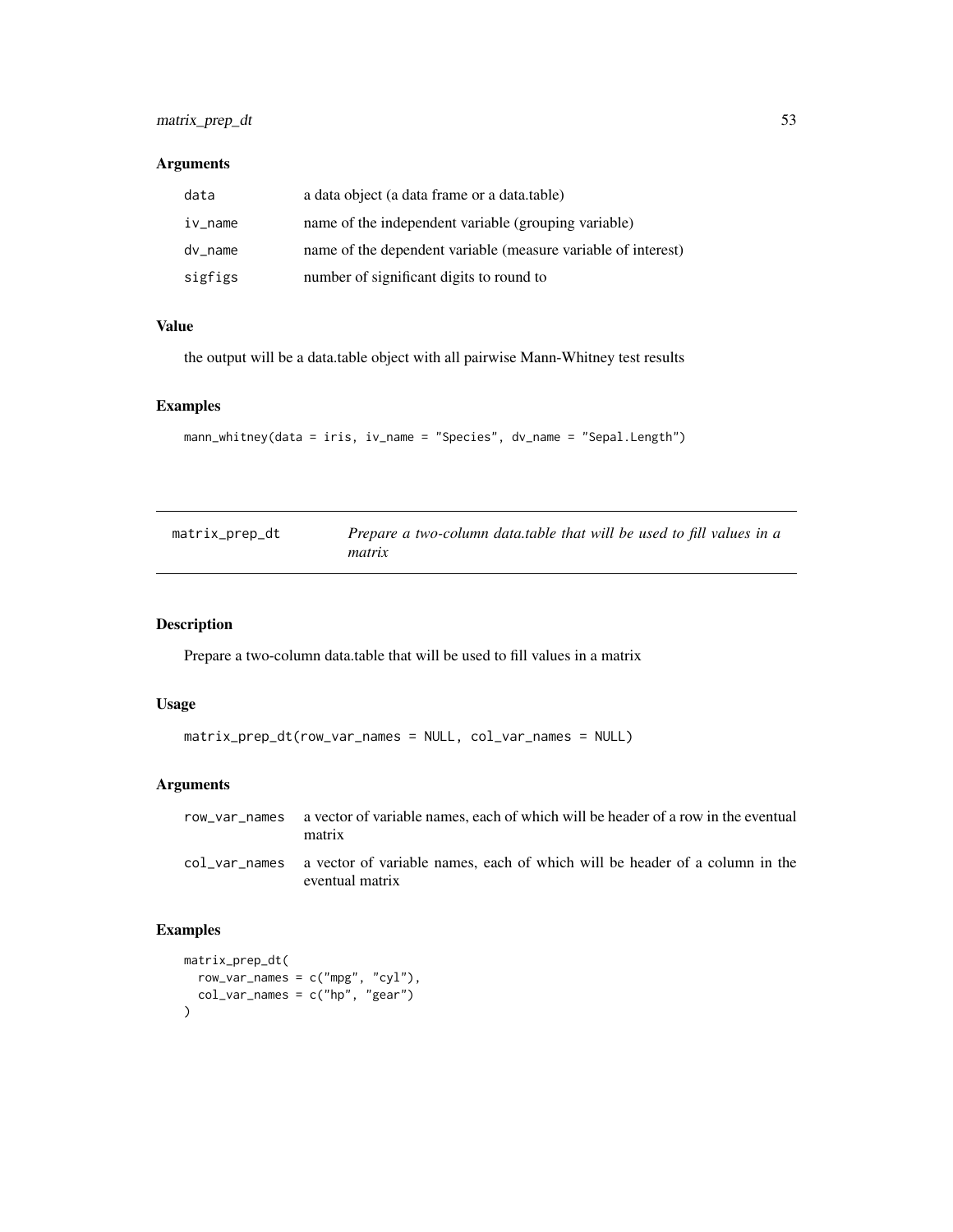mediation\_analysis *Mediation analysis*

## Description

Conducts a mediation analysis to estimate an independent variable's indirect effect on dependent variable through a mediator variable. The current version of the package only supports a simple mediation model consisting of one independent variable, one mediator variable, and one dependent variable.

#### Usage

```
mediation_analysis(
  data = NULL,
  iv_name = NULL,mediator_name = NULL,
  dv_name = NULL,covariates_names = NULL,
  robust_se = TRUE,
  iterations = 1000,
  sigfigs = 3,
  output_type = "summary_dt",
  silent = FALSE
)
```

| data             | a data object (a data frame or a data.table)                                                                                                                                                                                                                                                                                                |  |
|------------------|---------------------------------------------------------------------------------------------------------------------------------------------------------------------------------------------------------------------------------------------------------------------------------------------------------------------------------------------|--|
| iv_name          | name of the independent variable                                                                                                                                                                                                                                                                                                            |  |
| mediator_name    | name of the mediator variable                                                                                                                                                                                                                                                                                                               |  |
| dv_name          | name of the dependent variable                                                                                                                                                                                                                                                                                                              |  |
| covariates_names |                                                                                                                                                                                                                                                                                                                                             |  |
|                  | names of covariates to control for                                                                                                                                                                                                                                                                                                          |  |
| robust_se        | if TRUE, heteroskedasticity-consistent standard errors will be used in quasi-Bayesian<br>simulations. By default, it will be set as FALSE if nonparametric bootstrap is used<br>and as TRUE if quasi-Bayesian approximation is used.                                                                                                        |  |
| iterations       | number of bootstrap samples. The default is set at 1000, but consider increasing<br>the number of samples to 5000, 10000, or an even larger number, if slower<br>handling time is not an issue.                                                                                                                                             |  |
| sigfigs          | number of significant digits to round to                                                                                                                                                                                                                                                                                                    |  |
| output_type      | if output_type = "summary_dt", return the summary data.table; if output_type<br>= "mediate_output", return the output from the mediate function in the 'me-<br>diate' package; if output_type = "indirect_effect_p", return the p value<br>associated with the indirect effect estimated in the mediation model (default =<br>"summary_dt") |  |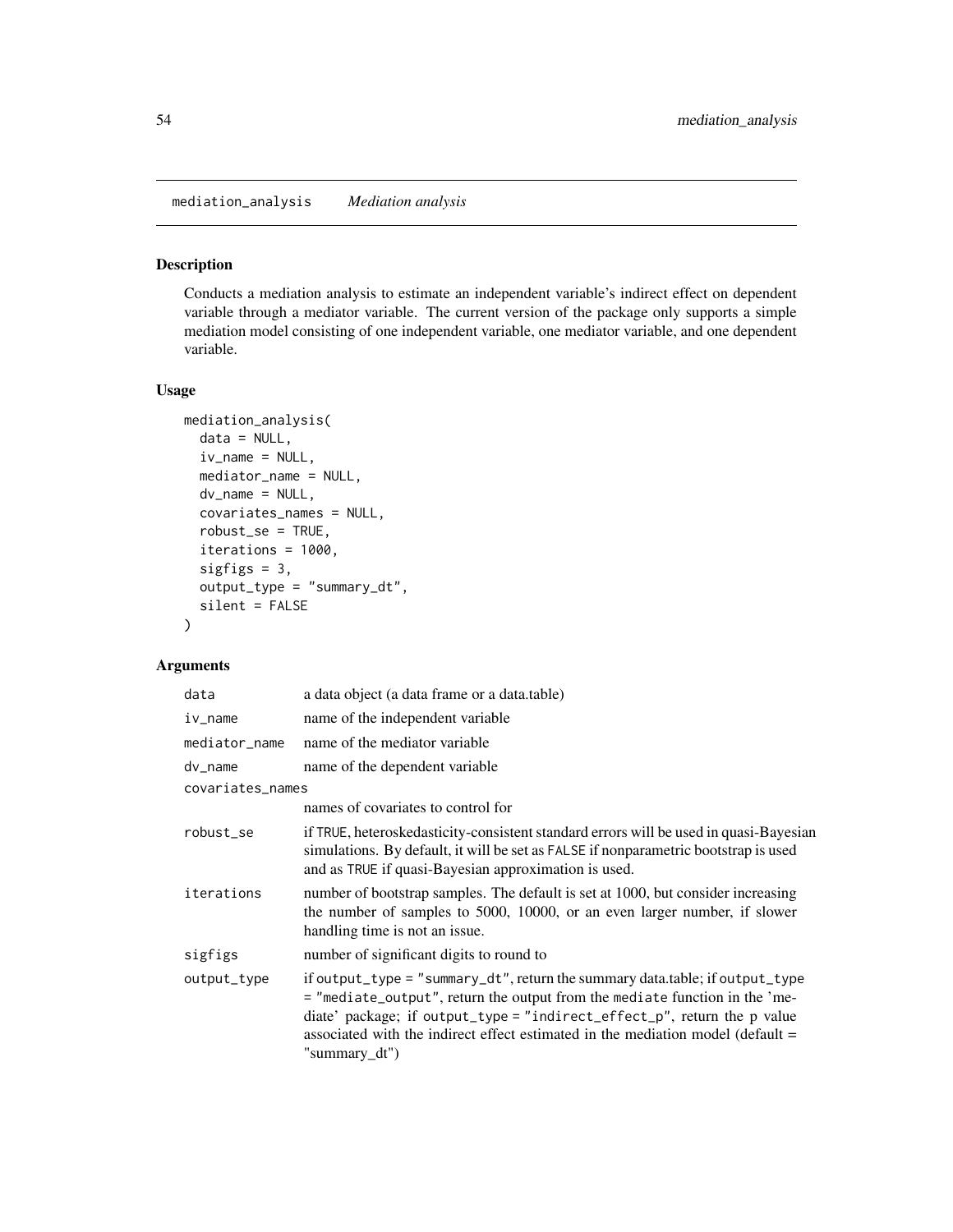silent if silent = FALSE, mediation analysis summary, estimation method, sample size, and number of simulations will be printed; if silent = TRUE, nothing will be printed.  $(default = FALSE)$ 

#### Details

This function requires installing Package 'mediation' v4.5.0 (or possibly a higher version) by Tingley et al. (2019), and uses the source code from a function in the package. [https://cran.](https://cran.r-project.org/package=mediation) [r-project.org/package=mediation](https://cran.r-project.org/package=mediation)

#### Value

if output\_type = "summary\_dt", which is the default, the output will be a data.table showing a summary of mediation analysis results; if output\_type = "mediate\_output", the output will be the output from the mediate function in the 'mediate' package; if output\_type = "indirect\_effect\_p", the output will be the p-value associated with the indirect effect estimated in the mediation model (a numeric vector of length one).

#### Examples

```
mediation_analysis(
  data = mtears, iv_name = "cyl",mediator_name = "disp", dv_name = "mpg", iterations = 100
)
mediation_analysis(
  data = iris, iv_name = "Sepal.Length",
  mediator_name = "Sepal.Width", dv_name = "Petal.Length",
  iterations = 100
)
```
merge\_data\_tables *Merge data tables*

#### **Description**

Merge two data.table objects. If there are any duplicated ID values and column names across the two data tables, the cell values in the first data.table will remain intact and the cell values in the second data.table will be discarded for the resulting merged data table.

#### Usage

```
merge_data_tables(dt1 = NULL, dt2 = NULL, id = NULL, silent = TRUE)
```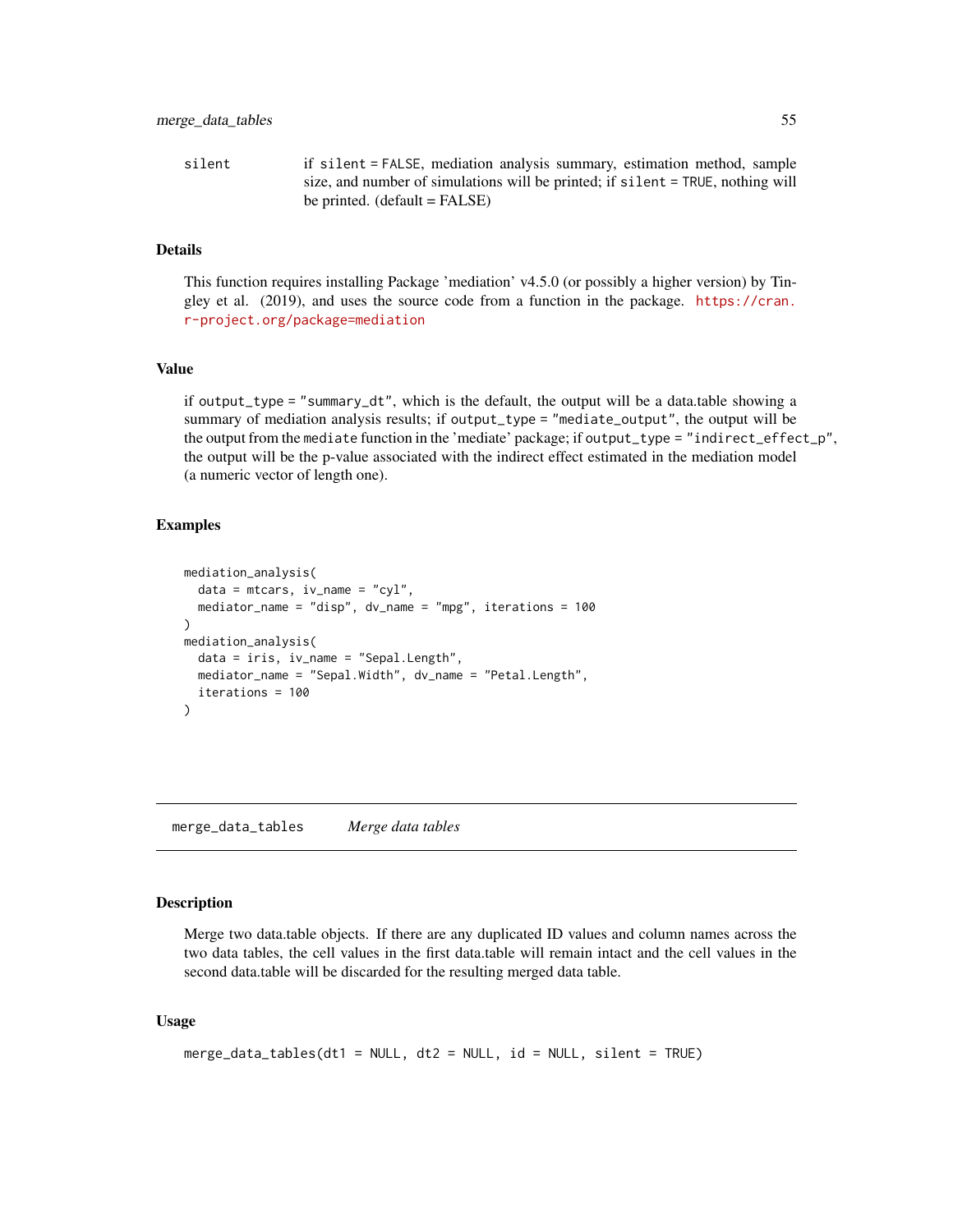#### Arguments

| dt1    | the first data, table which will remain intact                                                                                                                                                                                                                                                                                                   |
|--------|--------------------------------------------------------------------------------------------------------------------------------------------------------------------------------------------------------------------------------------------------------------------------------------------------------------------------------------------------|
| dt2    | the second data.table which will be joined outside of (around) the first data.table.<br>If there are any duplicated ID values and column names across the two data<br>tables, the cell values in the first data, table will remain intact and the cell values<br>in the second data table will be discarded for the resulting merged data table. |
| id     | name of the column that will contain the ID values in the two data tables. The<br>name of the ID column must be identical in the two data tables.                                                                                                                                                                                                |
| silent | If silent = TRUE, no message will be printed regarding how many ID values and<br>column names were duplicated. If silent = FALSE, messages will be printed<br>regarding how many ID values and column names were duplicated. (default =<br>FALSE)                                                                                                |

#### Value

a data.table object, which merges (joins) the second data.table around the first data.table.

```
data_1 <- data.table::data.table(
id_{col} = c(4, 2, 1, 3),a = 3:6,
b = 5:8,
c = c("w", "x", "y", "z")data_2 <- data.table::data.table(
id_{col} = c(1, 99, 4),e = 6:8,
b = c("p", "q", "r"),
d = c(TRUE, FALSE, FALSE))
merge_data_tables(dt1 = data_1, dt2 = data_2, id = "id_col")
data_3 <- data.table::data.table(
id\_col = 99,
a = "abc",b = TRUE,c = TRUE)
# Note how the value of TRUE gets converted to 1 when merging in Column 'c'
merge_data_tables(data_1, data_3, id = "id_col")
data_4 <- data.table::data.table(
id_{col} = c(5, 3),a = c("a", NA))data_5 <- data.table::data.table(
id\_col = 1,
a = 2merge_data_tables(data_4, data_5, id = "id_col")
```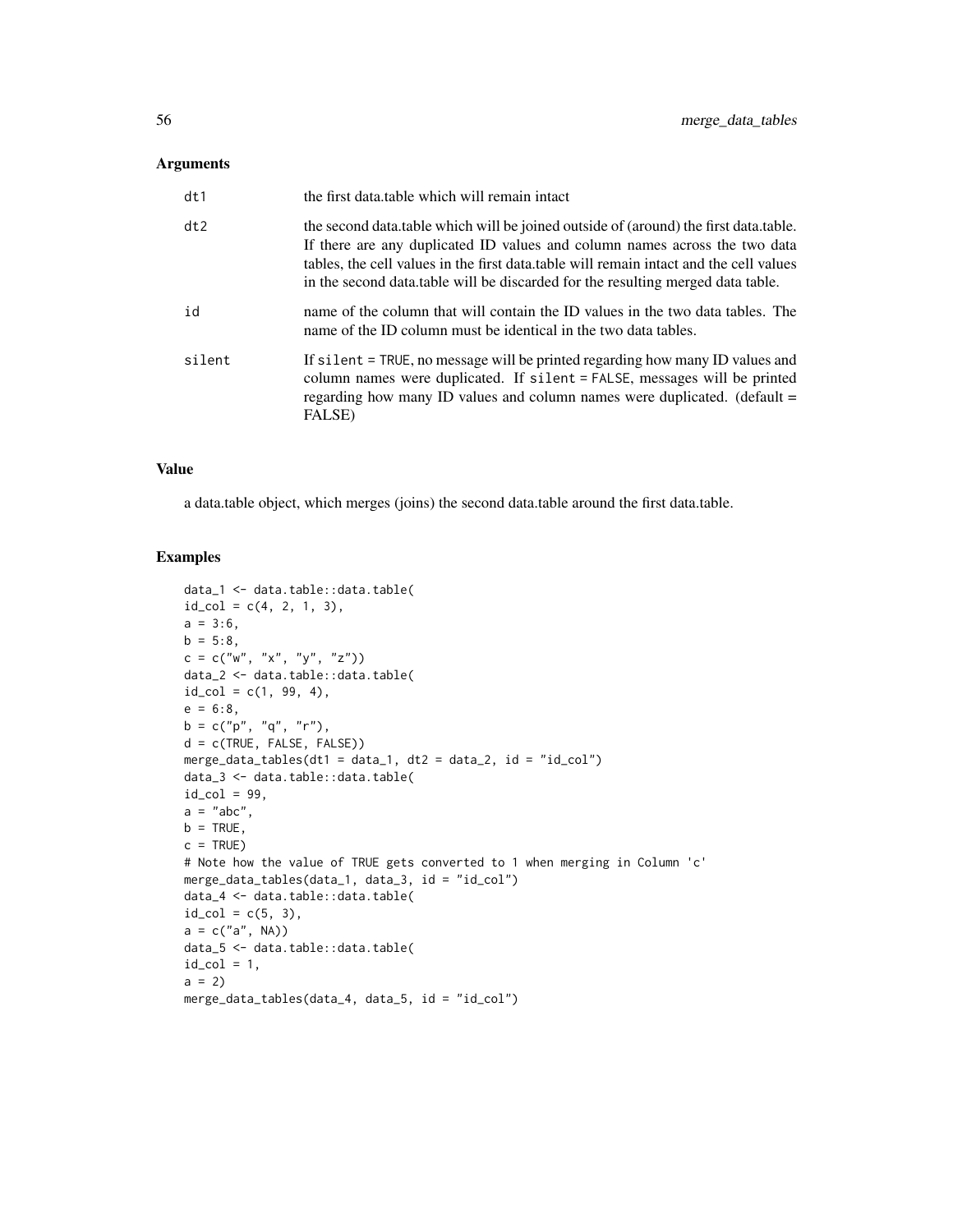#### Description

Successively merge a list of data.table objects in a recursive fashion. That is, merge the (second data table in the list) around the first data table in the list; then, around this resulting data table, merge the third data table in the list; and so on.

#### Usage

```
merge_data_table_list(dt_list = NULL, id = NULL, silent = TRUE)
```
#### Arguments

| dt_list | a list of data table objects                                                                                                                                                                                                                      |
|---------|---------------------------------------------------------------------------------------------------------------------------------------------------------------------------------------------------------------------------------------------------|
| id      | name of the column that will contain the ID values in the data tables. The name<br>of the ID column must be identical in the all data tables.                                                                                                     |
| silent  | If silent = TRUE, no message will be printed regarding how many ID values and<br>column names were duplicated. If silent = FALSE, messages will be printed<br>regarding how many ID values and column names were duplicated. (default =<br>FALSE) |

#### Details

If there are any duplicated ID values and column names across the data tables, the cell values in the earlier data table will remain intact and the cell values in the later data table will be discarded for the resulting merged data table in each recursion.

#### Value

a data.table object, which successively merges (joins) a data table around (i.e., outside) the previous data table in the list of data tables.

```
data_1 <- data.table::data.table(
id_{col} = c(4, 2, 1, 3),a = 3:6,
b = 5:8,
c = c("w", "x", "y", "z")data_2 <- data.table::data.table(
id_{col} = c(1, 4, 99),
d = 6:8,
b = c("p", "q", "r"),
e = c(TRUE, FALSE, FALSE))
data_3 <- data.table::data.table(
id_{col} = c(200, 3),
```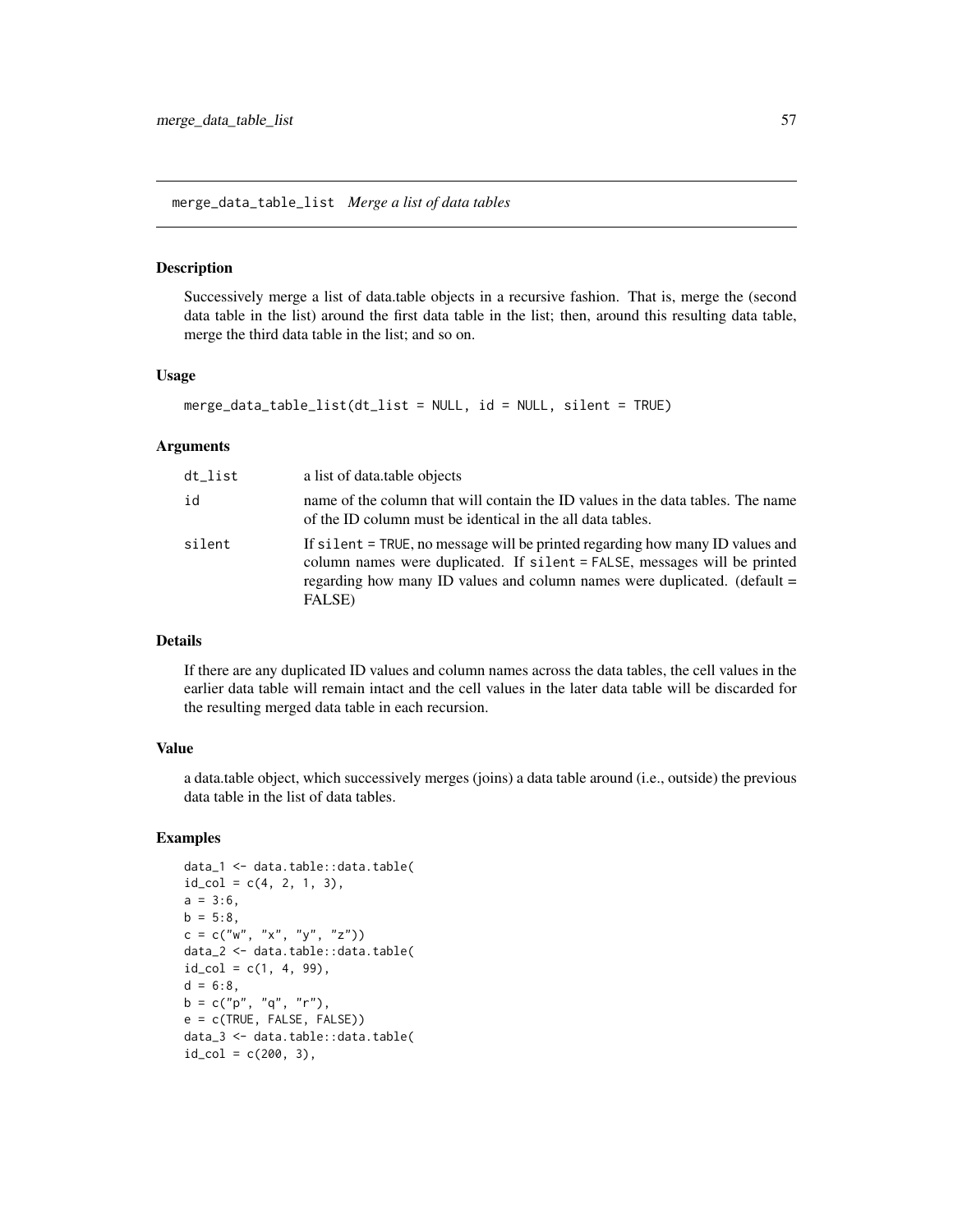```
f = 11:12,
b = c(300, 'abc'))merge_data_table_list(
dt_list = list(data_1, data_2, data_3), id = "id_col")
```
multiple\_regression *Multiple regression*

## Description

Conduct multiple regression analysis and summarize the results in a data.table.

#### Usage

```
multiple_regression(
 data = NULL,
 formula = NULL,
 vars_to_mean_center = NULL,
  sigfigs = NULL,
  round_digits_after_decimal = NULL,
  pretty_round_p_value = TRUE,
  return_table_upper_half = FALSE,
  round_r_squared = 3,
  round_f_{\text{1}}stat = 2,
 prettify_reg_table_col_names = TRUE,
  silent = FALSE
\mathcal{L}
```

| data                       | a data object (a data frame or a data.table)                                                                                             |  |
|----------------------------|------------------------------------------------------------------------------------------------------------------------------------------|--|
| formula                    | a formula object for the regression equation                                                                                             |  |
| vars_to_mean_center        |                                                                                                                                          |  |
|                            | a character vector specifying names of variables that will be mean-centered be-<br>fore the regression model is estimated                |  |
| sigfigs                    | number of significant digits to round to                                                                                                 |  |
| round_digits_after_decimal |                                                                                                                                          |  |
|                            | round to nth digit after decimal (alternative to sigfigs)                                                                                |  |
| pretty_round_p_value       |                                                                                                                                          |  |
|                            | logical. Should the p-values be rounded in a pretty format (i.e., lower threshold:<br>"<.001"). By default, pretty_round_p_value = TRUE. |  |
| return_table_upper_half    |                                                                                                                                          |  |
|                            | logical. Should only the upper part of the table be returned? By default, return_table_upper_half<br>$=$ FALSE.                          |  |
| round_r_squared            |                                                                                                                                          |  |
|                            | number of digits after the decimal both r-squared and adjusted r-squared values                                                          |  |
|                            | should be rounded to (default 3)                                                                                                         |  |
|                            |                                                                                                                                          |  |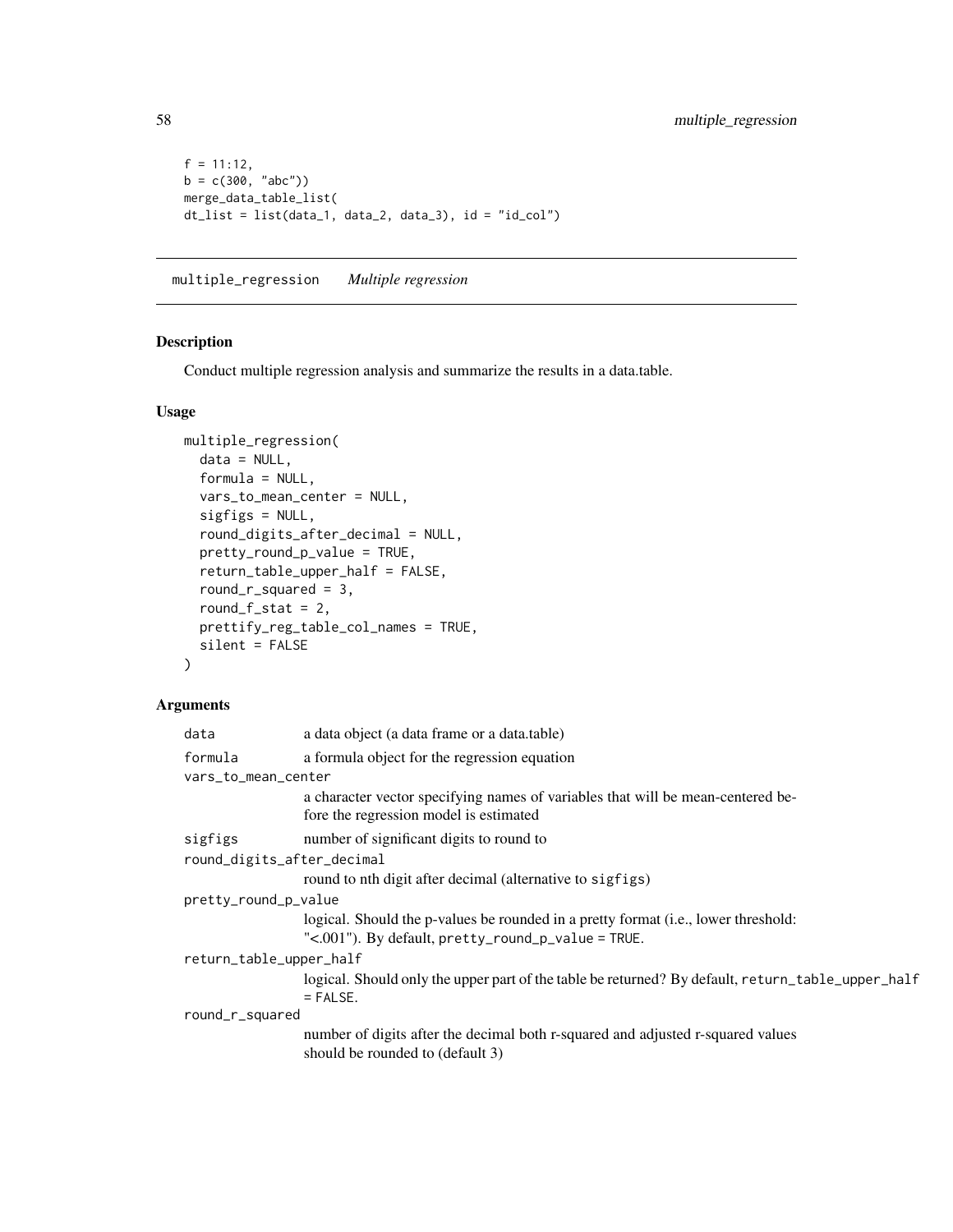| round_f_stat                 | number of digits after the decimal the f statistic of the regression model should                                                                                 |
|------------------------------|-------------------------------------------------------------------------------------------------------------------------------------------------------------------|
|                              | be rounded to (default 2)                                                                                                                                         |
| prettify_reg_table_col_names |                                                                                                                                                                   |
|                              | logical. Should the column names of the regression table be made pretty (e.g.,<br>change "std beta" to "Std. Beta")? (Default = $TRUE$ )                          |
| silent                       | If silent = FALSE, a message regarding mean-centered variables will be printed.<br>If silent = TRUE, this message will be suppressed. By default, silent = FALSE. |

# Details

To include standardized beta(s) in the regression results table, the following package(s) must be installed prior to running the function: Package 'lm.beta' v1.5-1 (or possibly a higher version) by Stefan Behrendt (2014), <https://cran.r-project.org/package=lm.beta>

#### Value

the output will be a data.table showing multiple regression results.

## Examples

```
multiple_regression(data = mtcars, formula = mpg \sim gear \star cyl)
multiple_regression(
data = mtcars, formula = mpg \sim gear * cyl,
vars_to_mean_center = "gear")
```
noncentrality\_parameter

*Find noncentrality parameter*

#### Description

Find noncentrality parameter

#### Usage

```
noncentrality\_parameter(t\_stat, df, initial_value = 0, ci = 0.95)
```

| t_stat        | the t-statistic associated with the noncentrality parameters                                                                  |
|---------------|-------------------------------------------------------------------------------------------------------------------------------|
| df            | degrees of freedom associated with the noncentrality parameters                                                               |
| initial_value | initial value of the noncentrality parameter for optimization (default $= 0$ ). Adjust<br>this value if results look strange. |
| ci            | range of the confidence interval associated with the noncentrality parameters<br>(default = $0.95$ )                          |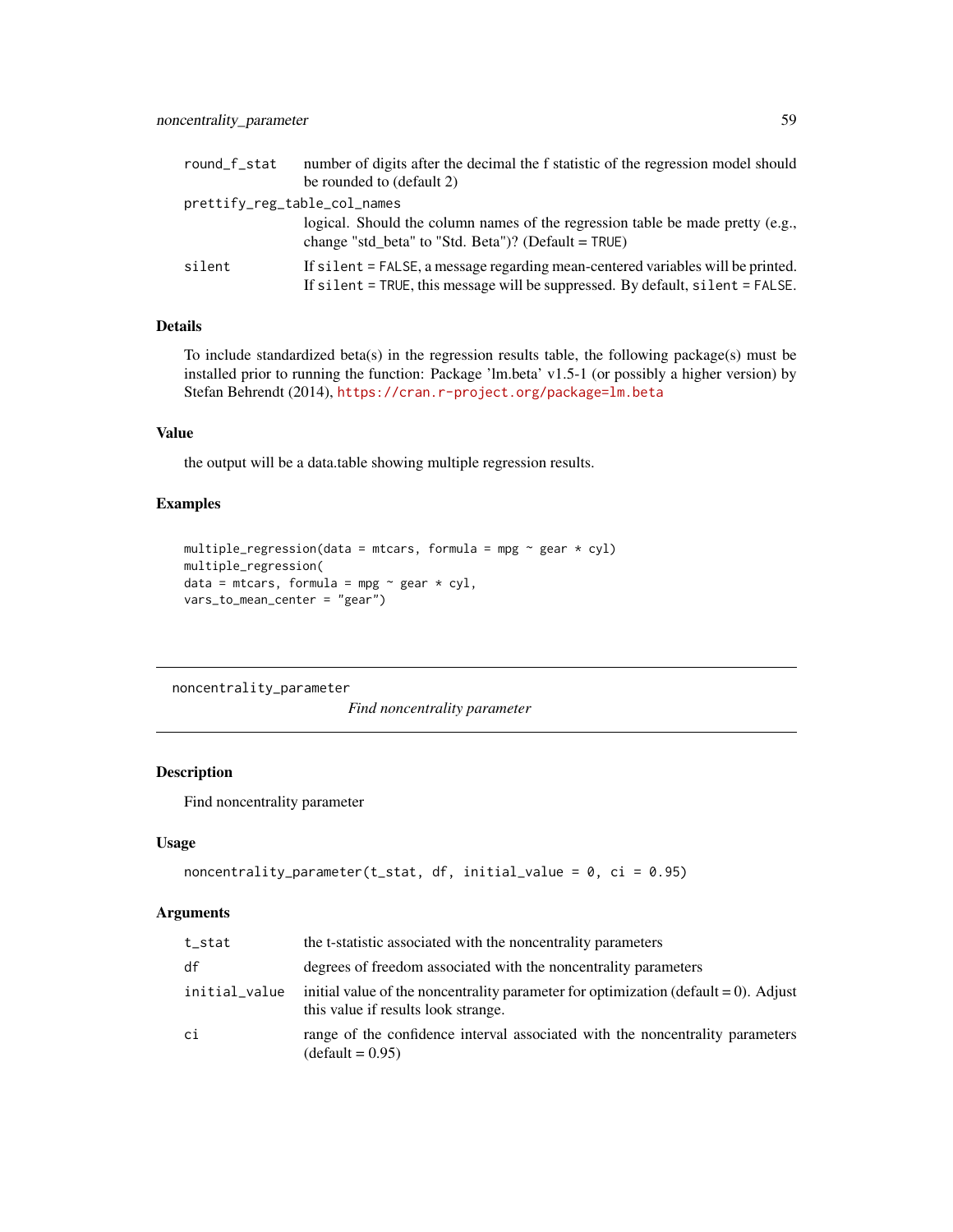# Examples

```
noncentrality_parameter(4.29, 9)
```
order\_rows\_specifically\_in\_dt *Order rows specifically in a data table*

## Description

Order rows in a data.table in a specific order

#### Usage

```
order_rows_specifically_in_dt(
 dt = NULL,col_to_order_by = NULL,
  specific_order = NULL
)
```
#### Arguments

| dt              | a data.table object                                                                                                  |
|-----------------|----------------------------------------------------------------------------------------------------------------------|
| col_to_order_by |                                                                                                                      |
|                 | a character value indicating the name of the column by which to order the<br>data.table                              |
|                 | specific order a vector indicating a specific order of the values in the column by which to order<br>the data.table. |

# Value

the output will be a data.table object whose rows will be ordered as specified.

## Examples

order\_rows\_specifically\_in\_dt(mtcars, "carb", c(3, 2, 1, 4, 8, 6))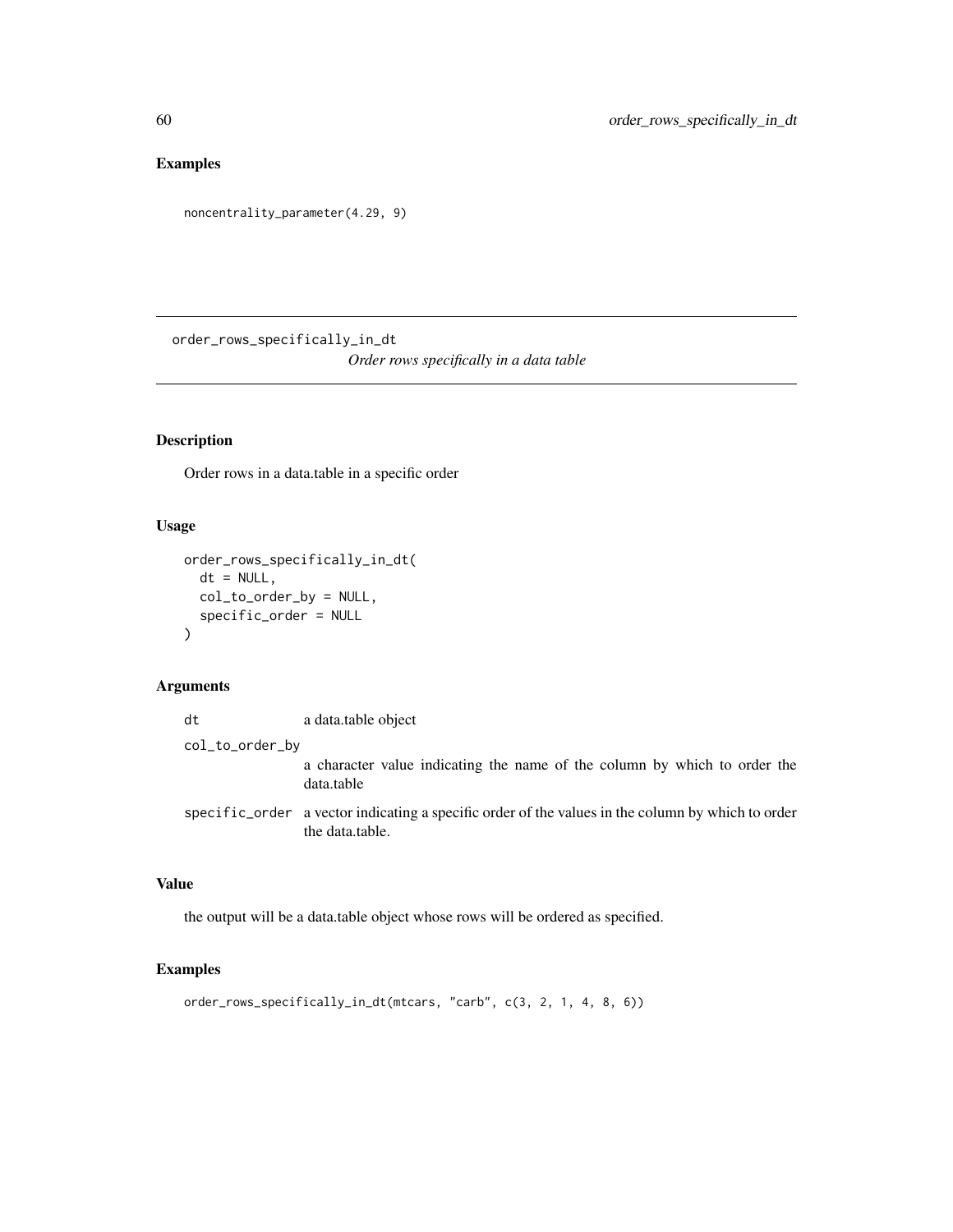## Description

Return outliers in a vector

## Usage

outlier( $x = NULL$ , iqr = 1.5, na.rm = TRUE, type = 7, unique\_outliers = FALSE)

## Arguments

| X               | a numeric vector                                                                                                                                                                                                                                                                                                        |  |
|-----------------|-------------------------------------------------------------------------------------------------------------------------------------------------------------------------------------------------------------------------------------------------------------------------------------------------------------------------|--|
| igr             | a nonnegative constant by which interguartile range (IQR) will be multiplied<br>to build a "fence," outside which observations will be considered outliers. For<br>example, if $iqr = 1.5$ , IQR $* 1.5$ will be the "fence" outside which observations<br>will be considered to be outliers. By default, $iqr = 1.5$ . |  |
| $na$ . $rm$     | logical. na. rm argument to be passed onto the 'quantile' function in the 'stats'<br>package. If true, any NA and NaN's are removed from x before the quantiles are<br>computed.                                                                                                                                        |  |
| type            | type argument to be passed onto the 'quantile' function in the 'stats' package.<br>An integer between 1 and 9 selecting one of the nine quantile algorithms detailed<br>below to be used. Type '?stats::quantile' for details. By default, type = 7                                                                     |  |
| unique_outliers |                                                                                                                                                                                                                                                                                                                         |  |
|                 | logical. If unique_outliers = TRUE, the function will return the unique outlier<br>values. If unique_outliers = FALSE, the function will return all the outlier<br>values in the vector $x$ . By default, unique_outliers = FALSE.                                                                                      |  |

# Value

the output will be a numeric vector with outliers removed.

```
# Example 1
outlier(c(1:10, 100))
# The steps below show how the outlier, 100, was obtained
# v1 is the vector of interest
v1 \leftarrow c(1:10, 100)# quantile
stats::quantile(v1)
# first and third quartiles
q1 <- stats::quantile(v1, 0.25)
q3 <- stats::quantile(v1, 0.75)
# interquartile range
interquartile_range <- unname(q3 - q1)
```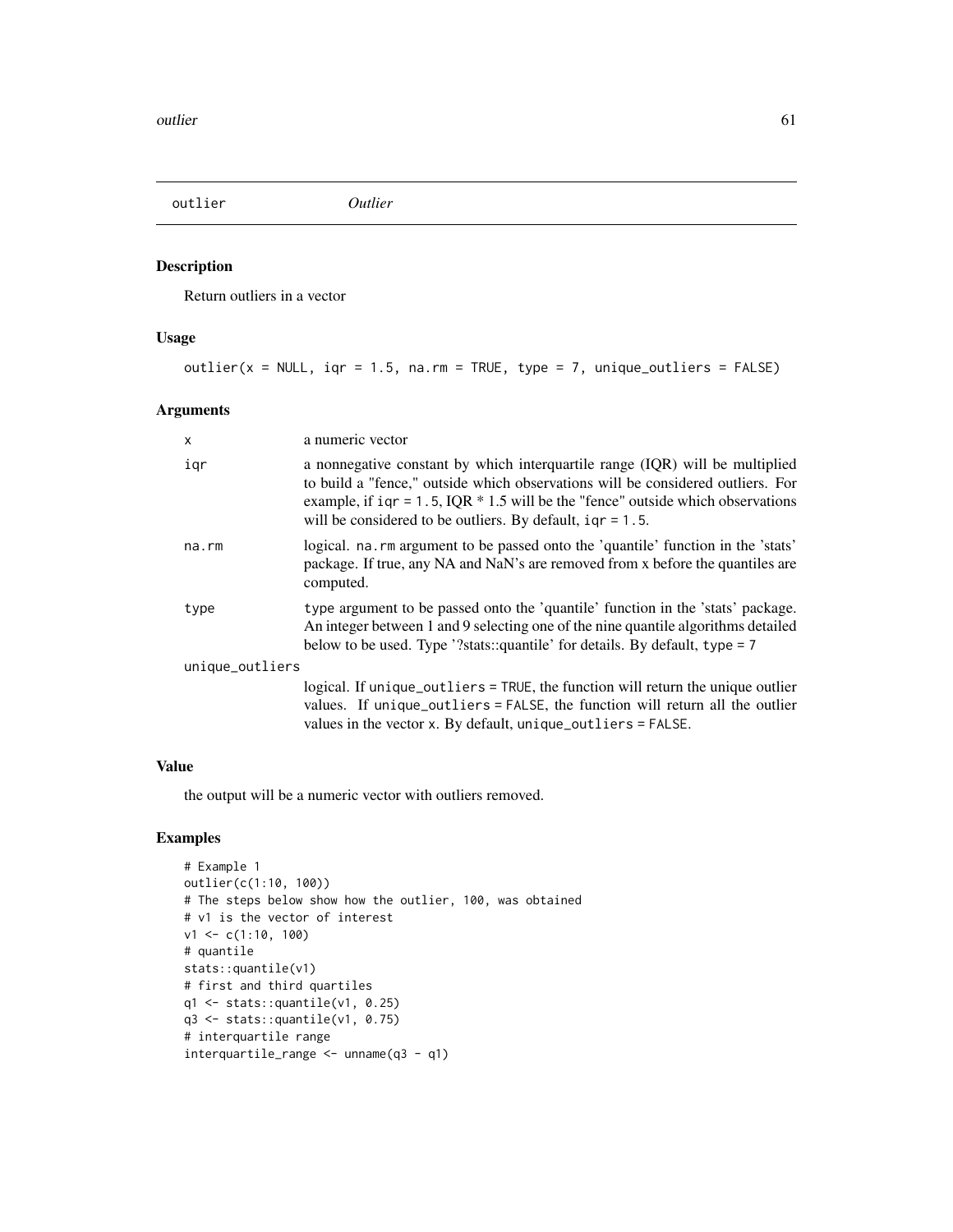```
# fence, using the default 1.5 as the factor to multiply the IQR
cutoff_low <- unname(q1 - 1.5 * interquartile_range)
cutoff_high <- unname(q3 + 1.5 * interquartile_range)
v1[v1 < cutoff_low | v1 > cutoff_high]
```
p0 *Paste0*

## Description

A shorthand for the function paste0 Concatenate vectors after converting to character.

#### Usage

 $p0$ (..., collapse = NULL, recycle0 = FALSE)

#### Arguments

| $\ddots$ | one or more R objects, to be converted to character vectors. This is the same<br>argument that would be used in the paste multion.                                                                                                                                                      |
|----------|-----------------------------------------------------------------------------------------------------------------------------------------------------------------------------------------------------------------------------------------------------------------------------------------|
| collapse | an optional character string to separate the results. Not NA character. This is<br>the same argument that would be used in the paste of function.                                                                                                                                       |
| recycle0 | logical indicating if zero-length character arguments should lead to the zero-<br>length character $(0)$ after the sep-phase (which turns into "" in the collapse-phase,<br>i.e., when collapse is not NULL). This is the same argument that would be used<br>in the paste of function. |

#### Examples

paste0("a", "b") p0("a", "b")

parallel\_analysis *Parallel analysis*

#### Description

Conducts a parallel analysis to determine how many factors to retain in a factor analysis.

#### Usage

```
parallel_analysis(
  data = NULL,names_of_vars = NULL,
  iterations = NULL,
  percentile_for_eigenvalue = 95
\mathcal{E}
```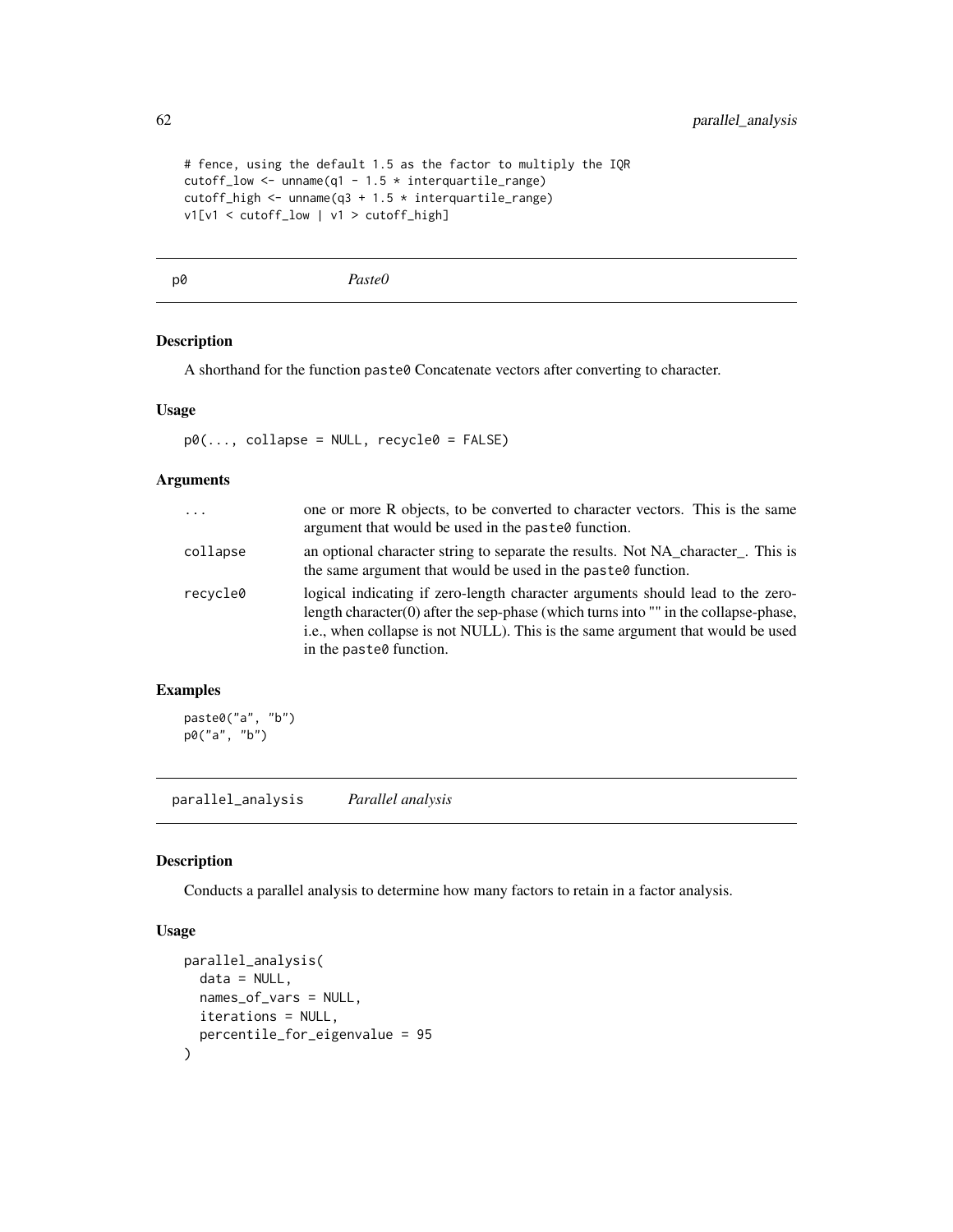## percentile\_rank 63

#### Arguments

| data                      | a data object (a data frame or a data table)                                                                 |
|---------------------------|--------------------------------------------------------------------------------------------------------------|
|                           |                                                                                                              |
| iterations                | number of random data sets. If no input is entered, this value will be set as 30 $*$<br>number of variables. |
| percentile_for_eigenvalue |                                                                                                              |
|                           | percentile used in estimating bias (default $= 95$ ).                                                        |

#### Details

The following package(s) must be installed prior to running the function: Package 'paran' v1.5.2 (or possibly a higher version) by Alexis Dinno (2018), [https://cran.r-project.org/package=](https://cran.r-project.org/package=paran) [paran](https://cran.r-project.org/package=paran)

# Examples

```
parallel_analysis(
 data = mtcars, names_of_vars = c("disp", "hp", "drat"))# parallel_analysis(
# data = mtcars, names_of_vars = c("carb", "vs", "gear", "am"))
```
percentile\_rank *Percentile rank*

#### Description

Calculate percentile rank of each value in a vector

#### Usage

```
percentile_rank(vector)
```
#### Arguments

vector a numeric vector

```
percentile_rank(1:5)
percentile_rank(1:10)
percentile_rank(1:100)
```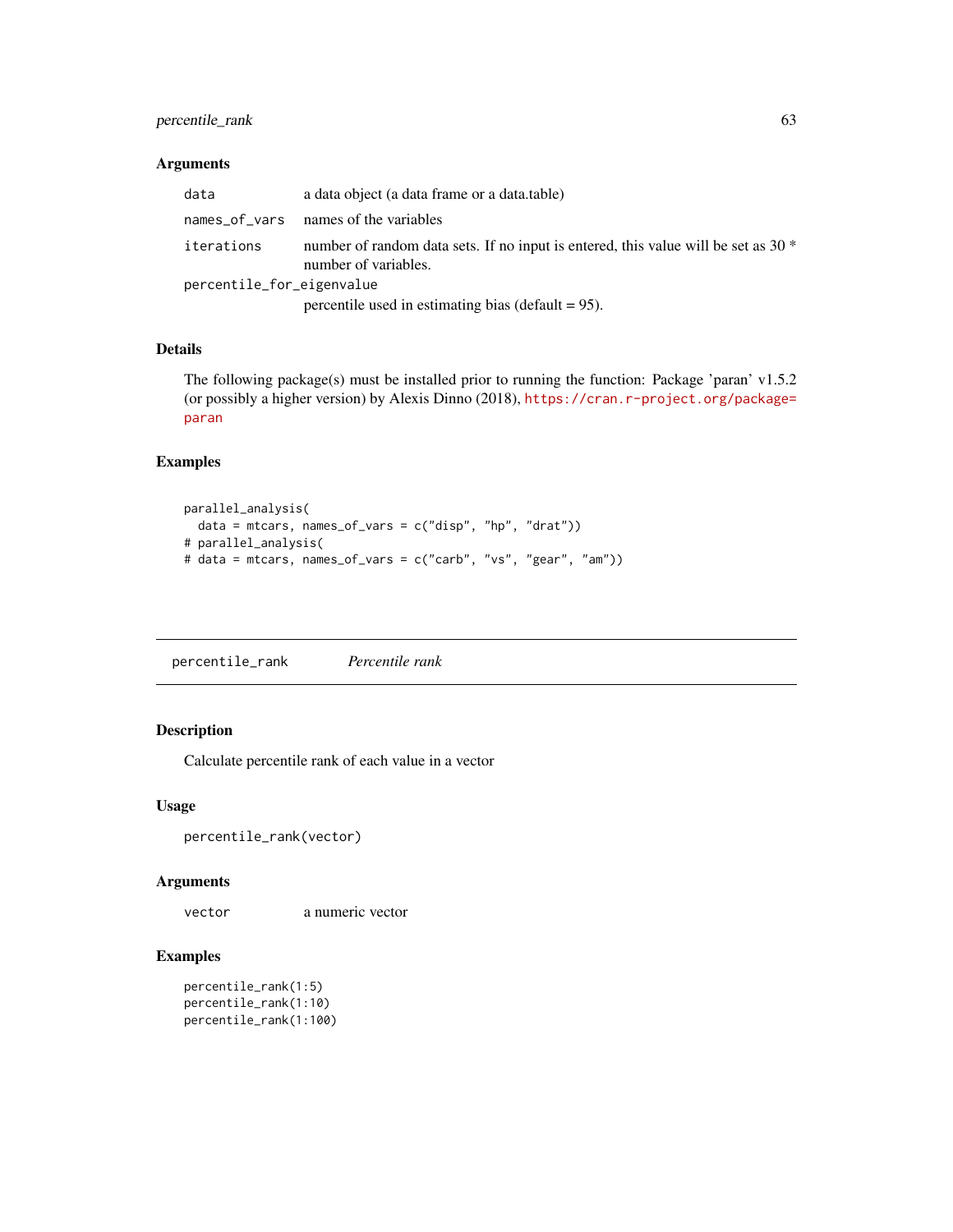pivot\_table *Pivot Table*

## Description

Create a pivot table.

## Usage

```
pivot_table(
 data = NULL,
  row_names = NULL,
 col_names = NULL,
  function_as_character = NULL,
  sigfigs = 3,
 output = "dt",remove_col_names = TRUE
\mathcal{L}
```
#### Arguments

| data                  | a data object (a data frame or a data.table)                                                                                                                                                                                                                                      |
|-----------------------|-----------------------------------------------------------------------------------------------------------------------------------------------------------------------------------------------------------------------------------------------------------------------------------|
| row_names             | names of variables for constructing rows                                                                                                                                                                                                                                          |
| col_names             | names of variables for constructing columns independent variables                                                                                                                                                                                                                 |
| function_as_character |                                                                                                                                                                                                                                                                                   |
|                       | function to perform for each cell in the pivot table                                                                                                                                                                                                                              |
| sigfigs               | number of significant digits to which to round values in the pivot table (default<br>$= 3$                                                                                                                                                                                        |
| output                | type of output. If output = "dt", the function's output will be a pivot table in a<br>data.table format. If output = "subsets", the function's output will be a list of<br>data tables that are subsets representing each cell in the pivot table. By default,<br>$output = "dt"$ |
| remove_col_names      |                                                                                                                                                                                                                                                                                   |
|                       | logical. Should the column names (i.e., $v1$ , $v2$ , ) be removed in the data table<br>output?                                                                                                                                                                                   |

## Value

the output will be a contingency table in a data.table format

```
pivot_table(
  data = mtcars, col_names = "am", row_names = c("cyl", "vs"),
  function_as_character = "mean(mpg)")
pivot_table(
```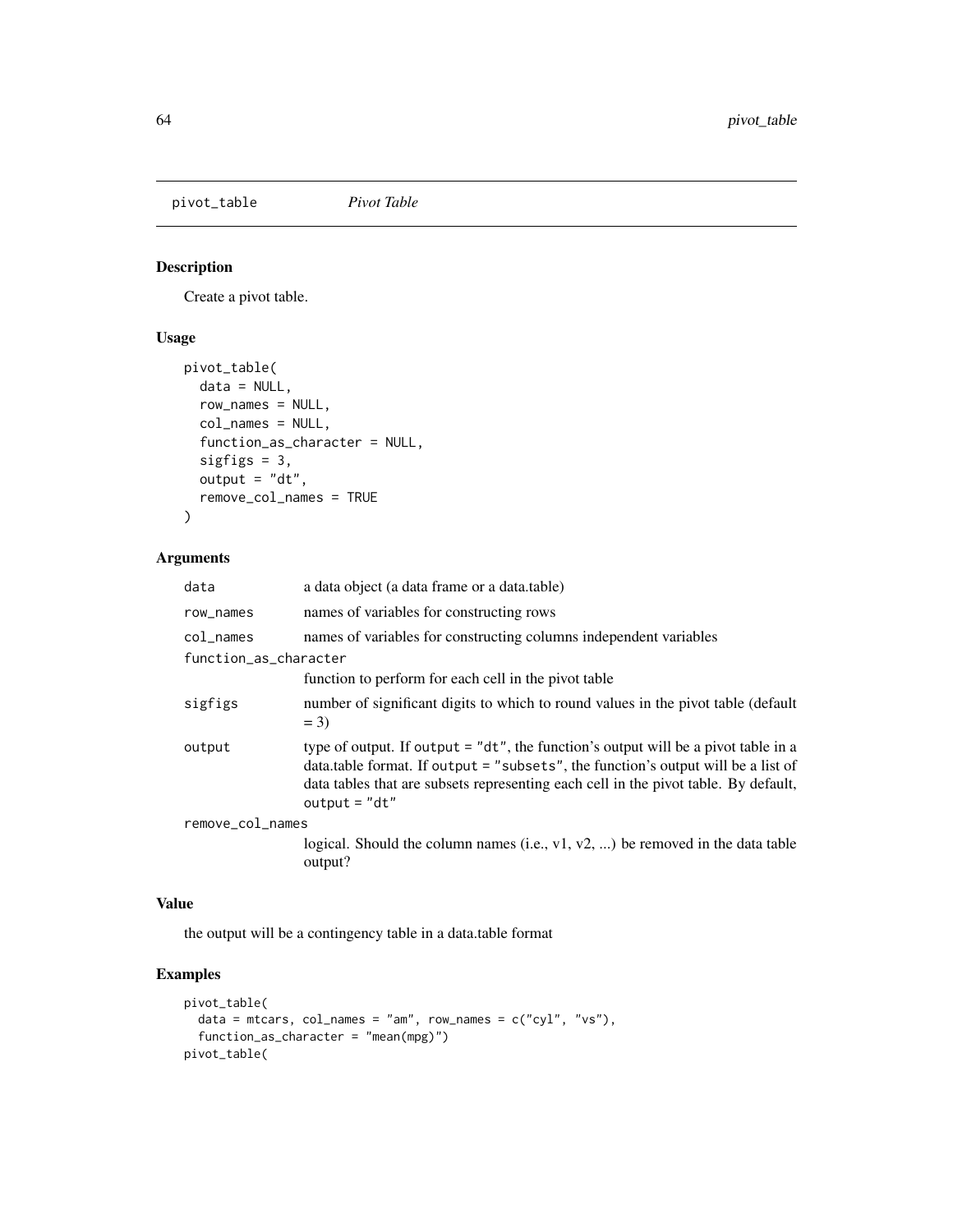```
data = mtcars, col_names = "am", row_names = c("cyl", "vs"),
  function_as_character = "sum(mpg \langle 17 \rangle")
pivot_table(
  data = mtcars, col_names = "am", row_names = c("cyl", "vs"),
  function_as_character =
  "round(sum(mpg < 17) / sum(!is.na(mpg)) * 100, 0)")
```
plot\_group\_means *Plot group means*

## Description

Creates a plot of sample means and error bars by group.

## Usage

```
plot_group_means(
  data = NULL,
  dv_name = NULL,iv_name = NULL,na.rm = TRUE,error_bar = "ci",error_bar_range = 0.95,
  lines_connecting_means = TRUE,
  line_size = 1,
  dot\_size = 3,
  error_bar_tip_width = 0.13,
  error_bar_thickness = 1,
 position_dodge = 0.13,
  legend_position = "right",
  y_axis_title_vjust = 0.85
\mathcal{L}
```

| data      | a data object (a data frame or a data.table)                                                                                                                                                       |
|-----------|----------------------------------------------------------------------------------------------------------------------------------------------------------------------------------------------------|
| dv_name   | name of the dependent variable                                                                                                                                                                     |
| $iv_name$ | $name(s)$ of the independent variable(s). Up to two independent variables can be<br>supplied.                                                                                                      |
| na.rm     | logical. If na. rm = TRUE, NA values in independent and dependent variables will<br>be removed before calculating group means.                                                                     |
| error_bar | if error_bar = "se"; error bars will be $+/-1$ standard error, if error_bar = "ci"<br>error bars will be a confidence interval; if $error_bar = "pi", error bars will be$<br>a prediction interval |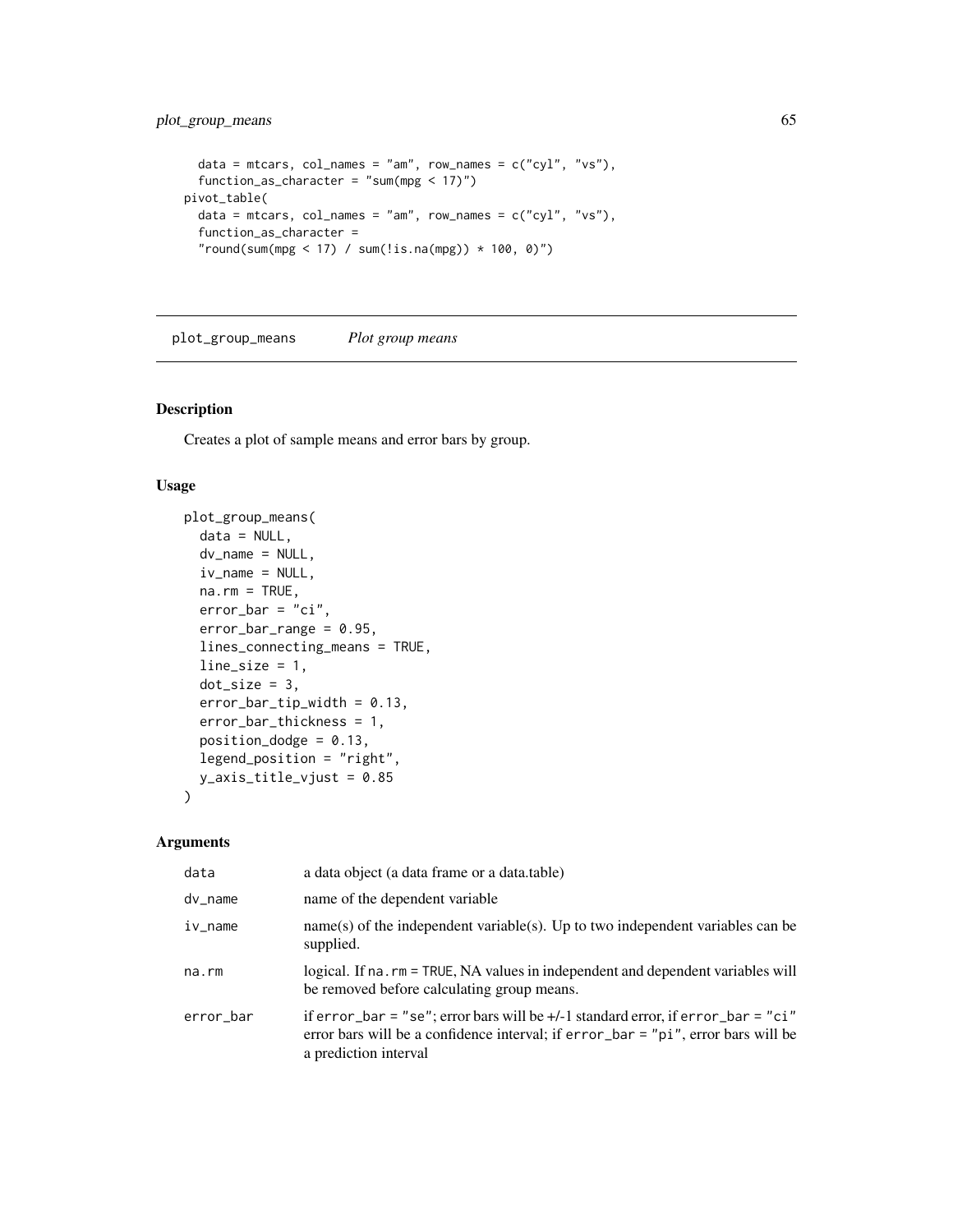| error_bar_range        |                                                                                                                                                                                              |  |
|------------------------|----------------------------------------------------------------------------------------------------------------------------------------------------------------------------------------------|--|
|                        | width of the confidence or prediction interval (default $= 0.95$ for 95 percent con-<br>fidence or prediction interval). This argument will not apply when error_bar =<br>$"$ se $"$         |  |
| lines_connecting_means |                                                                                                                                                                                              |  |
|                        | logical. Should lines connecting means within each group be drawn? (default =<br>TRUE)                                                                                                       |  |
| line_size              | thickness of the lines connecting group means, $(detault = 1)$                                                                                                                               |  |
| dot_size               | size of the dots indicating group means (default $= 3$ )                                                                                                                                     |  |
| error_bar_tip_width    |                                                                                                                                                                                              |  |
|                        | graphically, width of the segments at the end of error bars (default = $0.13$ )                                                                                                              |  |
| error_bar_thickness    |                                                                                                                                                                                              |  |
|                        | thickness of the error bars (default $= 1$ )                                                                                                                                                 |  |
|                        | position_dodge by how much should the group means and error bars be horizontally offset from<br>each other so as not to overlap? (default = $0.13$ )                                         |  |
| legend_position        |                                                                                                                                                                                              |  |
|                        | position of the legend: "none", "top", "right", "bottom", "left", "none" (de-<br>$fault="right")$                                                                                            |  |
| y_axis_title_vjust     |                                                                                                                                                                                              |  |
|                        | position of the y axis title (default = 0.85). If default is used, y_axis_title_vjust<br>$= 0.85$ , the y axis title will be positioned at 85% of the way up from the bottom<br>of the plot. |  |
|                        |                                                                                                                                                                                              |  |

# Value

by default, the output will be a ggplot object. If output = "table", the output will be a data.table object.

```
plot_group_means(data = mtcars, dv_name = "mpg", iv_name = c("vs", "am"))
plot_group_means(
  data = mtcars, dv_name = "mpg", iv_name = c("vs", "am"),
  error_bar = "se"
)
plot_group_means(
  data = mtcars, dv_name = "mpg", iv_name = c("vs", "am"),
  error_bar = "pi", error_bar_range = 0.99
)
```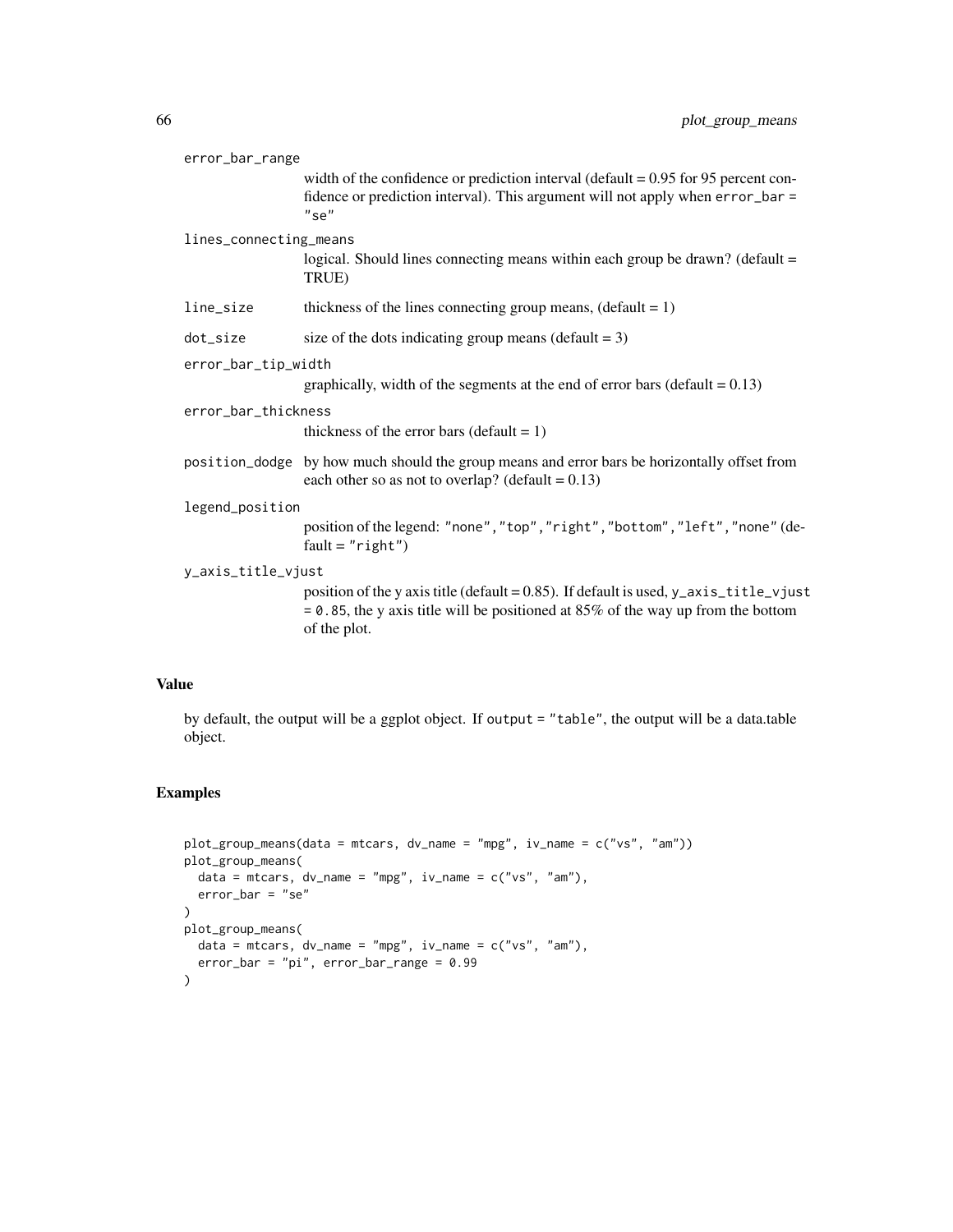#### Description

Combines the base functions paste0 and message

#### Usage

pm(..., collapse = NULL)

# Arguments

| $\cdot$ $\cdot$ $\cdot$ | one or more R objects, to be converted to character vectors. Input(s) to this |
|-------------------------|-------------------------------------------------------------------------------|
|                         | argument will be passed onto the paste function.                              |
| collapse                | an optional character string to separate the results. Not NA character in-    |
|                         | put(s) to this argument will be passed onto the paste0 function.              |

#### Value

there will be no output from this function. Rather, a message will be generated from the arguments.

# Examples

pm("hello", 123)  $pm(c("hello", 123), collapse = ", ")$ 

population\_variance *Population variance of a vector*

## Description

Calculates the population variance, rather than the sample variance, of a vector

#### Usage

```
population_variance(vector, na.rm = TRUE)
```
## Arguments

| vector | a numeric vector                                      |
|--------|-------------------------------------------------------|
| na.rm  | if TRUE, NA values will be removed before calculation |

## Examples

population\_variance(1:4) var(1:4)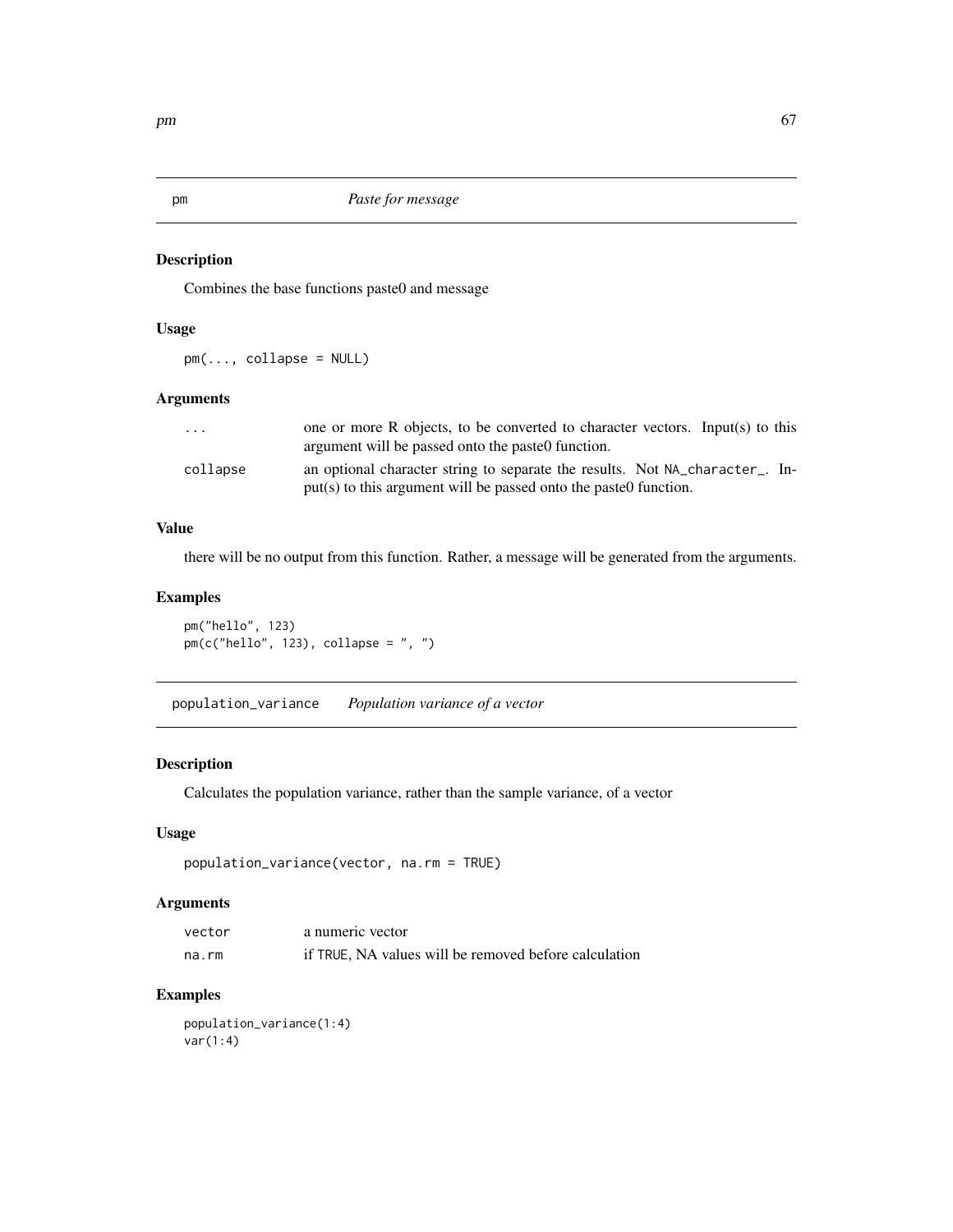#### prep *Prepare package(s) for use*

## Description

Installs, loads, and attaches package(s). If package(s) are not installed, installs them prior to loading and attaching.

## Usage

```
prep(
  ...,
  pkg_names_as_object = FALSE,
  silent_if_successful = FALSE,
  silent_load_pkgs = NULL
\mathcal{L}
```
## Arguments

|                      | names of packages to load and attach, separated by commas, e.g., "ggplot2", data.table.<br>The input can be any number of packages, whose names may or may not be<br>wrapped in quotes.                                                                                         |  |
|----------------------|---------------------------------------------------------------------------------------------------------------------------------------------------------------------------------------------------------------------------------------------------------------------------------|--|
| pkg_names_as_object  |                                                                                                                                                                                                                                                                                 |  |
|                      | logical. If pkg_names_as_object = TRUE, the input will be evaluated as one<br>object containing package names. If pkg_names_as_object = FALSE, the input<br>will be considered as literal packages names (default = FALSE).                                                     |  |
| silent_if_successful |                                                                                                                                                                                                                                                                                 |  |
|                      | logical. If $silent_i f_succeed = TRUE$ , no message will be printed if prepa-<br>ration of package(s) is successful. If silent_if_successful = FALSE, a mes-<br>sage indicating which package(s) were successfully loaded and attached will be<br>printed (default $=$ FALSE). |  |
| silent_load_pkgs     |                                                                                                                                                                                                                                                                                 |  |
|                      | a character vector indicating names of packages to load silently (i.e., suppress<br>messages that get printed when loading the packaged). By default, silent_load_pkgs<br>$=$ NULL                                                                                              |  |

#### Value

there will be no output from this function. Rather, packages given as inputs to the function will be installed, loaded, and attached.

```
prep(data.table)
prep("data.table", silent_if_successful = TRUE)
prep("base", utils, ggplot2, "data.table")
```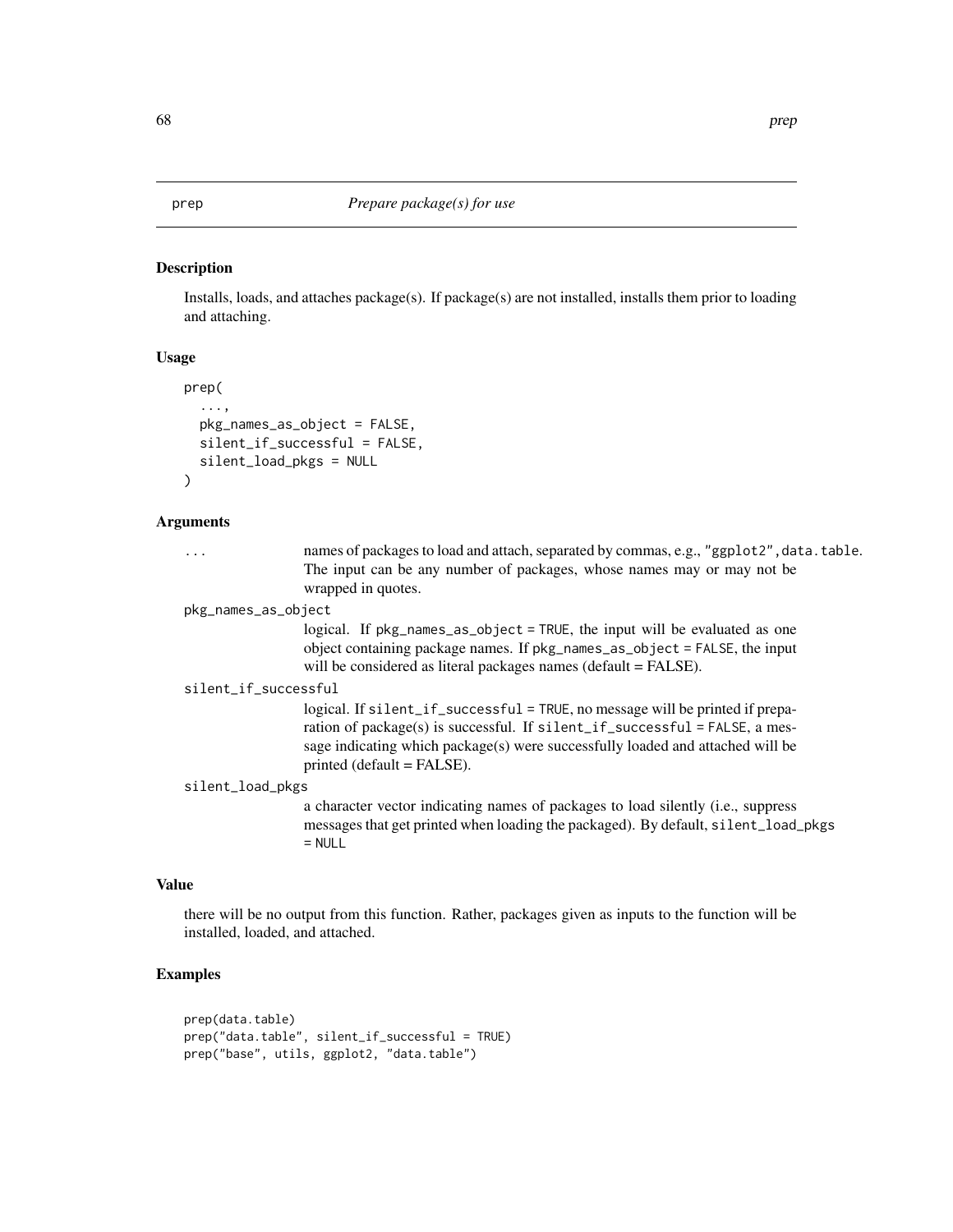```
pkgs <- c("ggplot2", "data.table")
prep(pkgs, pkg_names_as_object = TRUE)
prep("data.table", silent_load_pkgs = "data.table")
```
pretty\_round\_p\_value *Pretty round p-value*

#### Description

Round p-values to the desired number of decimals and remove leading 0s before the decimal.

#### Usage

```
pretty_round_p_value(
  p_value_vector = NULL,
  round_digits_after_decimal = 3,
  include_p_equals = FALSE
)
```
#### Arguments

p\_value\_vector one number or a numeric vector

round\_digits\_after\_decimal

how many digits after the decimal point should the p-value be rounded to?

include\_p\_equals

if TRUE, output will be a string of mathematical expression including "p", e.g.,  $"p < .01"$  (default = FALSE)

#### Value

the output will be a character vector with p values, e.g., a vector of strings like " $\lt$  .001" (or "p  $\lt$ .001").

```
pretty_round_p_value(0.0495, 3)
pretty_round_p_value(
  p_value_vector = 0.049,round_digits_after_decimal = 2, include_p_equals = FALSE)
prety\_round_p_value(c(0.0015, 0.0014, 0.0009), include_p.equals = TRUE)
```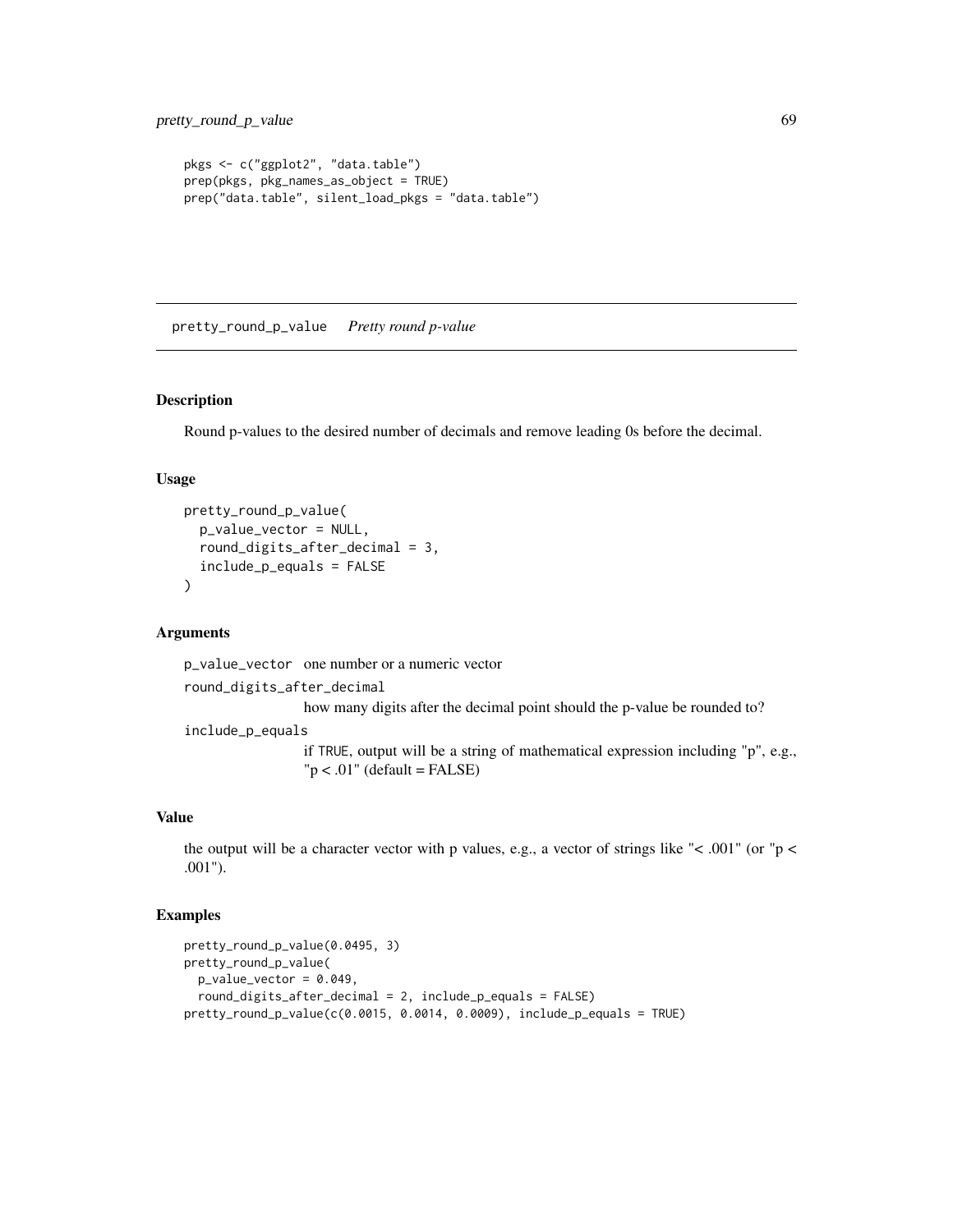pretty\_round\_r *Pretty round r*

#### Description

Round correlation coefficients in APA style (7th Ed.)

## Usage

```
prety\_round_r(r = NULL, round\_digits\_after\_decimal = 2)
```
#### Arguments

r a (vector of) correlation coefficient(s) round\_digits\_after\_decimal how many digits after the decimal point should the p-value be rounded to? (default  $= 2$ )

#### Value

the output will be a character vector of correlation coefficient(s).

#### Examples

```
prety\_round_r(r = -0.123)pretty_round_r(c(-0.12345, 0.45678), round_digits_after_decimal = 3)
prety_round_r(c(-0.12, 0.45), round_digits_after_decimal = 4)
```
print\_loop\_progress *print loop progress*

## Description

Print current progress inside a loop (e.g., for loop or lapply)

# Usage

```
print_loop_progress(
  iteration_number = NULL,
  iteration_start = 1,
  iteration_end = NULL,
  text_before = "",percent = 1,
  output_method = "cat"
)
```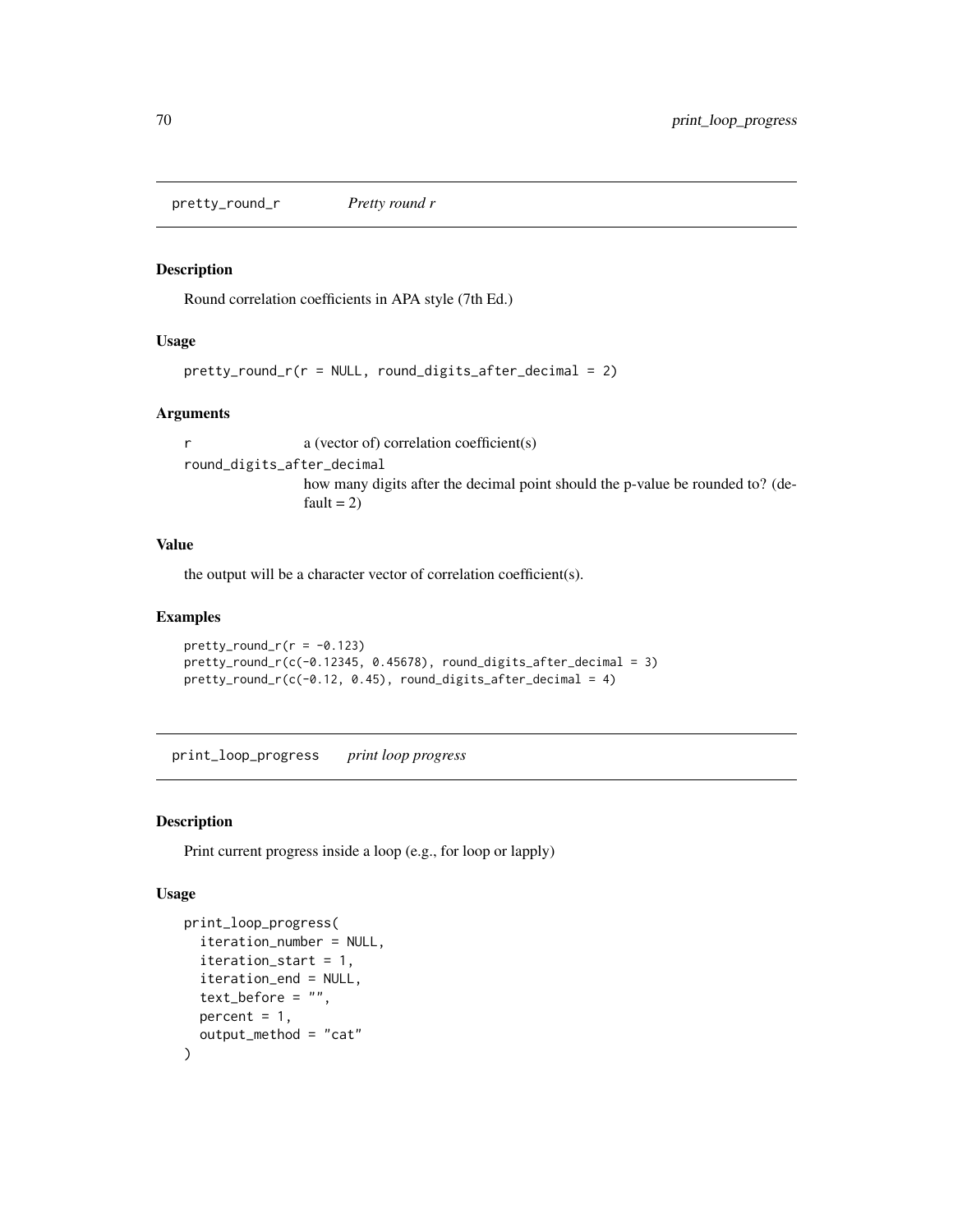# Arguments

| iteration_number |                                                                                                                                                                                                             |
|------------------|-------------------------------------------------------------------------------------------------------------------------------------------------------------------------------------------------------------|
|                  | current number of iteration                                                                                                                                                                                 |
| iteration_start  |                                                                                                                                                                                                             |
|                  | iteration number at which the loop begins (default $= 1$ )                                                                                                                                                  |
| iteration_end    | iteration number at which the loop ends.                                                                                                                                                                    |
| text_before      | text to add before "Loop Progress" By default, it is set to be blank, i.e.,<br>text before $=$ ""                                                                                                           |
| percent          | if percent = 1, progress level will be printed at every 1 percent progress (default<br>$= 1$                                                                                                                |
| output_method    | if output_method = "cat", progress level will be printed using the 'cat' func-<br>tion; if output_method = "return", progress level will be returned as the out-<br>put of the function (default $=$ "cat") |

## Examples

```
for (i in seq_len(250)) {
  Sys.sleep(0.001)
  print_loop_progress(
    iteration_number = i,
    iteration_end = 250)
}
unlist(lapply(seq_len(7), function (i) {
  Sys.sleep(0.1)
  print_loop_progress(
    iteration_number = i,
    iteration_end = 7)
  return(i)
}))
```
proportion\_of\_values\_in\_vector *Proportion of given values in a vector*

## Description

Proportion of given values in a vector

# Usage

```
proportion_of_values_in_vector(
 values = NULL,
 vector = NULL,
 na.exclude = TRUE,
 output_type = "proportion",
  silent = FALSE,
```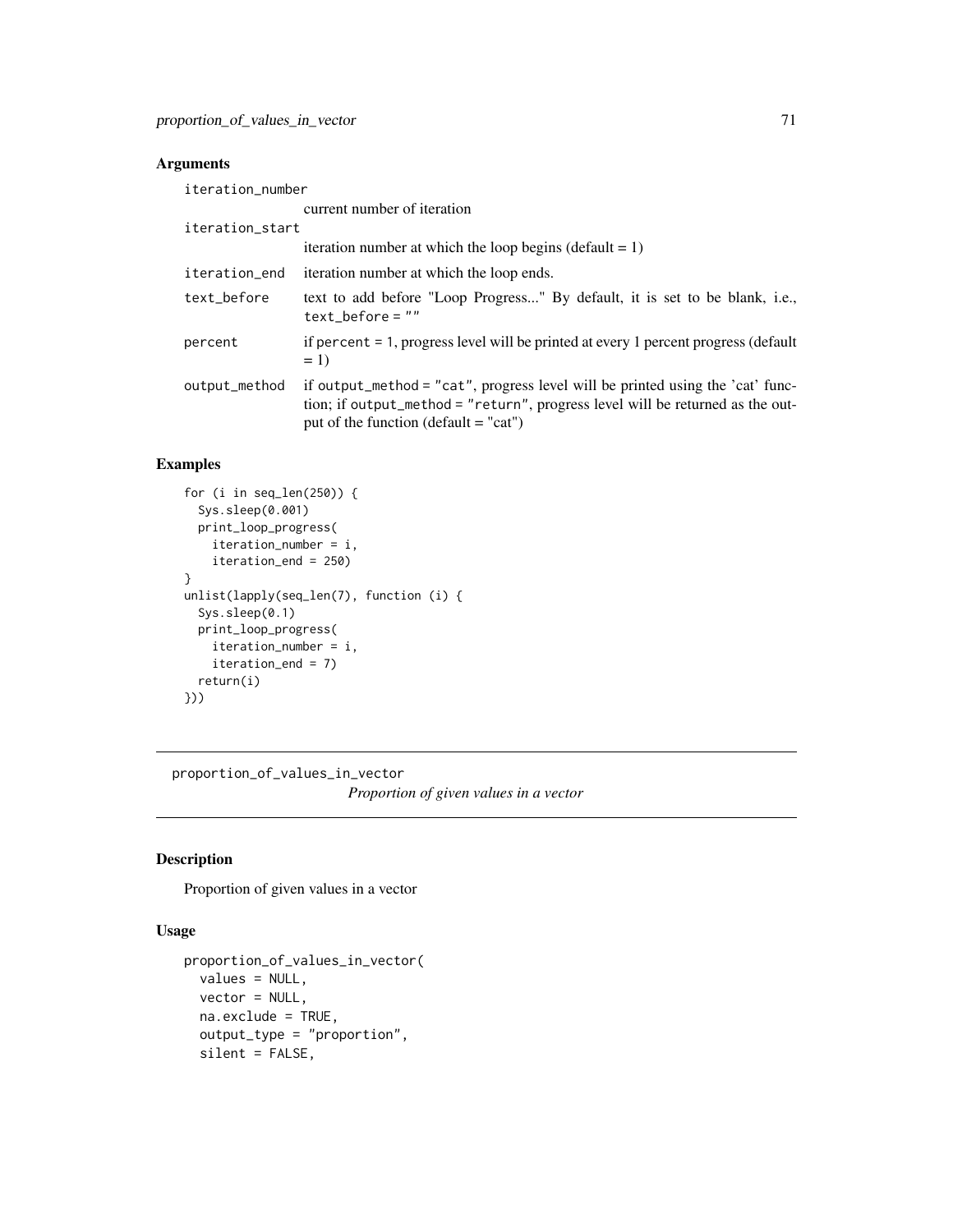```
conf. level = 0.95,
 correct_yates = TRUE
\lambda
```
# Arguments

| values        | a set of values that will count as successes (hits)                                                                                                                                                                                                                                                                                            |
|---------------|------------------------------------------------------------------------------------------------------------------------------------------------------------------------------------------------------------------------------------------------------------------------------------------------------------------------------------------------|
| vector        | a numeric or character vector containing successes (hits) and failures (misses)                                                                                                                                                                                                                                                                |
| na.exclude    | if TRUE, NA values will be removed both from vector and values before cal-<br>culation (default $= TRUE$ ).                                                                                                                                                                                                                                    |
| output_type   | By default, output_type = "proportion". If output_type = "proportion",<br>the function will return the calculated proportion; if output_type = "se", the<br>function will return the standard error of the sample proportion; if output_type<br>= "dt", the function will return the the data table of proportion and confidence<br>intervals. |
| silent        | If silent = TRUE, no message will be printed regarding number of NA values or<br>confidence interval. (default = FALSE)                                                                                                                                                                                                                        |
| conf.level    | confidence level of the returned confidence interval. Input to this argument will<br>be passed onto the conf.level argument in the prop. test function from the de-<br>fault stats package.                                                                                                                                                    |
| correct_yates | a logical indicating whether Yates' continuity correction should be applied where<br>possible (default = TRUE). Input to this argument will be passed onto the correct<br>argument in the prop. test function from the default stats package.                                                                                                  |

```
proportion_of_values_in_vector(
  values = 2:3, vector = c(rep(1:3, each = 10), rep(NA, 10))\mathcal{L}proportion_of_values_in_vector(
  values = 2:3, vector = c(rep(1:3, each = 10), rep(NA, 10)),output_type = "se"
\mathcal{L}proportion_of_values_in_vector(
  values = 2:3, vector = c(rep(1:3, each = 10), rep(NA, 10)),conf.level = 0.99)
proportion_of_values_in_vector(
  values = c(2:3, NA), vector = c(rep(1:3, each = 10), rep(NA, 10)),na.exclude = FALSE
)
```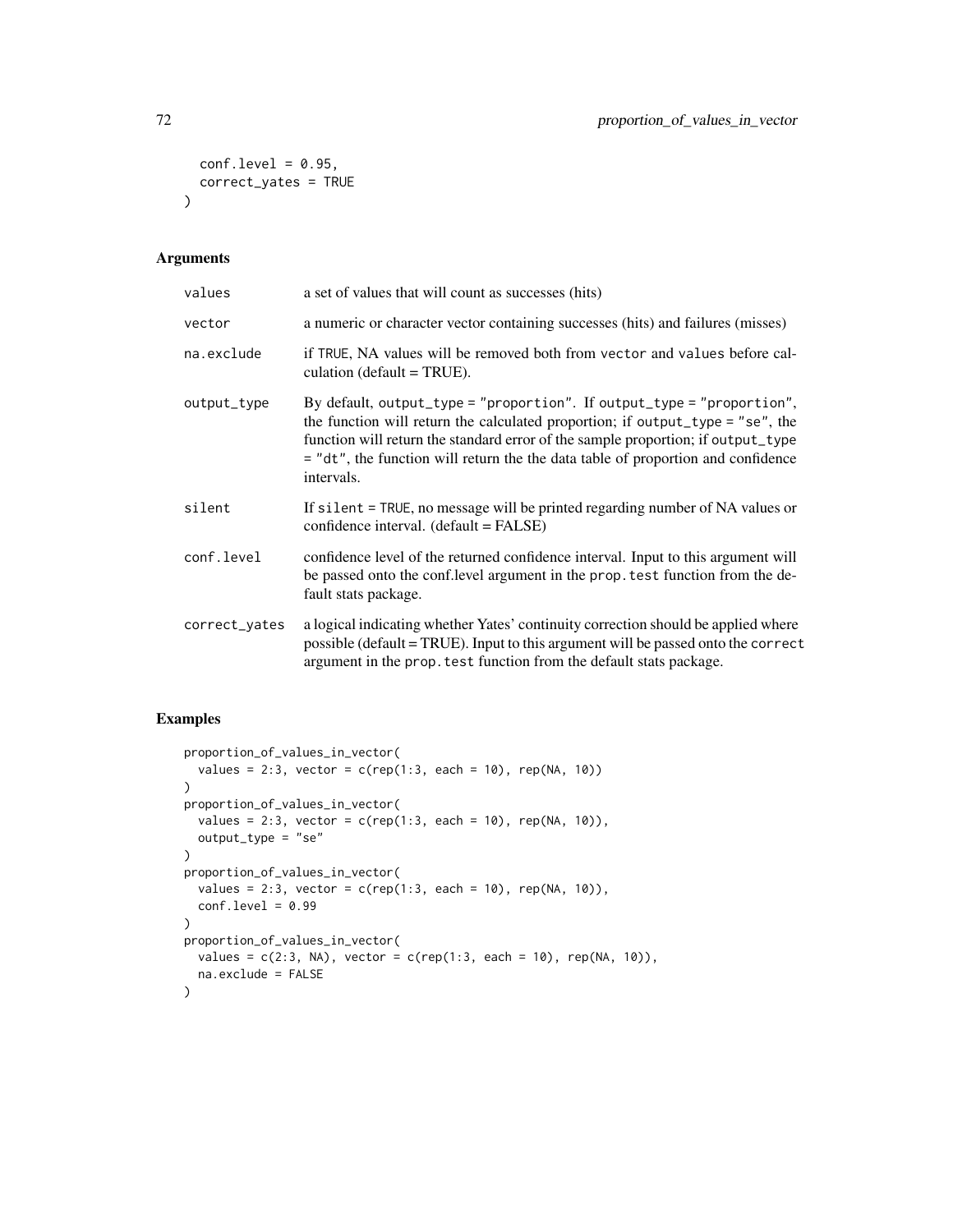q\_stat\_test\_homo\_r *Q statistic for testing homogeneity of correlations*

# Description

Calculate the Q statistic to test for homogeneity of correlation coefficients. See p. 235 of the book Hedges & Olkin (1985), Statistical Methods for Meta-Analysis (ISBN: 0123363802).

#### Usage

```
q_{stat\_test\_homo_r(z = NULL, n = NULL)}
```
#### Arguments

|   | a vector of z values                                                                                                             |
|---|----------------------------------------------------------------------------------------------------------------------------------|
| n | a vector of sample sizes which will be used to calculate the weights, which in<br>turn will be used to calculate the weighted z. |

## Value

the output will be a weighted z value.

# Examples

q\_stat\_test\_homo\_r(1:3, c(100, 200, 300)) q\_stat\_test\_homo\_r(z = c(1:3, NA), n = c(100, 200, 300, NA))

read\_csv *Read a csv file*

## Description

Read a csv file

#### Usage

```
read_csv(name = NULL, head = FALSE, ...)
```

| name                | a character string of the csy file name without the ".csy" extension. For example,<br>if the csv file to read is "myfile.csv", enter name = "myfile"                        |
|---------------------|-----------------------------------------------------------------------------------------------------------------------------------------------------------------------------|
| head                | logical, if head = TRUE, prints the first five rows of the data set.                                                                                                        |
| $\cdot \cdot \cdot$ | optional arguments for the fread function from the data, table package. Any<br>arguments for data.table's fread function can be used, e.g., $fill$ = TRUE, nrows<br>$= 100$ |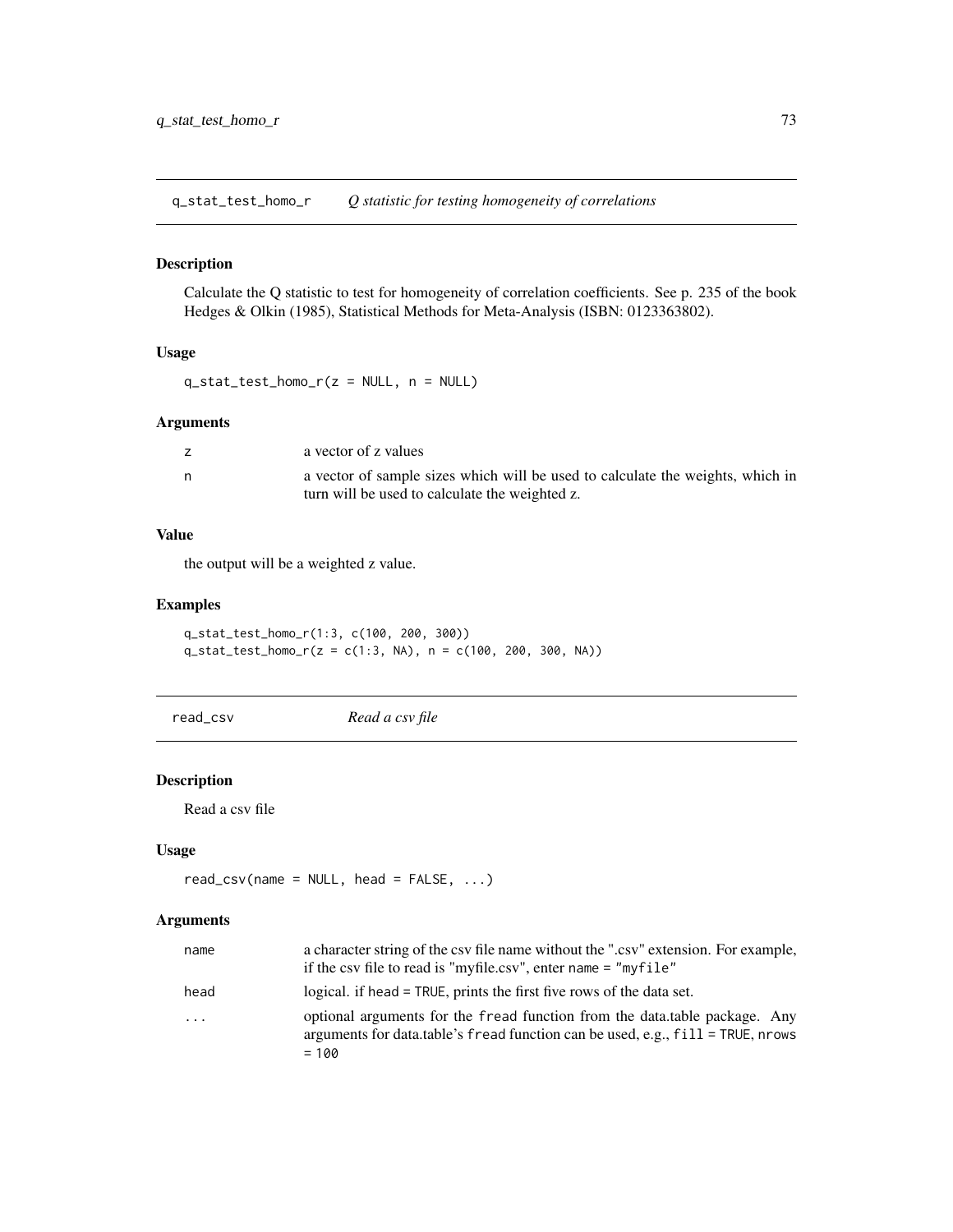# Value

the output will be a data.table object, that is, an output from the data.table function, fread

# Examples

```
## Not run:
mydata <- read_csv("myfile")
## End(Not run)
```
# read\_sole\_csv *Read the sole csv file in the working directory*

# Description

Read the sole csv file in the working directory

#### Usage

```
read_sole_csv(head = FALSE, ...)
```
## Arguments

| head                    | logical. if head = TRUE, prints the first five rows of the data set.                                                                                             |
|-------------------------|------------------------------------------------------------------------------------------------------------------------------------------------------------------|
| $\cdot$ $\cdot$ $\cdot$ | optional arguments for the fread function from the data, table package. Any<br>arguments for data.table's fread function can be used, e.g., $fill$ = TRUE, nrows |
|                         | $= 100$                                                                                                                                                          |

## Value

the output will be a data.table object, that is, an output from the data.table function, fread

```
mydata <- read_sole_csv()
mydata <- read_sole_csv(head = TRUE)
mydata <- read_sole_csv(fill = TRUE, nrows = 5)
```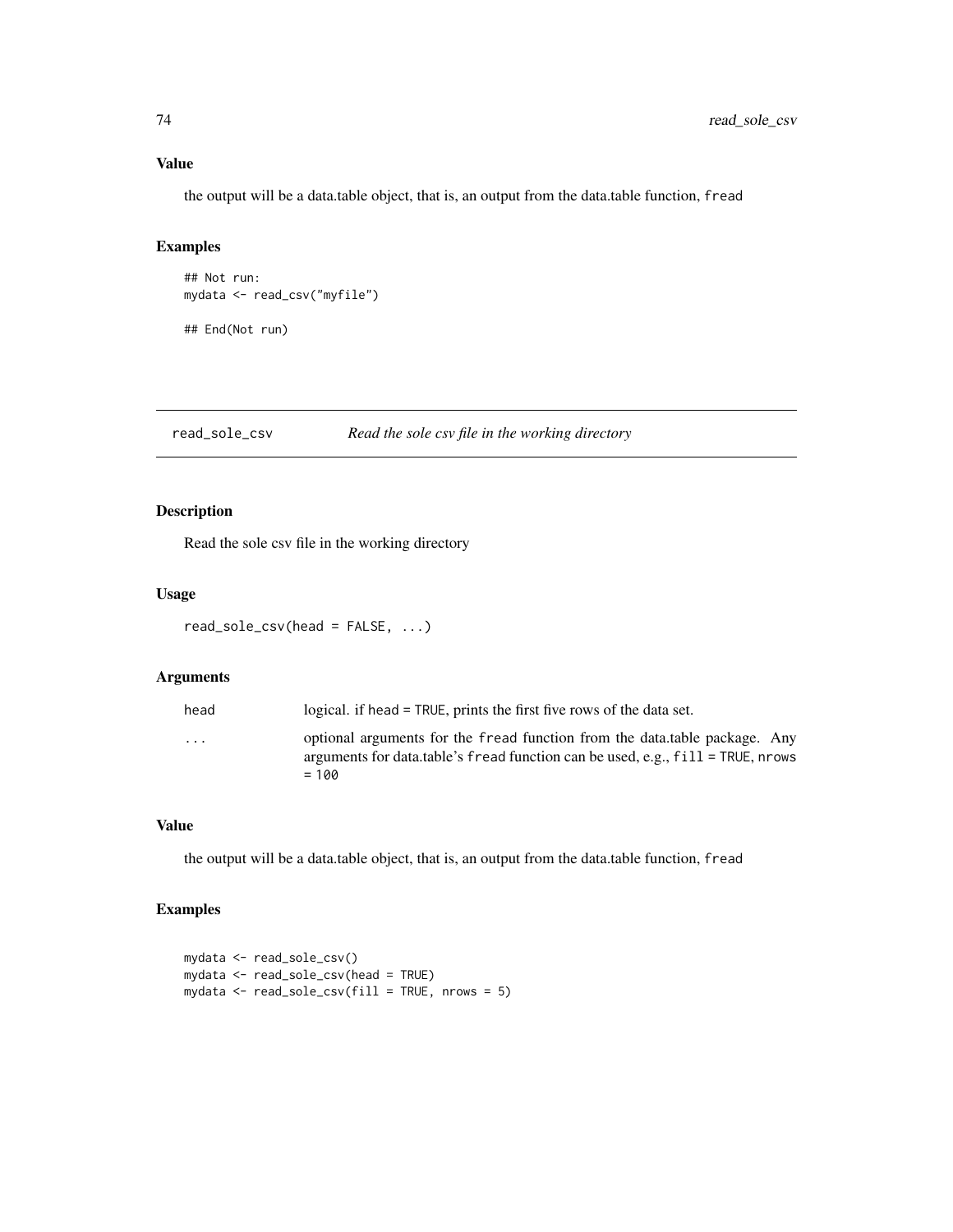# Description

Returns elements of a character vector that match the given regular expression

## Usage

```
regex_match(regex = NULL, vector = NULL, silent = FALSE, perl = FALSE)
```
## Arguments

| regex  | a regular expression provided, a default theme will be used.                                                                                                                                           |
|--------|--------------------------------------------------------------------------------------------------------------------------------------------------------------------------------------------------------|
| vector | a character vector in which to search for regular expression matches, or a data<br>table whose column names will be searched                                                                           |
| silent | logical. If silent = FALSE, a report on regular expression matches will be<br>printed. If silent = TRUE, the report on regular expression matches will not<br>be printed. By default, $silent = FALSE$ |
| perl   | logical. Should Perl-compatible regexps be used?                                                                                                                                                       |

# Examples

regex\_match("p\$", names(mtcars))

colnames\_ending\_with\_p <- regex\_match("p\$", names(mtcars))

rel\_pos\_of\_value\_in\_vector

*Find relative position of a value in a vector*

# Description

Find relative position of a value in a vector that may or may not contain the value

## Usage

```
rel_pos_of_value_in_vector(value = NULL, vector = NULL)
```

| value  | a value whose relative position is to be searched in a vector |
|--------|---------------------------------------------------------------|
| vector | a numeric vector                                              |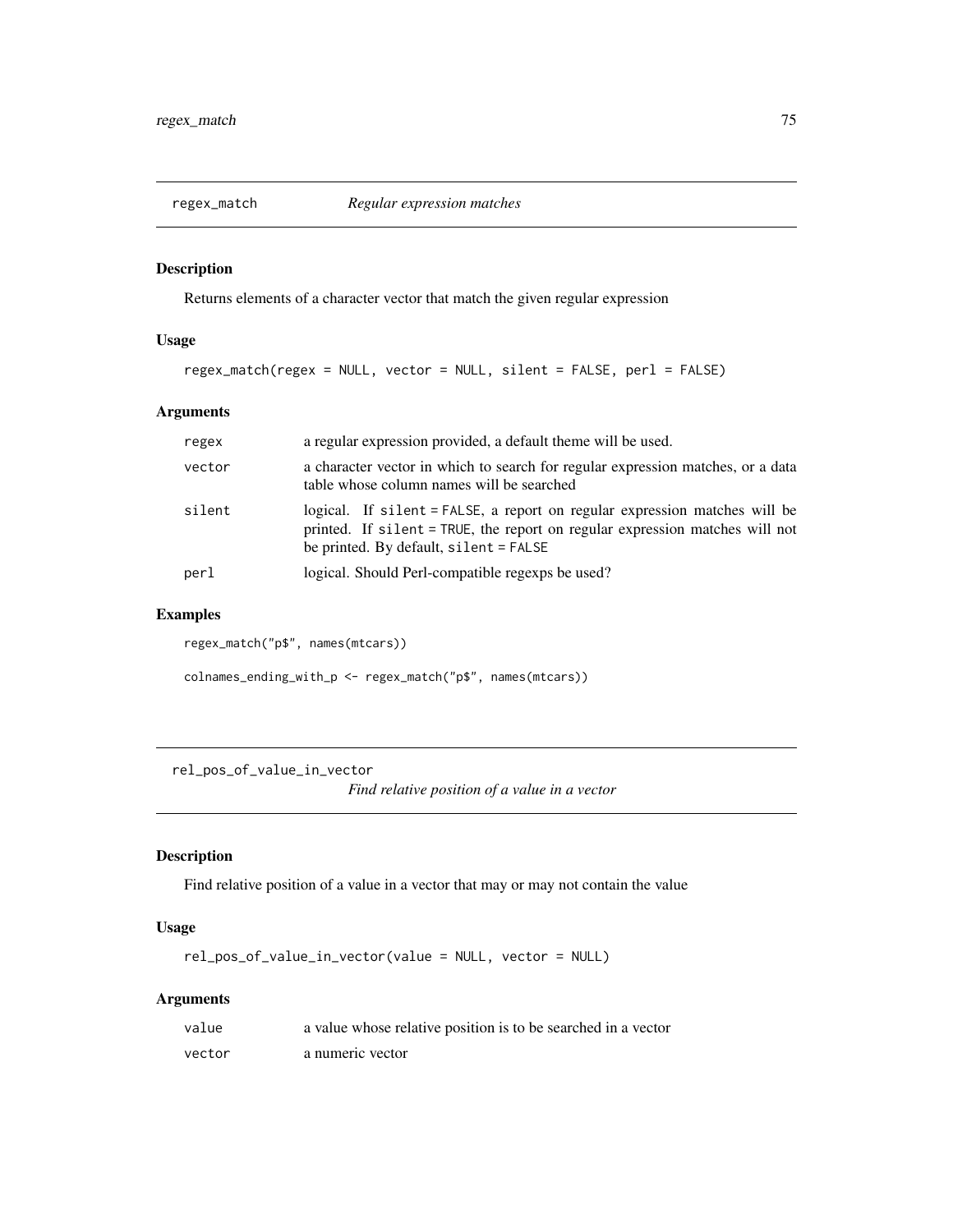# Value

a number indicating the relative position of the value in the vector

# Examples

```
rel\_pos_of\_value_in\_vector(value = 3, vector = c(2, 4))rel_pos_of_value_in_vector(value = 3, vector = c(2, 6))rel_pos_of_value_in_vector(value = 3, vector = 1:3)
```
rel\_value\_of\_pos\_in\_vector *Find relative value of a position in a vector*

## Description

Find relative value of a position in a vector

## Usage

```
rel_value_of_pos_in_vector(vector = NULL, position = NULL)
```
# Arguments

| vector   | a numeric vector     |
|----------|----------------------|
| position | position of a vector |

# Value

a number indicating the relative value of the position in the vector

```
rel_value_of_pos_in\_vector(vector = c(0, 100), position = 1.5)rel_value_of_pos_in_vector(vector = 2:4, position = 2)
rel_value_of_pos_in_vector(vector = c(2, 4, 6), position = 2.5)
```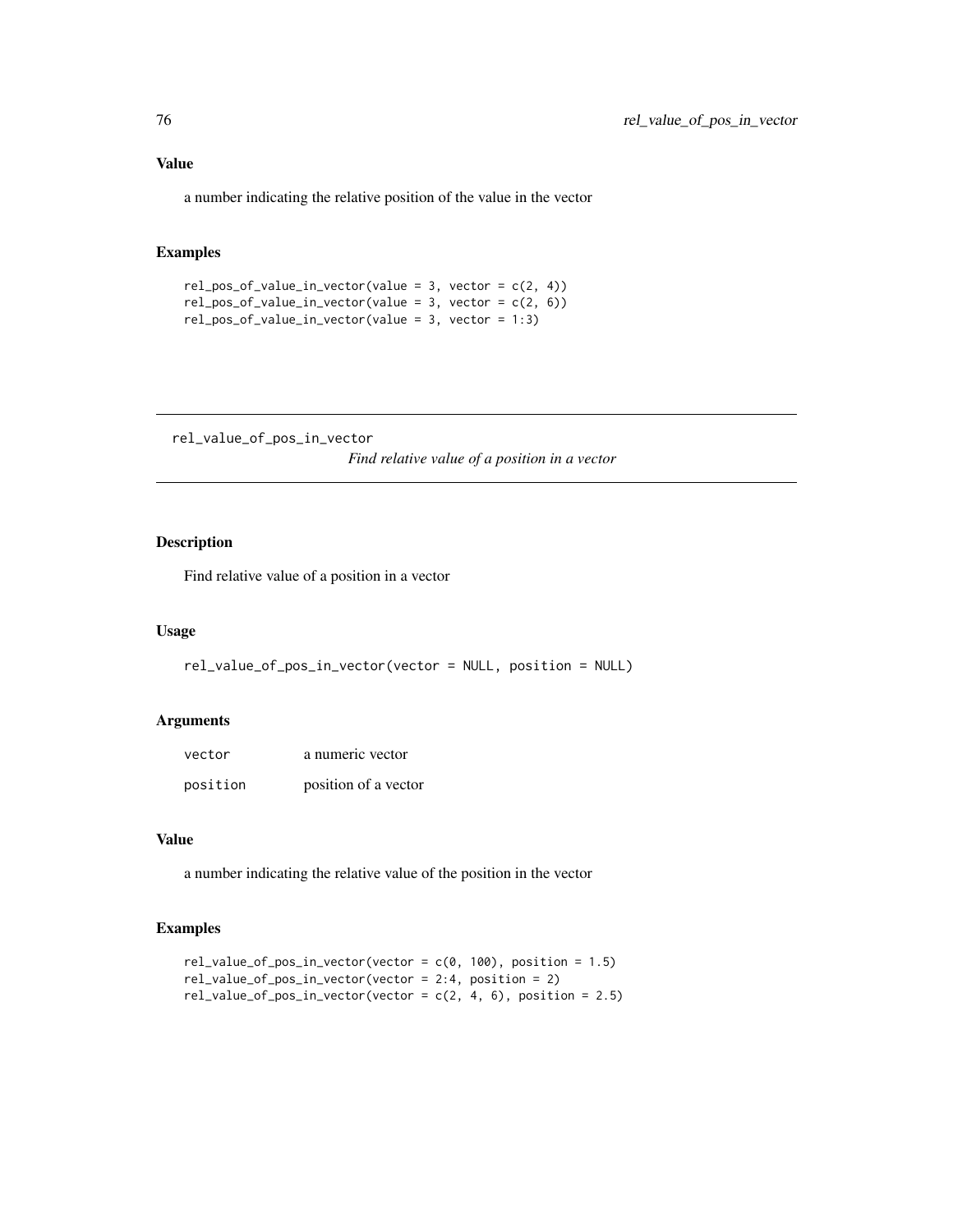remove\_from\_vector *Remove from a vector*

#### Description

Remove certain values from a vector

# Usage

```
remove_from_vector(values = NULL, vector = NULL, silent = FALSE)
```
# Arguments

| values | a single value or a vector of values which will be removed from the target vector |
|--------|-----------------------------------------------------------------------------------|
| vector | a character or numeric vector                                                     |
| silent | if silent $=$ FALSE, a summary of values removed will be printed; if silent $=$   |
|        | TRUE, such summary will not be printed. By default, silent = FALSE                |

## Value

the output will be a vector with the given values removed.

#### Examples

```
remove_from_vector(values = 1, vector = 1:3)
remove\_from\_vector(values = NA, vector = c(1:3, NA))remove\_from\_vector(values = c(1, NA), vector = c(1:3, NA))remove_from_vector(values = 1:5, vector = 1:10)
```
remove\_user\_installed\_pkgs

*Remove all user installed packages*

## Description

Remove all user installed packages

```
remove_user_installed_pkgs(
  exceptions = NULL,
  type_of_pkg_to_keep = c("base", "recommended"),
  keep_kim = FALSE
\mathcal{E}
```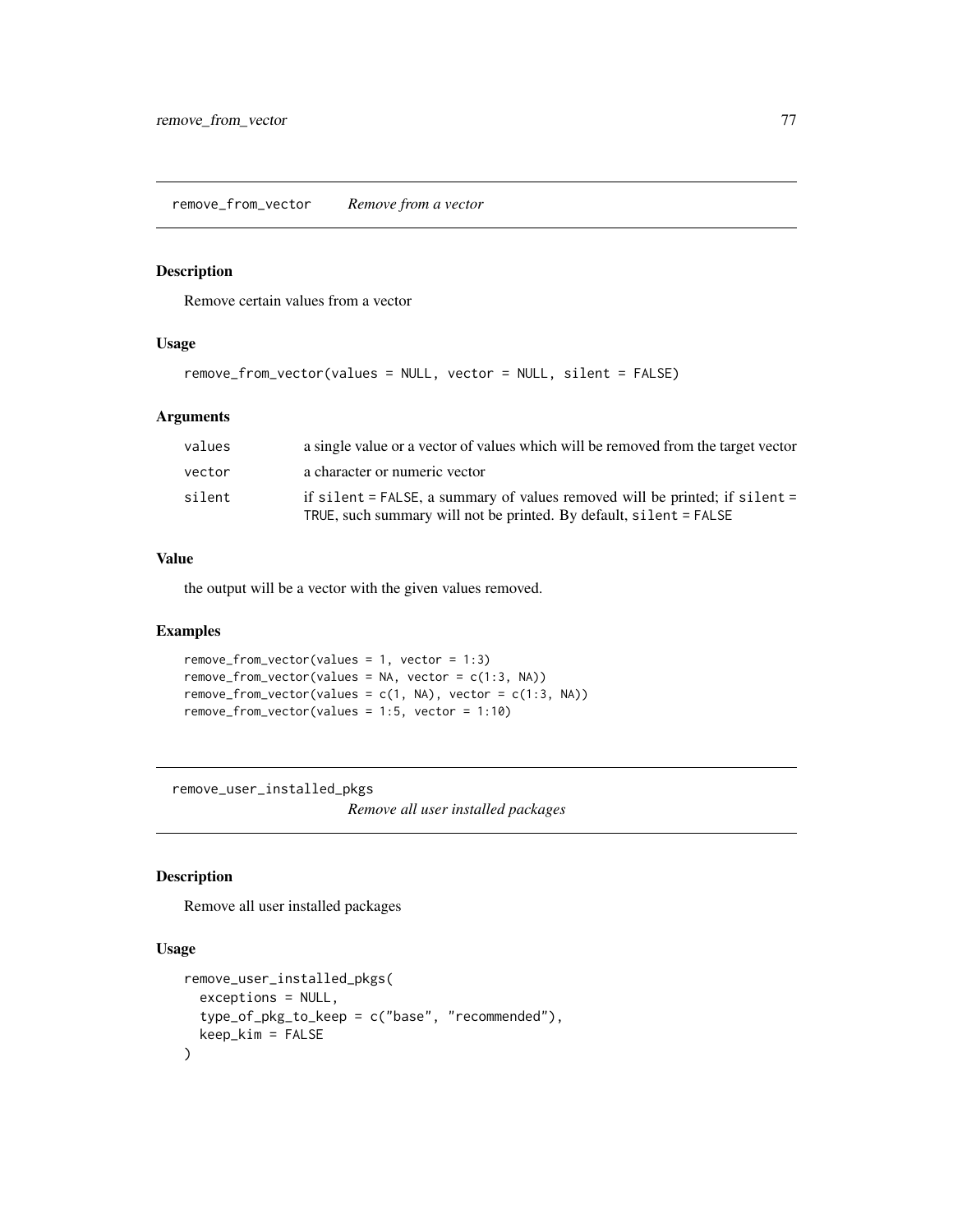# Arguments

| exceptions          | a character vector of names of packages to keep                                                                                                                                                              |
|---------------------|--------------------------------------------------------------------------------------------------------------------------------------------------------------------------------------------------------------|
| type_of_pkg_to_keep |                                                                                                                                                                                                              |
|                     | a character vector indicating types of packages to keep. The default, type_of_pkg_to_keep<br>$= c$ ("base", "recommended"), keeps all base and recommended packages that<br>come with R when R is installed. |
| keep_kim            | logical. If keep_kim = FALSE, Package 'kim' will be removed along with all<br>other user-installed packages. If keep_kim = TRUE, Package 'kim' will not be<br>removed. By default, keep_kim = FALSE          |

# Examples

## Not run: remove\_user\_installed\_pkgs()

## End(Not run)

repeated\_measures\_anova

*Repeated-Measures ANVOA*

## Description

Conduct a repeated-measures analysis of variance (ANOVA). This analysis will be appropriate for within-subjects experimental design.

# Usage

```
repeated_measures_anova(
 data = NULL,p_col_name = NULL,
 measure_vars = NULL,
 histograms = TRUE,
 round_w = 2,
 round_epsilon = 2,
  round_df_model = 2,
  round_df_error = 2,
  round_f = 2,
  round_ges = 2
\mathcal{L}
```

| data         | a data object (a data frame or a data table)                                  |
|--------------|-------------------------------------------------------------------------------|
| p_col_name   | name of the column identifying participants                                   |
| measure vars | names of the columns containing repeated measures (within-subjects variables) |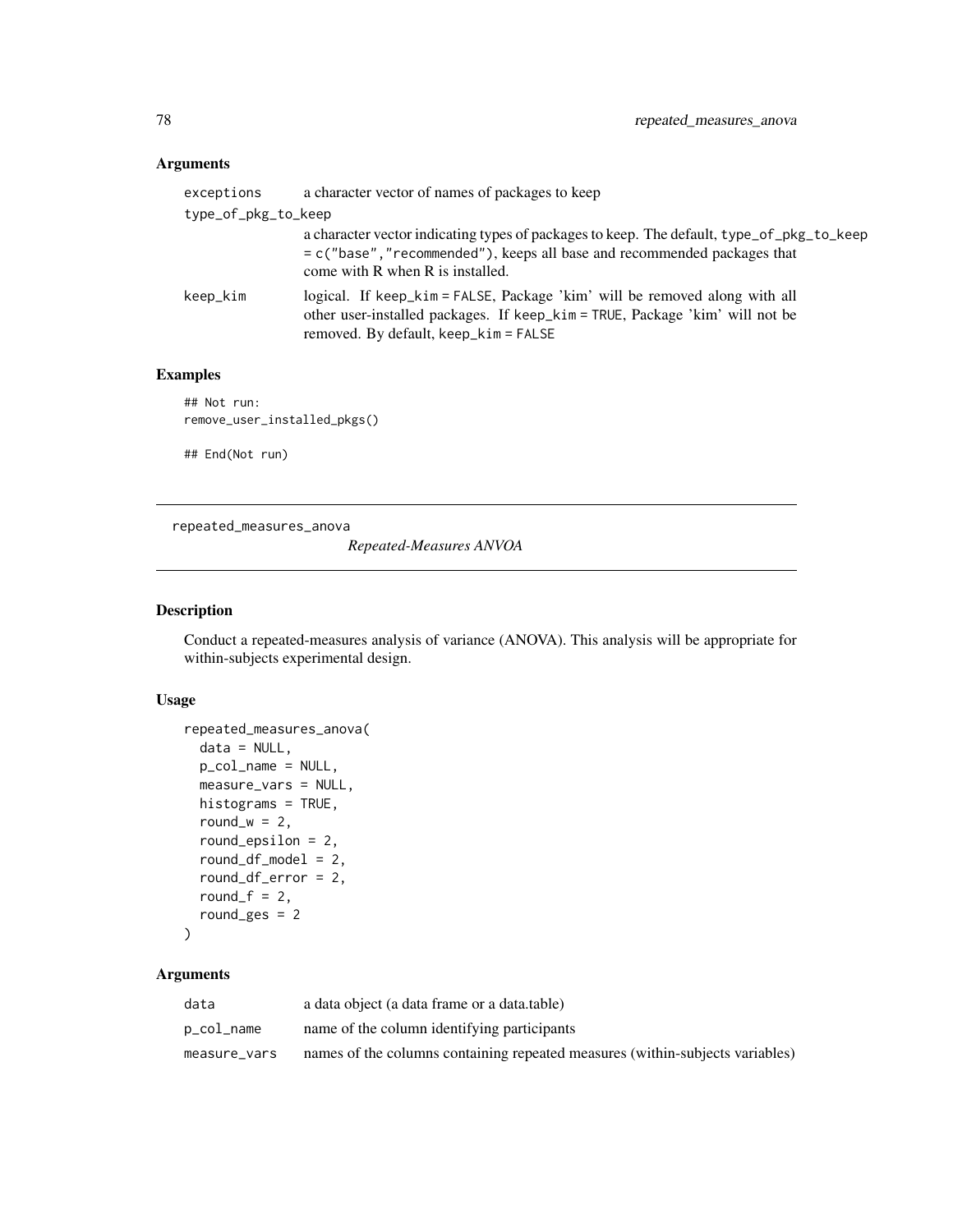| histograms    | logical. If histograms = TRUE, histograms of the repeated measures will be<br>plotted. If histograms = FALSE, no histograms will be plotted. |
|---------------|----------------------------------------------------------------------------------------------------------------------------------------------|
| round_w       | number of decimal places to which to round W statistic from Mauchly's test<br>$(detault = 2)$                                                |
| round_epsilon | number of decimal places to which to round the epsilon statistic from Greenhouse-<br>Geisser or Huynh-Feldt correction (default = $2$ )      |
|               | round_df_mode1 number of decimal places to which to round the corrected degrees of freedom<br>for model (default $= 2$ )                     |
|               | round_df_error number of decimal places to which to round the corrected degrees of freedom<br>for error (default $= 2$ )                     |
| round_f       | number of decimal places to which to round the F statistic (default $= 2$ )                                                                  |
| round_ges     | number of decimal places to which to round generalized eta-squared (default =<br>2)                                                          |

## Details

The following package(s) must be installed prior to running the function: Package 'ez' v4.4-0 (or possibly a higher version) by Michael A Lawrence (2016), [https://cran.r-project.org/](https://cran.r-project.org/package=ez) [package=ez](https://cran.r-project.org/package=ez)

# Examples

```
## Not run:
repeated_measures_anova(
  data = mtcars, p_col_name = "cyl", measure_vars = c("wt", "qsec"))
## End(Not run)
```
replace\_values\_in\_dt *Replace values in a data table*

# Description

Replace values in a data.table

```
replace_values_in_dt(
  data = NULL,old_values = NULL,
  new_values = NULL,
  silent = FALSE
\mathcal{E}
```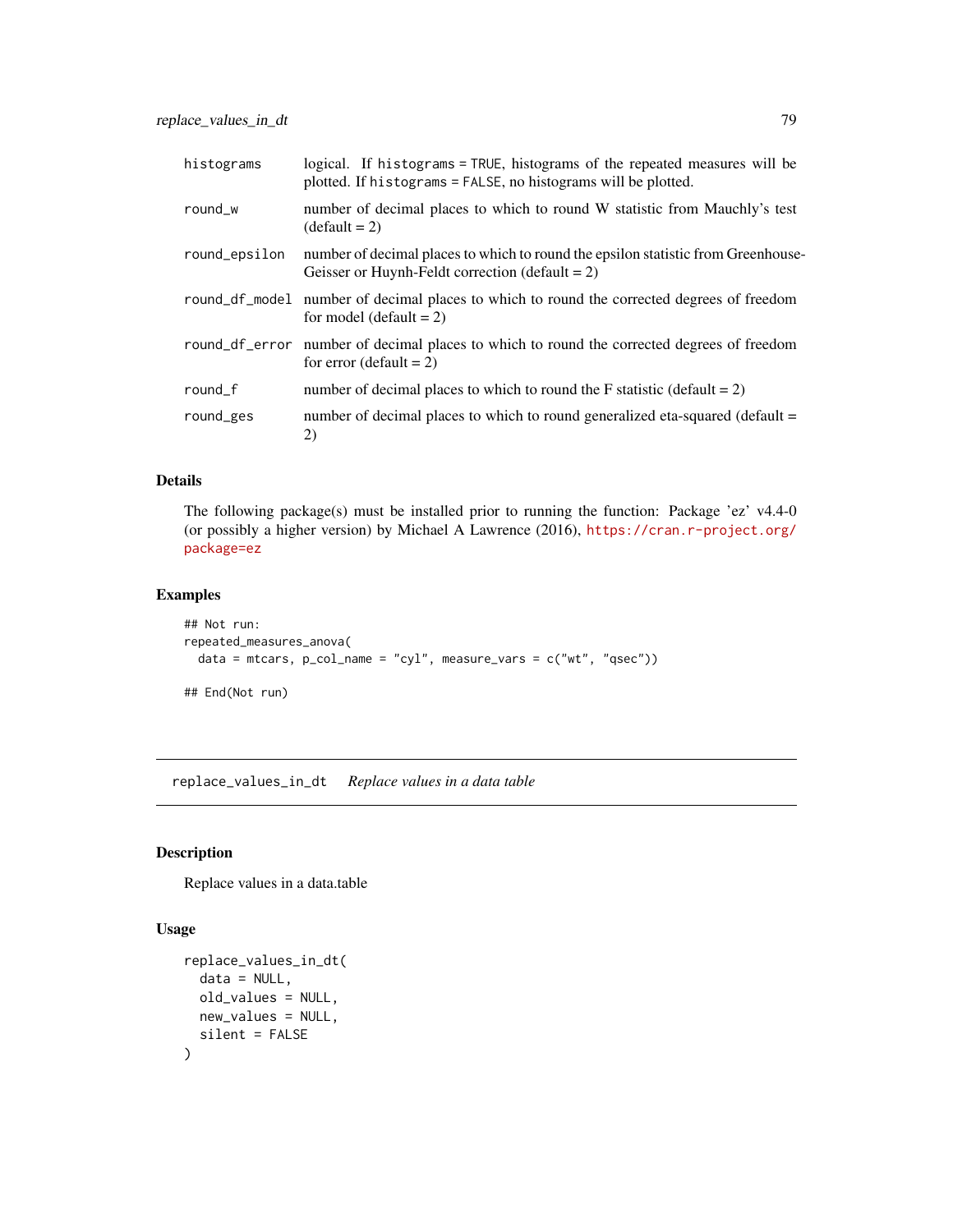#### Arguments

| data       | a data object (a data frame or a data table)                                                                                                                                                        |
|------------|-----------------------------------------------------------------------------------------------------------------------------------------------------------------------------------------------------|
| old_values | a vector of old values that need to be replaced                                                                                                                                                     |
| new_values | a new value or a vector of new values that will replace the old values                                                                                                                              |
| silent     | If silent = FALSE, a message will be printed regarding how many values were<br>replaced. If silent = TRUE, no message will be printed regarding how many<br>values were replaced. (default = FALSE) |

## Examples

```
replace_values_in_dt(data = mtcars, old_values = 21.0, new_values = 888)
replace_value indt(data = mtrans, old_values = c(0, 1), new_values = 999)replace_values_in_dt(
data = mtcars, old_values = c(0, 1), new_values = 990:991)replace_values_in_dt(
data = data.table::data.table(a = NA_character_, b = NA_character_),
old_values = NA, new_values = "")
```
robust\_regression *Robust regression (bootstrapped regression)*

## Description

Estimate coefficients in a multiple regression model by bootstrapping.

# Usage

```
robust_regression(
  data = NULL,
  formula = NULL,
  sigfigs = NULL,
  round_digits_after_decimal = NULL,
  iterations = 1000
)
```

| data                       | a data object (a data frame or a data table)                                                                                                                                                    |
|----------------------------|-------------------------------------------------------------------------------------------------------------------------------------------------------------------------------------------------|
| formula                    | a formula object for the regression equation                                                                                                                                                    |
| sigfigs                    | number of significant digits to round to                                                                                                                                                        |
| round_digits_after_decimal |                                                                                                                                                                                                 |
|                            | round to nth digit after decimal (alternative to sigfigs)                                                                                                                                       |
| iterations                 | number of bootstrap samples. The default is set at 1000, but consider increasing<br>the number of samples to 5000, 10000, or an even larger number, if slower<br>handling time is not an issue. |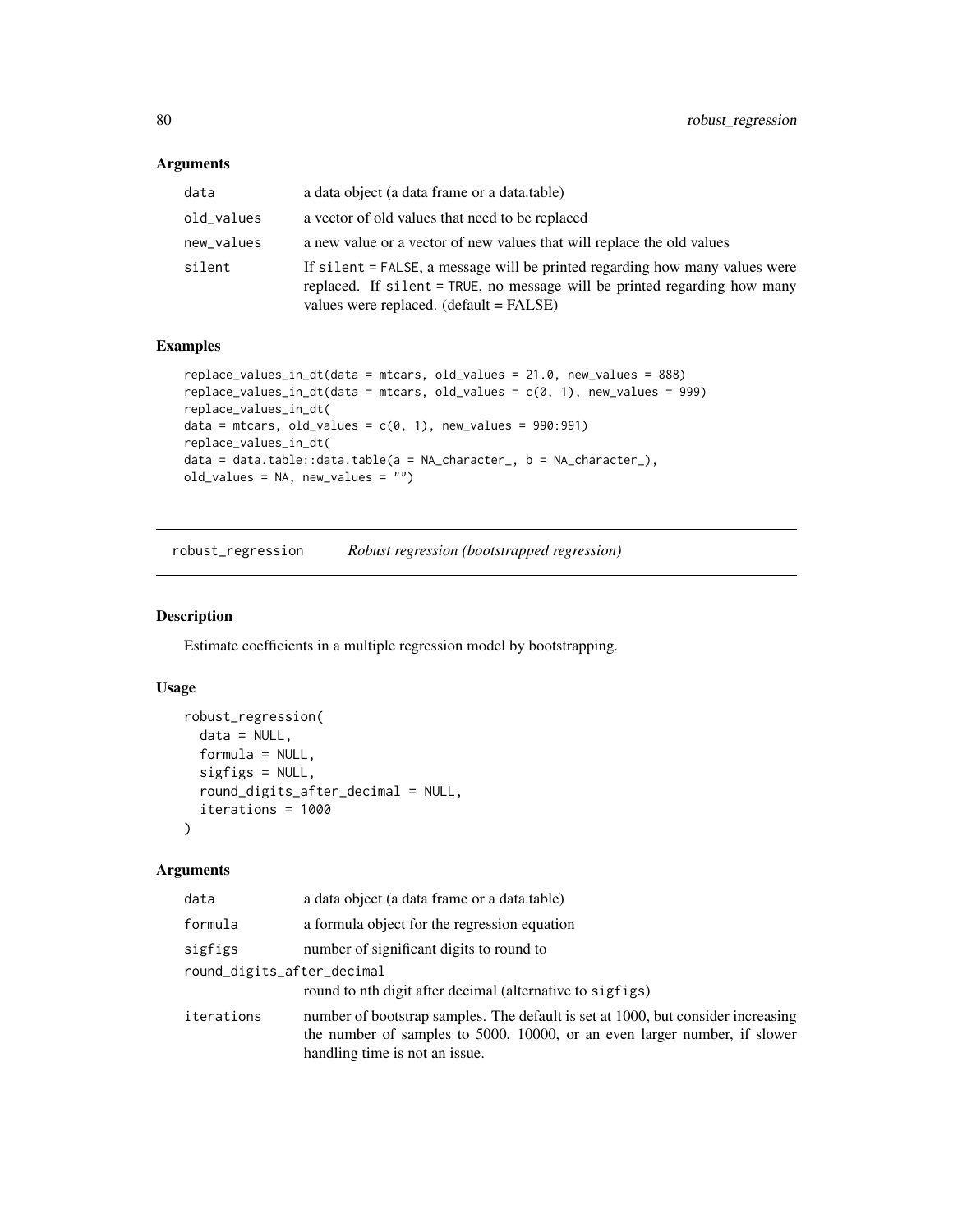# round\_flexibly 81

## Details

The following package(s) must be installed prior to running this function: Package 'boot'  $v1.3$ -26 (or possibly a higher version) by Canty & Ripley (2021), [https://cran.r-project.org/](https://cran.r-project.org/package=boot) [package=boot](https://cran.r-project.org/package=boot)

#### Examples

```
## Not run:
robust_regression(
  data = mtcars, formula = mpg \sim cyl \star hp,
  iterations = 100
\mathcal{L}## End(Not run)
```
round\_flexibly *Round flexibly*

#### **Description**

Round numbers to a flexible number of significant digits. "Flexible" rounding refers to rounding all numbers to the highest level of precision seen among numbers that would have resulted from the 'signif()' function in base R. The usage examples of this function demonstrate flexible rounding (see below).

#### Usage

```
round_flexibly(x = NULL, sigfigs = 3)
```
#### Arguments

|         | a numeric vector                                                            |
|---------|-----------------------------------------------------------------------------|
| sigfigs | number of significant digits to flexibly round to. By default, sigfigs = 3. |

#### Value

the output will be a numeric vector with values rounded to the highest level of precision seen among numbers that result from the 'signif()' function in base R.

```
# Example 1
# First, observe results from the 'signif' function:
c(0.00012345, pi)
signif(c(0.00012345, pi), 3)
# In the result above, notice how info is lost on some digits
# (e.g., 3.14159265 becomes 3.140000).
# In contrast, flexible rounding retains the lost info in the digits
```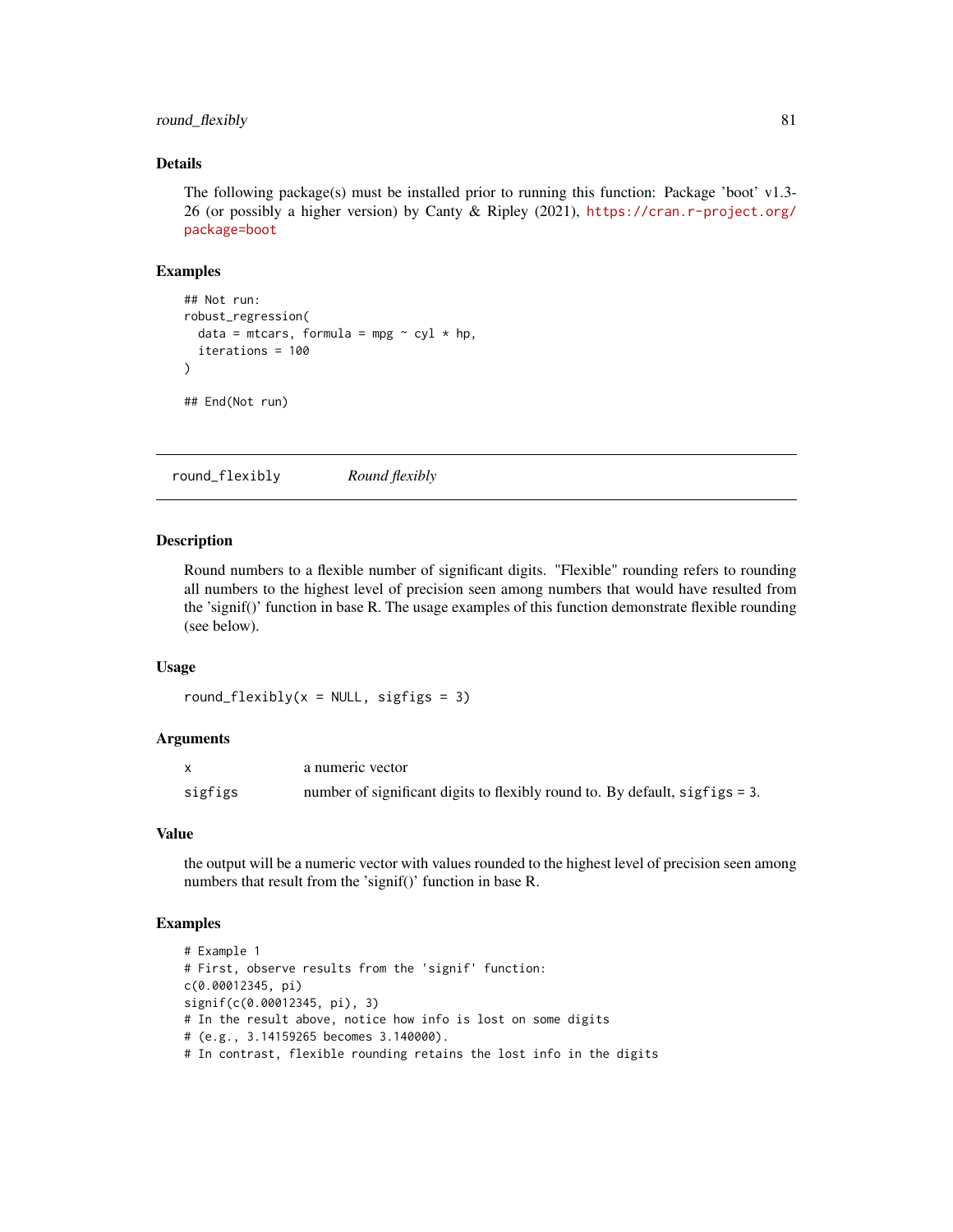```
82 scatterplot and the set of the set of the set of the set of the set of the set of the set of the set of the
```

```
round_flexibly(x = c(0.00012345, pi), sigfigs = 3)
# Example 2
# Again, first observe results from the 'signif' function:
c(0.12345, 1234, 0.12, 1.23, .01)
signif(c(0.12345, 1234, 0.12, 1.23, .01), 3)
# In the result above, notice how info is lost on some digits
# (e.g., 1234 becomes 1230.000).
# In contrast, flexible rounding retains the lost info in the digits.
# Specifically, in the example below, 0.12345 rounded to 3 significant
# digits (default) is signif(0.12345, 3) = 0.123 (3 decimal places).
# Because this 3 decimal places is the highest precision seen among
# all numbers, all other numbers will also be rounded to 3 decimal places.
round_flexibly(
c(0.12345, 1234, 0.12, 1.23, .01))
# Example 3
# If the input is a character vector, the original input will be returned.
round_flexibly(c("a", "b", "c"))
# Example 4
# If the input is a list (e.g., a data.frame) that contains at least
# one numeric vector, the numeric vector element(s) will be rounded
# flexibly.
round_flexibly(data.frame(a = c(1.2345, 123.45), b = c("a", "b")))
# Example 5
# If the input is a matrix, all numbers will be rounded flexibly
round_flexibly(matrix(
c(1.23, 2.345, 3.4567, 4.56789), ncol = 2), sigfigs = 3)
```
scatterplot *Scatterplot*

### Description

Creates a scatter plot and calculates a correlation between two variables.

```
scatterplot(
  data = NULL,
  x_v = \text{var}_name = \text{NULL}y_var_name = NULL,
  dot_label_var_name = NULL,
  weight_var_name = NULL,
  alpha = 1,
  annotate_stats = TRUE,
```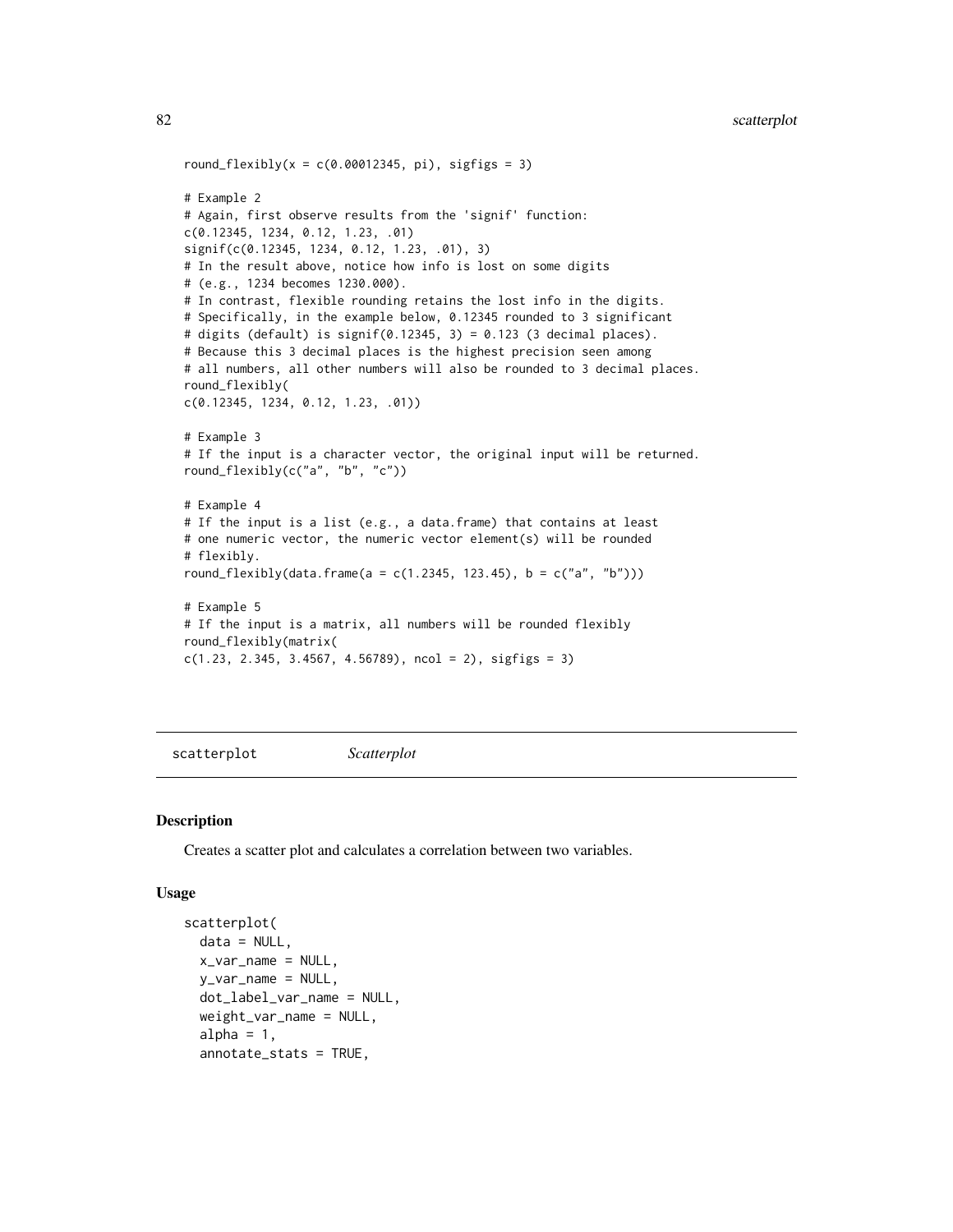# scatterplot 83

```
annotate_y_pos = 5,
  annotated_stats_color = "green4",
 annotated_stats_font_size = 6,
 annotated_stats_font_face = "bold",
 line_of_fit_type = "lm",
  ci_for_line_of_fit = FALSE,
 line_of_fit_color = "blue",
 dot_color = "black",
 x_axis_label = NULL,
 y_axis_label = NULL,
 dot\_size = 2,
 dot_label_size = NULL,
 dot\_size\_range = c(3, 12),
 jitter_x_{percent} = 0,
 jitter_y_percent = 0,
 cap_axis_lines = FALSE,
 color_dots_by = NULL
\mathcal{L}
```

| data                      | a data object (a data frame or a data.table)                                                                                                                                                                                                                                                                                                                                                                                                           |
|---------------------------|--------------------------------------------------------------------------------------------------------------------------------------------------------------------------------------------------------------------------------------------------------------------------------------------------------------------------------------------------------------------------------------------------------------------------------------------------------|
| x_var_name                | name of the variable that will go on the x axis                                                                                                                                                                                                                                                                                                                                                                                                        |
| y_var_name                | name of the variable that will go on the y axis                                                                                                                                                                                                                                                                                                                                                                                                        |
| dot_label_var_name        |                                                                                                                                                                                                                                                                                                                                                                                                                                                        |
|                           | name of the variable that will be used to label individual observations                                                                                                                                                                                                                                                                                                                                                                                |
| weight_var_name           |                                                                                                                                                                                                                                                                                                                                                                                                                                                        |
|                           | name of the variable by which to weight the individual observations for calcu-<br>lating correlation and plotting the line of fit                                                                                                                                                                                                                                                                                                                      |
| alpha                     | opacity of the dots $(0 = \text{completely transparent}, 1 = \text{completely opaque})$                                                                                                                                                                                                                                                                                                                                                                |
|                           | annotate_stats if TRUE, the correlation and p-value will be annotated at the top of the plot (de-<br>$fault = TRUE)$                                                                                                                                                                                                                                                                                                                                   |
| annotate_y_pos            | position of the annotated stats, expressed as a percentage of the range of y values<br>by which the annotated stats will be placed above the maximum value of y in the<br>data set (default = 5). If annotate_y_pos = 5, and the minimum and maximum<br>y values in the data set are 0 and 100, respectively, the annotated stats will be<br>placed at 5% of the y range (100 - 0) above the maximum y value, $y = 0.05$ *<br>$(100 - 0) + 100 = 105.$ |
| annotated_stats_color     |                                                                                                                                                                                                                                                                                                                                                                                                                                                        |
|                           | color of the annotated stats (default $=$ "green4").                                                                                                                                                                                                                                                                                                                                                                                                   |
| annotated_stats_font_size |                                                                                                                                                                                                                                                                                                                                                                                                                                                        |
|                           | font size of the annotated stats (default $= 6$ ).                                                                                                                                                                                                                                                                                                                                                                                                     |
| annotated_stats_font_face |                                                                                                                                                                                                                                                                                                                                                                                                                                                        |
|                           | font face of the annotated stats ( $default = "bold"$ ).                                                                                                                                                                                                                                                                                                                                                                                               |
| line_of_fit_type          |                                                                                                                                                                                                                                                                                                                                                                                                                                                        |
|                           | if line_of_fit_type = "lm", a regression line will be fit; if line_of_fit_type<br>= "loess", a local regression line will be fit; if line_of_fit_type = "none",<br>no line will be fit                                                                                                                                                                                                                                                                 |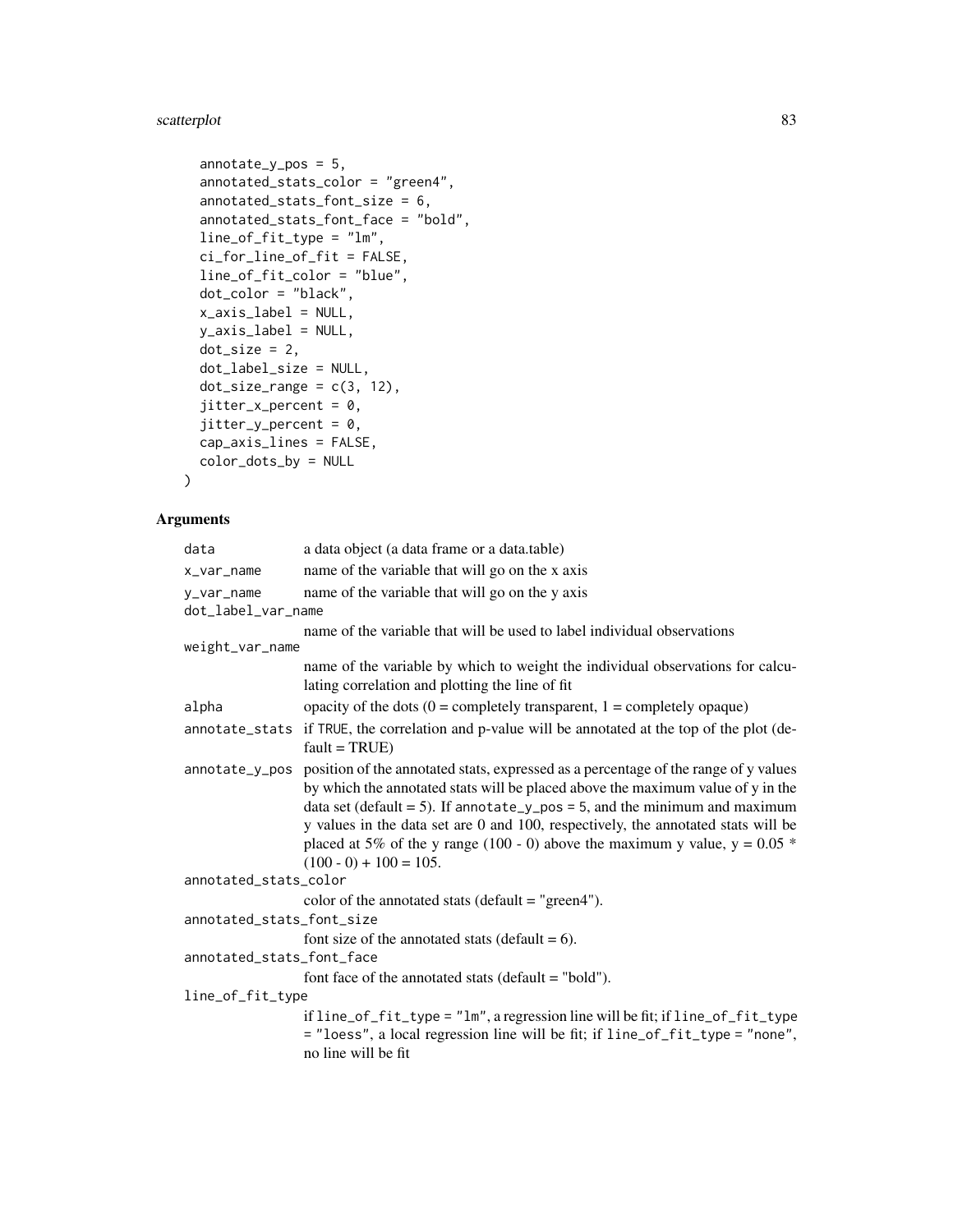|                  | ci_for_line_of_fit |                                                                                                                                                                                                                                                                                                      |
|------------------|--------------------|------------------------------------------------------------------------------------------------------------------------------------------------------------------------------------------------------------------------------------------------------------------------------------------------------|
|                  |                    | if ci_for_line_of_fit = TRUE, confidence interval for the line of fit will be<br>shaded                                                                                                                                                                                                              |
|                  | line_of_fit_color  |                                                                                                                                                                                                                                                                                                      |
|                  |                    | color of the line of fit (default $=$ "blue")                                                                                                                                                                                                                                                        |
|                  | dot_color          | color of the dots (default $=$ "black")                                                                                                                                                                                                                                                              |
|                  | x_axis_label       | alternative label for the x axis                                                                                                                                                                                                                                                                     |
|                  | y_axis_label       | alternative label for the y axis                                                                                                                                                                                                                                                                     |
|                  | dot_size           | size of the dots on the plot (default $= 2$ )                                                                                                                                                                                                                                                        |
|                  |                    | dot_label_size size for dots' labels on the plot. If no input is entered for this argument, it will<br>be set as dot_label_size = 5 by default. If the plot is to be weighted by some<br>variable, this argument will be ignored, and dot sizes will be determined by the<br>argument dot_size_range |
|                  |                    | dot_size_range minimum and maximum size for dots on the plot when they are weighted                                                                                                                                                                                                                  |
| jitter_x_percent |                    |                                                                                                                                                                                                                                                                                                      |
|                  |                    | horizontally jitter dots by a percentage of the range of x values                                                                                                                                                                                                                                    |
| jitter_y_percent |                    |                                                                                                                                                                                                                                                                                                      |
|                  |                    | vertically jitter dots by a percentage of the range of y values                                                                                                                                                                                                                                      |
|                  |                    | cap_axis_lines logical. Should the axis lines be capped at the outer tick marks? (default $=$<br>TRUE)                                                                                                                                                                                               |
|                  | color_dots_by      | name of the variable that will determine colors of the dots                                                                                                                                                                                                                                          |

# Details

If a weighted correlation is to be calculated, the following package(s) must be installed prior to running the function: Package 'weights' v1.0 (or possibly a higher version) by John Pasek (2018), <https://cran.r-project.org/package=weights>

# Value

the output will be a scatter plot, a ggplot object.

## Examples

```
## Not run:
scatterplot(data = mtcars, x_var_name = "wt", y_var_name = "mpg")scatterplot(
 data = mtcars, x_var_name = "wt", y_var_name = "mpg",dot_label_var_name = "hp", weight_var_name = "drat",
  annotate_stats = TRUE)
scatterplot(
  data = mtrans, x_var_name = "wt", y_var_name = "mpg",dot\_label\_var\_name = "hp", weight\_var\_name = "cyl",dot_label_size = 7, annotate_stats = TRUE)
```
## End(Not run)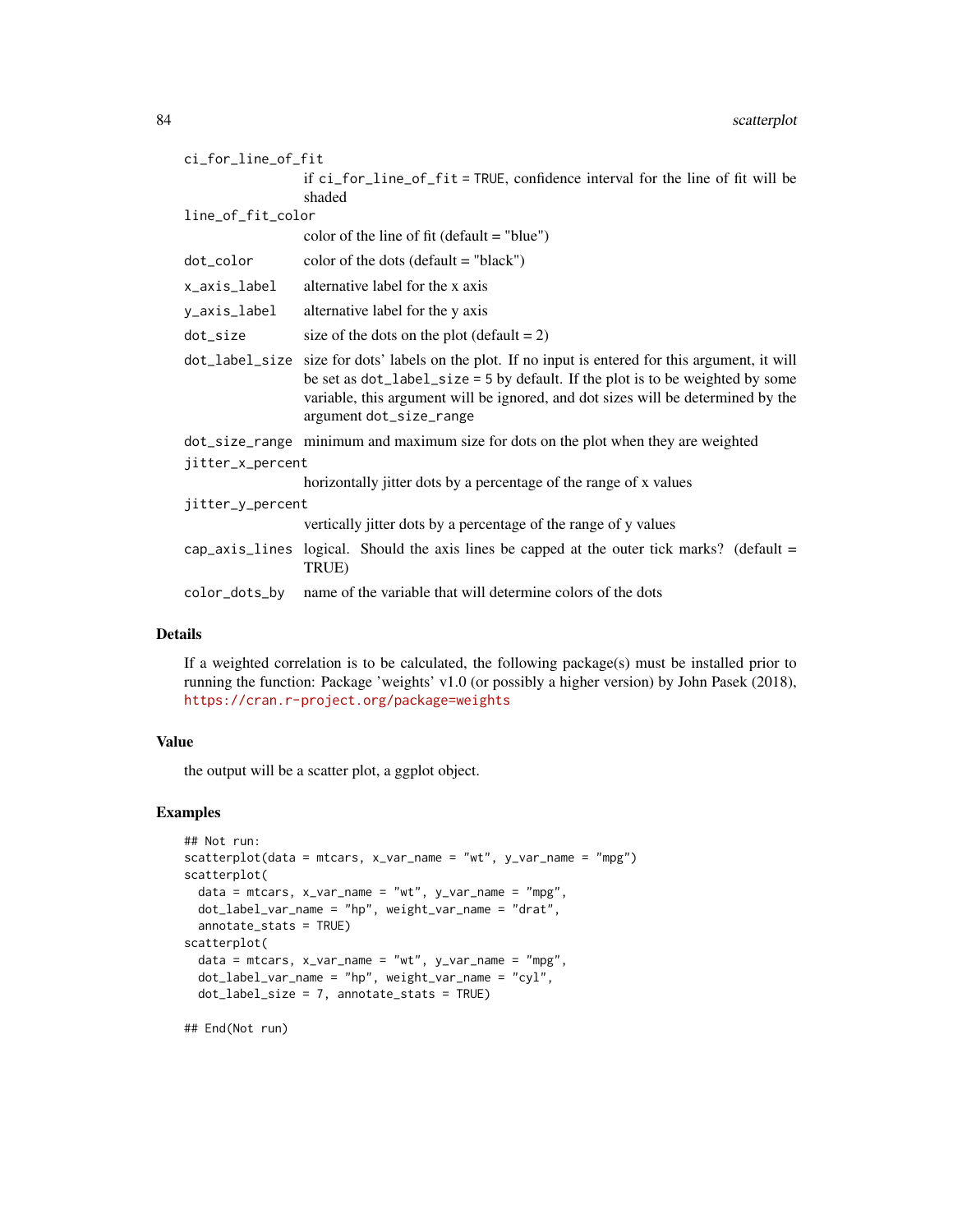#### Description

Score items in a scale (e.g., Likert scale items) by computing the sum or mean of the items.

#### Usage

```
score_scale_items(
  item_list = NULL,
  reverse_item_list = NULL,
 operation = "mean",
 na_summary = TRUE,
  reverse_code_minuend = NULL
)
```
# Arguments

| item list            | a list of scale items (i.e., list of vectors of ratings) to code normally (as opposed<br>to reverse coding).                                                                                                          |
|----------------------|-----------------------------------------------------------------------------------------------------------------------------------------------------------------------------------------------------------------------|
| reverse_item_list    |                                                                                                                                                                                                                       |
|                      | a list of scale items to reverse code.                                                                                                                                                                                |
| operation            | if operation = "mean", mean of the scale items will be calculated; if operation<br>$=$ "sum", sum of the scale items will be calculated (default $=$ "mean").                                                         |
| na_summary           | logical. If na_summary = TRUE a summary of NA values will be printed; if<br>$na$ _summary = FALSE the summary will not be printed (default = TRUE).                                                                   |
| reverse_code_minuend |                                                                                                                                                                                                                       |
|                      | required for reverse coding; the number from which to subtract item ratings<br>when reverse-coding. For example, if the items to reverse code are measured on<br>a 7-point scale, enter $reverse\_code\_minute = 8$ . |

```
score_scale_items(item_list = list(1:5, rep(3, 5)),
reverse_item_list = list(rep(5, 5)), reverse_code_minuend = 6)
score\_scale\_items(item\_list = list(c(1, 1), c(1, 5)),reverse\_item\_list = list(c(5, 3)),reverse_code_minuend = 6, na_summary = FALSE)
score\_scale\_items(item\_list = list(c(1, 1), c(1, 5)),reverse\_item\_list = list(c(5, 1)),reverse_code_minuend = 6, operation = "sum")
score_scale_items(item_list = list(1:5, rep(3, 5)))
```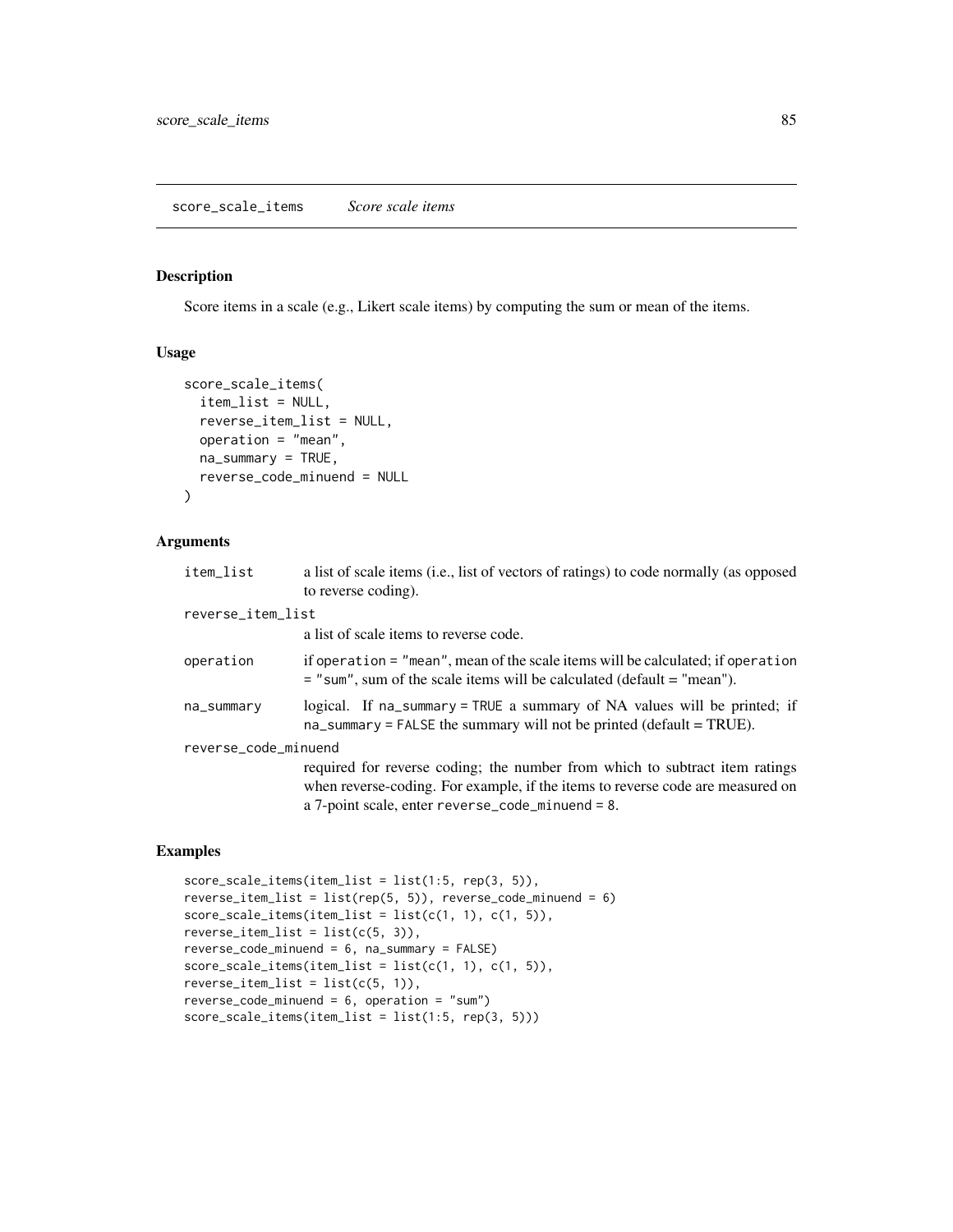#### Description

Set up R environment by (1) clearing the console; (2) removing all objects in the global environment; (3) setting the working directory to the active document (in RStudio only); (4) unloading and loading the kim package.

## Usage

```
setup_r_env(
  clear_console = TRUE,
  clear_global_env = TRUE,
  setwd_to_active_doc = TRUE,
  prep_kim = TRUE
\mathcal{E}
```
# Arguments

```
clear_console if TRUE, clear the console (default = TRUE)
clear_global_env
                 if TRUE, remove all objects in the global environment (default = TRUE)
setwd_to_active_doc
                 if TRUE, set the working directory to the active document in RStudio (default =
                 TRUE)
prep_kim if TRUE, unload and load the kim package (default = TRUE)
```
## Examples

## Not run: setup\_r\_env()

## End(Not run)

setwd\_to\_active\_doc *Set working directory to active document in RStudio*

# Description

Set working directory to location of the active document in RStudio

#### Usage

setwd\_to\_active\_doc()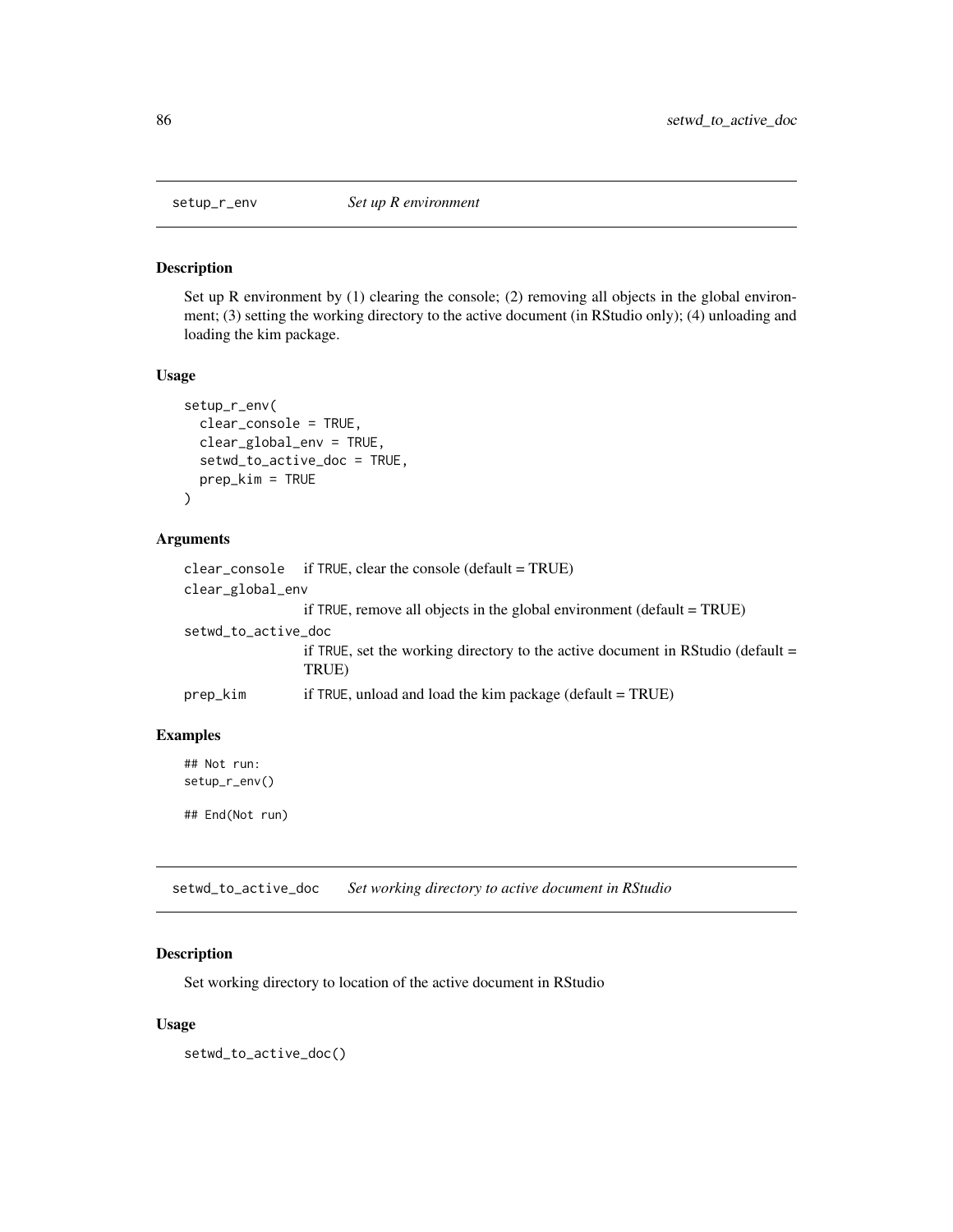# se\_of\_mean 87

# Value

there will be no output from this function. Rather, the working directory will be set as location of the active document.

# Examples

```
## Not run:
setwd_to_active_doc()
```
## End(Not run)

se\_of\_mean *Standard error of the mean*

# Description

Standard error of the mean

## Usage

```
se_of_mean(vector, na.rm = TRUE, notify_na_count = NULL)
```
# Arguments

| vector          | a numeric vector                                                             |
|-----------------|------------------------------------------------------------------------------|
| na.rm           | if TRUE, NA values will be removed before calculation                        |
| notify_na_count |                                                                              |
|                 | if TRUE, notify how many observations were removed due to missing values. By |
|                 | default, NA count will be printed only if there are any NA values.           |

# Value

the output will be a numeric vector of length one, which will be the standard error of the mean for the given numeric vector.

# Examples

se\_of\_mean(c(1:10, NA))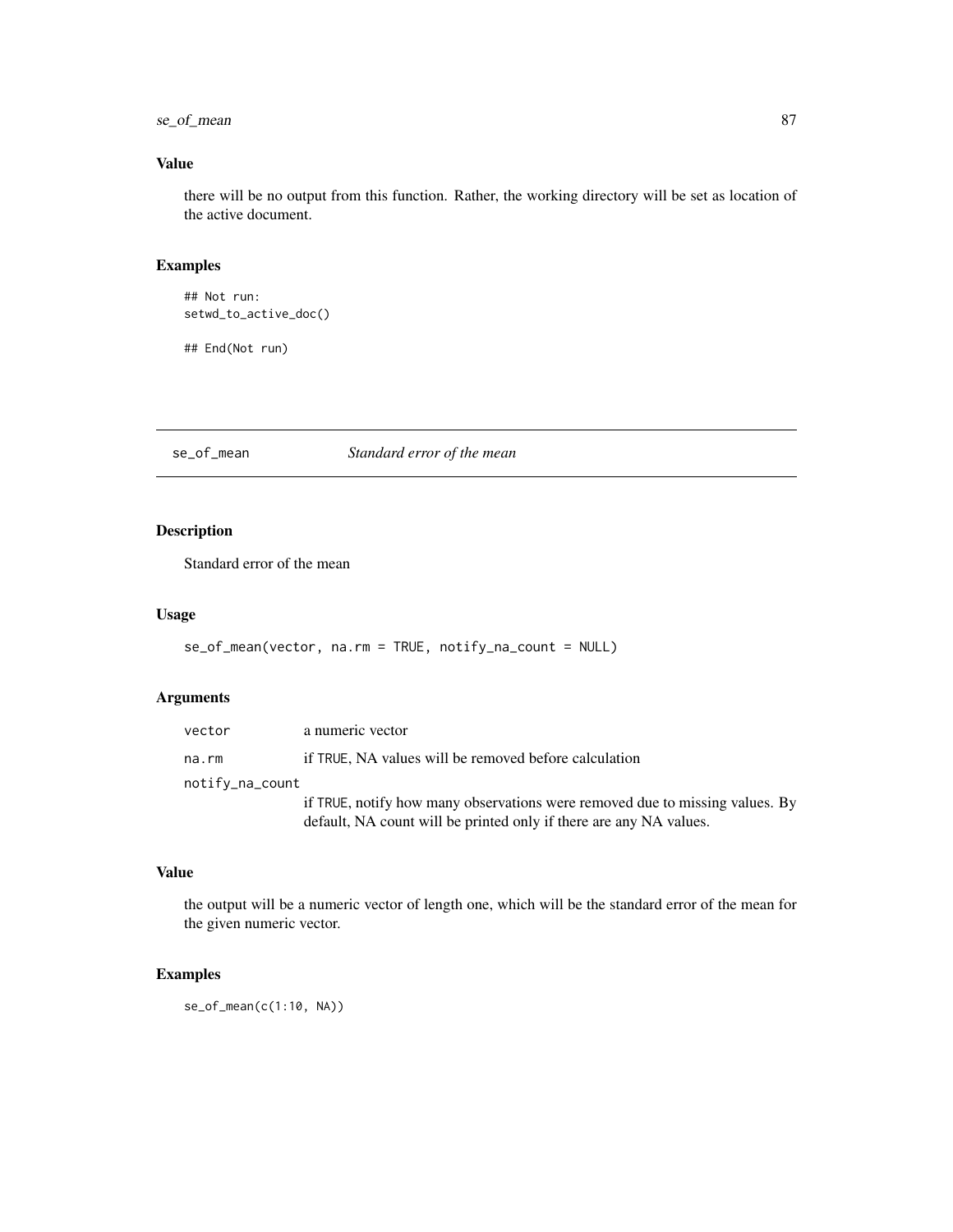simple\_effects\_analysis

*Simple Effects Analysis*

## Description

Conduct a simple effects analysis to probe a two-way interaction effect. See Field et al. (2012, ISBN: 978-1-4462-0045-2).

## Usage

```
simple_effects_analysis(
  data = NULL,dv_name = NULL,
  iv_1_name = NULL,
  iv_2-name = NULL,
  iv_1_levels = NULL,
  iv_2_levels = NULL,
 print_contrast_table = "weights_sums_and_products",
  output = NULL\mathcal{E}
```
# Arguments

| a data object (a data frame or a data.table)                                                                                                                                                                                                                                                           |  |  |
|--------------------------------------------------------------------------------------------------------------------------------------------------------------------------------------------------------------------------------------------------------------------------------------------------------|--|--|
| name of the dependent variable (DV)                                                                                                                                                                                                                                                                    |  |  |
| name of the first independent variable (IV1), whose main effects will be exam-<br>ined in the first set of contrasts                                                                                                                                                                                   |  |  |
| name of the second independent variable (IV2), whose simple effects at each<br>level of IV1 will be examined in the second set of contrasts                                                                                                                                                            |  |  |
| ordered levels of IV1                                                                                                                                                                                                                                                                                  |  |  |
| ordered levels of IV2                                                                                                                                                                                                                                                                                  |  |  |
| print_contrast_table                                                                                                                                                                                                                                                                                   |  |  |
| If print_contrast_table = "weights_sums_and_products", contrasts' weights,<br>sums of the weights and products will be printed. If print_contrast_table =<br>"weights_only", only the contrasts will be printed.                                                                                       |  |  |
| output can be one of the following: "lm_object", "table", "weights_only",<br>"weights_sums_and_products", "all" By default, output = NULL, and there<br>will be no output from the function other than the tables of simple effects and<br>constrasts which will be printed on the console by default. |  |  |
|                                                                                                                                                                                                                                                                                                        |  |  |

#### Value

By default, the function will print a table of contrasts and a table of simple effects.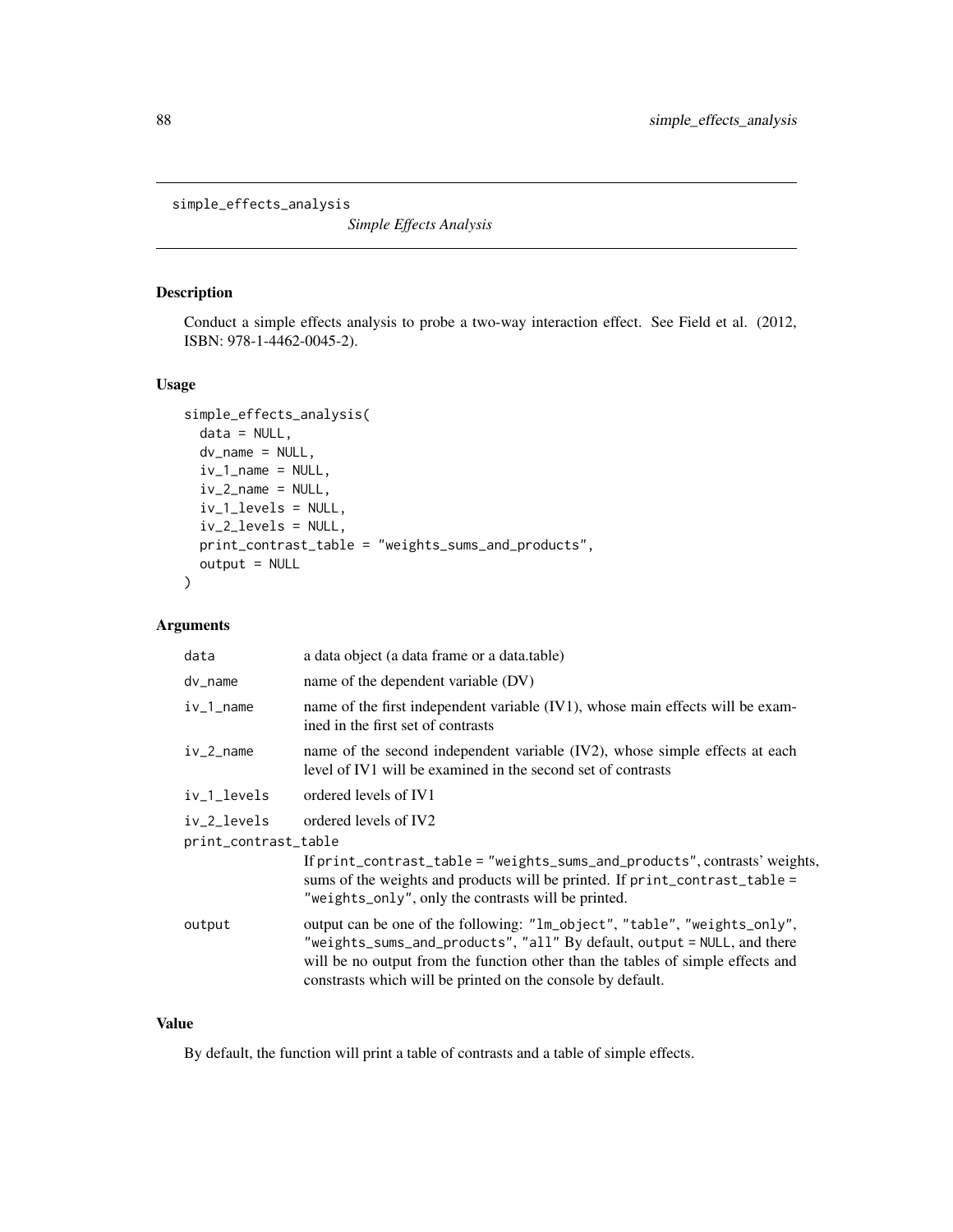#### skewness 89

## Examples

```
two_way_anova(
 data = mtcars, dv_name = "mpg", iv_1_name = "vs",
 iv_2-name = "am", iterations = 100, plot = TRUE)
simple_effects_analysis(
 data = mtcars, dv_name = "mpg", iv_1_name = "vs",
 iv_2_name = "am")
```
skewness *Skewness*

# Description

Calculate skewness using one of three formulas: (1) the traditional Fisher-Pearson coefficient of skewness; (2) the adjusted Fisher-Pearson standardized moment coefficient; (3) the Pearson 2 skewness coefficient. Formulas were taken from Doane & Seward (2011), doi: [10.1080/10691898.2011.11889611](https://doi.org/10.1080/10691898.2011.11889611)

## Usage

skewness(vector = NULL, type = "adjusted")

## Arguments

| vector | a numeric vector                                                                                                                                                                                                                                          |
|--------|-----------------------------------------------------------------------------------------------------------------------------------------------------------------------------------------------------------------------------------------------------------|
| type   | a character string indicating the type of skewness to calculate. If type = "adjusted",<br>the adjusted Fisher-Pearson standardized moment coefficient will be calculated.<br>If type = "traditional", the traditional Fisher-Pearson coefficient of skew- |
|        | ness will be calculated. If type = "pearson_2", the Pearson 2 skewness coeffi-                                                                                                                                                                            |
|        | cient will be calculated. By default, type = "adjusted".                                                                                                                                                                                                  |

## Value

a numeric value, i.e., skewness of the given vector

```
# calculate the adjusted Fisher-Pearson standardized moment coefficient
kim::skewness(c(1, 2, 3, 4, 5, 10))
# calculate the traditional Fisher-Pearson coefficient of skewness
kim::skewness(c(1, 2, 3, 4, 5, 10), type = "traditional")
# compare with skewness from 'moments' package
moments::skewness(c(1, 2, 3, 4, 5, 10))
# calculate the Pearson 2 skewness coefficient
kim::skewness(c(1, 2, 3, 4, 5, 10), type = "pearson_2")
```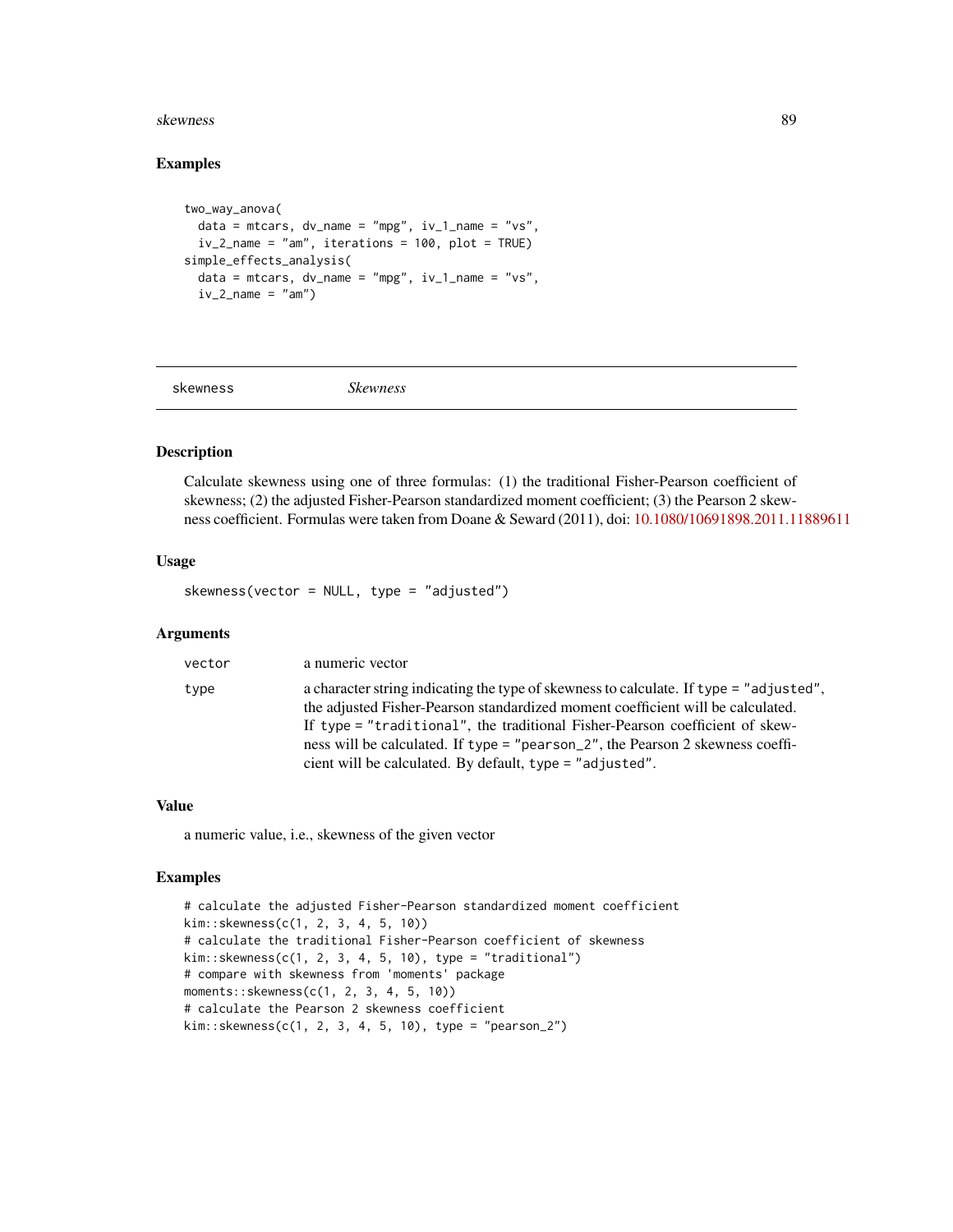spotlight\_2\_by\_continuous

*Spotlight 2 by Continuous*

#### Description

Conduct a spotlight analysis for a 2 x Continuous design. See Spiller et al. (2013) doi:10.1509/jmr.12.0420.

```
spotlight_2_by_continuous(
  data = NULL,iv_name = NULL,dv_name = NULL,mod_name = NULL,
  covariate_name = NULL,
  focal_values = NULL,
  interaction_p_include = TRUE,
  iv_level_order = NULL,
  output_type = "plot",
  colors = c("red", "blue"),dot\_size = 3,
  observed_dots = FALSE,
  reg_lines = FALSE,
  reg\_line\_size = 1,
  lines_connecting_est_dv = TRUE,
  lines_connecting_est_dv_size = 1,
  estimated_dv_dot_shape = 15,
  estimated_dv_dot_size = 6,
  error\_bar = "ci",error_bar_range = 0.95,
  error_bar_tip_width = NULL,
  error_bar_tip_width_percent = 8,
  error_bar_thickness = 1,
  error_bar_offset = NULL,
  error_bar_offset_percent = 8,
  simp_eff_bracket_leg_ht = NULL,
  simp_eff_bracket_leg_ht_perc = 2,
  simp_eff_bracket_offset = NULL,
  simp_eff_bracket_offset_perc = 1,
  simp_eff_bracket_color = "black",
  simp_eff_bracket_line_size = 1,
  simp_eff_text_offset = NULL,
  simp_eff_text_offset_percent = 7,
  simp_eff_text_hjust = 0.5,
  simp_eff_text_part_1 = "Simple Effect\n",
  simp_eff_text_color = "black",
```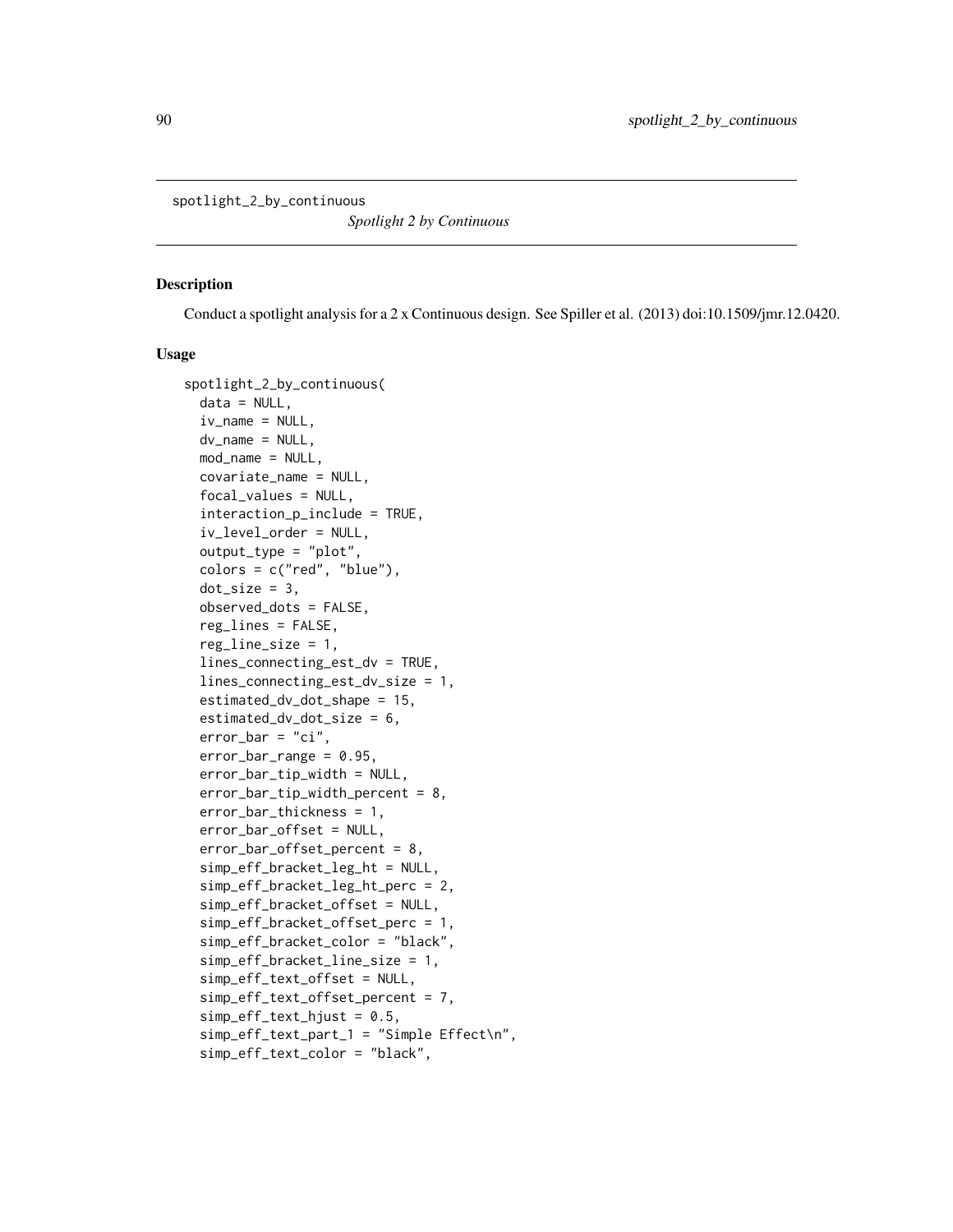```
simp_eff_font_size = 5,
  interaction_p_value_x = NULL,
  interaction_p_value_y = NULL,
  interaction_p_value_font_size = 6,
  interaction_p_value_vjust = -1,
  interaction_p_value_hjust = 0.5,
  x_axis_breaks = NULL,
  x_axis_limits = NULL,
 x_axis_tick_mark_labels = NULL,
 y_axis_breaks = NULL,
 y_axis_limits = NULL,
  x_axis_space_left_perc = 10,
 x_axis_space_right_perc = 30,
 y_axis_tick_mark_labels = NULL,
 x_axis_title = NULL,
 y_axis_title = NULL,
  legend_title = NULL,
  legend_position = "right",
 y<sup>2</sup>xis<sup>1</sup>title_vjust = 0.85,
  round_decimals_int_p_value = 3,
  jitter_x_{percent} = 0,
  jitter_y_{percent} = 0,
  dot\_alpha = 0.2,
  reg\_line\_alpha = 0.5,
  jn_point_font_size = 6,
  reg_line_types = c("solid", "dashed"),
  caption = NULL,
 plot_margin = ggplot2::unit(c(60, 30, 7, 7), "pt"),
 silent = FALSE
\mathcal{L}
```

| data                                  | a data object (a data frame or a data.table)                                                                                                                                     |
|---------------------------------------|----------------------------------------------------------------------------------------------------------------------------------------------------------------------------------|
| iv_name                               | name of the binary independent variable (IV)                                                                                                                                     |
| dv_name                               | name of the dependent variable (DV)                                                                                                                                              |
| mod_name                              | name of the continuous moderator variable (MOD)                                                                                                                                  |
| covariate_name                        | $name(s)$ of the variable(s) to control for in estimating conditional values of the<br>DV.                                                                                       |
| focal values<br>interaction_p_include | focal values of the moderator variable at which to estimate IV's effect on DV.                                                                                                   |
|                                       | logical. Should the plot include a p-value for the interaction term?                                                                                                             |
|                                       | iv_level_order order of levels in the independent variable for legend. By default, it will be set<br>as levels of the independent variable ordered using R's base function sort. |
| output_type                           | type of output (default $=$ "plot").                                                                                                                                             |
| colors                                | set colors for the two levels of the independent variable By default, colors =<br>c("red", "blue").                                                                              |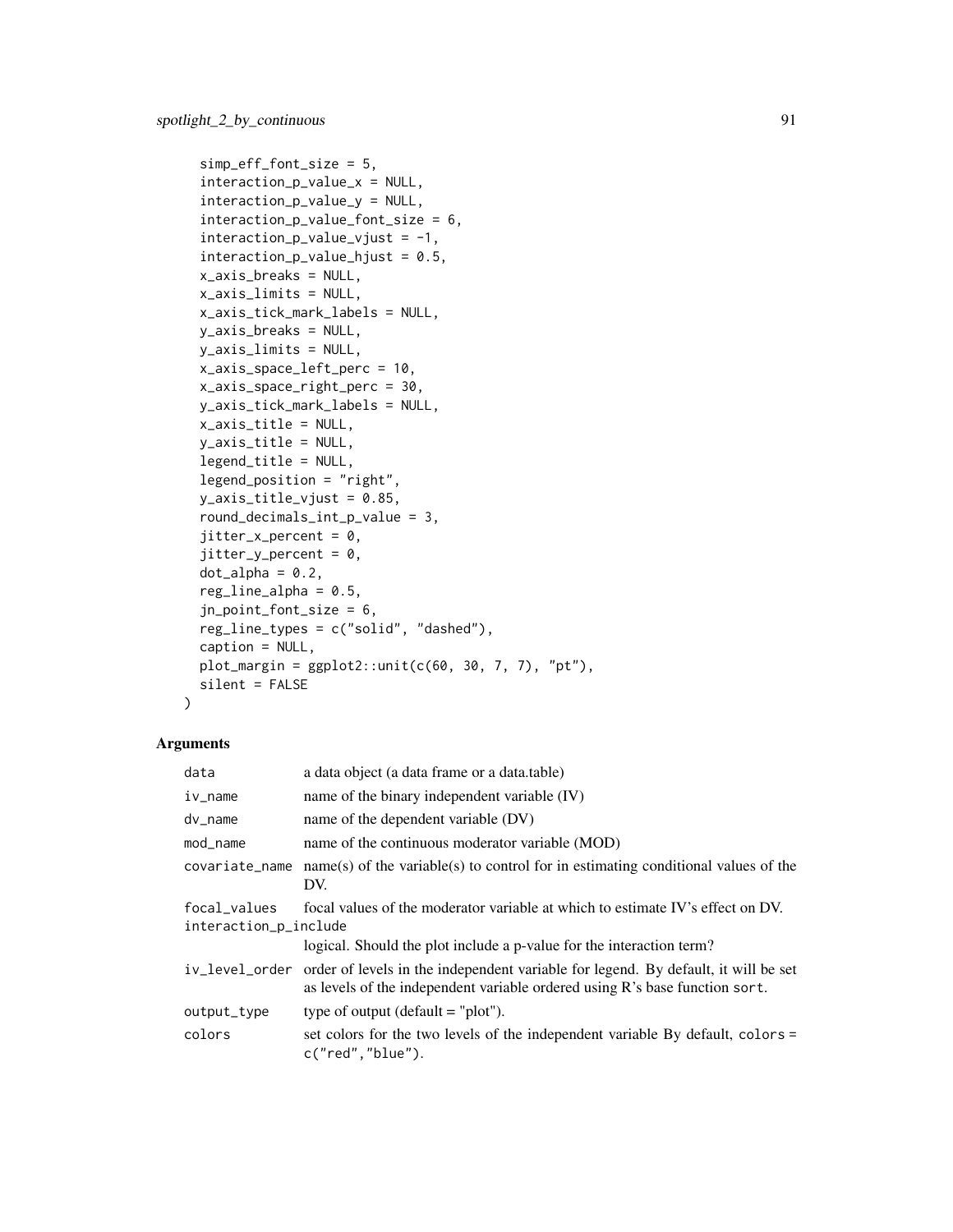| dot_size                     | size of the observed_dots (default = $3$ )                                                                                                                                                                                                                                              |
|------------------------------|-----------------------------------------------------------------------------------------------------------------------------------------------------------------------------------------------------------------------------------------------------------------------------------------|
| observed_dots                | logical. If observed_dots = TRUE, the observed values of all IV, DV, and MOD<br>combinations will be plotted as dots. On top of these dots the spotlight analysis<br>plot will be laid. If observed_dots = FALSE, these dots will not be plotted. By<br>default, observed_dots = FALSE. |
| reg_lines                    | logical. If reg_lines = TRUE, the regression lines from regressing DV on MOD<br>at each value of IV will be plotted. If reg_lines = FALSE, these regression lines<br>will not be plotted. By default, observed_dots = FALSE.                                                            |
| reg_line_size                | thickness of the regression lines (default $= 1$ ).                                                                                                                                                                                                                                     |
| lines_connecting_est_dv      |                                                                                                                                                                                                                                                                                         |
|                              | logical. Should lines connecting the estimated values of DV be drawn? (default<br>$= TRUE$                                                                                                                                                                                              |
| lines_connecting_est_dv_size |                                                                                                                                                                                                                                                                                         |
|                              | thickness of the lines connecting the estimated values of DV (default $= 1$ ).                                                                                                                                                                                                          |
| estimated_dv_dot_shape       |                                                                                                                                                                                                                                                                                         |
|                              | ggplot value for shape of the dots at estimated values of DV (default $= 15$ , a<br>square shape).                                                                                                                                                                                      |
| estimated_dv_dot_size        |                                                                                                                                                                                                                                                                                         |
|                              | size of the dots at estimated values of DV (default = 6).                                                                                                                                                                                                                               |
| error_bar                    | if error_bar = "se"; error bars will be +/-1 standard error, if error_bar = "ci"<br>error bars will be a confidence interval. By default, error_bar = "ci".                                                                                                                             |
| error_bar_range              |                                                                                                                                                                                                                                                                                         |
|                              | width of the confidence interval (default $= 0.95$ for a 95 percent confidence<br>interval). This argument will not apply when error_bar = "se"                                                                                                                                         |
| error_bar_tip_width          |                                                                                                                                                                                                                                                                                         |
|                              | graphically, width of the segments at the end of error bars (default = $0.13$ )                                                                                                                                                                                                         |
| error_bar_tip_width_percent  |                                                                                                                                                                                                                                                                                         |
|                              | (default)                                                                                                                                                                                                                                                                               |
| error_bar_thickness          |                                                                                                                                                                                                                                                                                         |
|                              | thickness of the error bars (default = $1$ )                                                                                                                                                                                                                                            |
| error_bar_offset             |                                                                                                                                                                                                                                                                                         |
|                              | (default)                                                                                                                                                                                                                                                                               |
| error_bar_offset_percent     |                                                                                                                                                                                                                                                                                         |
|                              | (default)                                                                                                                                                                                                                                                                               |
| simp_eff_bracket_leg_ht      |                                                                                                                                                                                                                                                                                         |
|                              | (default)                                                                                                                                                                                                                                                                               |
| simp_eff_bracket_leg_ht_perc | (default)                                                                                                                                                                                                                                                                               |
| simp_eff_bracket_offset      |                                                                                                                                                                                                                                                                                         |
|                              | (default)                                                                                                                                                                                                                                                                               |
| simp_eff_bracket_offset_perc |                                                                                                                                                                                                                                                                                         |
|                              | (default)                                                                                                                                                                                                                                                                               |
| simp_eff_bracket_color       |                                                                                                                                                                                                                                                                                         |
|                              | (default)                                                                                                                                                                                                                                                                               |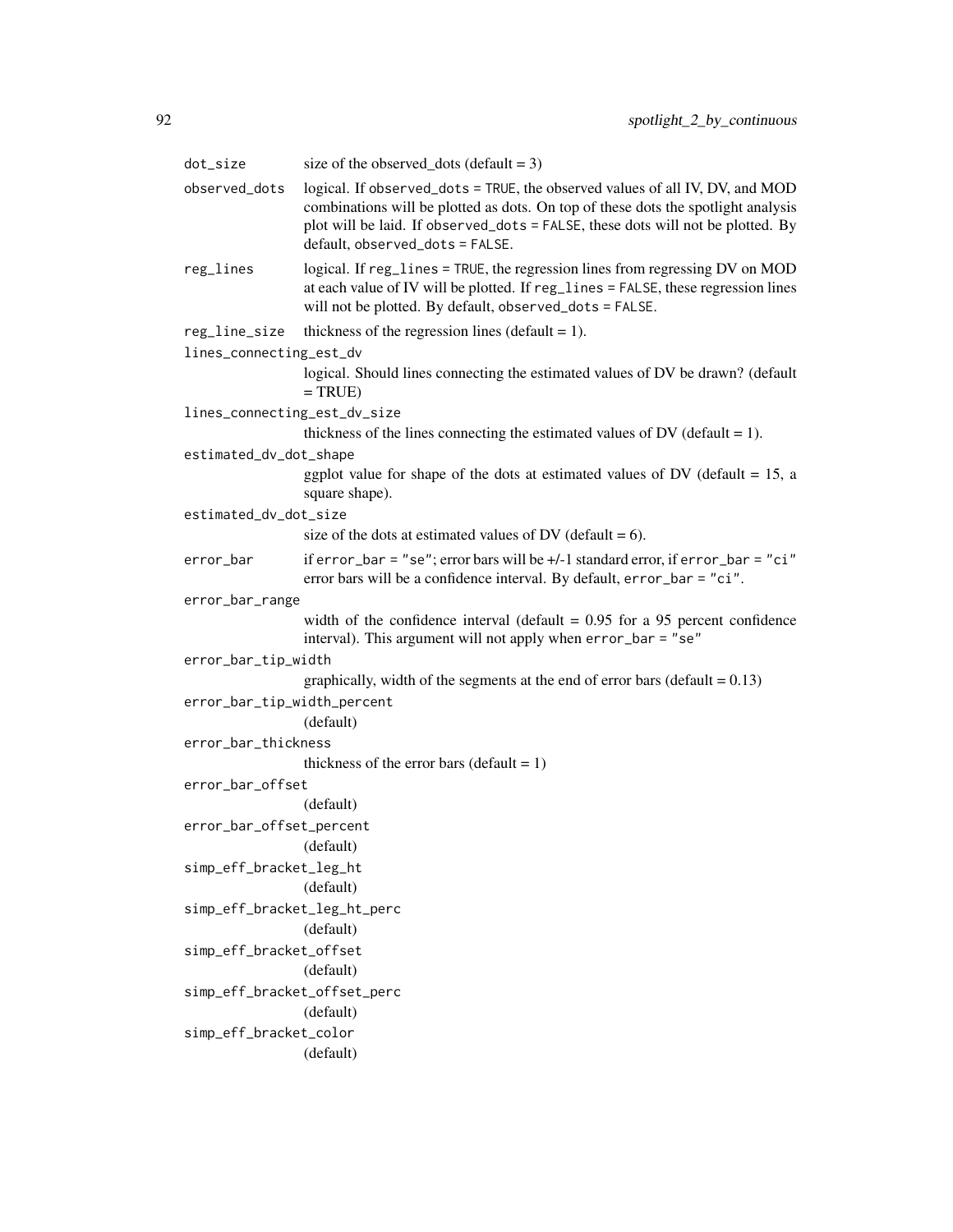```
simp_eff_bracket_line_size
                  (default)
simp_eff_text_offset
                  (default)
simp_eff_text_offset_percent
                  (default)
simp_eff_text_hjust
                  (default)
simp_eff_text_part_1
                 The first part of the text for labeling simple effects. By default, simp_eff_text_part_1
                  = "Simple Effect\n"
simp_eff_text_color
                  color for the text indicating p-values of simple effects (default = "black").
simp_eff_font_size
                 font size of the text indicating p-values of simple effects (default = 5).
interaction_p_value_x
                  (default)
interaction_p_value_y
                  (default)
interaction_p_value_font_size
                 font size for the interaction p value (default = 6)
interaction_p_value_vjust
                  (default)
interaction_p_value_hjust
                  (default)
x_axis_breaks (default)
x_axis_limits (default)
x_axis_tick_mark_labels
                  (default)
y_axis_breaks (default)
y_axis_limits (default)
x_axis_space_left_perc
                  (default)
x_axis_space_right_perc
                  (default)
y_axis_tick_mark_labels
                 (default)
x_axis_title title of the x axis. By default, it will be set as input for mod_name. If x_axis_title
                 = FALSE, it will be removed.
y_axis_title title of the y axis. By default, it will be set as input for dv_name. If y_axis_title
                 = FALSE, it will be removed.
legend_title title of the legend. By default, it will be set as input for iv_name. If legend_title
                  = FALSE, it will be removed.
```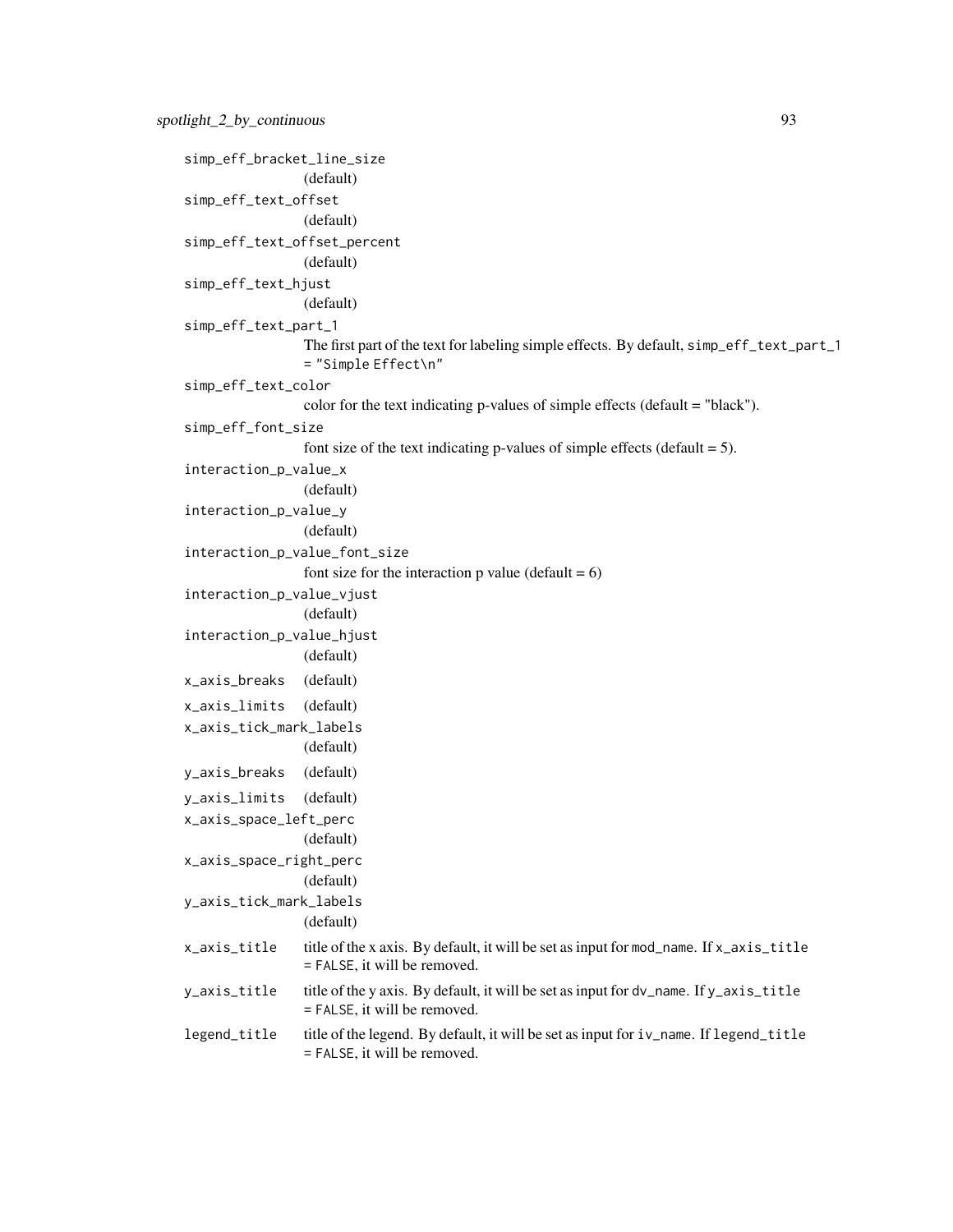| legend_position            |                                                                                                                                                                                              |  |
|----------------------------|----------------------------------------------------------------------------------------------------------------------------------------------------------------------------------------------|--|
|                            | position of the legend (default = "right"). If legend_position = "none", the<br>legend will be removed.                                                                                      |  |
| y_axis_title_vjust         |                                                                                                                                                                                              |  |
|                            | position of the y axis title (default = 0.85). If default is used, y_axis_title_vjust<br>$= 0.85$ , the y axis title will be positioned at 85% of the way up from the bottom<br>of the plot. |  |
| round_decimals_int_p_value |                                                                                                                                                                                              |  |
|                            | To how many digits after the decimal point should the p value for the interaction<br>term be rounded? (default = 3)                                                                          |  |
| jitter_x_percent           |                                                                                                                                                                                              |  |
|                            | horizontally jitter dots by a percentage of the range of x values                                                                                                                            |  |
| jitter_y_percent           |                                                                                                                                                                                              |  |
|                            | vertically jitter dots by a percentage of the range of y values                                                                                                                              |  |
| dot_alpha                  | opacity of the dots ( $0 =$ completely transparent, $1 =$ completely opaque). By<br>default, $dot_a$ lpha = 0.2                                                                              |  |
| reg_line_alpha (default)   |                                                                                                                                                                                              |  |
| jn_point_font_size         |                                                                                                                                                                                              |  |
|                            | (default)                                                                                                                                                                                    |  |
|                            | reg_line_types types of the regression lines for the two levels of the independent variable. By<br>$default, reg\_line\_types = c("solid", "dashed")$                                        |  |
| caption                    | (default)                                                                                                                                                                                    |  |
| plot_margin                | margin for the plot By default plot_margin = $ggplot2$ : : unit( $c(60, 30, 7, 7)$ , "pt")                                                                                                   |  |
| silent                     | If silent = FALSE, (various) messages will be printed. If silent = TRUE, the<br>messages will be suppressed. By default, silent = FALSE.                                                     |  |

```
spotlight_2_by_continuous(
data = mtcars,
iv_name = "am",dv<sub>name</sub> = "mpg",
mod_name = "qsec")
# control for variables
spotlight_2_by_continuous(
data = mtcars,
iv_name = "am",dv_name = "mpg",
mod_name = "qsec",
covariate_name = c("cyl", "hp")# control for variables and adjust simple effect labels
spotlight_2_by_continuous(
data = mtcars,
iv_name = "am",dv<sub>name</sub> = "mpg",
mod_name = "qsec",
covariate_name = c("cyl", "hp"),
```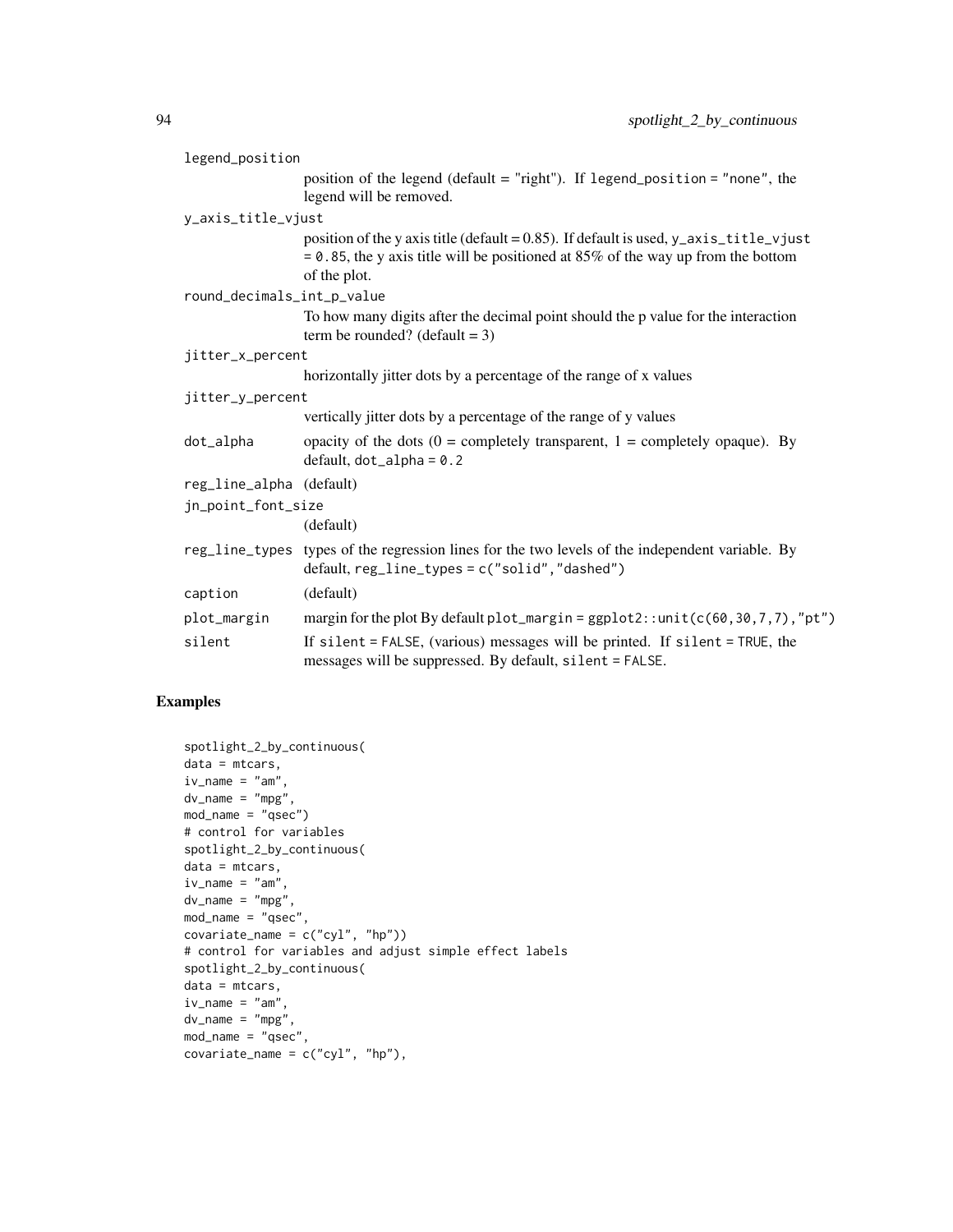#### start\_kim 95

```
reg_lines = TRUE,
observed_dots = TRUE,
error_bar_offset_percent = 3,
error_bar_tip_width_percent = 3,
simp_eff_text_offset_percent = 3,
simp_eff_bracket_leg_ht_perc = 2,
dot\_alpha = 0.2,
simp_eff_text_part_1 = "")
# spotlight at specific values
spotlight_2_by_continuous(
data = mtcars,
iv_name = "am"dv_name = "mpg"mod_name = "qsec",
covariate_name = c("cyl", "hp"),
focal_values = seq(15, 22, 1),reg_lines = TRUE,
observed_dots = TRUE,
dot\_alpha = 0.2,
simp_eff_text_part_1 = "",
simp_eff_font_size = 4,
error_bar_offset_percent = 3,
error_bar_tip_width_percent = 3,
simp_eff_text_offset_percent = 3,
simp_eff_bracket_leg_ht_perc = 1,
x_axis_breaks = seq(15, 22, 1))
```
start\_kim *Start kim*

#### Description

Start kim (update kim; attach default packages; set working directory, etc.) This function requires installing Package 'remotes' v2.4.2 (or possibly a higher version) by Csardi et al. (2021), [https:](https://cran.r-project.org/package=remotes) [//cran.r-project.org/package=remotes](https://cran.r-project.org/package=remotes)

```
start_kim(
 update = TRUE,upgrade_other_pkg = FALSE,
  setup_r_en_v = TRUE,default_packages = c("data.table", "ggplot2"),
 silent_load_pkgs = c("data.table", "ggplot2")
)
```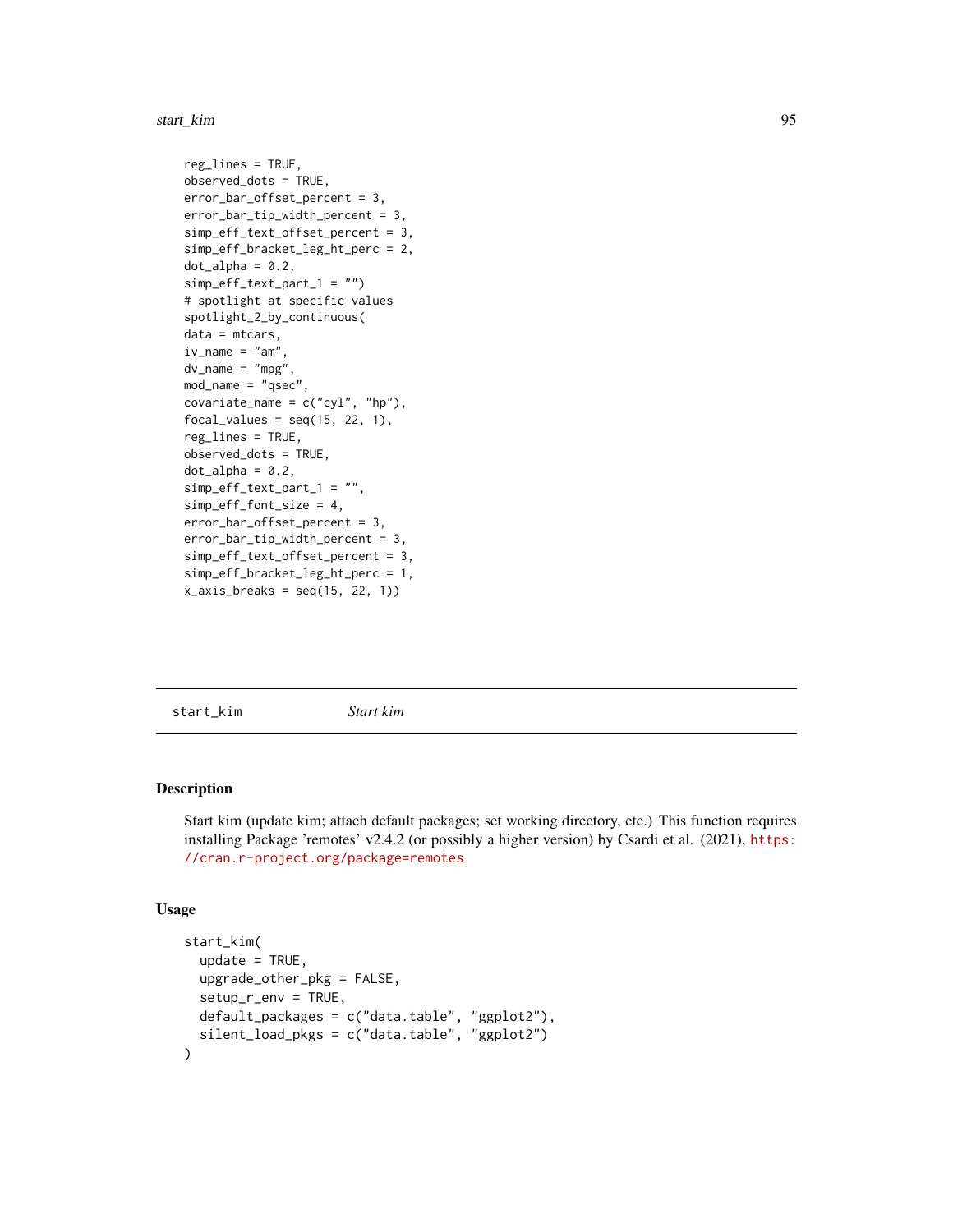#### Arguments

| update            | If update $=$ "force", force updating the package 'kim'. If update $=$ TRUE, com- |
|-------------------|-----------------------------------------------------------------------------------|
|                   | pares the currently installed package 'kim' with the most recent version on       |
|                   | GitHub and, if the version on GitHub is more recent, ask the user to confirm      |
|                   | the update. If confirmed, then update the package. If update = FALSE, skip        |
|                   | updating the package. By default, update $=$ "force"                              |
| upgrade_other_pkg |                                                                                   |
|                   |                                                                                   |

input for the upgrade argument to be passed on to remotes::install\_github. One of "default", "ask", "always", "never", TRUE, or FALSE. "default" respects the value of the R\_REMOTES\_UPGRADE environment variable if set, and falls back to "ask" if unset. "ask" prompts the user for which out of date packages to upgrade. For non-interactive sessions "ask" is equivalent to "always". TRUE and FALSE correspond to "always" and "never" respectively. By default, upgrade\_other\_pkg = FALSE.

setup\_r\_env logical. If update = TRUE, runs the function setup\_r\_env in the package "kim". Type "?kim::setup\_r\_env" to learn more. By default, setup\_r\_env = TRUE

default\_packages

```
a vector of names of packages to load and attach. By default, default_packages
= c("data.table","ggplot2")
```
silent\_load\_pkgs

a character vector indicating names of packages to load silently (i.e., suppress messages that get printed when loading the packages). By default, silent\_load\_pkgs = c("data.table","ggplot2")

#### Examples

```
## Not run:
start_kim()
start_kim(default_packages = c("dplyr", "ggplot2"))
start_kim(update = TRUE, setup_r_env = FALSE)
```
## End(Not run)

su *su: Sorted unique values*

#### Description

Extract unique elements and sort them

#### Usage

 $su(x = NULL, na-last = TRUE, decreasing = FALSE)$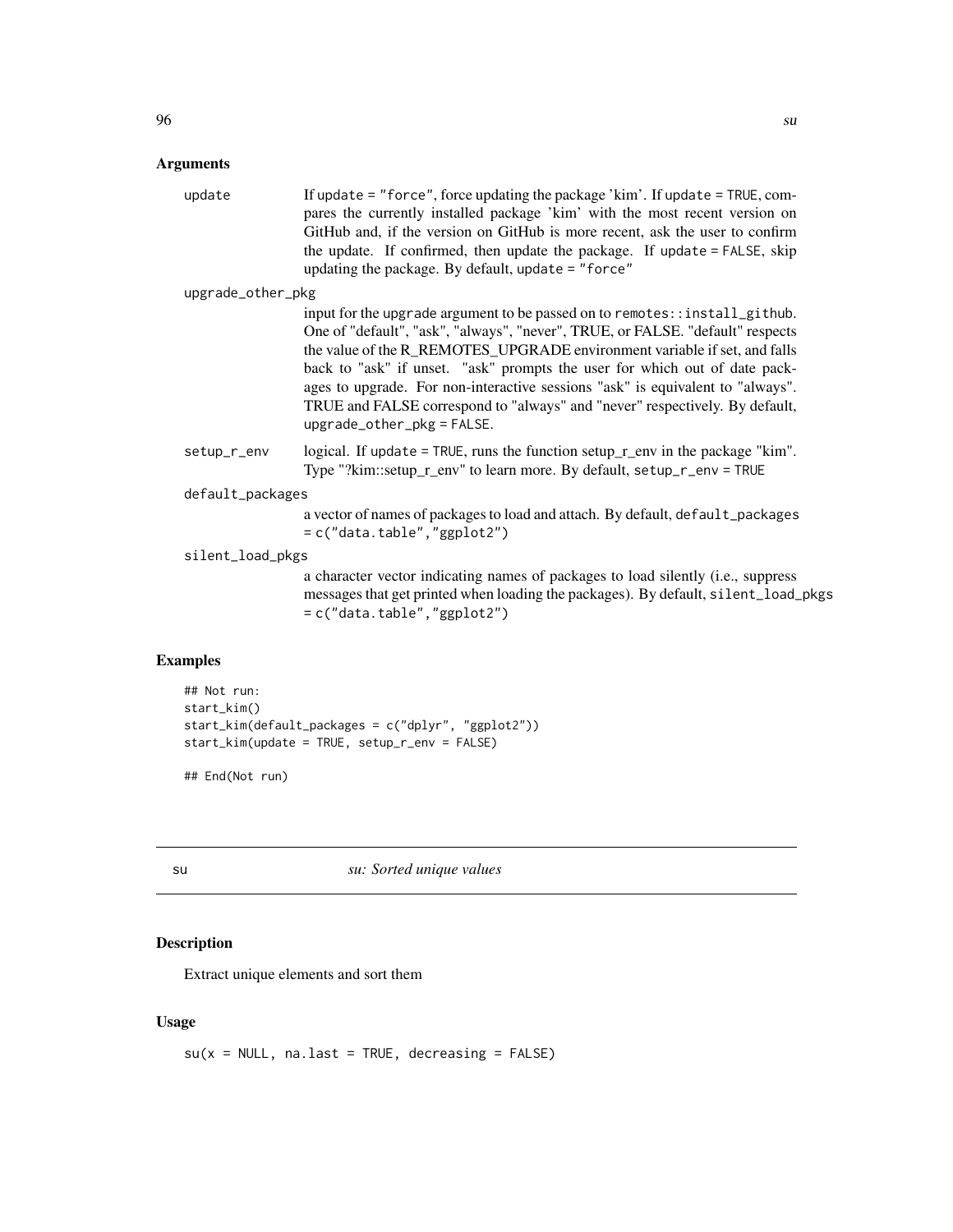# tabulate\_vector 97

## Arguments

| x          | a vector or a data frame or an array or NULL.                                                                                                                                                                                                                                                             |
|------------|-----------------------------------------------------------------------------------------------------------------------------------------------------------------------------------------------------------------------------------------------------------------------------------------------------------|
| na.last    | an argument to be passed onto the 'sort' function (in base $R$ ) for controlling the<br>treatment of NA values. If na. last = TRUE, NA values in the data are put last;<br>if $na$ . last = FALSE, NA values are put first; if $na$ . last = NA, NA values are<br>removed. By default, $na$ . last = TRUE |
| decreasing | logical. Should the sort be increasing or decreasing? An argument to be passed<br>onto the 'sort' function (in base R). By default, decreasing = FALSE                                                                                                                                                    |

## Value

a vector, data frame, or array-like 'x' but with duplicate elements/rows removed.

#### Examples

su(c(10, 3, 7, 10, NA)) su(c("b", "z", "b", "a", NA, NA, NA))

tabulate\_vector *Tabulate vector*

## Description

Shows frequency and proportion of unique values in a table format

## Usage

```
tabulate_vector(
 vector = NULL,
 na.rm = TRUE,sort_by_decreasing_count = NULL,
  sort_by_increasing_count = NULL,
  sort_by_decreasing_value = NULL,
  sort_by_increasing_value = NULL,
  total_included = TRUE,
  sigfigs = NULL,
  round_digits_after_decimal = NULL,
  output_type = "dt"
\lambda
```
#### Arguments

| vector | a character or numeric vector                                                 |
|--------|-------------------------------------------------------------------------------|
| na.rm  | if TRUE, NA values will be removed before calculating frequencies and propor- |
|        | tions.                                                                        |
|        | sort_by_decreasing_count                                                      |

if TRUE, the output table will be sorted in the order of decreasing frequency.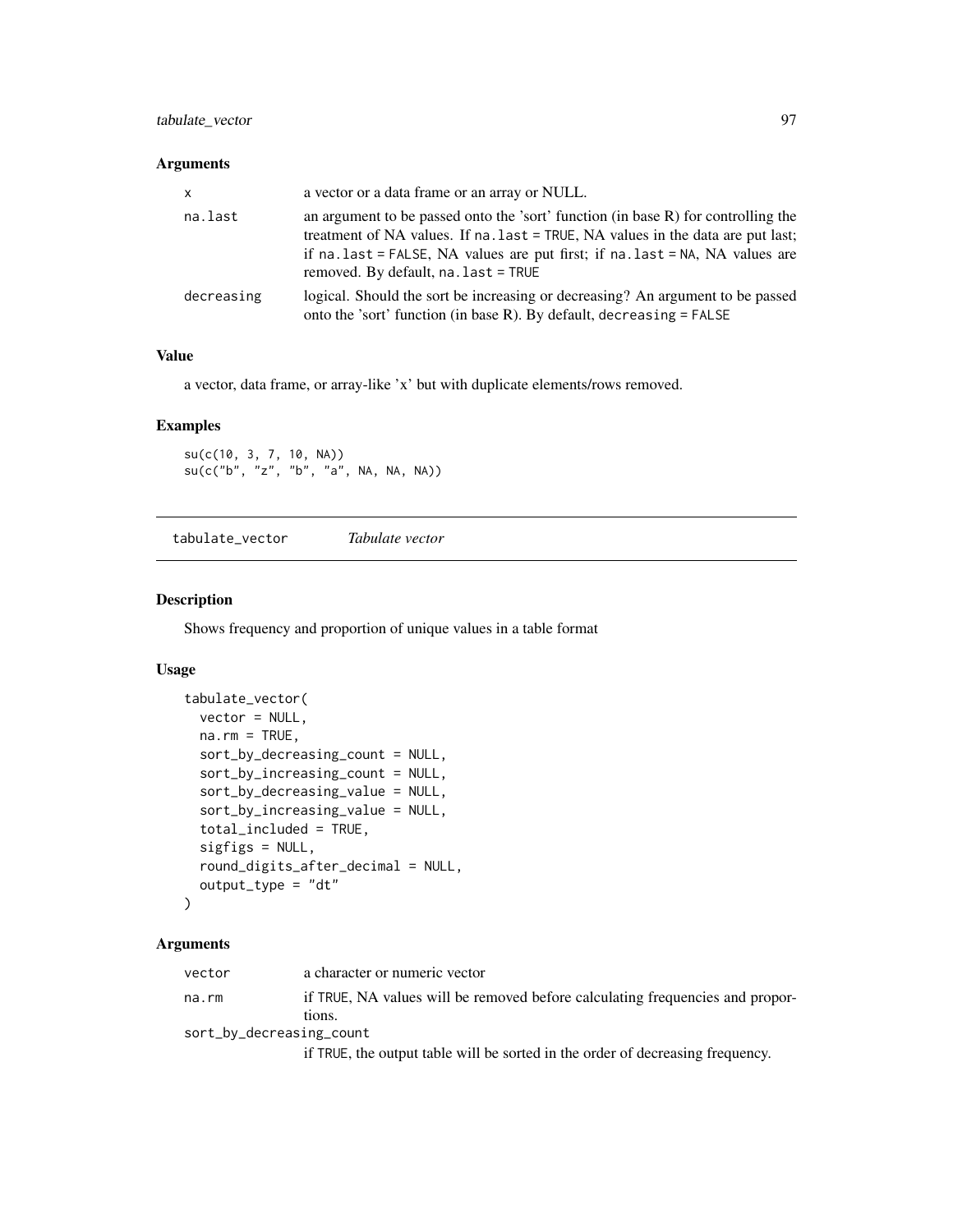| sort_by_increasing_count   |                                                                                                                |
|----------------------------|----------------------------------------------------------------------------------------------------------------|
|                            | if TRUE, the output table will be sorted in the order of increasing frequency.                                 |
| sort_by_decreasing_value   |                                                                                                                |
|                            | if TRUE, the output table will be sorted in the order of decreasing value.                                     |
| sort_by_increasing_value   |                                                                                                                |
|                            | if TRUE, the output table will be sorted in the order of increasing value.                                     |
|                            | total_included if TRUE, the output table will include a row for total counts.                                  |
| sigfigs                    | number of significant digits to round to                                                                       |
| round_digits_after_decimal |                                                                                                                |
|                            | round to nth digit after decimal (alternative to sigfigs)                                                      |
| output_type                | if output_type = "df", return a data.frame. By default, output_type = "dt",<br>which will return a data table. |
|                            |                                                                                                                |

# Value

if output\_type = "dt", which is the default, the output will be a data.table showing the count and proportion (percent) of each element in the given vector; if output\_type = "df", the output will be a data.frame showing the count and proportion (percent) of each value in the given vector.

#### Examples

```
tabulate_vector(c("a", "b", "b", "c", "c", "c", NA))
tabulate_vector(c("a", "b", "b", "c", "c", "c", NA),
  sort_by_increasing_count = TRUE
\lambdatabulate_vector(c("a", "b", "b", "c", "c", "c", NA),
  sort_by_decreasing_value = TRUE
\lambdatabulate_vector(c("a", "b", "b", "c", "c", "c", NA),
  sort_by_increasing_value = TRUE
)
tabulate_vector(c("a", "b", "b", "c", "c", "c", NA),
  sigfigs = 4)
tabulate_vector(c("a", "b", "b", "c", "c", "c", NA),
  round_digits_after_decimal = 1
)
tabulate_vector(c("a", "b", "b", "c", "c", "c", NA),
  output_type = "df"
)
```
theme\_kim *Theme Kim*

#### Description

A custom ggplot theme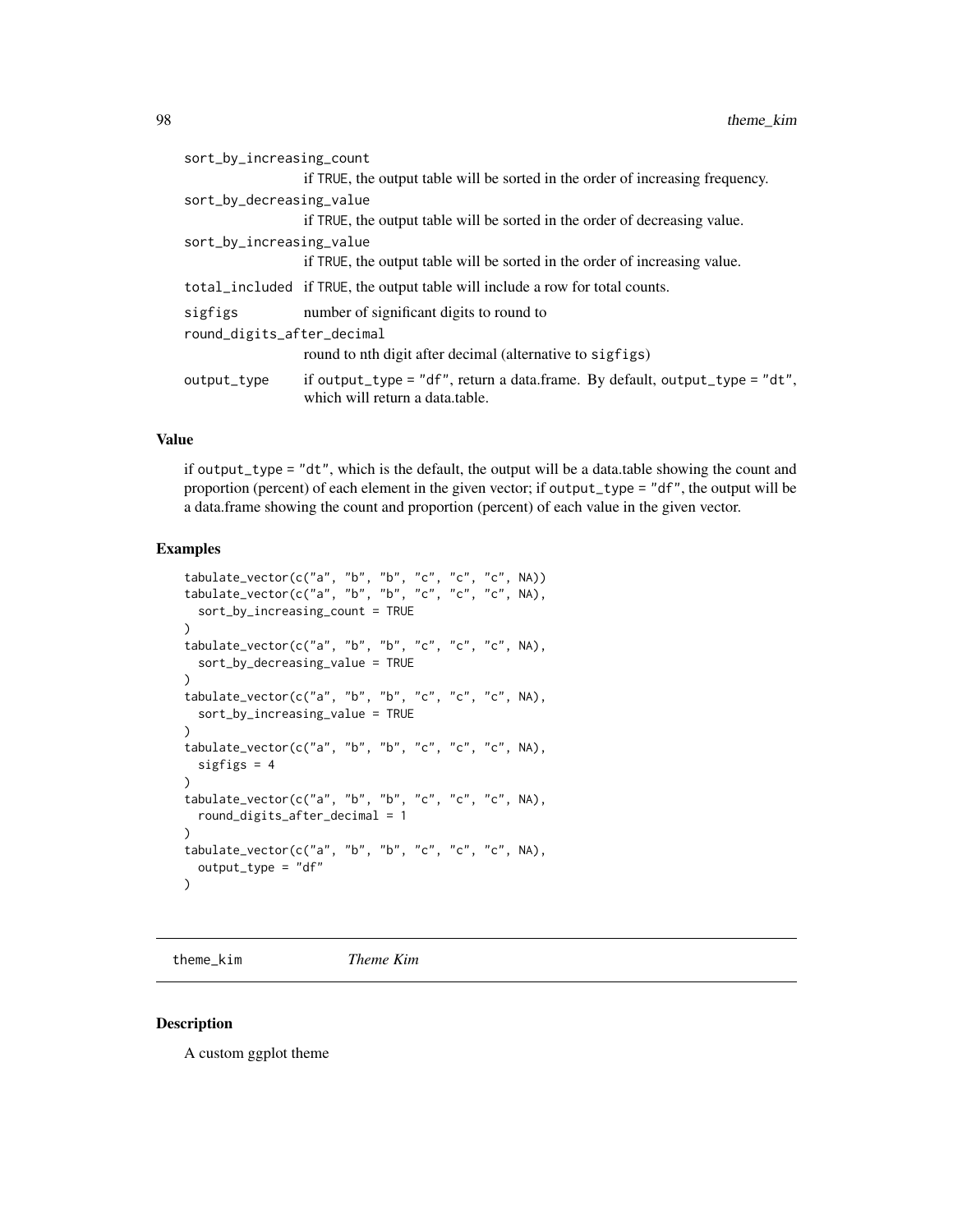## theme\_kim 99

#### Usage

```
theme_kim(
  legend_position = "none",
  base_size = 20,
  axis_tick_font_size = 20,
  axis_title_font_size = 24,
 y_axis_title_vjust = 0.85,
  axis_title_margin_size = 24,
  cap_axis_lines = FALSE
)
```
## Arguments

legend\_position

position of the legend (default = "none") base\_size base font size axis\_tick\_font\_size font size for axis tick marks axis\_title\_font\_size font size for axis title y\_axis\_title\_vjust position of the y axis title (default =  $0.85$ ). If default is used, y\_axis\_title\_vjust  $= 0.85$ , the y axis title will be positioned at 85% of the way up from the bottom of the plot. axis\_title\_margin\_size size of the margin between axis title and the axis line cap\_axis\_lines logical. Should the axis lines be capped at the outer tick marks? (default  $=$ FALSE)

## Details

If a axis lines are to be capped at the ends, the following package(s) must be installed prior to running the function: Package 'lemon' v0.4.4 (or possibly a higher version) by Edwards et al. (2020), <https://cran.r-project.org/package=lemon>

#### Value

a ggplot object; there will be no meaningful output from this function. Instead, this function should be used with another ggplot object, e.g., ggplot(mtcars,  $\text{aes}(x = \text{disp}, y = \text{mpg})$ ) + theme\_kim()

```
prep(ggplot2)
ggplot2::ggplot(mtcars, aes(x = cyl, y = mpg)) + geom\_point() + them/sim()
```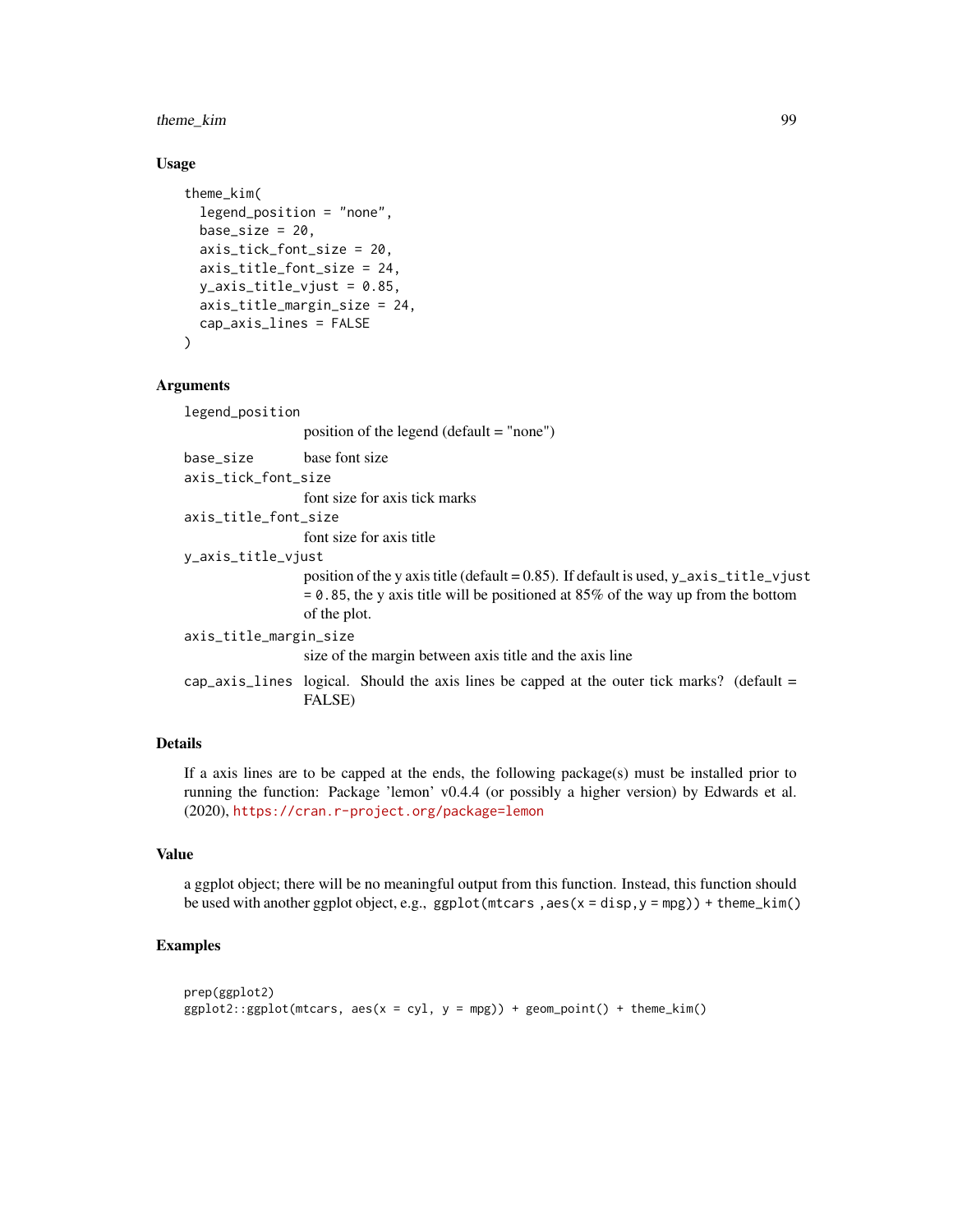top\_median\_or\_bottom *Top, median, or bottom*

#### Description

Indicates whether each value in a vector belongs to top, median, or bottom

## Usage

```
top_median_or_bottom(vector)
```
### Arguments

vector a numeric vector

## Value

a character vector indicating whether each element in a vector belongs to "top", "median", or "bottom"

#### Examples

```
top_median_or_bottom(c(1, 2, 3, NA))
top_median_or_bottom(c(1, 2, 2, NA))
top_median_or_bottom(c(1, 1, 2, NA))
```
tv *Tabulate vector*

#### Description

Shows frequency and proportion of unique values in a table format. This function is a copy of the earlier function, tabulate\_vector, in Package 'kim'

```
tv(
  vector = NULL,
 na.rm = FALSE,sort_by_decreasing_count = NULL,
  sort_by_increasing_count = NULL,
  sort_by_decreasing_value = NULL,
  sort_by_increasing_value = NULL,
  total_included = TRUE,
  sigfigs = NULL,
  round_digits_after_decimal = NULL,
  output_type = "dt"
)
```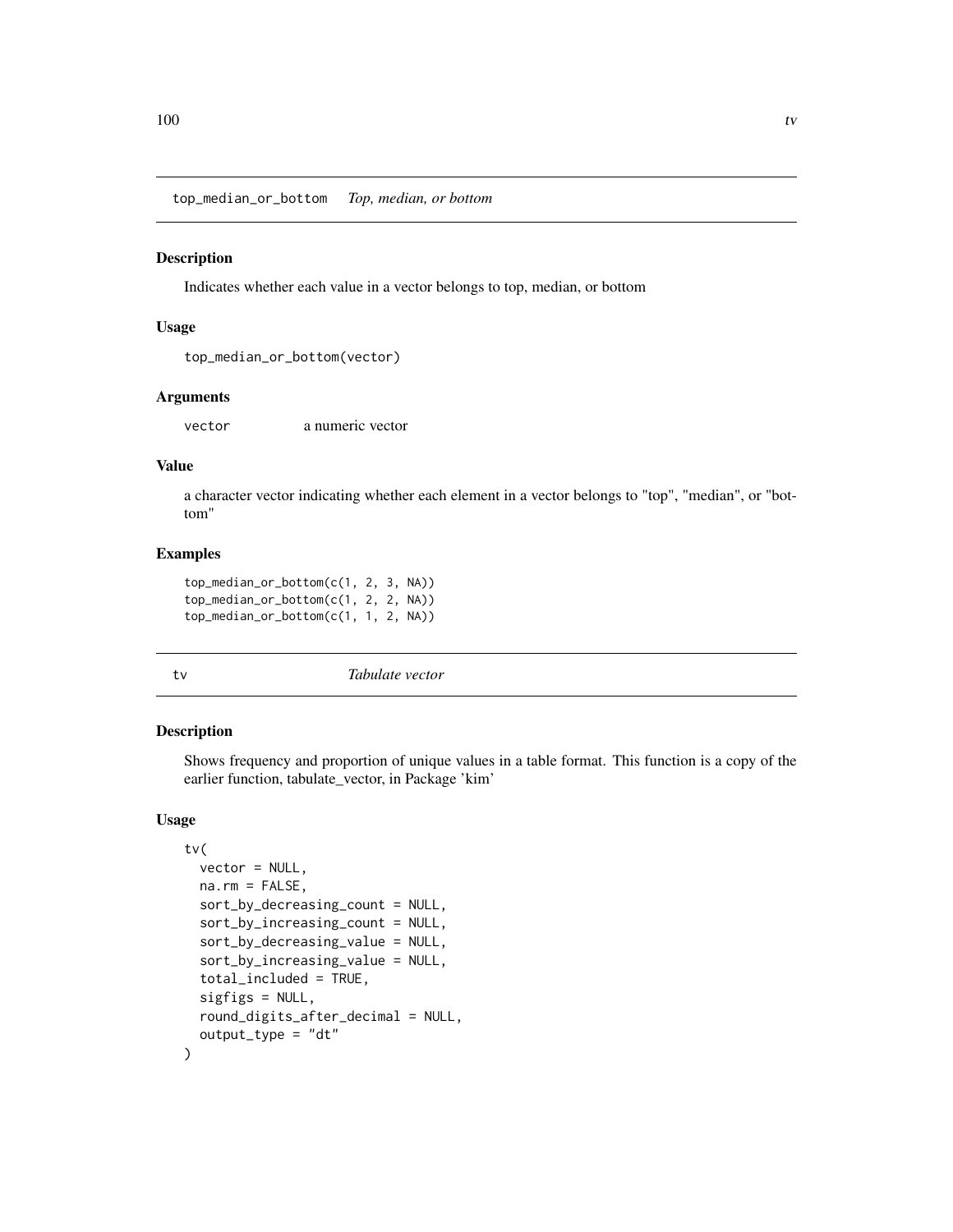#### Arguments

| a character or numeric vector                                                                                  |
|----------------------------------------------------------------------------------------------------------------|
| if TRUE, NA values will be removed before calculating frequencies and propor-<br>tions. By default, FALSE.     |
| sort_by_decreasing_count                                                                                       |
| if TRUE, the output table will be sorted in the order of decreasing frequency.                                 |
| sort_by_increasing_count                                                                                       |
| if TRUE, the output table will be sorted in the order of increasing frequency.                                 |
| sort_by_decreasing_value                                                                                       |
| if TRUE, the output table will be sorted in the order of decreasing value.                                     |
| sort_by_increasing_value                                                                                       |
| if TRUE, the output table will be sorted in the order of increasing value.                                     |
| total_included if TRUE, the output table will include a row for total counts.                                  |
| number of significant digits to round to                                                                       |
| round_digits_after_decimal                                                                                     |
| round to nth digit after decimal (alternative to sigfigs)                                                      |
| if output_type = "df", return a data.frame. By default, output_type = "dt",<br>which will return a data.table. |
|                                                                                                                |

## Value

if output\_type = "dt", which is the default, the output will be a data.table showing the count and proportion (percent) of each element in the given vector; if output\_type = "df", the output will be a data.frame showing the count and proportion (percent) of each value in the given vector.

```
tv(c("a", "b", "b", "c", "c", "c", NA))
tv(c("a", "b", "b", "c", "c", "c", NA),
  sort_by_increasing_count = TRUE
)
tv(c("a", "b", "b", "c", "c", "c", NA),
 sort_by_decreasing_value = TRUE
\lambdatv(c("a", "b", "b", "c", "c", "c", NA),
  sort_by_increasing_value = TRUE
)
tv(c("a", "b", "b", "c", "c", "c", NA),
  sigfigs = 4
)
tv(c("a", "b", "b", "c", "c", "c", NA),
 round_digits_after_decimal = 1
\mathcal{L}tv(c("a", "b", "b", "c", "c", "c", NA),
 output_type = "df"
\mathcal{L}
```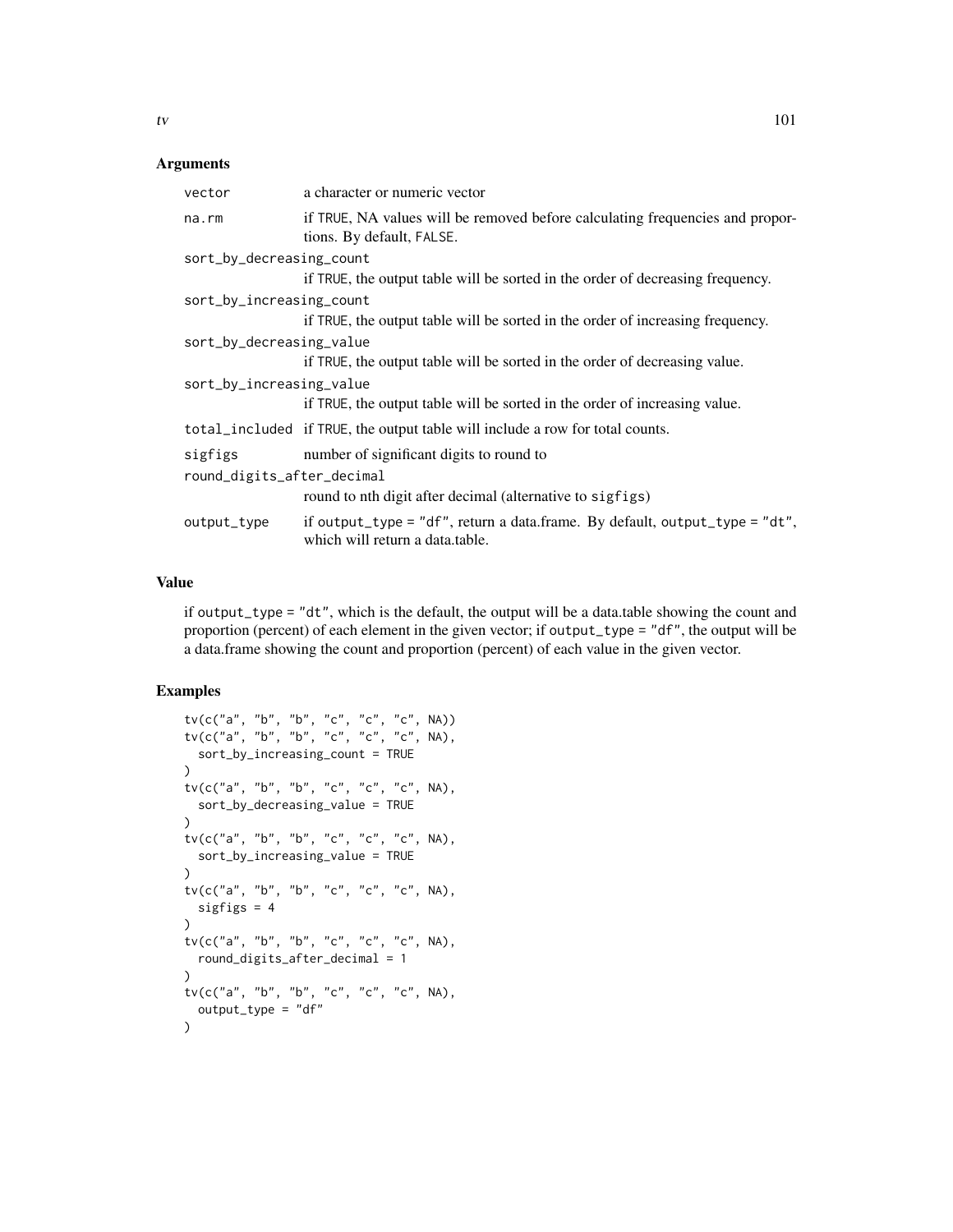## Description

Conduct a two-way analysis of variance (ANOVA).

# Usage

```
two_way_anova(
 data = NULL,
 dv_name = NULL,
 iv_1_name = NULL,
  iv_2_name = NULL,
  iv_1_values = NULL,
  iv_2_values = NULL,
  sigfigs = 3,
 robust = FALSE,iterations = 2000,
 plot = FALSE,
 error_bar = "ci",error_bar_range = 0.95,
 line_size = 1,
 dot\_size = 3,
 error_bar_tip_width = 0.13,
 position\_dodge = 0.13,
 legend_position = "right",
 output = "anova_table"
)
```

| data                 | a data object (a data frame or a data table)                                                       |
|----------------------|----------------------------------------------------------------------------------------------------|
| dv_name              | name of the dependent variable                                                                     |
| $iv_1$ _name         | name of the first independent variable                                                             |
| $iv_2$ _name         | name of the second independent variable                                                            |
| $iv_1_$ values       | restrict all analyses to observations having these values for the first independent<br>variable    |
| $iv_2_\text{values}$ | restrict all analyses to observations having these values for the second indepen-<br>dent variable |
| sigfigs              | number of significant digits to which to round values in anova table (default $=$<br>3)            |
| robust               | if TRUE, conduct a robust ANOVA in addition.                                                       |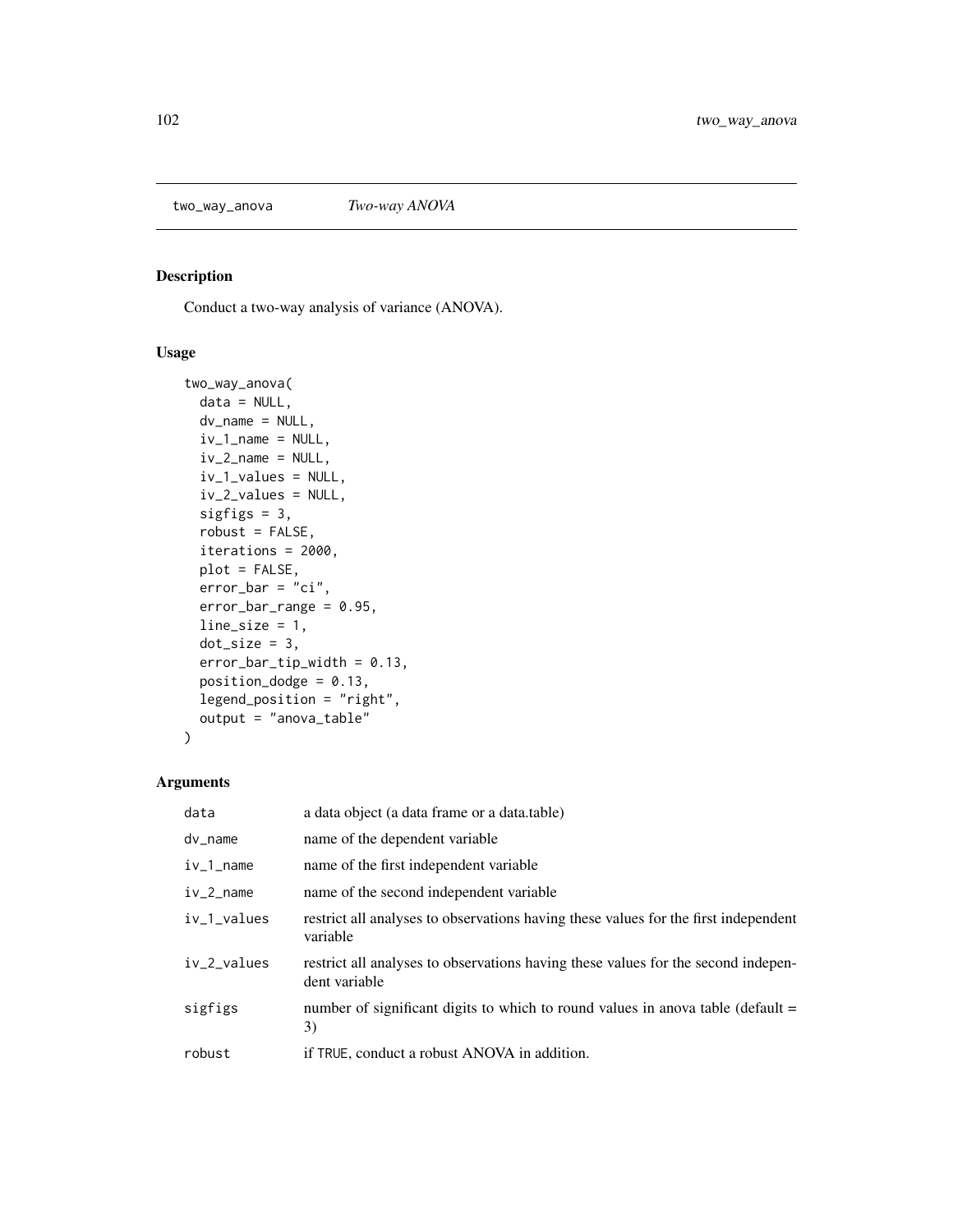| iterations                      | number of bootstrap samples for robust ANOVA. The default is set at 2000, but<br>consider increasing the number of samples to 5000, 10000, or an even larger<br>number, if slower handling time is not an issue. |  |
|---------------------------------|------------------------------------------------------------------------------------------------------------------------------------------------------------------------------------------------------------------|--|
| plot                            | if TRUE, print a plot and enable returning an output.                                                                                                                                                            |  |
| error_bar                       | if error_bar = "se"; error bars will be +/-1 standard error, if error_bar = "ci"<br>error bars will be a confidence interval; if error_bar = "pi", error bars will be<br>a prediction interval                   |  |
| error_bar_range                 |                                                                                                                                                                                                                  |  |
|                                 | width of the confidence or prediction interval (default = $0.95$ for 95 percent con-<br>fidence or prediction interval). This argument will not apply when error_bar =<br>"se"                                   |  |
| line_size                       | thickness of the lines connecting group means, $(\text{default} = 1)$                                                                                                                                            |  |
| dot_size<br>error_bar_tip_width | size of the dots indicating group means (default $= 3$ )                                                                                                                                                         |  |
|                                 | graphically, width of the segments at the end of error bars (default = $0.13$ )                                                                                                                                  |  |
|                                 | position_dodge by how much should the group means and error bars be horizontally offset from<br>each other so as not to overlap? (default = $0.13$ )                                                             |  |
| legend_position                 |                                                                                                                                                                                                                  |  |
|                                 | position of the legend: "none", "top", "right", "bottom", "left", "none" (de-<br>$fault="right")$                                                                                                                |  |
| output                          | output type can be one of the following: "anova_table", "group_stats",<br>"plot", "levene_test_result", "robust_anova_results", "robust_anova_post_hoc_results",<br>"robust_anova_post_hoc_contrast", "all"      |  |

## Details

The following package(s) must be installed prior to running this function: Package 'car' v3.0.9 (or possibly a higher version) by Fox et al. (2020), <https://cran.r-project.org/package=car>

If robust ANOVA is to be conducted, the following package(s) must be installed prior to running the function: Package 'WRS2' v1.1-1 (or possibly a higher version) by Mair & Wilcox (2021), <https://cran.r-project.org/package=WRS2>

## Value

by default, the output will be "anova\_table"

```
two_way_anova(
 data = mtcars, dv_{\text{name}} = "mpg", iv_{\text{1_name}} = "vs",iv_2<sub>name</sub> = "am", iterations = 100)
anova_results <- two_way_anova(
 data = mtcars, dv_name = "mpg", iv_1_name = "vs",
  iv_2-name = "am", output = "all")
anova_results
```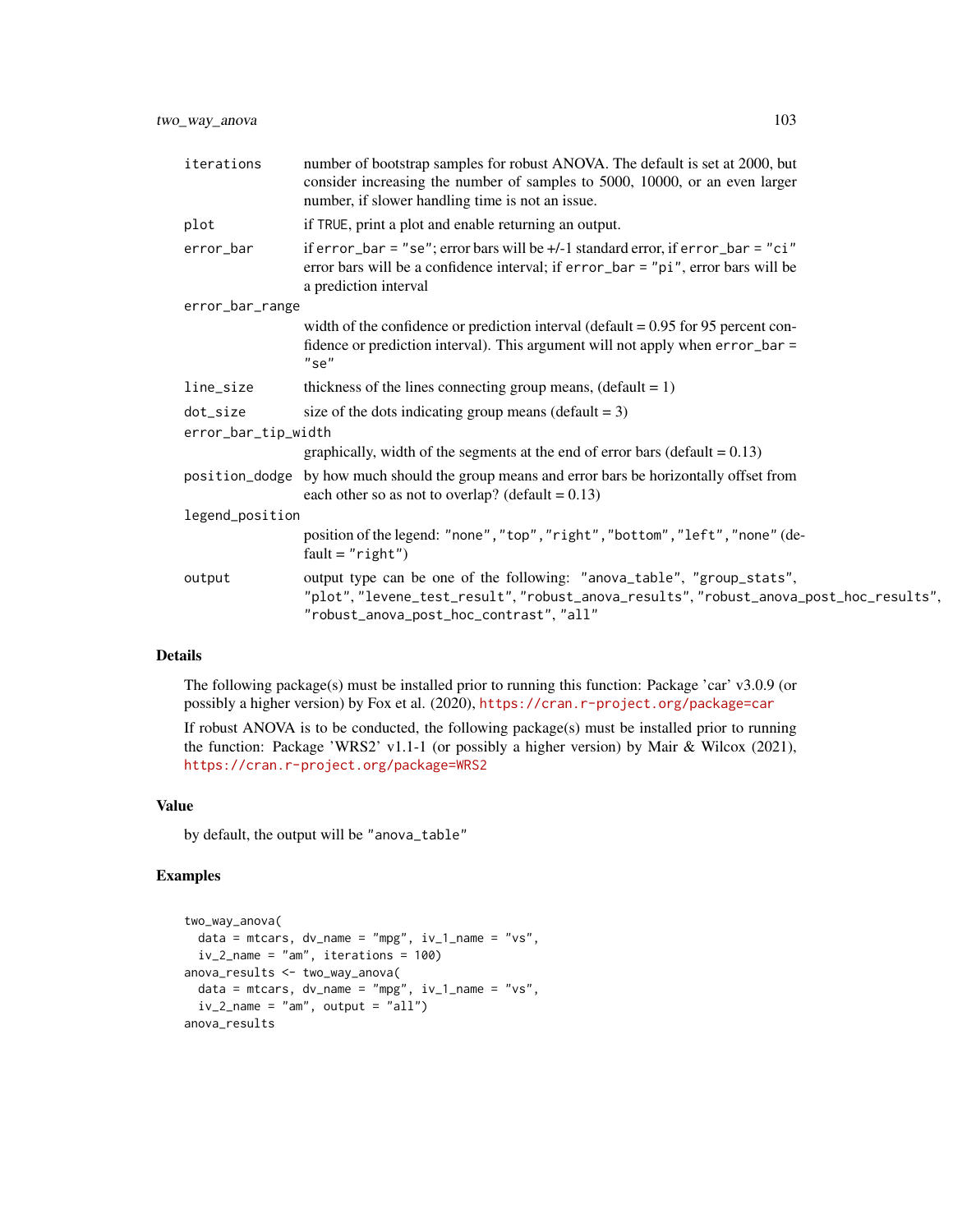t\_test\_pairwise *t test, pairwise*

# Description

Conducts a t-test for every possible pairwise comparison with Bonferroni correction

# Usage

```
t_test_pairwise(
  data = NULL,
  iv_name = NULL,dv_name = NULL,sigfigs = 3,
  \text{cohen}_d = \text{TRUE},
  cohen_d_w_ci = TRUE,bonferroni = TRUE,
  mann_whitney = TRUE,
  t_test_stats = FALSE,
  t_test_df_decimals = 1,
  sd = FALSE\mathcal{L}
```
## Arguments

| a data object (a data frame or a data.table)                                                                                         |
|--------------------------------------------------------------------------------------------------------------------------------------|
| name of the independent variable                                                                                                     |
| name of the dependent variable                                                                                                       |
| number of significant digits to round to                                                                                             |
| if $cohen_d = TRUE$ , $Cohen's$ d statistics will be included in the output data.table.                                              |
| if cohen_d_w_ci = TRUE, Cohen's d with $95\%$ CI will be included in the output<br>data.table.                                       |
| if bonferroni = TRUE, Bonferroni tests will be conducted for t-tests or Mann-<br>Whitney tests.                                      |
| if TRUE, Mann-Whitney test results will be included in the output data.table. If<br>FALSE, Mann-Whitney tests will not be performed. |
| if t_test_stats = TRUE, t-test statistic and degrees of freedom will be included<br>in the output data.table.                        |
| t_test_df_decimals                                                                                                                   |
| number of decimals for the degrees of freedom in t-tests (default = $1$ )                                                            |
| if sd = TRUE, standard deviations will be included in the output data.table.                                                         |
|                                                                                                                                      |

## Value

the output will be a data.table showing results of all pairwise comparisons between levels of the independent variable.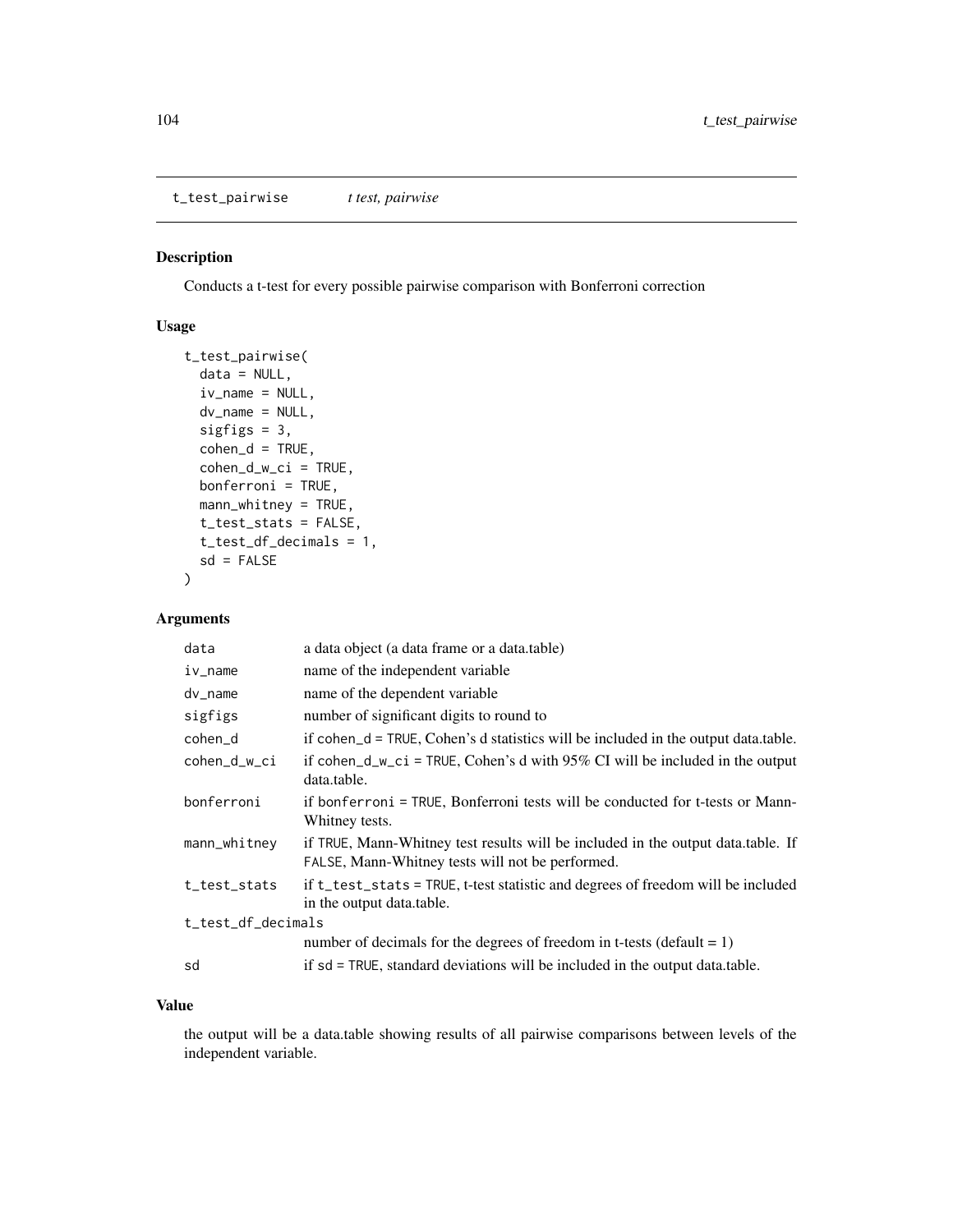# Examples

```
## Not run:
t_test_pairwise(data = iris, iv_name = "Species", dv_name = "Sepal.Length")
t_test_pairwise(data = iris, iv_name = "Species",
dv_name = "Sepal.Length", t_test_stats = TRUE, sd = TRUE)
t_test_pairwise(data = iris, iv_name = "Species", dv_name = "Sepal.Length",
mann_whitney = FALSE)
```
## End(Not run)

#### und *Undocumented functions*

#### Description

A collection of miscellaneous functions lacking documentations

## Usage

 $und(fn, \ldots)$ 

# Arguments

| fn       | name of the function       |
|----------|----------------------------|
| $\cdots$ | arguments for the function |

# Value

the output will vary by function

```
# correlation
und(corr_text, x = 1:5, y = c(1, 2, 2, 3))
# mean center
und(mean_center, 1:10)
# compare results with base function
scale(1:10, scale = TRUE)
# find the modes
und(mode, c(3, 3, 3, 1, 2, 2))
# return values that are not outliers
und(outlier_rm, c(12:18, 100))
kim::outlier(c(1:10, 100))
```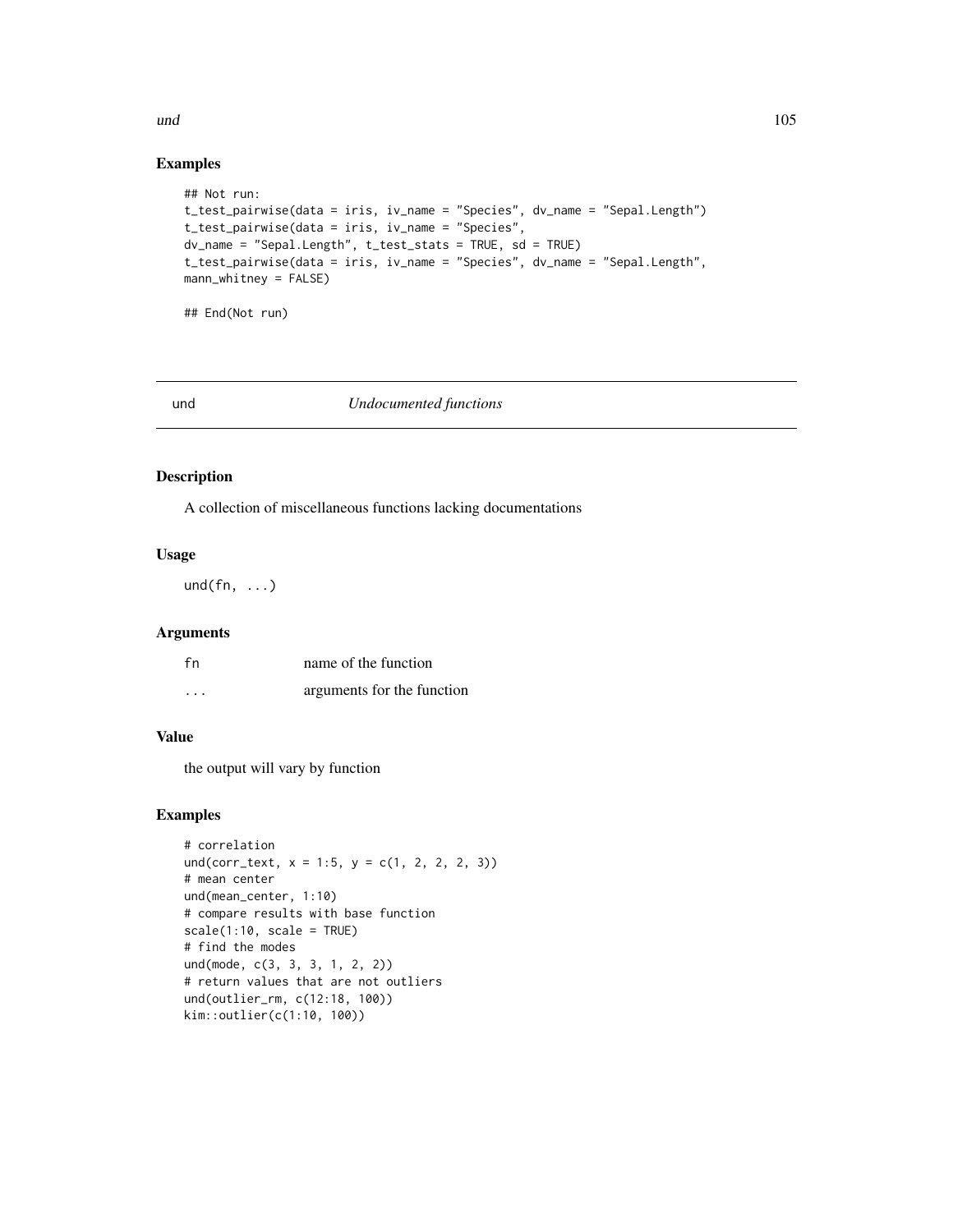unload\_user\_installed\_pkgs

*Unload all user-installed packages*

## Description

Unload all user-installed packages

#### Usage

```
unload_user_installed_pkgs(exceptions = NULL, force = FALSE, keep_kim = TRUE)
```
# Arguments

| exceptions | a character vector of names of packages to keep loaded                                                                                                                                                  |
|------------|---------------------------------------------------------------------------------------------------------------------------------------------------------------------------------------------------------|
| force      | logical. Should a package be unloaded even though other attached packages<br>depend on it? By default, force $=$ FALSE                                                                                  |
| keep_kim   | logical. If keep_kim = FALSE, Package 'kim' will be detached along with all<br>other user-installed packages. If keep_kim = TRUE, Package 'kim' will not be<br>$detached. By default, keep_kim = FALSE$ |

# Examples

## Not run: unload\_user\_installed\_pkgs()

## End(Not run)

update\_kim *Update the package 'kim'*

# Description

Updates the current package 'kim' by installing the most recent version of the package from GitHub This function requires installing Package 'remotes' v2.4.2 (or possibly a higher version) by Csardi et al. (2021), <https://cran.r-project.org/package=remotes>

```
update_kim(force = TRUE, upgrade_other_pkg = FALSE, confirm = TRUE)
```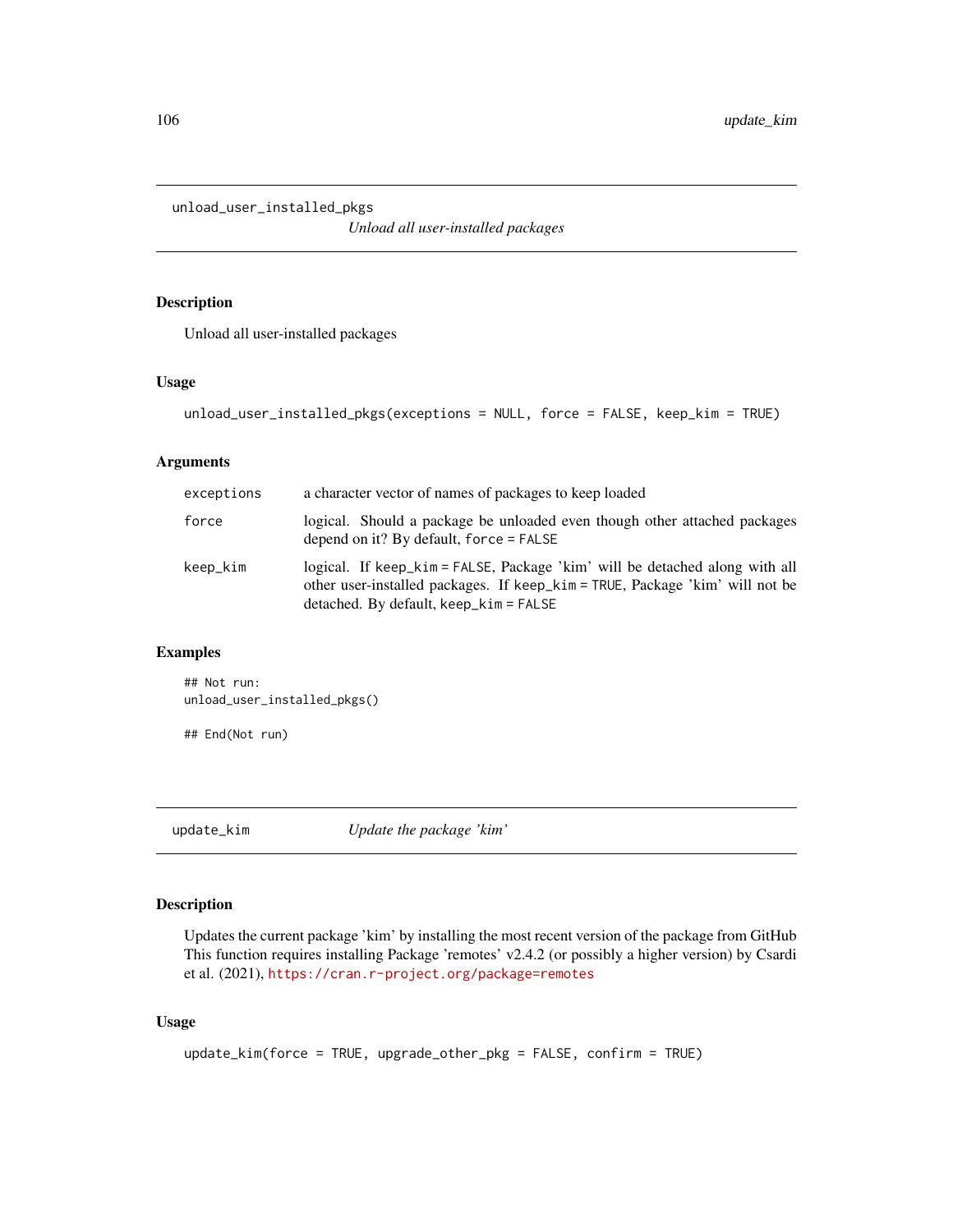#### vlookup 107

# Arguments

| force             | logical. If force = TRUE, force installing the update. If force = FALSE, do not<br>force installing the update. By default, force = TRUE.                                                                                                                                                                                                                                                                                                                                                                                 |
|-------------------|---------------------------------------------------------------------------------------------------------------------------------------------------------------------------------------------------------------------------------------------------------------------------------------------------------------------------------------------------------------------------------------------------------------------------------------------------------------------------------------------------------------------------|
| upgrade_other_pkg |                                                                                                                                                                                                                                                                                                                                                                                                                                                                                                                           |
|                   | input for the upgrade argument to be passed on to remotes::install_github.<br>One of "default", "ask", "always", "never", TRUE, or FALSE. "default" respects<br>the value of the R_REMOTES_UPGRADE environment variable if set, and falls<br>back to "ask" if unset. "ask" prompts the user for which out of date pack-<br>ages to upgrade. For non-interactive sessions "ask" is equivalent to "always".<br>TRUE and FALSE correspond to "always" and "never" respectively. By default,<br>$upsrad$ e_other_pkg = FALSE. |
| confirm           | logical. If confirm = TRUE, the user will need to confirm the update. If confirm<br>$=$ FALSE, the confirmation step will be skipped. By default, confirm = TRUE.                                                                                                                                                                                                                                                                                                                                                         |

# Value

there will be no output from this function. Rather, executing this function will update the current 'kim' package by installing the most recent version of the package from GitHub.

# Examples

```
## Not run:
if (interactive()) {update_kim()}
## End(Not run)
```
vlookup *Vlookup*

# Description

Look up values in a reference data.table and return values associated with the looked-up values contained in the reference data.table

```
vlookup(
  lookup_values = NULL,
  reference_dt = NULL,
  col_name_for_lookup_values = NULL,
  col_name_for_output_values = NULL
\mathcal{E}
```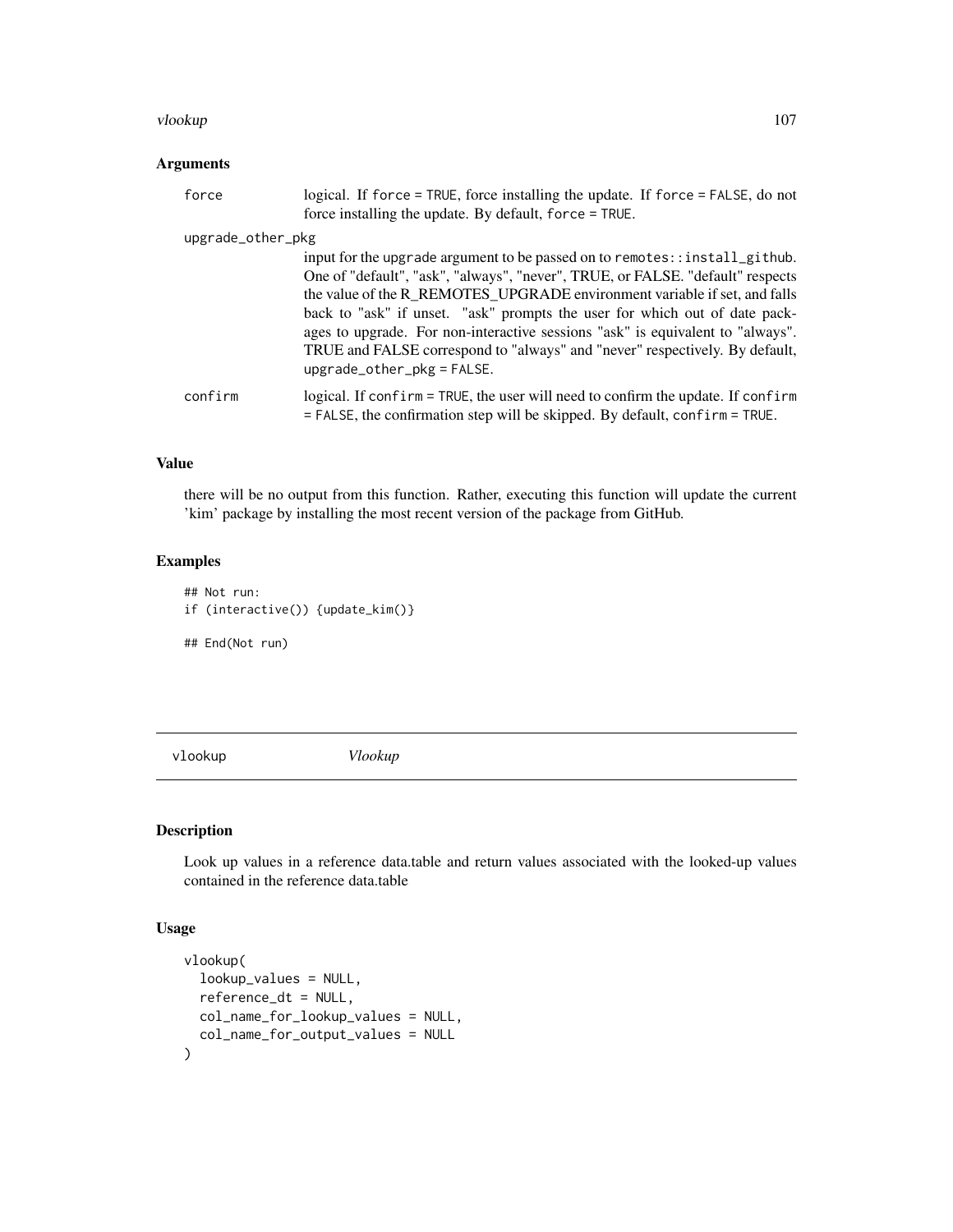## Arguments

| lookup_values              | a vector of values to look up                                                                                                                                         |
|----------------------------|-----------------------------------------------------------------------------------------------------------------------------------------------------------------------|
| reference_dt               | a data.table containing the values to look up as well as values associated with<br>the looked-up values that need to be returned.                                     |
| col_name_for_lookup_values | in the reference data.table, name of the column containing lookup_values.                                                                                             |
| col_name_for_output_values | in the reference data.table, name of the column containing values to return (i.e.,<br>values associated with the looked-up values that will be the function's output) |

#### Examples

```
vlookup(lookup_values = c(2.620, 2.875), reference_dt = mtcars[1:9, ],
col_name_for_lookup_values = "wt", col_name_for_output_values = "qsec")
```

```
weighted_mean_r Weighted mean correlation
```
#### Description

Calculate the weighted mean correlation coefficient for a given correlations and sample sizes. See Field (2001) doi:10.1037/1082-989X.6.2.161

#### Usage

weighted\_mean\_r(r = NULL, n = NULL, ci = 0.95, sigfigs = 3, silent = FALSE)

## Arguments

| r       | a (vector of) correlation coefficient(s)                                                                                                                                                                                                              |
|---------|-------------------------------------------------------------------------------------------------------------------------------------------------------------------------------------------------------------------------------------------------------|
| n       | a (vector of) sample size $(s)$                                                                                                                                                                                                                       |
| ci      | size of the confidence interval. Input can be any value less than 1 and greater<br>than or equal to 0. By default, $ci = 0.95$ . If $ci = TRUE$ , the default value of 0.95<br>will be used. If ci = FALSE, no confidence interval will be estimated. |
| sigfigs | number of significant digits to round to $(default = 3)$                                                                                                                                                                                              |
| silent  | logical. If silent = FALSE, a message regarding the weighted mean correlation<br>and its p-value and CI will be printed. If silent = TRUE, this message will be<br>suppressed. By default, silent = FALSE.                                            |

#### Value

the output will be a list of vector of correlation coefficient(s).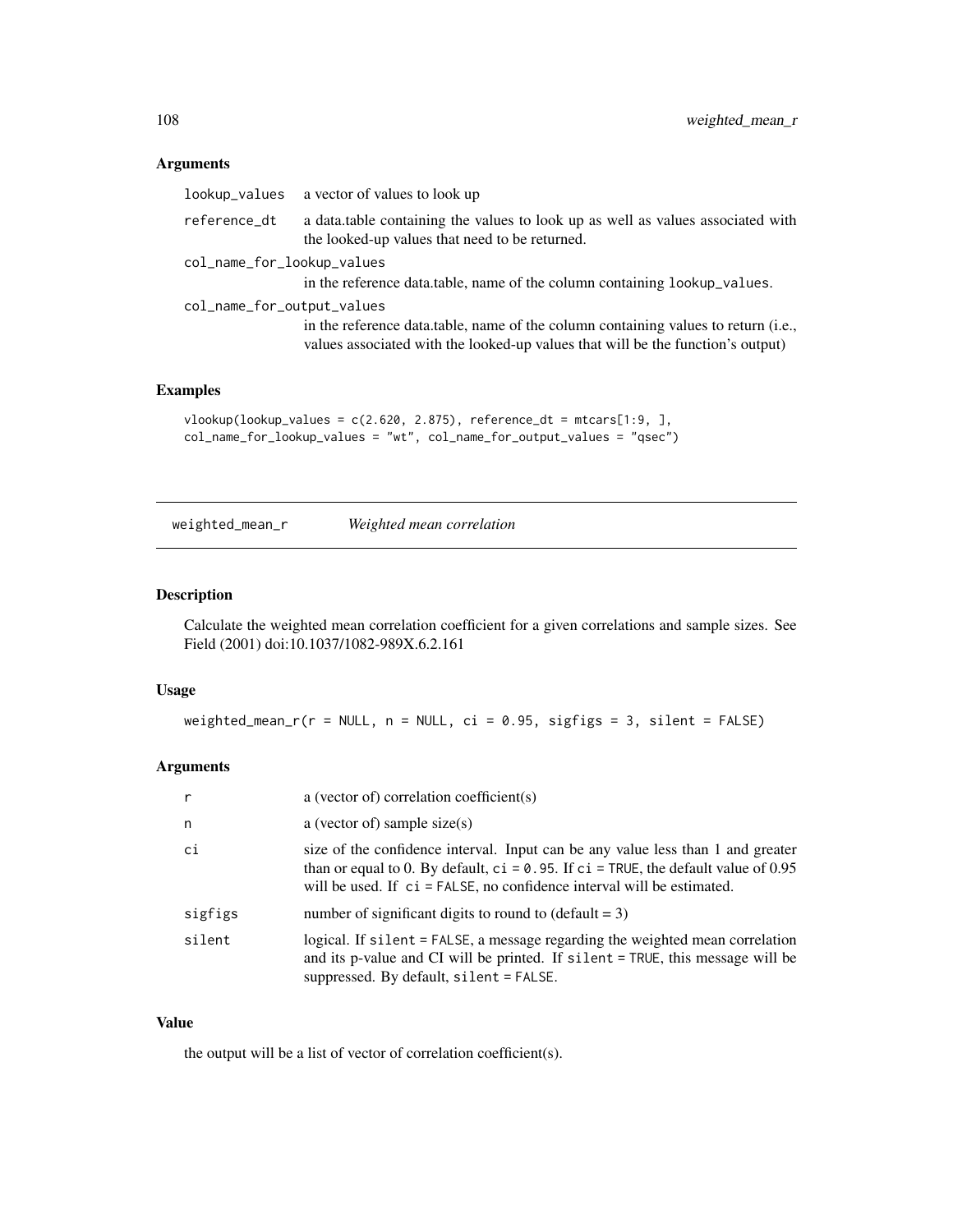# <span id="page-108-0"></span>weighted\_z 109

# Examples

```
weighted_mean_r(r = c(0.2, 0.4), n = c(100, 100))
weighted_mean_r(r = c(0.2, 0.4), n = c(100, 20000))# example consistent with using MedCalc
weighted_mean_r(
r = c(0.51, 0.48, 0.3, 0.21, 0.6, 0.46, 0.22, 0.25),n = c(131, 129, 155, 121, 111, 119, 112, 145))
```
weighted\_z *Weighted z*

# Description

Calculate the weighted z (for calculating weighted mean correlation). See p. 231 of the book Hedges & Olkin (1985), Statistical Methods for Meta-Analysis (ISBN: 0123363802).

#### Usage

weighted\_ $z(z = NULL, n = NULL)$ 

#### Arguments

| a vector of z values                                                                                                             |
|----------------------------------------------------------------------------------------------------------------------------------|
| a vector of sample sizes which will be used to calculate the weights, which in<br>turn will be used to calculate the weighted z. |

#### Value

the output will be a weighted z value.

#### Examples

```
weighted_z(1:3, c(100, 200, 300))
weighted_z(z = c(1:3, NA), n = c(100, 200, 300, NA))
```
wilcoxon\_rank\_sum\_test

*Wilcoxon Rank-Sum Test (Also called the Mann-Whitney U Test)*

#### Description

A nonparametric equivalent of the independent t-test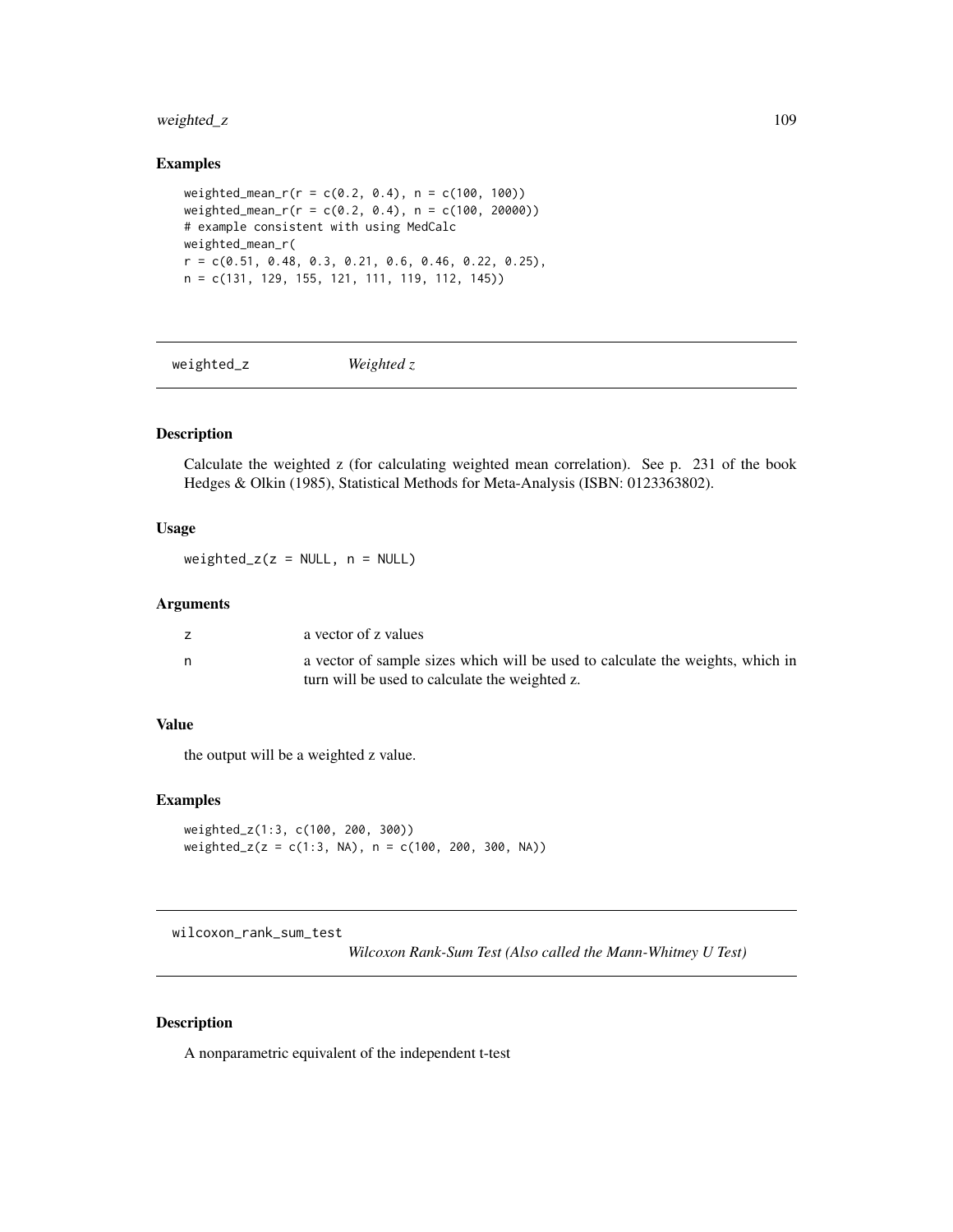# Usage

```
wilcoxon_rank_sum_test(
  data = NULL,iv_name = NULL,dv_name = NULL,
  sigfigs = 3
\mathcal{L}
```
## Arguments

| data    | a data object (a data frame or a data table)                  |
|---------|---------------------------------------------------------------|
| iv_name | name of the independent variable (grouping variable)          |
| dy name | name of the dependent variable (measure variable of interest) |
| sigfigs | number of significant digits to round to                      |

# Value

the output will be a data.table object with all pairwise Wilcoxon rank-sum test results

#### Examples

```
wilcoxon_rank_sum_test(
data = iris, iv_name = "Species", dv_name = "Sepal.Length")
```

| write_csv | Write to a csv file |
|-----------|---------------------|
|           |                     |

# Description

Write to a csv file

# Usage

write\_csv(data = NULL, name = NULL, timestamp = NULL)

#### Arguments

| data      | a data object (a data frame or a data table)                                                                                                               |
|-----------|------------------------------------------------------------------------------------------------------------------------------------------------------------|
| name      | a character string of the csy file name without the ".csy" extension. For example,<br>if the csy file to write to is "myfile.csy", enter name $=$ "myfile" |
| timestamp | logical. Should the timestamp be appended to the file name?                                                                                                |

#### Value

the output will be a .csv file in the working directory, that is, an output from the data.table function, fwrite

<span id="page-109-0"></span>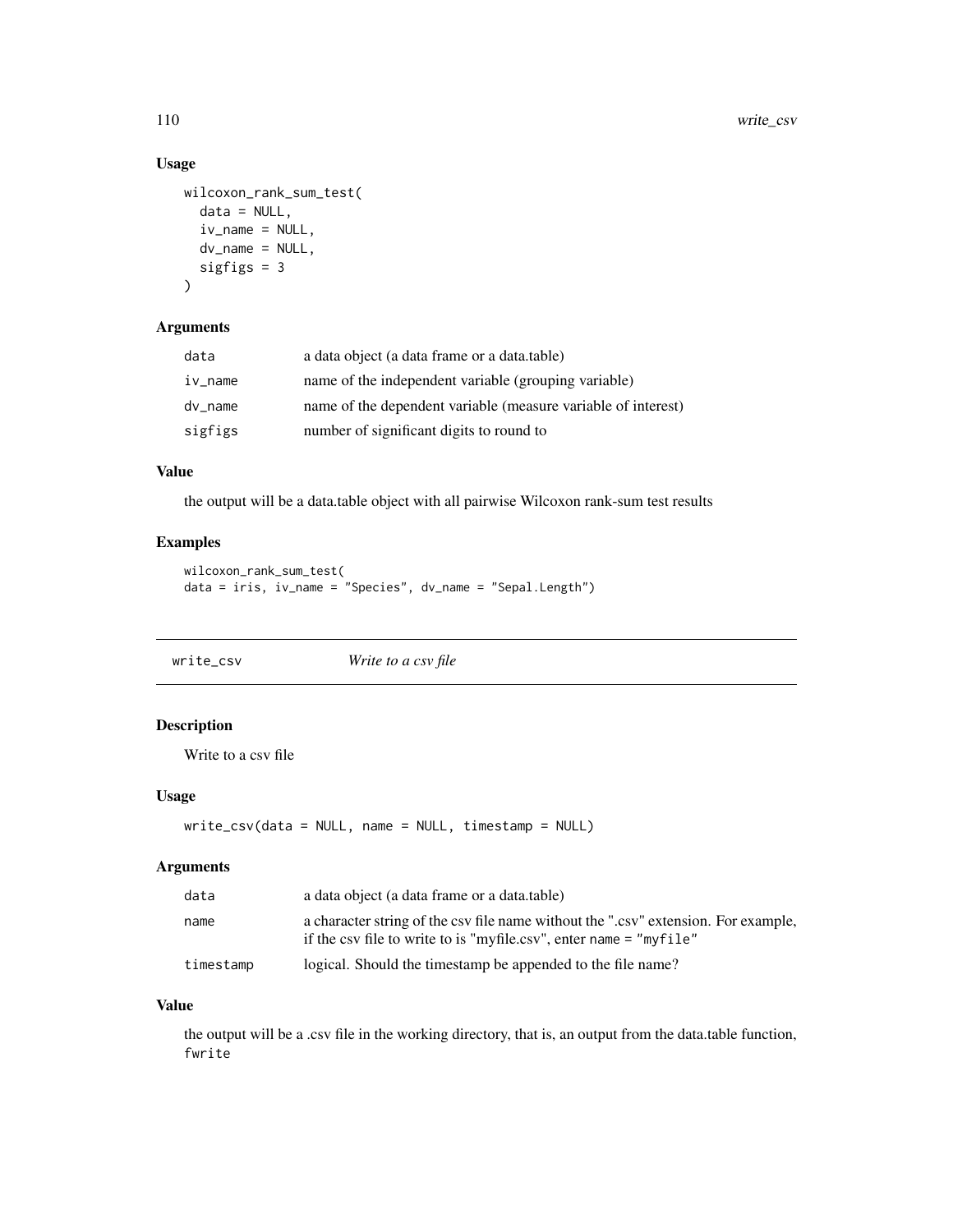# <span id="page-110-0"></span>z\_to\_r\_transform 111

## Examples

```
## Not run:
write_csv(mtcars, "mtcars_from_write_csv")
write_csv(mtcars)
```
## End(Not run)

z\_to\_r\_transform *Z to r transformation (Inverse of Fisher's Z transformation)*

#### Description

Perform the Z-to-r transformation (i.e., the inverse of Fisher's r-to-Z transformation) for given Z value(s).

# Usage

z\_to\_r\_transform(z = NULL)

# Arguments

z a (vector of) Z values

#### Value

the output will be a vector of correlation coefficient(s) that are the result(s) of the  $Z$ -to-r transformation.

# Examples

z\_to\_r\_transform(2.646652)  $z_to_r_t$ transform $(z = -3:3)$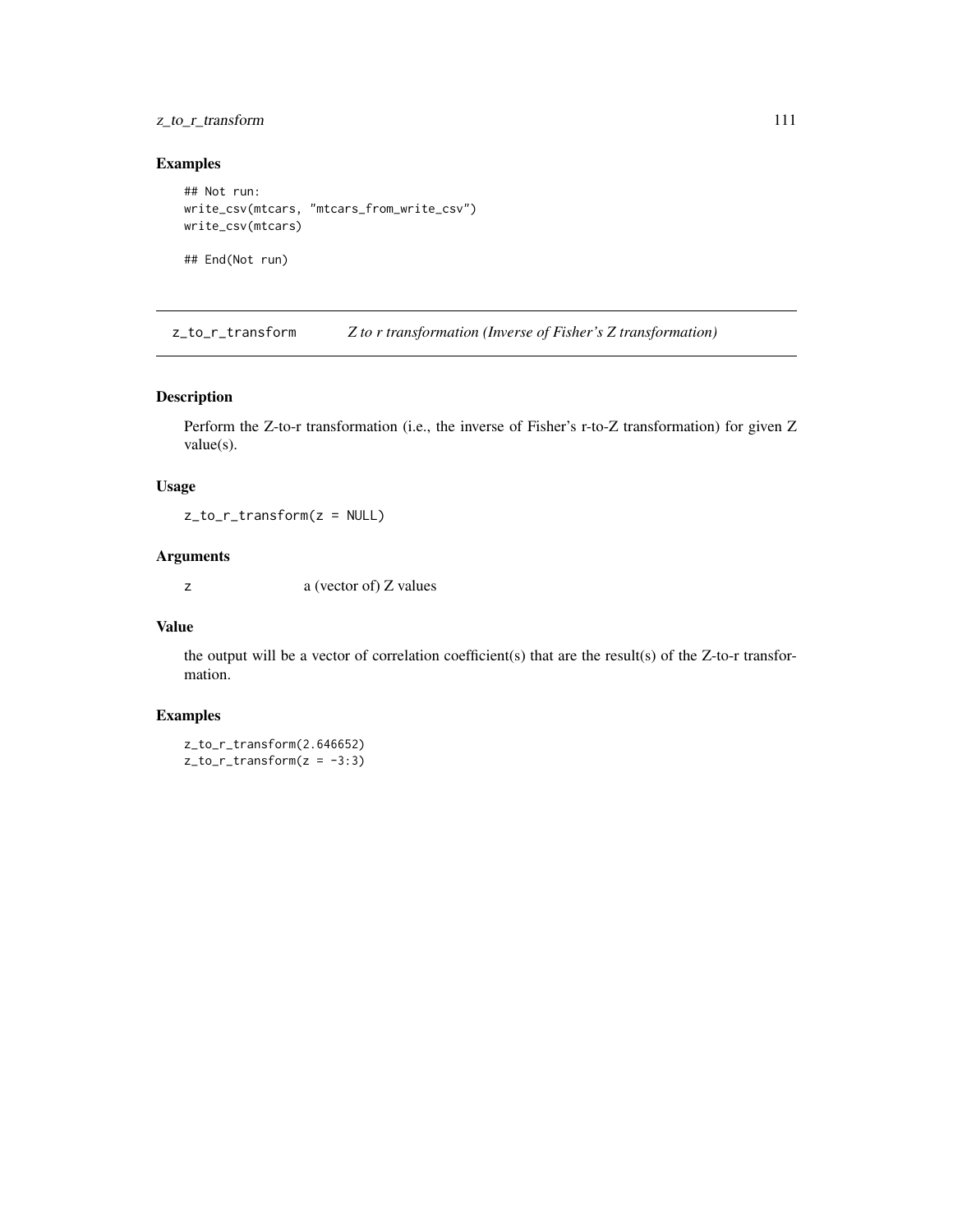# **Index**

barplot\_for\_counts, [4](#page-3-0) bracket, [4](#page-3-0) capitalize, [6](#page-5-0) change\_var\_names, [7](#page-6-0) check\_req\_pkg, [8](#page-7-0) chi\_squared\_test\_pairwise, [8](#page-7-0) clean\_data\_from\_qualtrics, [10](#page-9-0) coefficent\_of\_variation, [11](#page-10-0) cohen\_d, [12](#page-11-0) cohen\_d\_borenstein, [13](#page-12-0) cohen\_d\_from\_cohen\_textbook, [14](#page-13-0) cohen\_d\_over\_n, [15](#page-14-0) cohen\_d\_torchiano, [16](#page-15-0) combine\_data\_across\_cols, [17](#page-16-0) comma\_sep\_string\_to\_numbers, [17](#page-16-0) compare\_datasets, [18](#page-17-0) compare\_dependent\_rs, [19](#page-18-0) compare\_effect\_sizes, [20](#page-19-0) compare\_groups, [21](#page-20-0) compare\_independent\_rs, [23](#page-22-0) convert\_cols\_to\_numeric, [25](#page-24-0) convert\_to\_excel\_formula, [26](#page-25-0) correlation\_matrix, [26](#page-25-0) cum\_percent\_plot, [27](#page-26-0)

desc\_stats, [28](#page-27-0) desc\_stats\_by\_group, [29](#page-28-0) detach\_user\_installed\_pkgs, [30](#page-29-0) duplicated\_values, [31](#page-30-0)

exit\_from\_parent\_function, [32](#page-31-0)

find\_duplicates, [32](#page-31-0) fisher\_z\_transform, [33](#page-32-0) floodlight\_2\_by\_continuous, [34](#page-33-0) forest\_plot, [36](#page-35-0)

ggsave\_quick, [39](#page-38-0)

histogram, [40](#page-39-0)

histogram\_by\_group, [42](#page-41-0) histogram\_w\_outlier\_bins, [43](#page-42-0) id\_across\_datasets, [45](#page-44-0) install\_all\_dependencies, [46](#page-45-0) kurtosis, [47](#page-46-0) logistic\_reg\_w\_interaction, [51](#page-50-0) logistic\_regression, [48](#page-47-0) logistic\_regression\_table, [50](#page-49-0) mann\_whitney, [52](#page-51-0) matrix\_prep\_dt, [53](#page-52-0) mediation\_analysis, [54](#page-53-0) merge\_data\_table\_list, [57](#page-56-0) merge\_data\_tables, [55](#page-54-0) multiple\_regression, [58](#page-57-0) noncentrality\_parameter, [59](#page-58-0) order\_rows\_specifically\_in\_dt, [60](#page-59-0) outlier, [61](#page-60-0) p0, [62](#page-61-0) parallel\_analysis, [62](#page-61-0) percentile\_rank, [63](#page-62-0) pivot\_table, [64](#page-63-0) plot\_group\_means, [65](#page-64-0) pm, [67](#page-66-0) population\_variance, [67](#page-66-0) prep, [68](#page-67-0) pretty\_round\_p\_value, [69](#page-68-0) pretty\_round\_r, [70](#page-69-0) print\_loop\_progress, [70](#page-69-0) proportion\_of\_values\_in\_vector, [71](#page-70-0) q\_stat\_test\_homo\_r, [73](#page-72-0)

read\_csv, [73](#page-72-0) read\_sole\_csv, [74](#page-73-0)